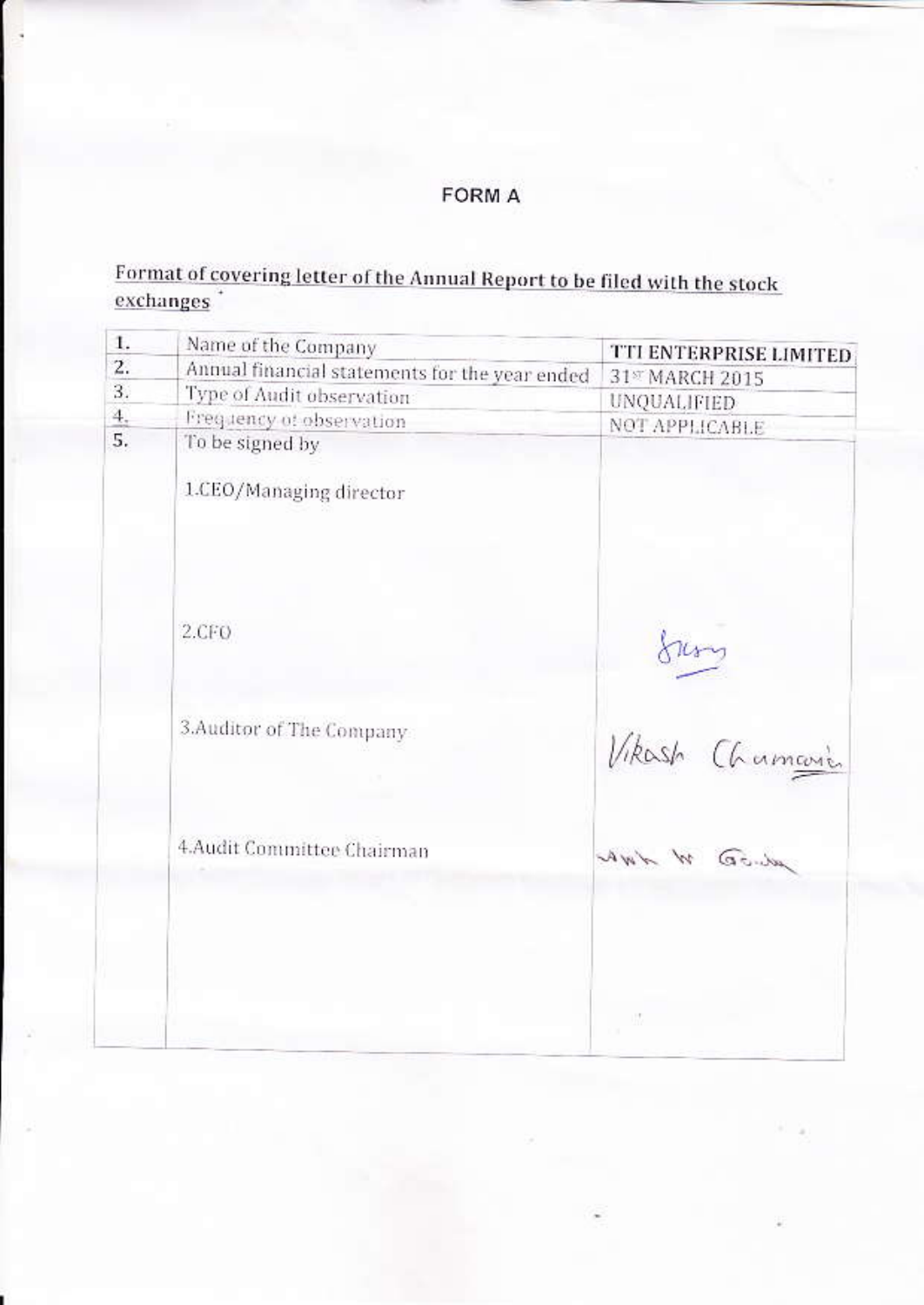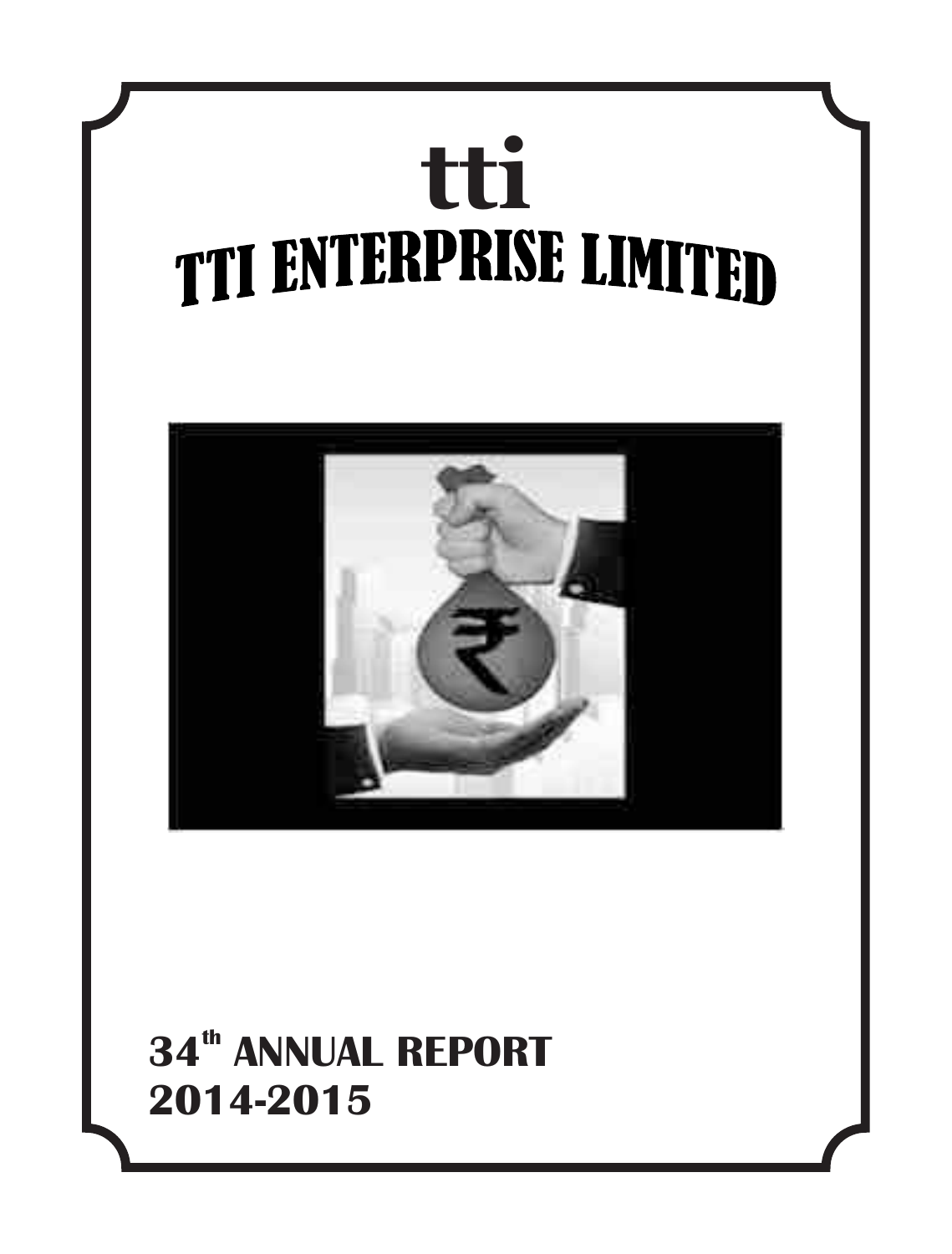**34th**

**ANNUAL REPORT**

**2014-2015**

# **CONTENTS**

| Directors' Report1                                                |
|-------------------------------------------------------------------|
| Management Discussion &                                           |
| <b>Report on Corporate</b>                                        |
| CEO/CFO Certification36                                           |
| Auditors' Report on Corporate                                     |
| Auditors Report38                                                 |
|                                                                   |
| Statement of Profit & Loss43                                      |
| Notes on Accounts44                                               |
| Cash Flow Statement52                                             |
| <b>Consolidated Financial Statement</b><br>with Auditors Report56 |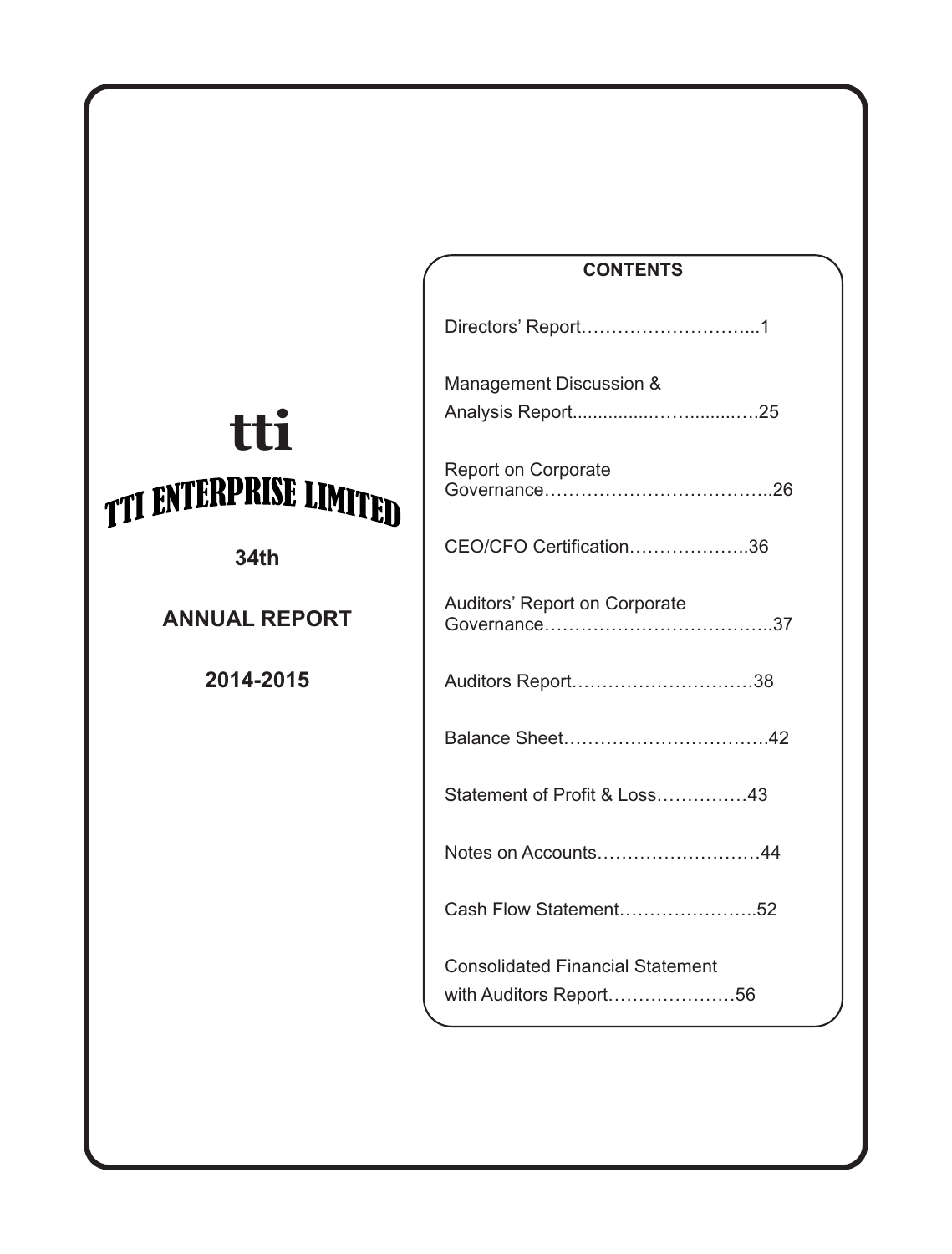| tti                                         | TTI ENTERPRISE LIMITED                                                                                                                                                              |
|---------------------------------------------|-------------------------------------------------------------------------------------------------------------------------------------------------------------------------------------|
|                                             | <b>CORPORATE INFORMATION</b>                                                                                                                                                        |
| <b>CIN</b>                                  | : L67120WB1981PLC033771                                                                                                                                                             |
| <b>Directors</b>                            | : Mr. Alok Kumar Goenka, Independent Director<br>Mr. Subrata Saha, Independent Director<br>Mr. Jitendra Kumar Mehta, Non Executive Director<br>Ms. Binjal Mehta, Wholetime Director |
| <b>Bankers</b>                              | : Kotak Mahindra Bank                                                                                                                                                               |
| <b>Auditors</b>                             | : M/s R. Bhutra & Co.<br><b>Chartered Accountants, Kolkata</b>                                                                                                                      |
| <b>Registered Office</b>                    | : 1, R.N. Mukherjee Road,<br><b>Martin Burn House,</b><br>4th Floor, Suite No.22,<br>Kolkata- 700 001.                                                                              |
| <b>Registrar &amp; Share Transfer Agent</b> | : Niche Technologies Pvt. Ltd.<br>71, B.R.B.B. Road,<br>D-511 Bagree Market, 5th Floor<br>Kolkata- 700 001.                                                                         |
| <b>Stock Exchange where</b>                 |                                                                                                                                                                                     |
| <b>Securities are listed</b>                | : The Calcutta Stock Exchange Association Limited<br><b>BSE Ltd.</b>                                                                                                                |
| Website                                     | : www.ttienterprise.net                                                                                                                                                             |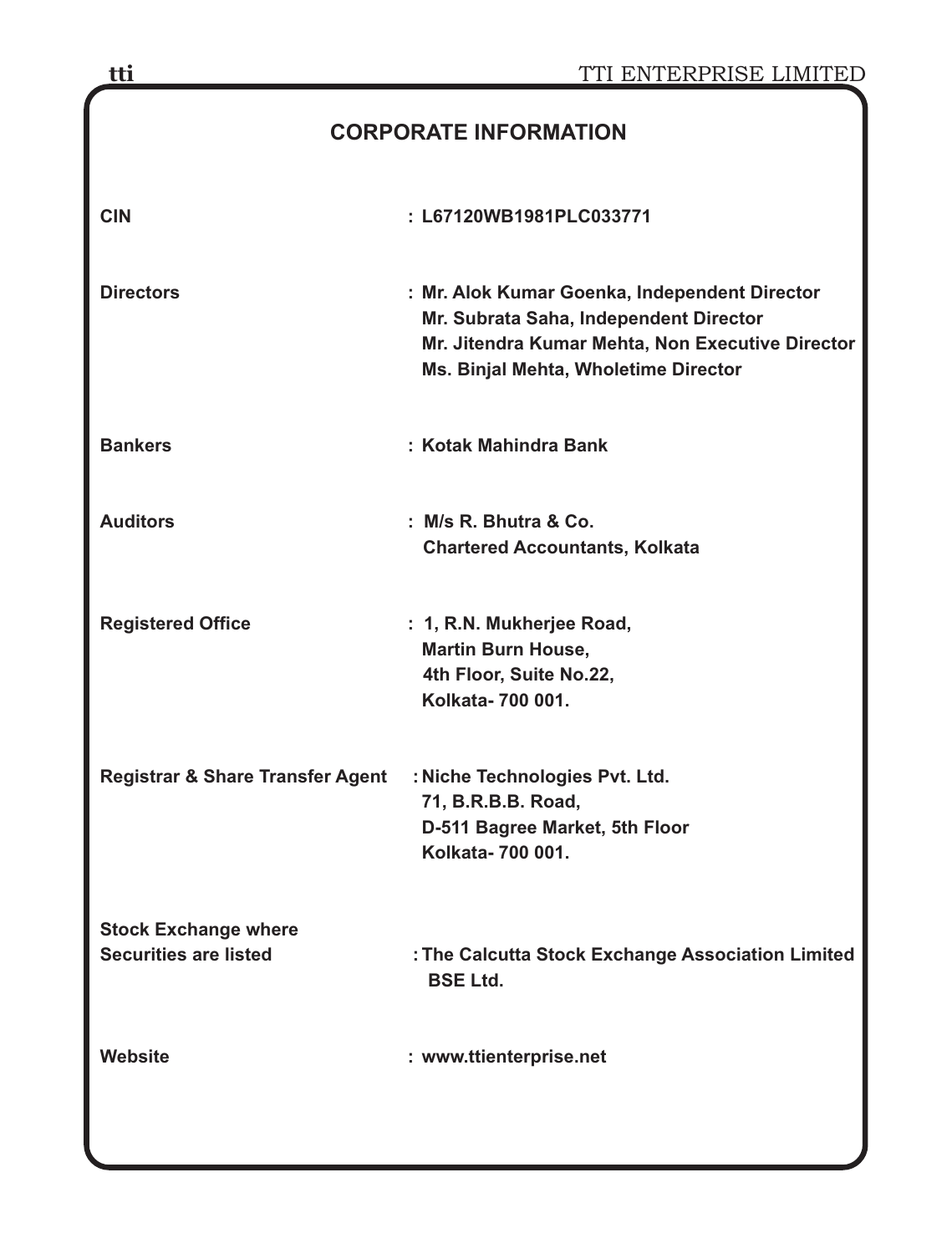# **DIRECTORS' REPORT**

To, The Members,

Your Directors have pleasure in presenting the 34th Annual Report together with the Standalone and Consolidated Audited Financial Statements for the year ended 31st March 2015.

#### **1.Performance of the Company**

Your Company's performance during the year as compared with the previous year is summarized below:

| <b>Particulars</b>                   |                   | 2014-2015    | 2013-2014         |              |  |
|--------------------------------------|-------------------|--------------|-------------------|--------------|--|
|                                      |                   | in Lakhs)    | `in Lakhs)        |              |  |
|                                      | <b>STANDALONE</b> | CONSOLIDATED | <b>STANDALONE</b> | CONSOLIDATED |  |
| Gross Income                         | 180.31            | 182.57       | 223.42            | 225.28       |  |
| Profit Before Int. and Depn.         | 10.29             | 9.07         | 3.94              | 0.01         |  |
| <b>Gross Profit</b>                  | 10.29             | 9.07         | 3.94              | 0.01         |  |
| Net Profit Before Tax                | 1.33              | 0.10         | 3.94              | 0.01         |  |
| Provision for Tax                    | 2.76              | 2.77         | 0.91              | 0.92         |  |
| Net Profit After Tax                 | (1.43)            | (2.67)       | 3.03              | (0.91)       |  |
| Balance of Profit brought forward    | 35.69             | 32.54        | 33.27             | 33.27        |  |
| Balance available for appropriation  | 34.26             | 29.88        | 36.30             | 32.36        |  |
| <b>Transfer to Statutory Reserve</b> | ٠                 | (1.57)       | 0.60              | (0.18)       |  |
| Surplus carried to Balance Sheet     | 34.26             | 31.45        | 35.70             | 32.54        |  |

#### **2.Operations Review**

#### **i. Standalone Results**

The Company earned a Net Revenue of Rs.180.31 Lakhs as compared to Rs. 223.42 Lakhs during previous year. The Company incurred a Net Loss of Rs. (1.43) Lakhs as compared to profit of Rs. 3 Lakhs during previous year.

#### **ii. Consolidated Results**

The Group Company earned a Net Revenue of Rs.182.57 Lakhs as compared to Rs. 225.28 Lakhs during the previous year. The Group Company incurred a Net loss of Rs. (2.67) Lakhs as compared to a loss of Rs. (0.91) Lakhs during the previous year.

The Company is a Non Banking Financial Company (Non Deposit Taking) engaged in the business of providing loans, making investments in shares, mutual funds and other financial products. During the year the company made efforts to consolidate the business operations, strengthen the organization for the continued development of the business and develop a business strategy to enable sustainable growth in the future.

#### **3. Dividend**

Your Director does not recommend any dividend in view of the losses made by the Company.

#### **4. Reserves**

The Total Reserves at the end of the year, that is, 31st March 2015 is at Rs. 59.21 Lakhs as against the Total Reserves of Rs. 60.65 Lakhs as on 31st March 2014.

#### **5. Share Capital**

During the year there was no change in the issued, subscribed and paid-up capital of Your Company. The equity shares of your Company are listed on the following Stock Exchanges in India.viz BSE Ltd and The Calcutta Stock Exchange Association Limited.

# **6. Details of Subsidiary Companies**

The following Companies were the subsidiaries of your Company as on 31st March 2015;

- a) Pratibhanu Mercantile Limited
- b) Udyati Traders Limited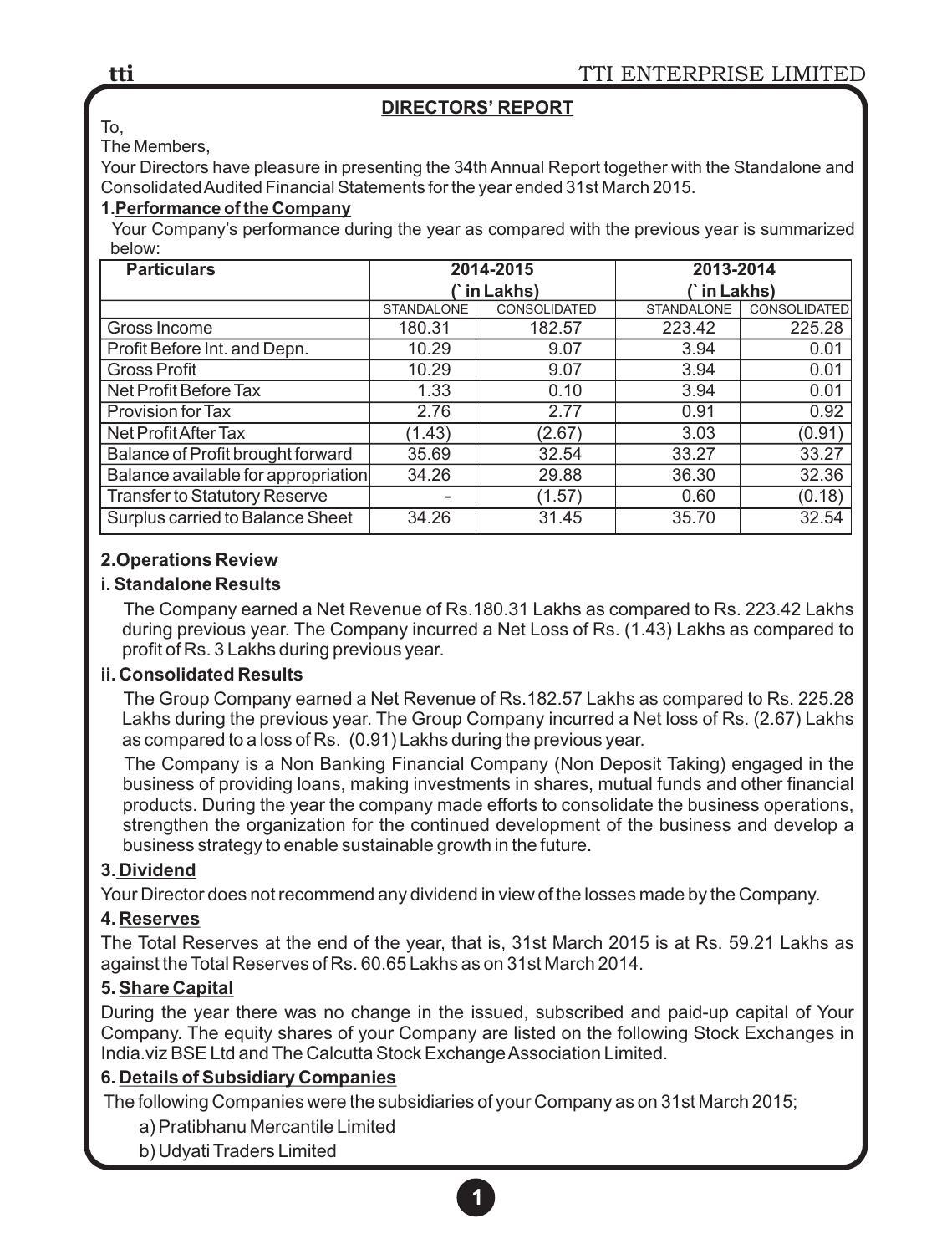#### c) Locavi Enterprises Limited

d) Simmander Merchants Limited

The following Companies ceased to remain subsidiaries of your Company as they were divested during the year:

a) Sindhuchita Enterprises Limited

b) Pushpadant Enterprises Limited

c) Keshwi Traders Limited

d) Gokuleshwar Enterprises Limited

The Consolidated Financial Statements presented by the company in this Annual Report include the financial information of its subsidiaries. Pursuant to the provisions of Section 129(3) of the Companies Act, 2013 a statement containing salient features of the subsidiaries in the Form AOC-I is given in Annexure I to this report.

Further, the Annual Accounts and related documents of the subsidiary companies shall be kept open for inspection at the Registered Office of the Company. The Company will also make available copy thereof upon specific request by any Member of the Company interested in obtaining the same.

#### **7. Directors and Key Managerial Personnel**

#### **Directors**

Mr. Jitendra Kumar Mehta, Director retires by rotation at the forthcoming Annual General Meeting and being eligible, offers himself for reappointment.

Mr. Subrata Saha (Independent Director), Mr. Alok Kumar Goenka (Independent Director) and Ms. Binjal Mehta (Whole Time Director ) were appointed for a term of five years in the last Annual General Meeting of the Company held on 30.09.2014 and Mr. Ajay Agarwal, Independent Director, resigned during the year with effect from 20.08.2014. The Board placed on record its appreciation for the outstanding contribution made by Mr. Ajay Agarwal during his respective tenure of office.

The Company has received declarations from all the Independent Directors of the company confirming that they meet the criteria of Independence as prescribed both under the Companies Act, 2013 and Clause 49 of the Listing Agreement with the Stock Exchanges.

#### **Key Managerial Personnel**

Mr. S K Singh was appointed as Chief Financial Officer of the Company with effect from 10.12.2014.

Mrs. Binjal Mehta resigned as Company Secretary with effect from 30.07.2014.

Ms. Sunita Singh was appointed and resigned as Company Secretary with effect from 14.08.2014 and 30.12.2014 respectively.

Ms. Sradha Gupta has been appointed as Company Secretary with effect from 30.03.2015.

# **8. Board Evaluation**

The Board carried out an annual performance evaluation of its own performance, the individual directors as well as the working of the Committees of the Board. The performance evaluation of Independent Directors was carried out by the entire Board. The performance of the Non-Independent Directors was carried out by Independent Directors. Details of the same are given in the Report on Corporate Governance annexed to this Report.

#### **9. Board Meeting**

During the year twelve Board Meetings and four Audit Committee Meetings were convened and held. The details of which are given in the Corporate Governance Report. The intervening gap between the Board Meetings was within the period prescribed under the Companies Act, 2013.

# **10. Remuneration Policy**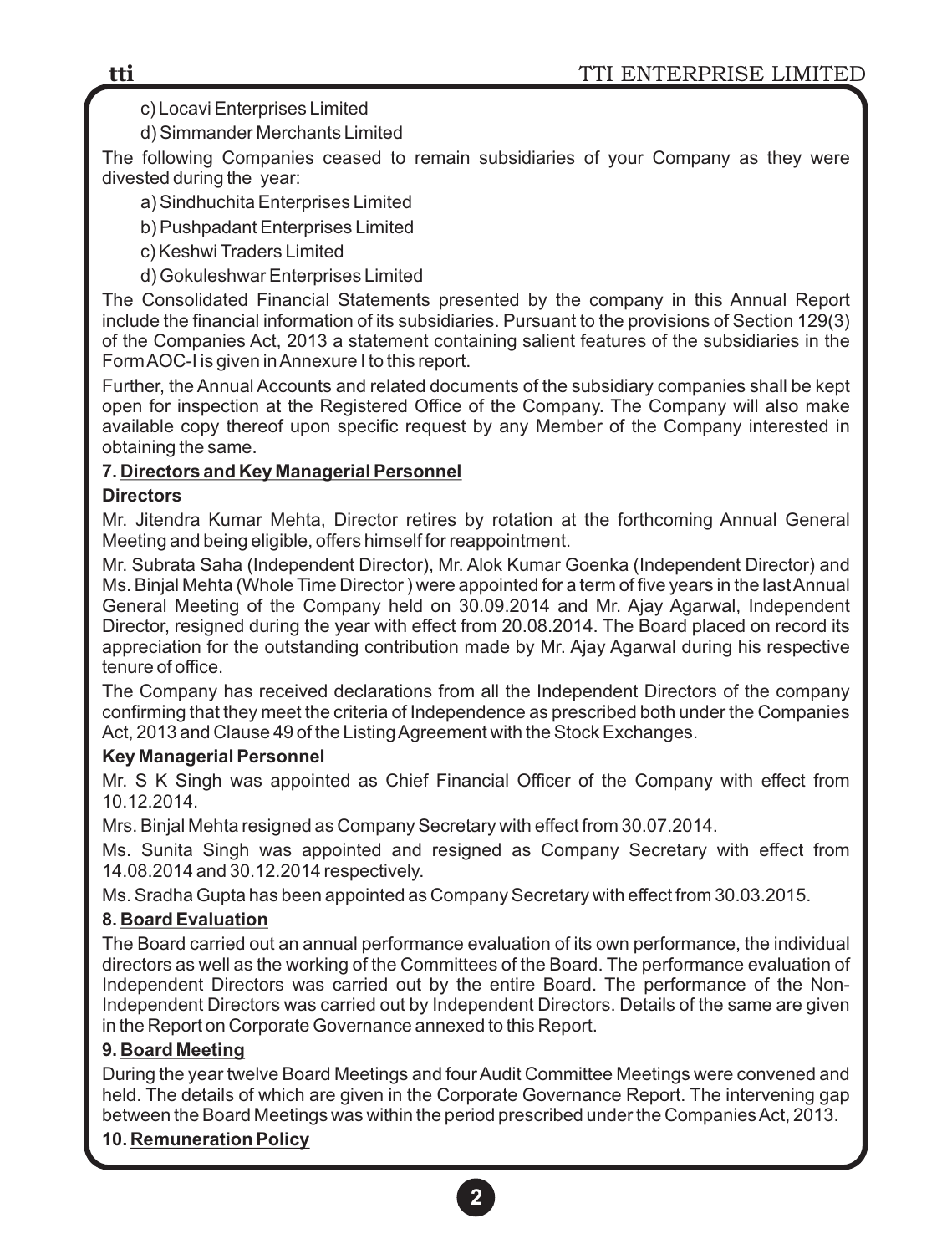The Board has, on the recommendation of the Nomination & Remuneration Committee framed a policy for selection and appointment of Directors, Senior Management and their remuneration. The Remuneration Policy is stated in the Corporate Governance Report.

## **11. Managerial Remuneration**

- a) Details of the ratio of the remuneration of each director to the median employee's remuneration and other details as required pursuant to rule 5(1) of the Companies (Appointment and Remuneration of Managerial Personnel) Rules, 2014 is attached as Annexure II.
- b) None of the employees draws remuneration which is in excess of the limits as prescribed under the said rules of the Act.

# **12. Auditors**

The members had appointed M/s. R. Buthra & Co, Chartered Accountant, as the Auditors of the Company in the 33rd Annual General Meeting. However, the Auditors have expressed their unwillingness to continue beyond the conclusion of the ensuing Annual General Meeting. The Directors recommend the appointment of M/s. Jhawar Vithal & Co for a term of five years. Accordingly, requisite resolution forms part of the notice convening the Annual General Meeting.

#### **13. Auditors'Report**

The Auditors' Report does not contain any Qualification, Adverse Remarks or Disclaimer. Notes to Accounts and Auditors remarks in their report are self-explanatory and do not call for any further comments.

#### **14. Secretarial Audit Report**

M/s. A. M Bubna & Associates, Practicing Company Secretary has been appointed Secretarial Auditors of the Company. The report of the Secretarial Auditors is enclosed as Annexure III to this report. The report is self-explanatory and does not call for any further comments.

#### **15. Internal Audit & Financial Controls**

The Company has adequate internal control system to safeguard its assets. All transactions are properly authorized, recorded and reported to the Management. Internal Audit is carried out in a programmed way and follow up action, if required, were promptly undertaken. The Company has also in place adequate financial controls with reference to financial statements. During the year, such controls were tested and no reportable material weaknesses in the design or operation were observed.

#### **16. Vigil Mechanism**

The Company has a Vigil Mechanism named as Vigil Mechanism/Whistle Blower Policy to deal with instances of fraud and mismanagement, if any. Details of the same are given in the Corporate Governance Report.

#### **17. Risk Management Policy**

Your Company has adopted a Risk Management Policy in accordance with the provisions of the Companies Act, 2013 and Clause 49 of the Listing Agreement. It establishes various level of accountability and overview within the Company, while vesting identified managers with responsibility for each significant risk.

#### **18. Related Party Transaction**

All related party transactions that were entered into during the financial year with Related Parties were on arms length basis and were in the ordinary course of business. The Company presents a statement of all related party transactions before the Audit Committee. Prior omnibus approval of the Audit Committee is obtained for the transactions which were foreseen and of repetitive nature. The transactions entered into pursuant to the omnibus so granted along with the statement giving details of all related party transactions is placed before the Audit

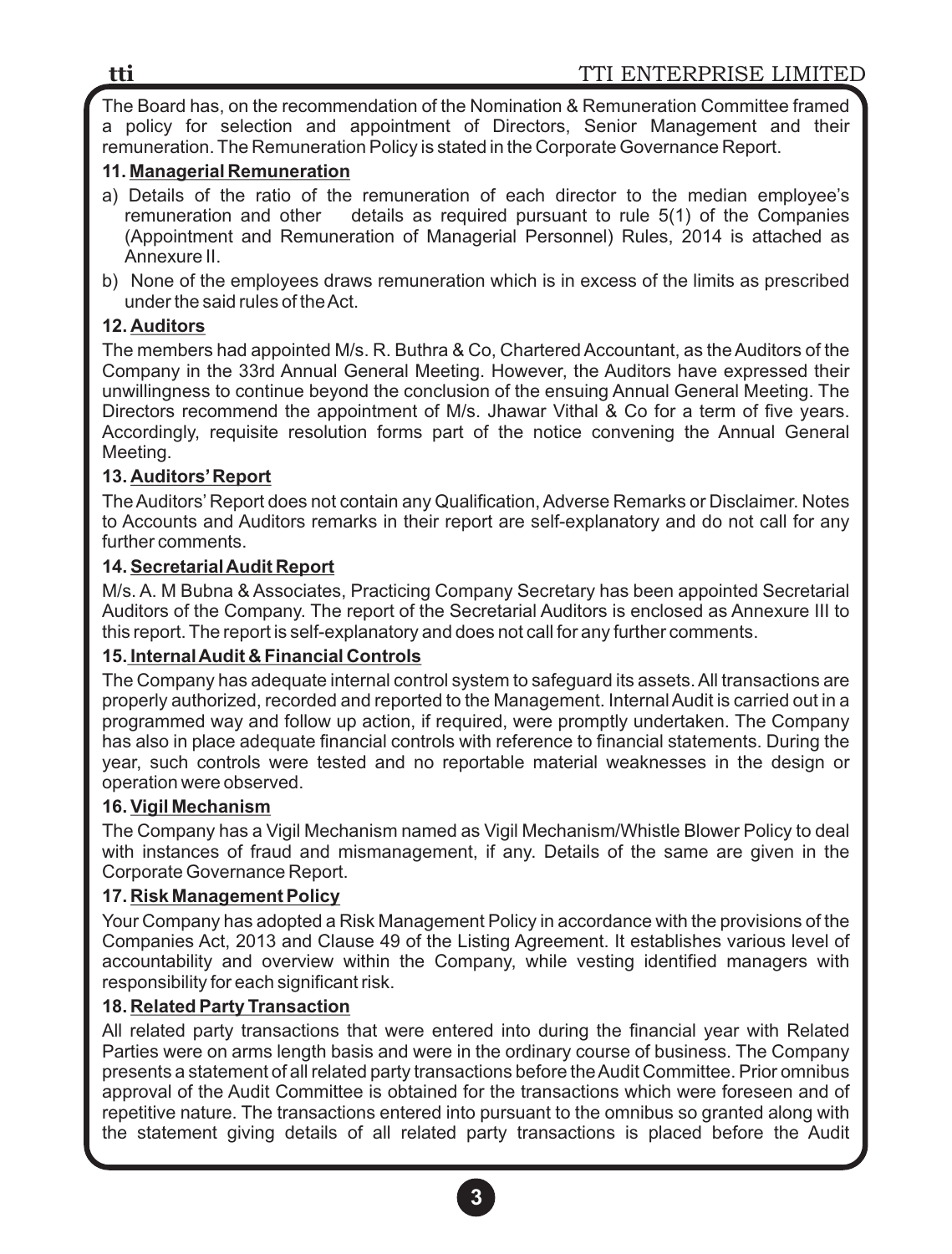Committee. During the year, the company has not entered into any contract/arrangement/transaction with related parties which could be considered material in accordance with the policy of the company on materiality of related party transactions.

Details of such transactions are given in the accompanying financial statements. Disclosures of the Related Party Transactions in Form AOC-2 as required under section 134(3) of the Companies Act, 2013 read with Rule 8 of Companies (Accounts) Rules 2014 is attached as Annexure IV with the report as per the format prescribed.

#### **19.Disclosure under The Sexual Harassment of Women at Workplace (Prevention, Prohibition & Redressal) Act 2013**

Your Company has in place a policy of Prevention, Prohibition and Redressal of Sexual Harassment and Non discrimination at Workplace in line with the requirements of the Sexual Harassment of Women at Workplace (Prevention, Prohibition & Redressal) Act, 2013.

All employees (permanent, temporary, contractual and trainees) are covered under this policy. During the year ended 31st March, 2015 Your Company has received no complaints pertaining to Sexual Harassment/Discrimination at workplace.

# **20. Extract of Annual Return**

Pursuant to section 92(3) of the Companies Act, 2013 and rule 12(1) of the Companies (Management and Administration) Rules, 2014, an extract of annual return in MGT 9 as a part of this Annual Report is attached as Annexure V.

# **21. Corporate Governance Certificate**

The Company is committed to maintain the highest standards of Corporate Governance and adhere to the corporate governance requirements as set out by SEBI. The report on Corporate Governance as stipulated under the listing agreement forms an integral part of this report. The requisite certificate from the auditors of the company confirming compliance forms a part of the Annual Report.

# **22. Management Discussion and Analysis**

The Management Discussion and Analysis of the Company for the year under review as stipulated under Clause 49 of the Listing Agreement with the Stock Exchange is given as a separate section forming part of the Annual Report.

# **23. Others Disclosures/Report**

Your Directors state that no disclosure or reporting is required in report of the following items as there were no transactions on these items during the year under review:

- a) Details relating to deposits as required under Chapter V of the Companies Act, 2013.
- b) Issue of Equity shares (Including Sweat Equity Shares) and ESOPs and shares with differential voting rights.
- c) The Whole Time Director of the Company does not receive any remuneration or commission from any of its subsidiaries.
- d) Risk Management Committee is not applicable to the Company as it does not fall within the criteria.
- e) No significant or material orders were passed by the Regulators or Courts or Tribunals which impact the going concern status and Company's operation in future.
- f) Particulars of Loans, Guarantee or Investments under section 186 is not required as the Company is exempted from the same as per section 186(11), as our Company is registered with RBI as NBFC.
- g) Conservation of energy, technology absorption and foreign exchange earnings and out go is Nil.
- h) Corporate Social Responsibility Committee is not applicable to the Company as it does not fall within the criteria.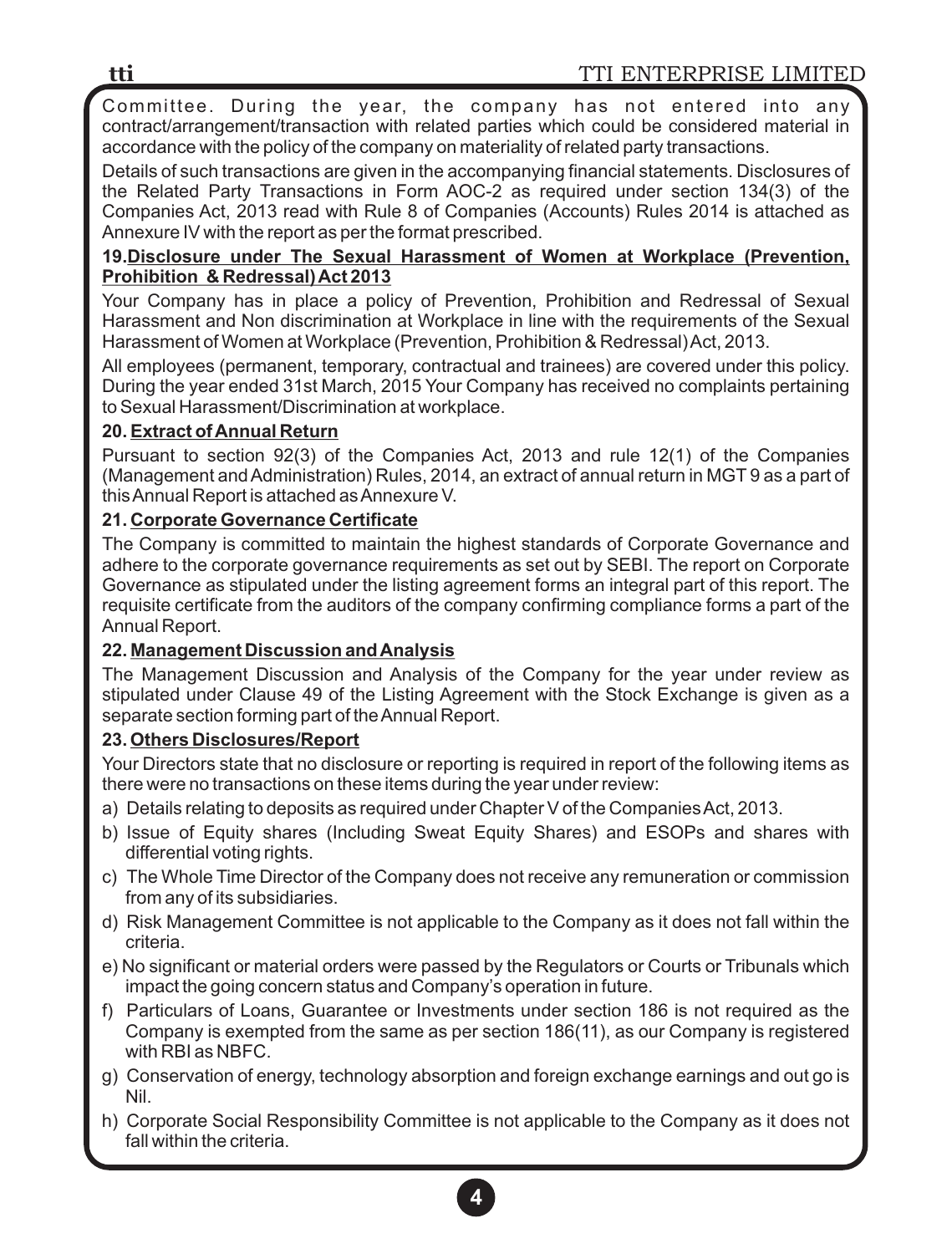- i) There is no material changes or commitments affecting the financial position of the company to which the financial statement relate and the date of the report.
- j) The Company has not declared dividends till date so there is no fund lying unpaid or unclaimed for a period of seven years. Therefore there were no funds which were required to be transferred to Investor Education and Protection Fund (IEPF).

As per the provisions of Companies Act, 2013 read with Clause 32 of the Listing Agreement, the Annual Report is being sent to all the members of the Company and others entitled thereto. Any member interested in obtaining such particulars may write to the Company at the registered office of the Company.

## **24. Human Resources**

Your Company treats its "human resources" as one of its most important assets. Your Company continuously invests in attraction, retention and development of talent on an ongoing basis. A number of programs that provide focused people attention are currently underway. Your Company's thrust is on the promotion of talent internally through job rotation and job enlargement.

#### **25. Directors'Responsibility Statement**

Your Directors state that:-

- (a) in the preparation of the annual accounts, the applicable accounting standards have been followed and there are no material departures from the same;
- (b) the directors have selected such accounting policies and applied them consistently and made judgments and estimates that are reasonable and prudent so as to give a true and fair view of the state of affairs of the company as at 31st March, 2015 and of the profit and loss of the company for year ended on that date;
- (c) the directors have taken proper and sufficient care for the maintenance of adequate accounting records in accordance with the provisions of the Companies Act, 2103 for safeguarding the assets of the company and for preventing and detecting fraud and other irregularities;
- (d) the directors have prepared the annual accounts on a going concern basis;
- (e) the directors, have laid down internal financial controls to be followed by the company and that such internal financial controls are adequate and are operating effectively.
- (f) the directors have devised proper systems to ensure compliance with the provisions of all applicable laws and that such systems are adequate and operating effectively.

# **26. Acknowledgement**

An acknowledgement to all with whose help, cooperation and hard work the Company is able to achieve the results.

#### For and behalf of the Board of Directors For **TTI ENTERPRISE LIMITED**

Jitendra Kumar Mehta **Binjal Mehta** Binjal Mehta Subrata Saha Director Whole Time Director Director Din: 00049249 Din: 00043830 Din: 00959921 Address: 43, Sarat Bose Road, Address: 43, Sarat Bose Road Address: P-47/1 C.I.T. 503 Padmaneer 503 Padmaneer VII-MS, (Block-1), Kolkata- 700020 Kolkata- 700020 Kankurgachi,

Kolkata-700054

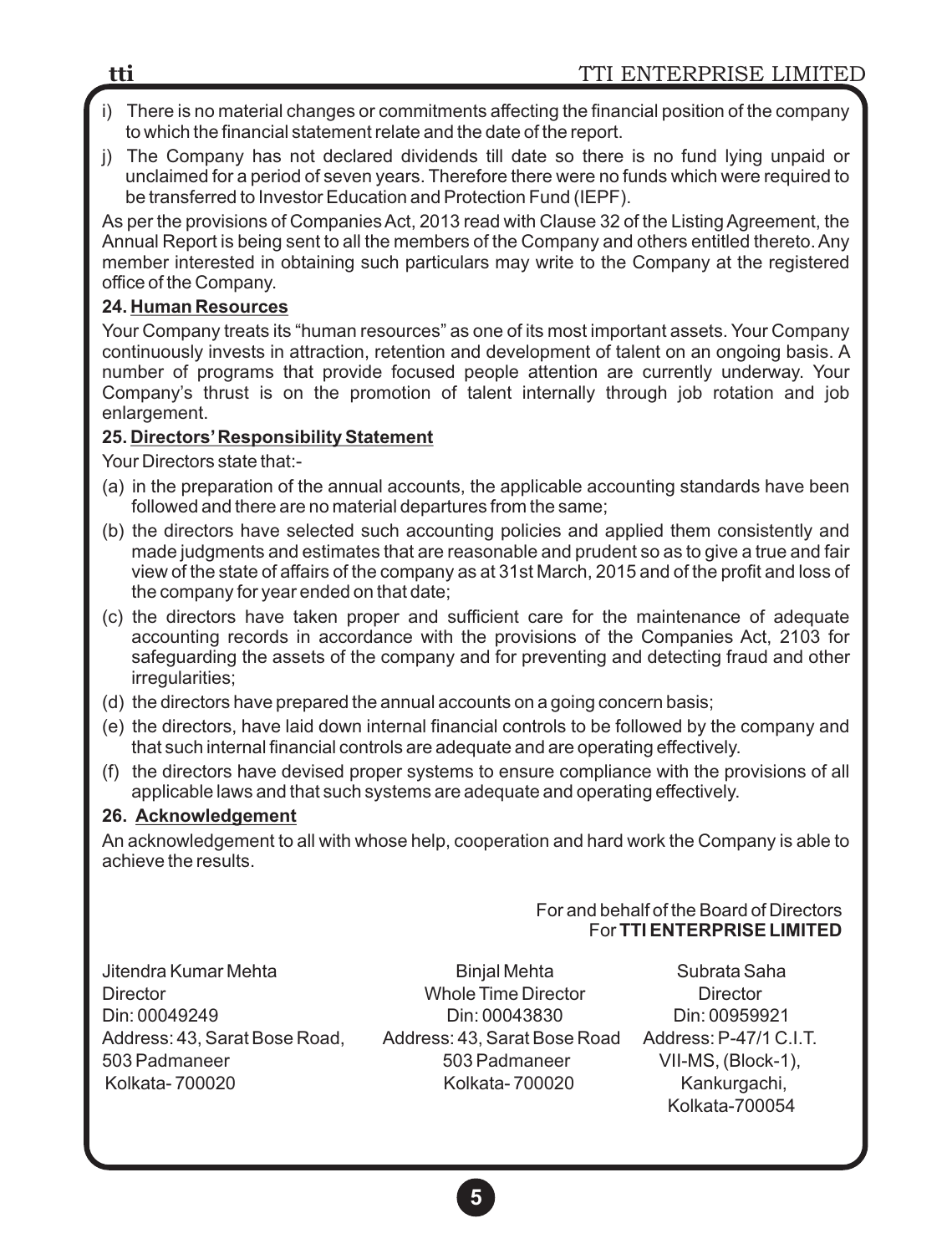## **ANNEXURE I**

# **Form AOC- 1**

[Pursuant to Section 129(3) of the Companies Act, 2013 read with Rule 5 of the Companies (Accounts) Rules, 2014]

Statement containing salient features of the financial statements of the subsidiaries/joint ventures/ associate companies.

| SI.<br>No.     | <b>Particulars</b>                                            |                               | $\overline{2}$              | 3                          | 4                           |  |
|----------------|---------------------------------------------------------------|-------------------------------|-----------------------------|----------------------------|-----------------------------|--|
| $\mathbf{1}$   | Name of the<br><b>Subsidiary</b>                              | Pratibhanu<br>Mercantile Ltd. | Udytai Traders<br>Ltd.      | Locavi Enterprise<br>Ltd.  | Simmander<br>Merchants Ltd. |  |
| $\overline{2}$ | <b>Reporting</b><br><b>Period of the</b><br><b>Subsidiary</b> | 01.04.2014 to<br>31.03.2015   | 01.04.2014 to<br>31.03.2015 | 1.04.2014 to<br>31.03.2015 | 01.04.2014 to<br>31.03.2015 |  |
| 3              | <b>Reporting</b><br><b>Currency</b>                           | Amount in Rs.                 | Amount in Rs.               | Amount in Rs.              | Amount in Rs.               |  |
| 4              | <b>Share Capital</b>                                          | 10,300,000                    | 500,000                     | 500,000                    | 500,000                     |  |
| 5              | <b>Reserves &amp;</b><br><b>Surplus</b>                       | (166, 623)                    | (49, 530)<br>(32, 250)      |                            | (31, 590)                   |  |
| 6              | <b>Total Assets</b>                                           | 10,138,207                    | 457,670                     | 469,750                    | 470,410                     |  |
| $\overline{7}$ | <b>Total Liabilities</b>                                      | 10,138,207                    | 457,670<br>469,750          |                            | 470,410                     |  |
| 8              | <b>Turnover</b>                                               | 225,364                       |                             |                            |                             |  |
| 9              | <b>Profit Before Tax</b>                                      | (18, 273)                     | (40, 590)                   | (32, 250)                  | (31, 590)                   |  |
| 10             | <b>Provision for</b><br>Taxation                              | 330                           |                             |                            |                             |  |
| 11             | <b>Profit after Tax</b>                                       | (18, 603)                     | (40, 590)                   | (32, 250)                  | (31, 590)                   |  |
| 12             | <b>Proposed Dividend</b>                                      |                               |                             |                            |                             |  |
| 13             | $%$ of<br>shareholding                                        | 99.99%                        | 99.99%                      | 99.99%                     | 99.99%                      |  |

Notes: Your Company has no joint ventures or associate companies

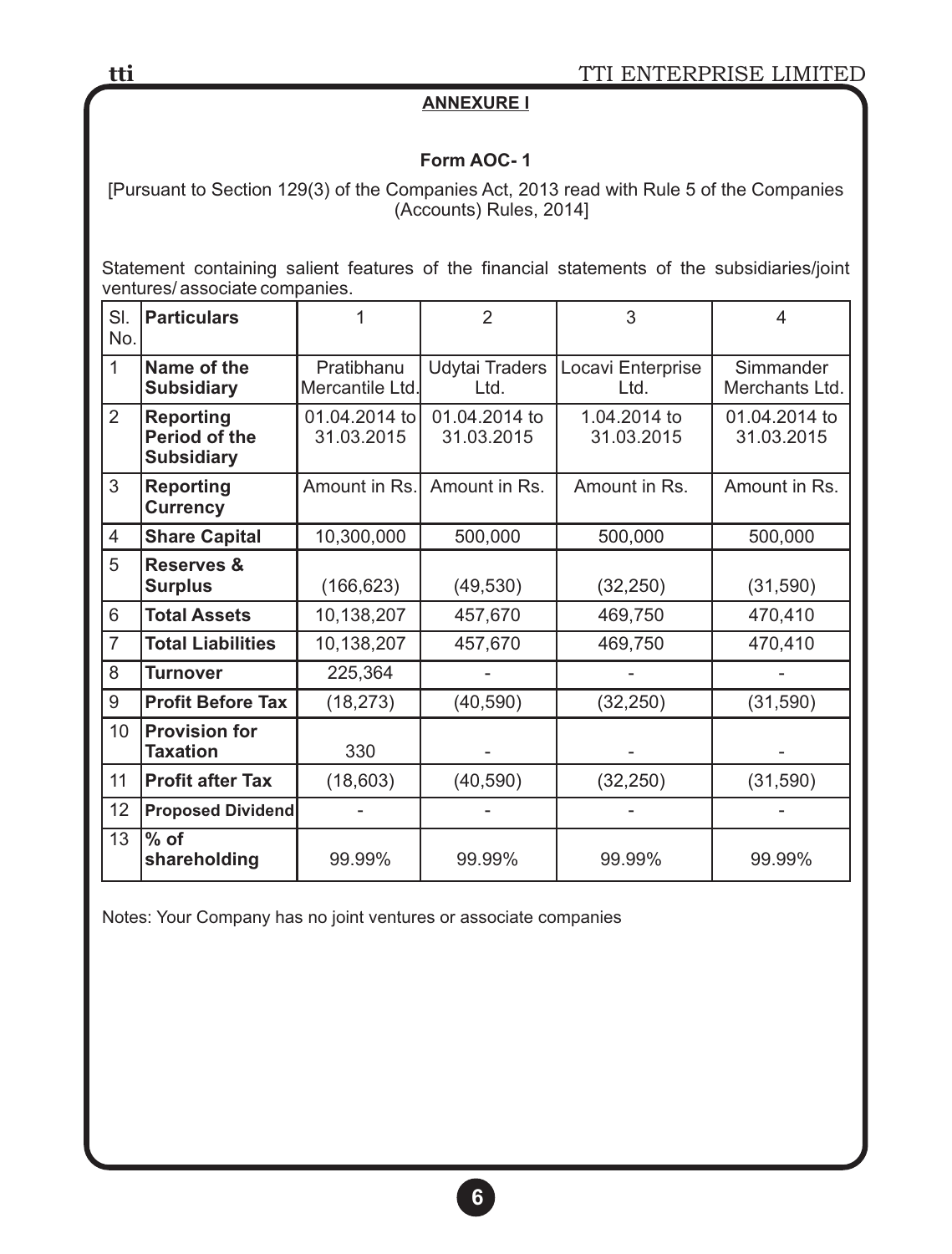# **ANNEXURE II**

Ratio of the remuneration of each director to the median employee's remuneration for the financial year as under:

| S.<br>No.      | <b>Name of Directors</b>                                | Directors'<br>remuneration<br>(in Rupees) | Increase in<br>remuneration from<br>previous years | <b>Ratio/ Percentage</b><br>as per Median<br>employee<br>remuneration |
|----------------|---------------------------------------------------------|-------------------------------------------|----------------------------------------------------|-----------------------------------------------------------------------|
| 1.             | Mrs. Binjal Mehta<br>(Whole Time Director)              |                                           |                                                    |                                                                       |
|                | a) Remuneration                                         | 30,000(per month)                         | Nil                                                | 175%                                                                  |
|                | b) Sitting Fees                                         | 1,000(per meeting)                        |                                                    | 5.83%                                                                 |
| 2 <sub>1</sub> | Mr. Alok Kumar Goenka<br>(Independent Director)         |                                           |                                                    |                                                                       |
|                | a) Remuneration<br>b) Sitting Fees                      | N.A<br>$1,000$ (per meeting)              | Nil                                                | N.A<br>5.83%                                                          |
| 3.             | Mr.Subrata Saha<br>(Independent Director)               |                                           |                                                    |                                                                       |
|                | a) Remuneration                                         | N.A                                       | Nil                                                | N.A                                                                   |
|                | b) Sitting Fees                                         | $1,000$ (per meeting)                     |                                                    | 5.83%                                                                 |
| 4.             | Mr. Jitendra Kumar<br>Mehta (Non Executive<br>Director) |                                           |                                                    |                                                                       |
|                | a) Remuneration                                         | N.A                                       | Nil                                                | N.A                                                                   |
|                | b) Sitting Fees                                         | $1,000$ (per meeting)                     |                                                    | 5.83%                                                                 |
| 5.             | Mr.Ajay Agarwal<br>(Independent Director)               |                                           |                                                    |                                                                       |
|                | a) Remuneration                                         | N.A                                       | Nil                                                | N.A                                                                   |
|                | b) Sitting Fees                                         | $1,000$ (per meeting)                     |                                                    | 5.83%                                                                 |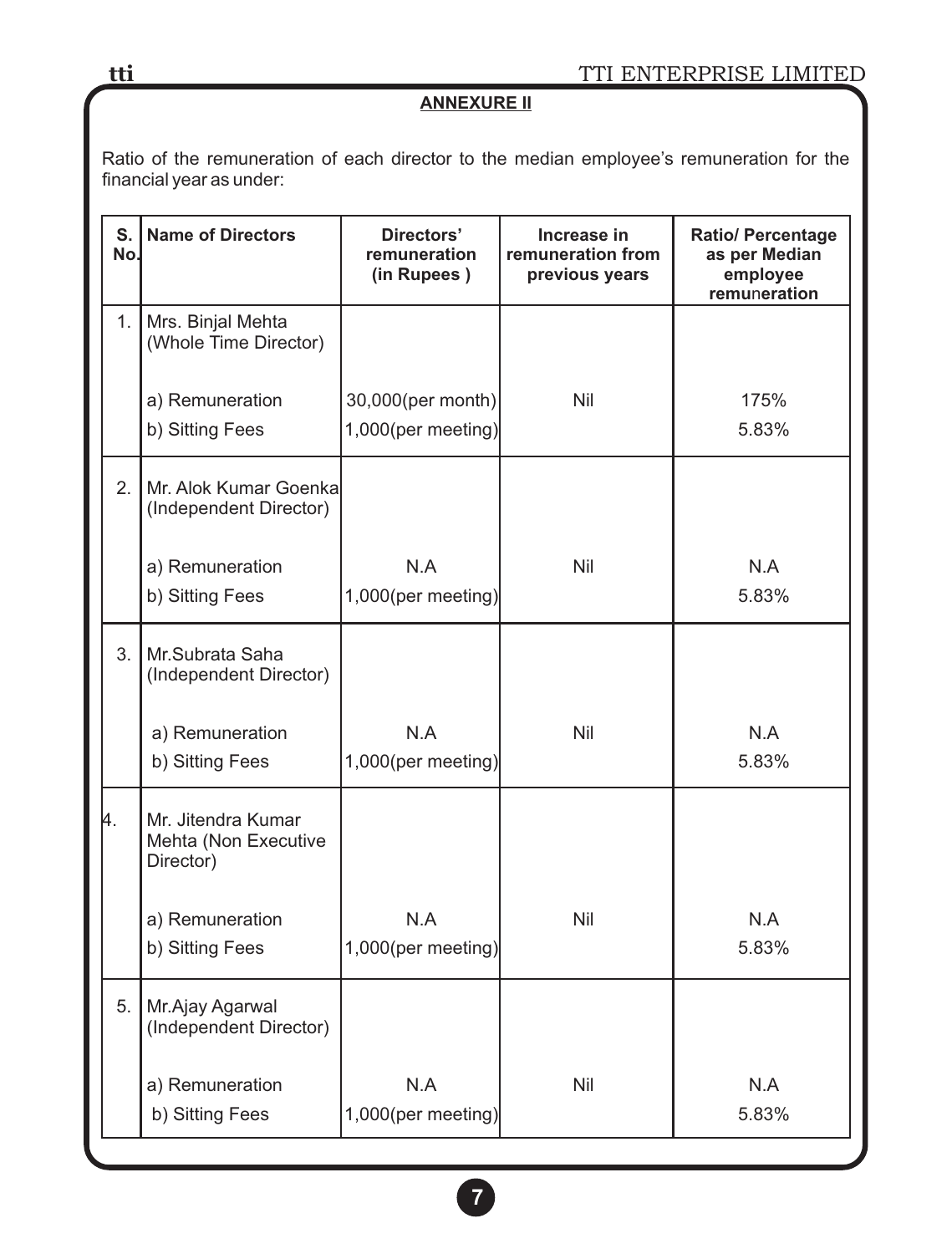#### **ANNEXURE III**

#### **SECRETARIAL AUDIT REPORT FOR THE FINANCIAL YEAR ENDED ON 31ST MARCH, 2015**

[PURSUANT TO SECTION 204(1) OF THE COMPANIES ACT, 2013 AND RULE NO.9 OF THE COMPANIES (APPOINTMENT AND REMUNERATION OF MANAGERIAL PERSONNEL) RULES, 2014]

TO, THE MEMBERS, **TTI ENTERPRISE LIMITED.** 1, R. N. Mukherjee Road,

Martin Burn House, 4th Floor, Suite No. 22, Kolkata – 700001.

We have conducted the secretarial audit of the compliance of applicable statutory provisions and the adherence to good corporate practices by TTI Enterprise Limited (hereinafter called the company). Secretarial Audit was conducted in a manner that provided us a reasonable basis for evaluating the corporate conducts/statutory compliances and expressing our opinion thereon.

Based on our verification of the Company's books, papers, minute books, forms and returns filed and other records maintained by the Company and also the information provided by the Company, its officers, agents and authorized representatives during the conduct of secretarial audit, we hereby report that in our opinion, the company has, during the audit period covering the financial year ended on 31st March, 2015 complied with the statutory provisions listed hereunder and also that the Company has proper Board –processes and compliance – mechanism in place to the extent, in the manner and subject to the reporting made hereinafter:

We have examined the books, papers, minute books, forms and returns filed and other records maintained by TTI Enterprise Limited for the financial year ended on 31st March, 2015 according to the provisions of:

- i. The Companies Act, 2013 and the rules made there under;
- ii. The Securities Contracts (Regulation) Act 1956 (SCRA) and the rules made there under;
- iii. The Depositories Act, 1996 and the Regulations and Bye-laws framed there under;
- iv. Foreign Exchange Management Act, 1999 and the rules and regulations made there under to the extent of Foreign Direct Investment, Overseas Direct Investment and External Commercial Borrowings;
- v. The Regulations and Guidelines prescribed under the Securities And Exchange Board of India Act, 1992 (SEBI Act) viz.;
	- (a) The Securities and Exchange Board of India (Substantial Acquisition of Shares and Takeovers) Regulations, 2011;
	- (b) The Securities and Exchange Board of India (Prohibition of Insider Trading) Regulations,1992;
	- (c) The Securities and Exchange Board of India (Issue of Capital and Disclosure Requirements) 2009;
	- (d) The Securities and Exchange Board of India (Employee Stock Option Scheme and Employee Stock Purchase Scheme ) Guidelines, 1999;
	- (e) The Securities and Exchange Board of India (Issue and Listing of Debt Securities) Regulations,2008;
	- (f) The Securities and Exchange Board of India ( Registrars to an Issue and Share Transfer Agents) Regulations,1993 regarding the Companies Act and dealing with client;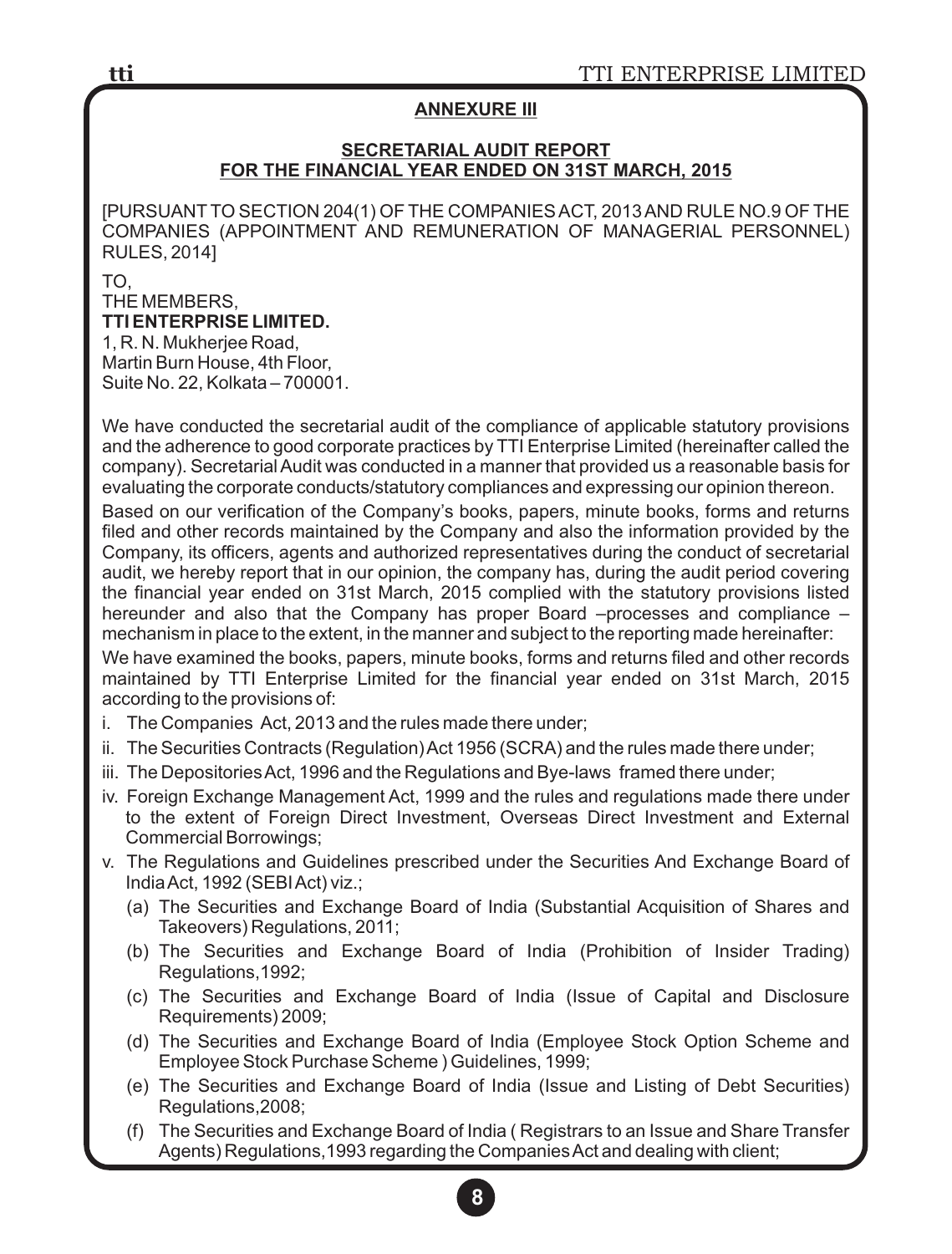- (g) The Securities and Exchange Board of India (Delisting of Equity Shares ) Regulations,2009; and
- (h) The Securities and Exchange Board of India (Buy Back of Securities ) Regulations,1998;
- (i) And other applicable laws like The Reserve Bank of India Act, 1934 as applicable to the Non Banking Finance Company.

I have also examined compliance with the applicable clauses of the following:

- 1. Secretarial Standards issued by the Institute of Company Secretaries of India.
- 2. The Listing Agreements entered into by the Company with Calcutta Stock Exchange Association Ltd. and BSE Ltd.

During the period under review the company has complied with the provision of the Act, Rules, Regulations, Guidelines, Standards, etc. mentioned above except to the extent as mentioned below:

- 1. The Company has not paid the listing fees for the year 2014-15 to the Calcutta Stock Exchange Association Ltd.
- 2. The Company has failed to issue a Public Notice in the newspapers of the Board Meeting held for consideration of accounts for the quarter ended 30.09.2014, as required under Clause 41 of the listing agreement entered into with the Stock Exchanges where its shares are listed.
- 3. Some of the Forms were filed belatedly under the Companies Act, 2013. However the necessary additional filing fees as per the Act and the Rules were paid and none of the Forms were filed beyond the period prescribed under section 403 of the Act.

We further report that:

The Board of Directors of the company is duly constituted with proper balance of Executive Directors, Non-Executive Directors and Independent directors. The changes in the composition of the board of directors that took place during the period under review were carried out in compliance with the provisions of the Act.

Adequate notice is given to all directors to schedule the Board Meetings, Agenda and detailed notes on Agenda were sent at least seven days in advance and a system exists for seeking and obtaining further information and clarification on the agenda items before the meeting and for meaningful participation at the meeting.

Majority decision is carried through while the dissenting members' views are captured and recorded as part of the minutes.

We further report that there are adequate systems and processes in the company commensurate with the size and operations of the company to monitor and ensure compliance with applicable laws, rules, regulations and guidelines.

We further report that during the Audit Period the company has received a notice from BSE Ltd. imposing a penalty for not furnishing the Annual Report within the prescribed time for the Financial Year ended 31st March, 2014. The Company has given its representations to the concerned Stock Exchange and we were informed by the Management that the penal proceedings have since been dropped.

Date: 10th August, 2015. (Company Secretaries)

#### Place: Kolkata For**A.M. BUBNA& ASSOCIATES**

 Name of Company Secretary in practice: **Ashish Bubna** FCS NO. 5148 C P No.: 3569

This report to be read with our letters of even date which is annexed as Annexure Aand forms an integral part of this report.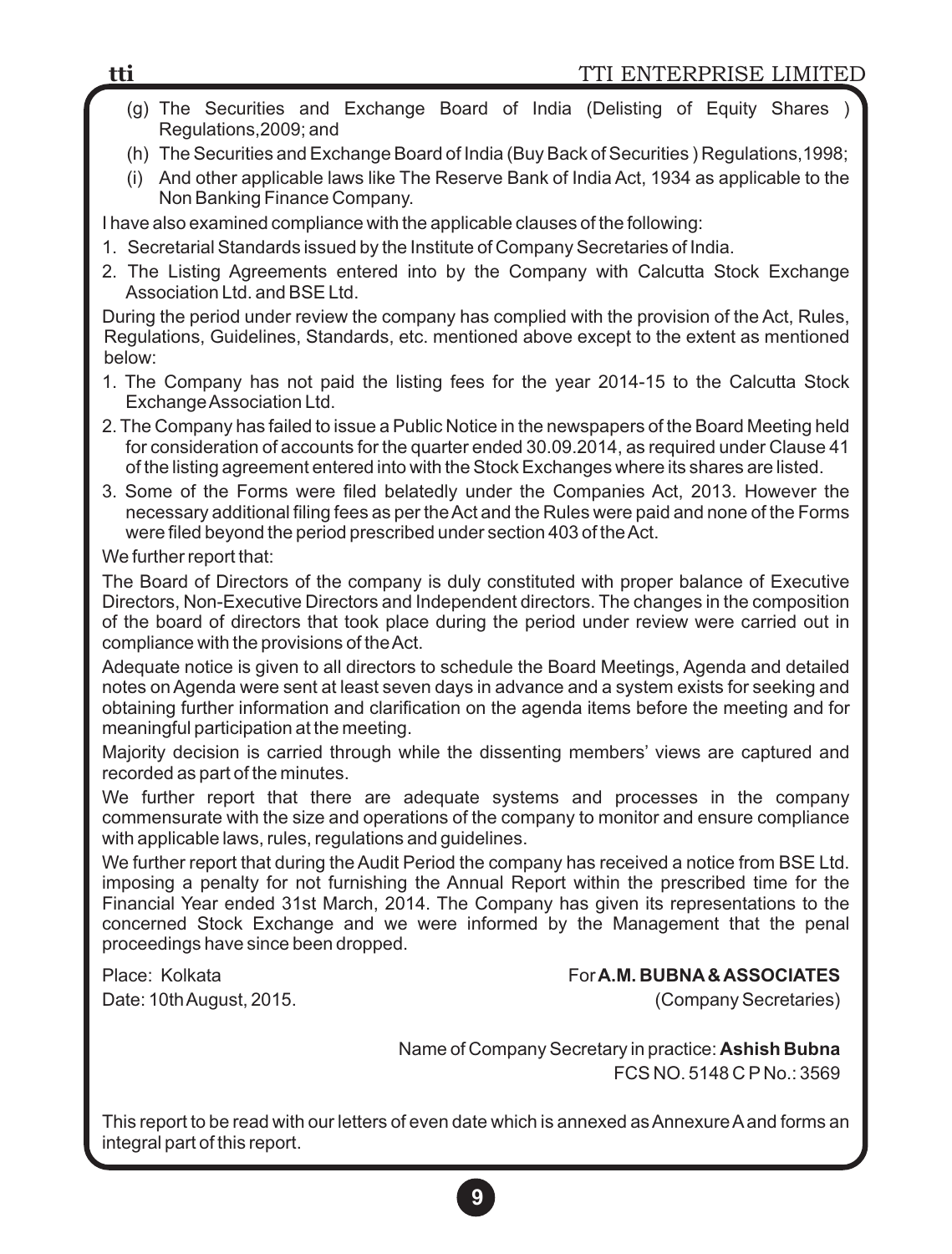# **ANNEXURE A**

TO, THE MEMBERS, **TTI ENTERPRISE LIMITED.** 1, R. N. Mukherjee Road, Martin Burn House, 4th Floor, Suite No. 22, Kolkata – 700001.

Our report of even date is to be read along with this letter,

- 1. Maintenance of secretarial record is the responsibility of the management of the company. Our responsibility is to express an opinion on these secretarial records based on our audit.
- 2. We have followed the audit practices and processes as were appropriate to obtain reasonable assurance about the correctness of the contents of the secretarial records. We believe that the processes and practices, we followed provide a reasonable basis for our opinion.
- 3. We have not verified the correctness and appropriateness of financial records and books of accounts of the company.
- 4. Where ever required, we have obtained the Management representation about the compliance of laws, rules and regulations and happening of events etc.
- 5. The compliance of the provisions of corporate and other applicable laws, rules, and regulations, standard is the responsibility of management. Our examination was limited to the verification of procedures on test basis.
- 6. The Secretarial Audit Report is neither an assurance as to the future viability of the company nor of the efficiency or effectiveness with which the management has conducted the affairs of the company.

Date: 10th August, 2015. (Company Secretaries)

Place: Kolkata For**A.M. BUBNA& ASSOCIATES**

 Name of Company Secretary in practice: **Ashish Bubna** FCS NO. 5148 C P No.: 3569

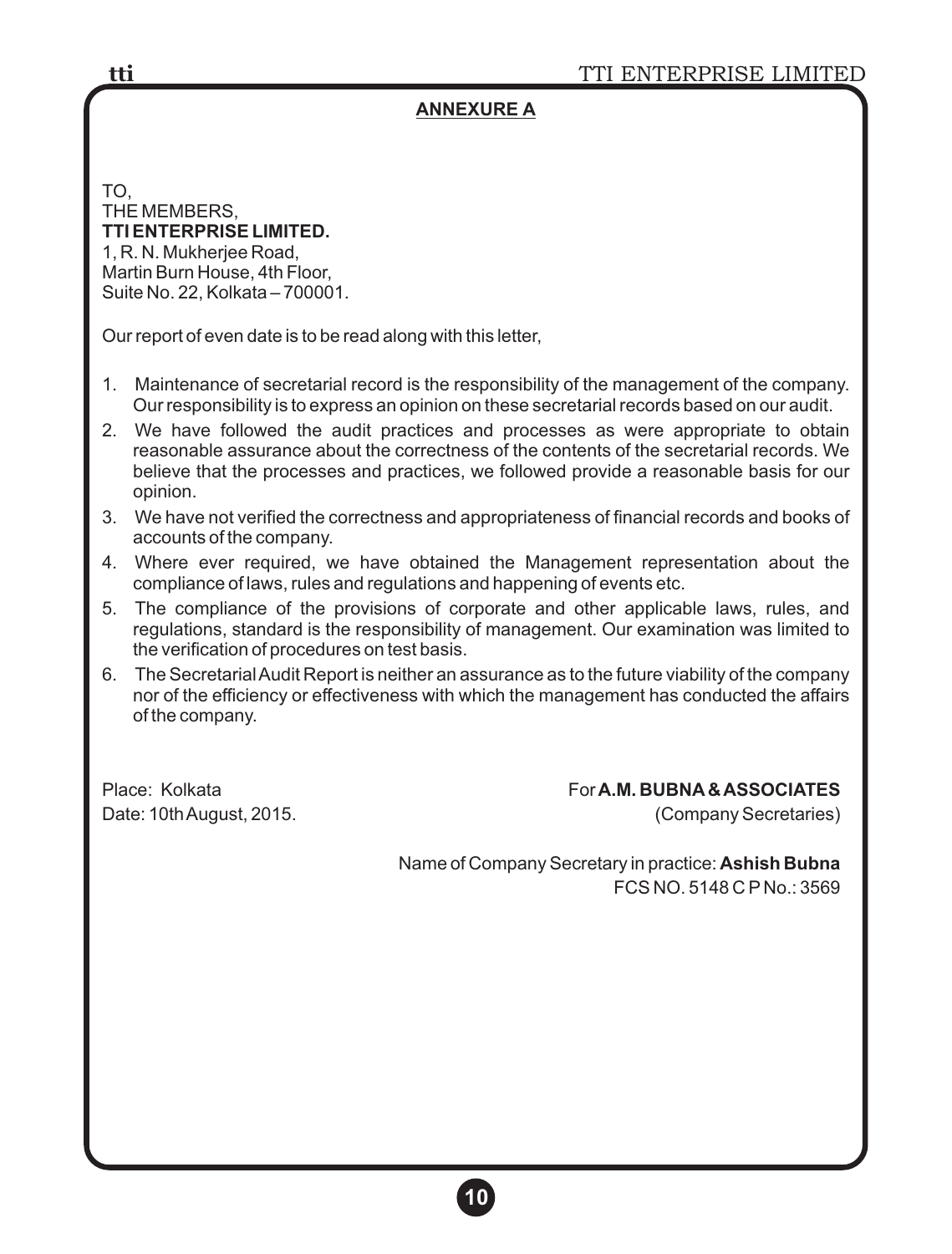## **ANNEXURE IV**

#### **Form No. AOC-2**

**(Pursuant to clause (h) of sub-section (3) of Section 134 of the Act and Rule 8 (2) of the Companies (Accounts) Rules, 2014)**

**Form for disclosure of particulars of contracts/arrangements entered into by the company with related parties referred to in sub-section (1) of section 188 of the Companies Act, 2013 including certain arms length transactions under third proviso thereto:**.

- 1. Details of contracts or arrangements or transactions not at arm's length basis: All transactions entered into by the Company during the year with related parties were on an arm's length basis.
- 2. Details of material contracts or arrangement or transactions at arm's length basis: The transactions entered into by the Company during the year with related parties on an arm's length basis were not material in nature.

# **Policy on Related Party Transactions (As per Clause 49(VII) of Listing Agreement)**

The Company shall enter into transactions with related parties only on arm's length basis, supported by agreement or formal letter. If the transaction is not on arm's length basis, then, necessary compliances under Companies Act, 2013 and / or Listing Agreement will be adhered to.

For the purpose of the above clause, transaction with a related party shall be considered material if the transaction / transactions to be entered into individually or taken together with previous transactions during a financial year exceed 10% of the annual consolidated turnover of the company as per the last audited financial statements of the company.

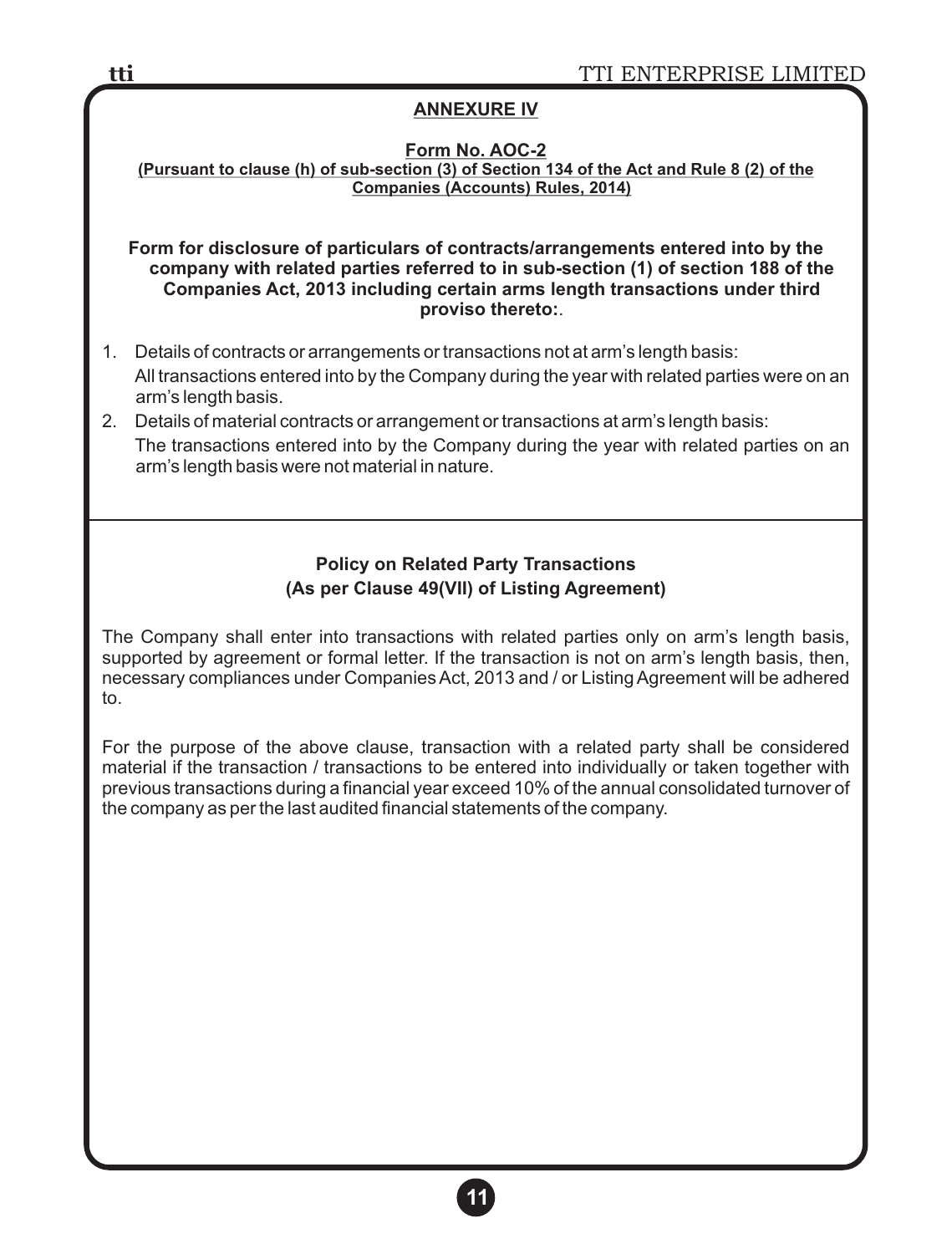## **ANNEXURE V**

#### **FormNo.MGT-9**

EXTRACT OF ANNUAL RETURN AS ON THE FINANCIAL YEAR ENDED ON 31ST MARCH 2015

[Pursuant to section 92(3) of the Companies Act, 2013 and rule 12(1) of the Companies (Management and Administration) Rules, 2014]

#### **I. REGISTRATION AND OTHER DETAILS:**

| İ.   | <b>CIN</b>                                              | L67120WB1981PLC033771                                                                                                          |
|------|---------------------------------------------------------|--------------------------------------------------------------------------------------------------------------------------------|
| ii.  | <b>REGISTRATION DATE</b>                                | 12/06/1981                                                                                                                     |
| iii. | NAME OF THE COMPANY                                     | <b>TTI ENTERPRISE LIMITED</b>                                                                                                  |
| İV.  | CATEGORY/SUB-CATEGORY OF                                |                                                                                                                                |
|      | THE COMPANY                                             | <b>NBFC</b>                                                                                                                    |
| V.   | ADDRESS OF THE REGISTERED                               |                                                                                                                                |
|      | OFFICE                                                  | 1, R.N.MUKHERJEE ROAD, MARTIN<br>BURN HOUSE, SUITE NO.22,<br>4TH FLOOR, KOLKATA-700001.                                        |
| vi.  | <b>CONTACT DETAILS</b>                                  | 033-22109197                                                                                                                   |
| vii. | <b>EMAIL ADDRESS</b>                                    | tti1711@gmail.com                                                                                                              |
|      | viii. WEBSITE                                           | www.ttienterprise.net                                                                                                          |
| ix.  | <b>WHETHER LISTED COMPANY</b>                           | Yes                                                                                                                            |
| Χ.   | NAME, ADDRESS AND CONTACT<br>DETAILS OF TRANSFER AGENT. | NICHE TECHNOLOGIES PVT. LTD.<br>D-511, BAGREE MARKET,<br>71, B.R.B BASU ROAD, KOLKATA-700001.<br>TEL. 2234-3576, 22357270/7271 |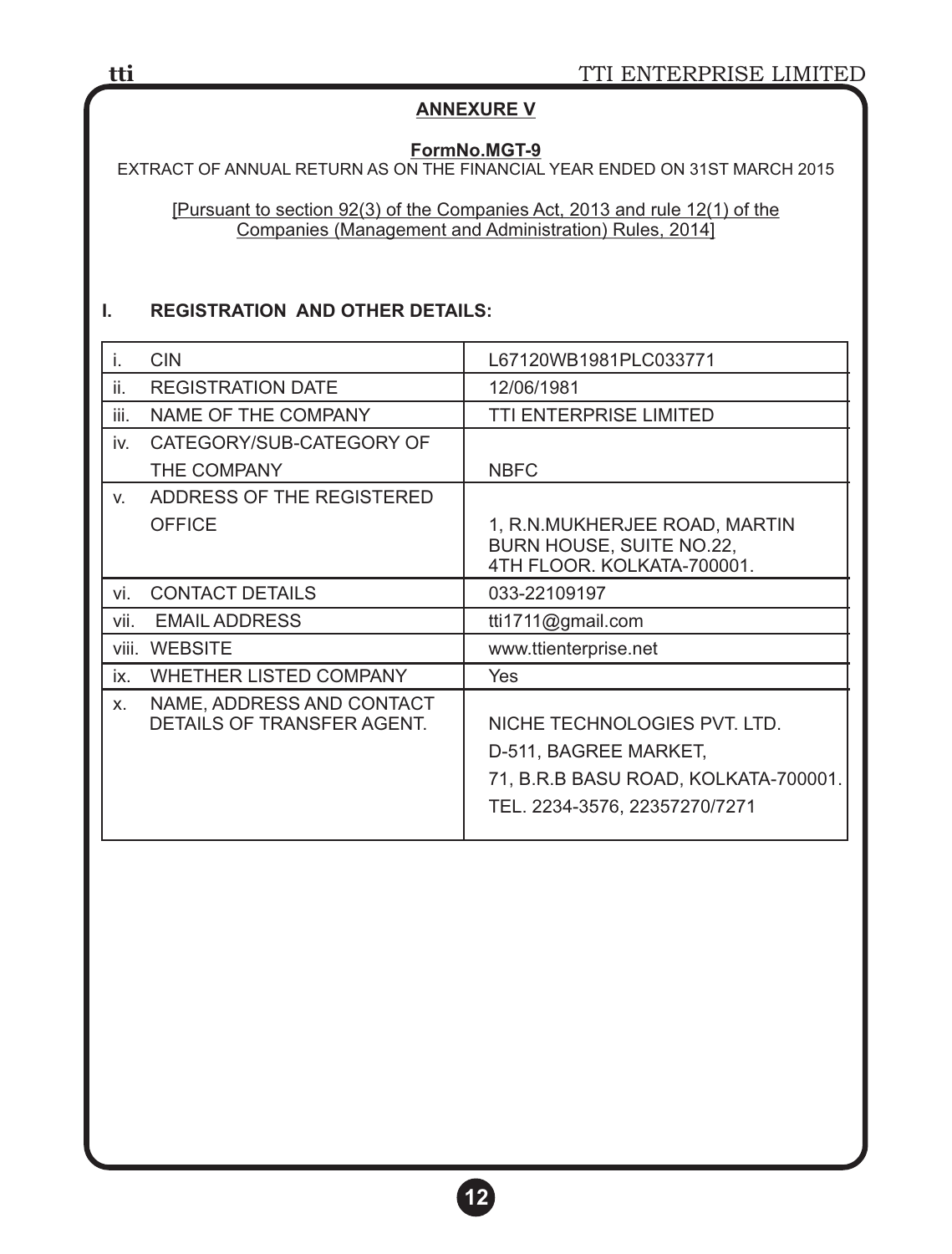# **II. PRINCIPAL BUSINESS ACTIVITIES OF THE COMPANY**

All the business activities contributing 10% or more of the total turnover of the company shall be stated:-

| Sr.No. Name and Description of  <br>main products/ services | NIC Code of the<br><b>Product/service</b>                      | % to total turnover<br>of the company |
|-------------------------------------------------------------|----------------------------------------------------------------|---------------------------------------|
| <b>LOANS AND ADVANCES</b>                                   | AS PER NATIONAL<br><b>INDUSTRIAL</b><br>CLASSIFICATION - 2008: | 100%                                  |
|                                                             | SECTION K - FINANCIAL AND<br>INSURANCE ACTIVITIES              |                                       |
|                                                             | DIVISION 64 - FINANCIAL<br>SERVICE ACTIVITIES, EXCEPT          |                                       |
|                                                             | <b>INSURANCE AND PENSION</b><br><b>FUNDING.</b>                |                                       |

# **III. PARTICULARS OF HOLDING, SUBSIDIARY AND ASSOCIATE COMPANIES**

|                | <b>Sr. IName And Address</b><br>No. Of The Company                                                                                                 | <b>CIN/GLN</b>        | Holding/<br><b>Subsidiary</b><br>/Associate | $%$ of<br>shares<br>held | Applicable<br><b>Section</b> |
|----------------|----------------------------------------------------------------------------------------------------------------------------------------------------|-----------------------|---------------------------------------------|--------------------------|------------------------------|
| 1 <sup>1</sup> | <b>ILOCAVI ENTERPRISE</b><br>I IMITED<br>ADDRESS: 3B-LAL<br><b>BAZAR STREET,</b><br>B-11 RNM HOUSE.<br>KOLKATA-700001.                             | U74900WB2014PLC200548 | <b>SUBSIDIARY</b>                           | $99.99\%$                | 2(87)                        |
| 2 <sub>1</sub> | ISIMMANDER MERCHANTS<br>I IMITED<br>ADDRESS: 3B- LAL BAZAR<br>STREET, B-11 RNM HOUSE,<br>KOLKATA-700001.                                           | U74900WB2014PLC200545 | <b>SUBSIDIARY</b>                           | 99.99%                   | 2(87)                        |
| 3.             | IUDYATI TRADERS LIMITED<br>ADDRESS: G-59, NANDRAM<br>MARKET, P-4 NEW HOWRAH<br>BRIDGE APP, ROAD.<br><b>KOLKATA: 700001</b>                         | U51909WB2013PLC193544 | <b>SUBSIDIARY</b>                           | 99.99%                   | 2(87)                        |
| 4 <sup>1</sup> | <b>IPRATIBHANU MERCANTILE</b><br><b>LIMITED</b><br>ADDRESS: G-59, NANDRAM<br>MARKET, P-4 NEW HOWRAH<br><b>BRIDGE APP, ROAD.</b><br>KOLKATA: 700001 | U74999WB2012PLC180235 | SUBSIDIARY                                  | 99.99%                   | 2(87)                        |

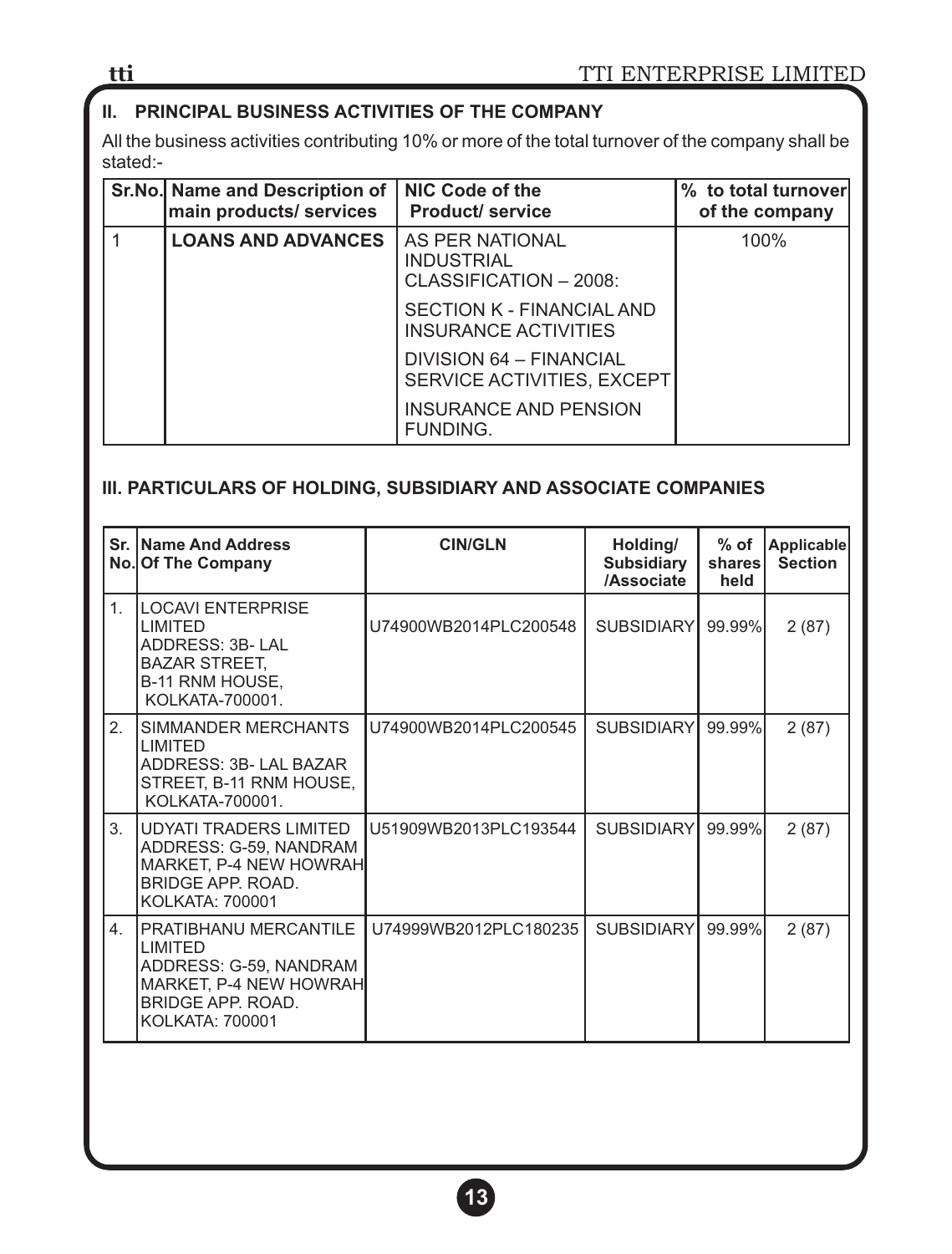# **IV. SHARE HOLDING PATTERN (Equity Share Capital Breakup as percentage of Total Equity) I) Category-wise Share Holding**

|    | <b>Category of Shareholders</b>                                                      | No. of Shares held at the<br>beginning of the year                                             |             | No. of Shares held at<br>the end of the year |                |                  |        | Percent<br>Change the      |        |           |
|----|--------------------------------------------------------------------------------------|------------------------------------------------------------------------------------------------|-------------|----------------------------------------------|----------------|------------------|--------|----------------------------|--------|-----------|
|    |                                                                                      | Physical<br><b>Total</b><br>% of Total<br>Physical<br>Demat<br>Demat<br>Total<br><b>Shares</b> |             | % of Total<br><b>Shares</b>                  | during<br>year |                  |        |                            |        |           |
| А. | <b>PROMOTERS</b>                                                                     |                                                                                                |             |                                              |                |                  |        |                            |        |           |
| 1) | Indian                                                                               |                                                                                                |             |                                              |                |                  |        |                            |        |           |
|    | a) Individual/ HUF<br>b) Central Govt                                                | 4355775                                                                                        | 0           | 4355775                                      | 3.429          | 4061275          | 0      | 4061275                    | 3.197  | $-0.232$  |
|    | c) State Govt(s)                                                                     |                                                                                                |             |                                              |                |                  |        |                            |        |           |
|    | d) Bodies Corp<br>e) Banks / Fl                                                      | 22750000                                                                                       | 0           | 22750000                                     | 17.910         | 16750000         | 0      | 16750000                   | 13.187 | $-4.723$  |
|    | f) Any Other                                                                         |                                                                                                |             |                                              |                |                  |        |                            |        |           |
|    | $Sub-total(A)(1)$ :-                                                                 | 27105775                                                                                       | 0           | 27105775                                     | 21.339         | 20811275         | 0      | 20811275                   | 16.384 | $-4.955$  |
| 2) | Foreign<br>g) NRIs-Individuals                                                       |                                                                                                |             |                                              |                |                  |        |                            |        |           |
|    | h) Other-Individuals                                                                 |                                                                                                |             |                                              |                |                  |        |                            |        |           |
|    | i) Bodies Corp.                                                                      |                                                                                                |             |                                              |                |                  |        |                            |        |           |
|    | j) Banks / Fl<br>k) Any Other                                                        |                                                                                                |             |                                              |                |                  |        |                            |        |           |
|    | Sub-total(A)(2):-                                                                    | $\mathbf 0$                                                                                    | 0           | 0                                            | 0.00           | 0                | 0      | 0                          | 0.000  | 0.000     |
| В. | <b>Public Shareholding</b>                                                           |                                                                                                |             |                                              |                |                  |        |                            |        |           |
|    | 1. Institutions<br>a) Mutual Funds                                                   |                                                                                                |             |                                              |                |                  |        |                            |        |           |
|    | b) Banks / Fl                                                                        |                                                                                                |             |                                              |                |                  |        |                            |        |           |
|    | c) Central Govt                                                                      |                                                                                                |             |                                              |                |                  |        |                            |        |           |
|    | d) State Govt(s)                                                                     |                                                                                                |             |                                              |                |                  |        |                            |        |           |
|    | e) Venture Capital Funds<br>f) Insurance Companies                                   |                                                                                                |             |                                              |                |                  |        |                            |        |           |
|    | g) Flls                                                                              |                                                                                                |             |                                              |                |                  |        |                            |        |           |
|    | h) Foreign Venture Capital Funds                                                     |                                                                                                |             |                                              |                |                  |        |                            |        |           |
|    | i) Others (specify)                                                                  |                                                                                                |             |                                              |                |                  |        |                            |        |           |
| 2. | Sub-total(B)(1)<br><b>Non Institutions</b>                                           | $\mathbf 0$                                                                                    | 0           | 0                                            | 0.000          | 0                | 0      | 0                          | 0.000  | 0.000     |
|    | a) Bodies Corp.                                                                      |                                                                                                |             |                                              |                |                  |        |                            |        |           |
|    | (I) Indian                                                                           | 57183982                                                                                       | $\mathbf 0$ | 57183982                                     | 45.019         | 77260677         | 0      | 77260677                   | 60.825 | 15.806    |
|    | (ii) Overseas57183982                                                                |                                                                                                |             |                                              |                |                  |        |                            |        |           |
|    | b) Individuals<br>(i) Individual shareholders holding nominal                        |                                                                                                |             |                                              |                |                  |        |                            |        |           |
|    | share capital upto Rs. 1 lakh                                                        | 1447184                                                                                        | 359225      | 1806409                                      | 1.422          | 481829           | 184225 | 666054                     | 0.524  | $-0.898$  |
|    | (ii) Individual shareholders holding nominal<br>share capital in excess of Rs 1 lakh | 40798444                                                                                       | 125000      | 40923444                                     | 32.218         | 27642575         | 125000 | 27767575                   | 21.860 | $-10.358$ |
|    | c) Others(Specify)                                                                   |                                                                                                |             |                                              |                |                  |        |                            |        |           |
|    | 1. NRI                                                                               | 2500                                                                                           | $\mathbf 0$ | 2500                                         | 0.002          |                  |        |                            |        | $-0.002$  |
|    | 2. Overseas Corporate Bodies                                                         |                                                                                                |             |                                              |                |                  |        |                            |        |           |
|    | 3. Foreign Nationals<br>4. Clearing Members                                          |                                                                                                |             |                                              |                | 516529           | 0      | 516529                     | 0.407  | 0.407     |
|    | 5. Trusts                                                                            |                                                                                                |             |                                              |                |                  |        |                            |        |           |
|    | 6. Foreign Bodies- D.R                                                               |                                                                                                |             |                                              |                |                  |        |                            |        |           |
|    | $Sub-total(B)(2)$                                                                    | 99432110                                                                                       | 484225      | 99916335                                     | 78.661         | 105901610 309225 |        | 106210835                  | 83.616 | 4.955     |
|    | <b>TotalPublic Shareholding</b>                                                      |                                                                                                |             |                                              |                |                  |        |                            |        |           |
|    | $(B)=(B)(1)+(B)(2)$                                                                  | 99432110                                                                                       | 484225      | 99916335                                     | 78.661         | 105901610 309225 |        | 106210835                  | 83.616 | 4.955     |
|    | C. Shares held by Custodian for<br><b>GDRs &amp; ADRs</b>                            |                                                                                                |             |                                              |                |                  |        |                            |        |           |
|    | <b>Grand Total</b>                                                                   |                                                                                                |             |                                              |                |                  |        |                            |        |           |
|    | $(A+B+C)$                                                                            | 126537885                                                                                      | 484225      | 127022110                                    | 100.00         |                  |        | 126712885 309225 127022110 | 100.00 | 0.00      |
|    |                                                                                      |                                                                                                |             |                                              |                |                  |        |                            |        |           |

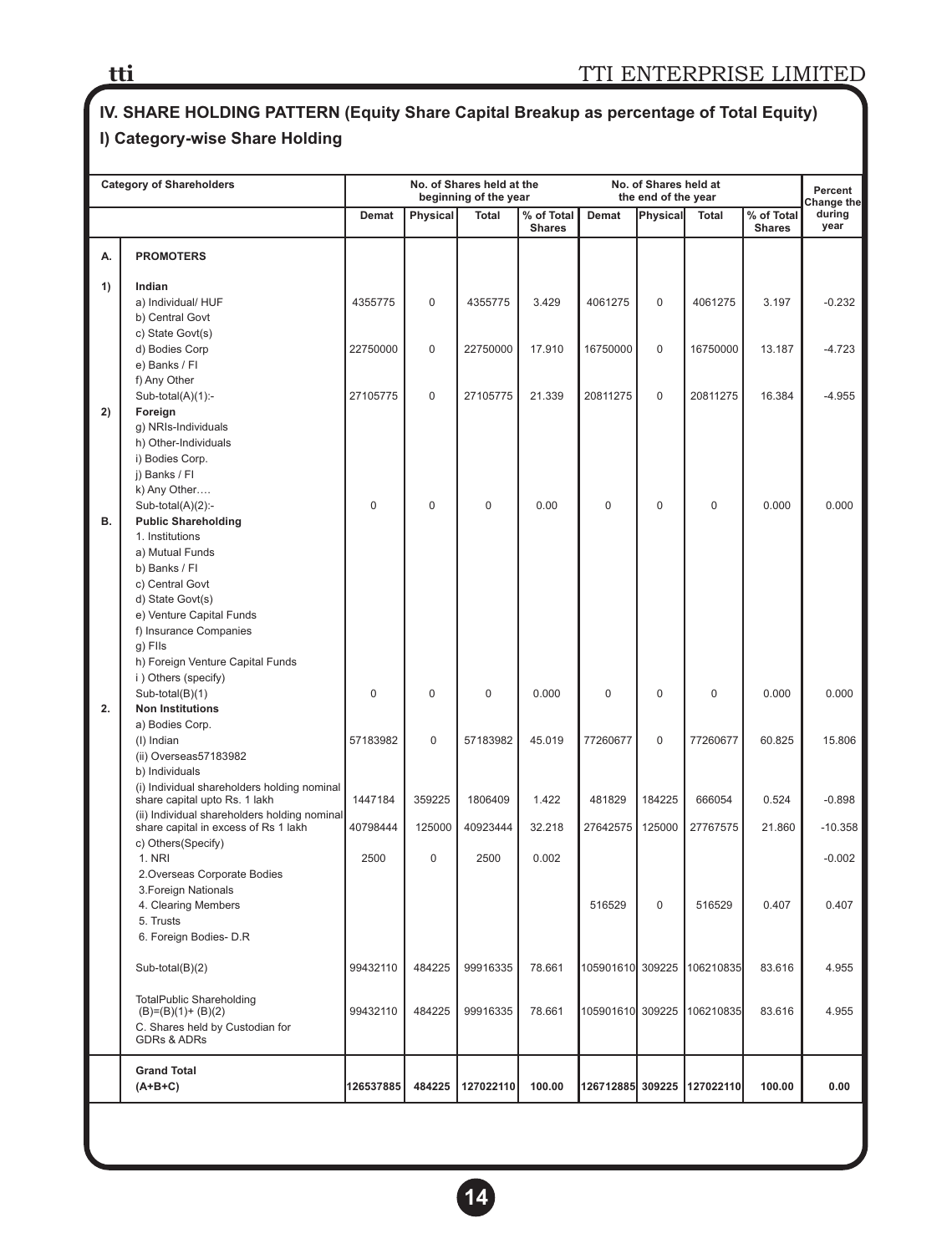# **ii) Shareholding of Promoters**

| SI               | Shareholder's                                                                 | Shareholding at the |  |                       |                |                | Shareholding at the              |            |                  |                 |                       | $%$ of                         |
|------------------|-------------------------------------------------------------------------------|---------------------|--|-----------------------|----------------|----------------|----------------------------------|------------|------------------|-----------------|-----------------------|--------------------------------|
| No.              | Name                                                                          |                     |  | beginning of the year |                |                | end of the year                  |            |                  |                 |                       | change                         |
|                  |                                                                               | No. of              |  | % of total            | % of Shares    |                | No. of                           | % of total |                  | % of Shares     |                       | in                             |
|                  |                                                                               | <b>Shares</b>       |  | shares of the         | Pledged/       |                | <b>Shares</b>                    | shares of  |                  | Pledged/        |                       | shareholding                   |
|                  |                                                                               |                     |  | company               | encumbered to  |                |                                  | the        |                  | encumbered      |                       | during                         |
|                  |                                                                               |                     |  |                       | total shares   |                |                                  |            | company          | to total shares |                       | the year                       |
| 1.               | <b>Binjal Mehta</b>                                                           | 501950              |  | 0.395                 |                |                | 461950                           |            | 0.364            | 0.000           |                       | $-0.031$                       |
| 2.               | Hastin Mehta                                                                  | 208800              |  | 0.164                 | 0.000<br>0.000 |                | 208800                           |            | 0.164            | 0.000           |                       | 0.000                          |
| $\overline{3}$ . | Indumati Mehta                                                                | 363725              |  | 0.286                 | 0.000          |                | 323725                           |            | 0.255            | 0.000           |                       | $-0.031$                       |
| 4.               | Indumati Mehta                                                                | 1550000             |  | 1.220                 | 0.000          |                | 1465000                          |            | 1.153            | 0.000           |                       | $-0.067$                       |
| 5.               | Irawati Enterprises LLP                                                       | 6000000             |  | 4.724                 | 0.000          |                | 6000000                          |            | 4.724            | 0.000           |                       | 0.000                          |
| 6.               | Jagruti Mehta                                                                 | 3875                |  | 0.003                 | 0.000          |                | 3875                             |            | 0.003            | 0.000           |                       | 0.000                          |
| 7.1              | Jitendra Kumar Mehta                                                          | 260000              |  | 0.205                 | 0.000          |                | 260000                           |            | 0.205            | 0.000           |                       | 0.000                          |
| 8.               | Jitendra Mehta                                                                | 74000               |  | 0.058                 | 0.000          |                | 74000                            |            | 0.058            | 0.000           |                       | 0.000                          |
| 9.               | Meghnath Wealth<br>Creators LLP                                               | 5000000             |  | 3.936                 | 0.000          |                | 5000000                          |            | 3.936            | 0.000           |                       | 0.000                          |
| 10 <sub>l</sub>  | Padmalakshmi Wealth<br><b>Creators LLP</b>                                    | 6000000             |  | 4.724                 | 0.000          |                |                                  |            |                  |                 |                       | $-4.724$                       |
|                  | 11. Paraj Mehta                                                               | 706375              |  | 0.556                 | 0.000          |                | 656375                           |            | 0.517            | 0.000           |                       | $-0.039$                       |
|                  | 12. Paraj Mehta                                                               | 687050              |  | 0.541                 | 0.000          |                | 607550                           |            | 0.478            | 0.000           |                       | $-0.063$                       |
|                  | 13. Vaikundam Advisors LLP                                                    | 5750000             |  | 4.527                 | 0.000          |                | 5750000                          |            | 4.527            | 0.000           |                       | $-0.000$                       |
|                  | <b>Total</b>                                                                  | 27105775            |  | 21.339                | 0.000          |                | 20811275                         |            | 16.384           | 0.000           |                       | $-4.955$                       |
|                  | iii.Change in Promoters' Shareholding (please specify, If there is no change) |                     |  |                       |                |                |                                  |            |                  |                 |                       |                                |
| Sr.<br>no        |                                                                               |                     |  |                       |                | the year       | Shareholding at the beginning of |            |                  | during the year |                       | <b>Cumulative Shareholding</b> |
|                  |                                                                               |                     |  | No. of shares         |                |                | % of total shares                |            | No. of shares    |                 | % of total            |                                |
|                  |                                                                               |                     |  |                       |                |                | of the company                   |            |                  |                 |                       | shares of the                  |
|                  |                                                                               |                     |  |                       |                |                |                                  |            |                  |                 | company               |                                |
| $1$ .            | <b>Binjal Mehta</b>                                                           |                     |  |                       |                |                |                                  |            |                  |                 |                       |                                |
|                  | a) At the beginning of the year                                               |                     |  | 501950<br>0.395       |                |                |                                  |            |                  |                 |                       |                                |
|                  | b) Changes during the year                                                    |                     |  |                       |                |                |                                  |            |                  |                 |                       |                                |
|                  | <b>Date</b>                                                                   | <b>Reason</b>       |  |                       |                |                |                                  |            |                  |                 |                       |                                |
|                  | 12/12/2014                                                                    | Transfer            |  | $-20000$              |                |                | 0.016                            |            | 481950           |                 |                       | 0.379                          |
|                  | 19/12/2014                                                                    | Transfer            |  | $-20000$              |                | 0.016          |                                  | 481950     |                  |                 | 0.364                 |                                |
|                  | c) At the End of the Year                                                     |                     |  |                       |                |                |                                  |            | 461950           |                 |                       | 0.364                          |
| 2.               | <b>Hastin Mehta</b>                                                           |                     |  |                       |                |                |                                  |            |                  |                 |                       |                                |
|                  |                                                                               |                     |  |                       |                |                |                                  |            |                  |                 |                       |                                |
|                  | a) At the beginning of the year                                               |                     |  | 208800                |                | 0.164          |                                  |            |                  |                 |                       |                                |
|                  | b) Changes during the year                                                    |                     |  | <b>[NO CHANGES</b>    |                |                | <b>DURING</b><br><b>THE</b>      |            | 208800           |                 | <b>YEAR1</b><br>0.164 |                                |
|                  | c) At the End of the Year                                                     |                     |  |                       |                |                |                                  |            |                  |                 |                       |                                |
| 3.               | <b>Indumati Mehta</b>                                                         |                     |  |                       |                |                |                                  |            |                  |                 |                       |                                |
|                  |                                                                               |                     |  |                       |                |                |                                  |            |                  |                 |                       |                                |
|                  | a) At the beginning of the year                                               |                     |  | 363725                |                | 0.286          |                                  |            |                  |                 |                       |                                |
|                  | b) Changes during the year                                                    |                     |  |                       |                |                |                                  |            |                  |                 |                       |                                |
|                  | <b>Date Example 2</b>                                                         | Reason              |  |                       |                |                |                                  |            |                  |                 |                       |                                |
|                  | 05/12/2014<br>19/12/2014                                                      | Transfer            |  | $-20000$<br>$-20000$  |                | 0.016<br>0.016 |                                  |            | 343725<br>323725 |                 | 0.271<br>0.255        |                                |
|                  | c) At the End of the Year                                                     | Transfer            |  |                       |                |                |                                  |            | 323725           |                 | 0.255                 |                                |
|                  |                                                                               |                     |  |                       |                |                |                                  |            |                  |                 |                       |                                |
| 4.               | Indumati Mehta                                                                |                     |  |                       |                |                |                                  |            |                  |                 |                       |                                |
|                  | a) At the beginning of the year                                               |                     |  | 1550000               |                | 1.220          |                                  |            |                  |                 |                       |                                |
|                  | b) Changes during the year                                                    |                     |  |                       |                |                |                                  |            |                  |                 |                       |                                |
|                  | Date                                                                          | <b>Reason</b>       |  |                       |                |                |                                  |            |                  |                 |                       |                                |
|                  | 20/02/2015                                                                    | Transfer            |  | $-60000$              |                | 0.047          |                                  |            | 1490000          |                 | 1.173                 |                                |
|                  | 27/02/2015                                                                    | Transfer            |  | $-25000$              |                | 0.020          |                                  |            | 1465000          |                 | 1.153                 |                                |
|                  | c) At the End of the Year                                                     |                     |  |                       |                |                |                                  |            | 1465000          |                 | 1.153                 |                                |
|                  |                                                                               |                     |  |                       |                |                |                                  |            |                  |                 |                       |                                |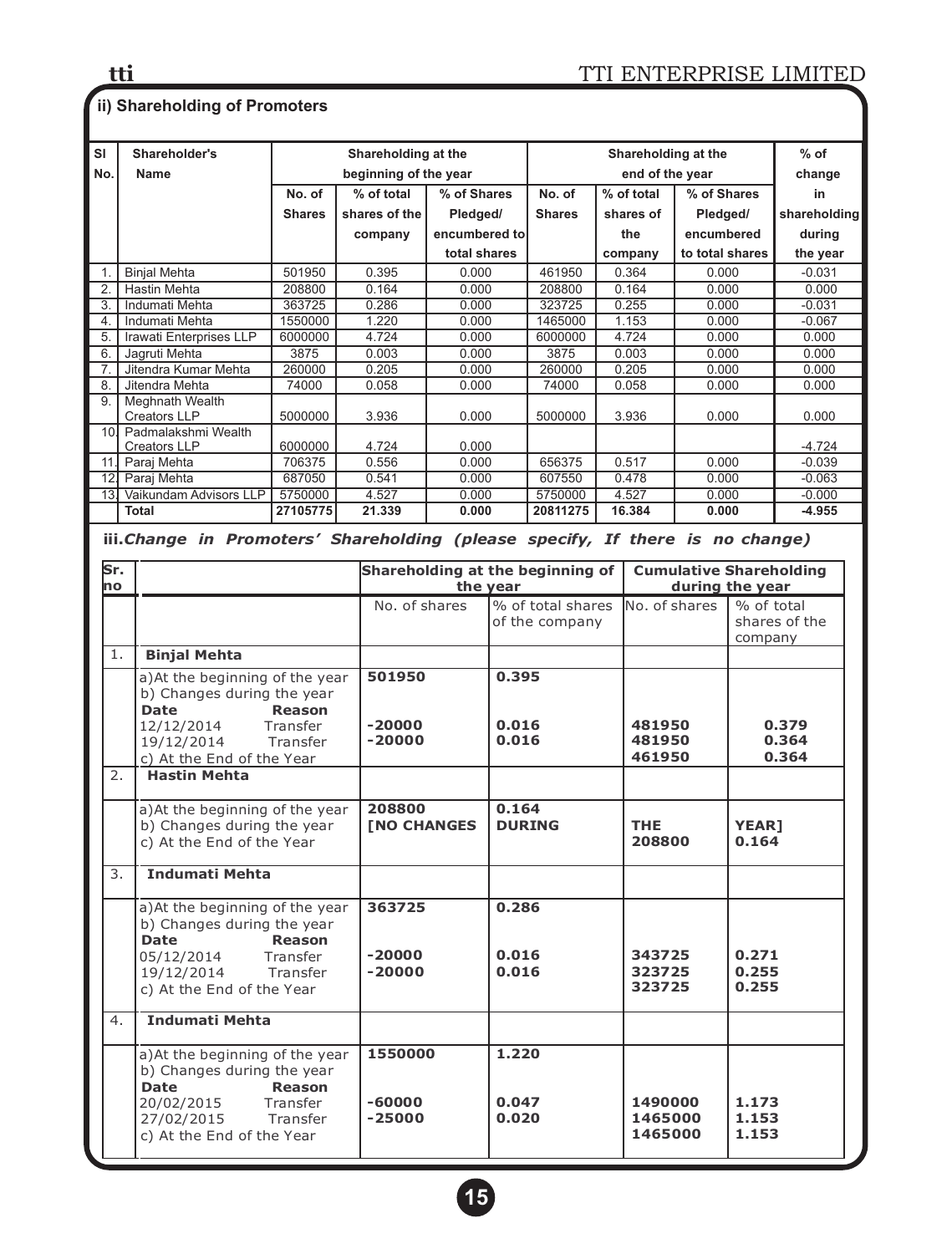| 5.  | <b>Irawati Enterprises LLP</b>                                                                                                                                                                                                                                                                                                                                                                                                                                                                                                                                                                                                                                     |                                                                                                                                                                                                                                          |                                                                                                                                                                                           |                                                                                                                                                                                                                               |                                                                                                                                                                                           |
|-----|--------------------------------------------------------------------------------------------------------------------------------------------------------------------------------------------------------------------------------------------------------------------------------------------------------------------------------------------------------------------------------------------------------------------------------------------------------------------------------------------------------------------------------------------------------------------------------------------------------------------------------------------------------------------|------------------------------------------------------------------------------------------------------------------------------------------------------------------------------------------------------------------------------------------|-------------------------------------------------------------------------------------------------------------------------------------------------------------------------------------------|-------------------------------------------------------------------------------------------------------------------------------------------------------------------------------------------------------------------------------|-------------------------------------------------------------------------------------------------------------------------------------------------------------------------------------------|
|     | a) At the beginning of the year<br>b) Changes during the year<br>c) At the End of the Year                                                                                                                                                                                                                                                                                                                                                                                                                                                                                                                                                                         | 6000000<br><b>[NO CHANGES</b>                                                                                                                                                                                                            | 4.724<br><b>DURING</b>                                                                                                                                                                    | <b>THE</b><br>6000000                                                                                                                                                                                                         | <b>YEAR]</b><br>4.724                                                                                                                                                                     |
| 6.  | Jagruti Mehta                                                                                                                                                                                                                                                                                                                                                                                                                                                                                                                                                                                                                                                      |                                                                                                                                                                                                                                          |                                                                                                                                                                                           |                                                                                                                                                                                                                               |                                                                                                                                                                                           |
|     | a) At the beginning of the year<br>b) Changes during the year<br>c) At the End of the Year                                                                                                                                                                                                                                                                                                                                                                                                                                                                                                                                                                         | 3875<br><b>[NO CHANGES</b>                                                                                                                                                                                                               | 0.003<br><b>DURING</b>                                                                                                                                                                    | <b>THE</b><br>3875                                                                                                                                                                                                            | <b>YEAR1</b><br>0.003                                                                                                                                                                     |
| 7.  | Jitendra Kumar Mehta                                                                                                                                                                                                                                                                                                                                                                                                                                                                                                                                                                                                                                               |                                                                                                                                                                                                                                          |                                                                                                                                                                                           |                                                                                                                                                                                                                               |                                                                                                                                                                                           |
|     | a) At the beginning of the year<br>b) Changes during the year<br>c) At the End of the Year                                                                                                                                                                                                                                                                                                                                                                                                                                                                                                                                                                         | 260000<br><b>[NO CHANGES</b>                                                                                                                                                                                                             | 0.205<br><b>DURING</b>                                                                                                                                                                    | <b>THE</b><br>260000                                                                                                                                                                                                          | <b>YEAR]</b><br>0.205                                                                                                                                                                     |
| 8.  | Jitendra Mehta                                                                                                                                                                                                                                                                                                                                                                                                                                                                                                                                                                                                                                                     |                                                                                                                                                                                                                                          |                                                                                                                                                                                           |                                                                                                                                                                                                                               |                                                                                                                                                                                           |
|     | a) At the beginning of the year<br>b) Changes during the year<br>c) At the End of the Year                                                                                                                                                                                                                                                                                                                                                                                                                                                                                                                                                                         | 74000<br><b>[NO CHANGES</b>                                                                                                                                                                                                              | 0.058<br><b>DURING</b>                                                                                                                                                                    | <b>THE</b><br>74000                                                                                                                                                                                                           | <b>YEAR]</b><br>0.058                                                                                                                                                                     |
| 9.  | <b>Meghnath Wealth</b><br><b>Creators LLP</b>                                                                                                                                                                                                                                                                                                                                                                                                                                                                                                                                                                                                                      |                                                                                                                                                                                                                                          |                                                                                                                                                                                           |                                                                                                                                                                                                                               |                                                                                                                                                                                           |
|     | a) At the beginning of the year<br>b) Changes during the year<br>c) At the End of the Year                                                                                                                                                                                                                                                                                                                                                                                                                                                                                                                                                                         | 5000000<br><b>[NO CHANGES</b>                                                                                                                                                                                                            | 3.936<br><b>DURING</b>                                                                                                                                                                    | <b>THE</b><br>5000000                                                                                                                                                                                                         | <b>YEAR]</b><br>3.936                                                                                                                                                                     |
| 10. | Padmalakshmi Wealth<br><b>Creators LLP</b>                                                                                                                                                                                                                                                                                                                                                                                                                                                                                                                                                                                                                         |                                                                                                                                                                                                                                          |                                                                                                                                                                                           |                                                                                                                                                                                                                               |                                                                                                                                                                                           |
|     | a) At the beginning of the year<br>b) Changes during the year<br><b>Date</b><br><b>Reason</b><br>17/10/2014<br>Transfer<br>24/10/2014<br>Transfer<br>Transfer<br>31/10/2014<br>Transfer<br>07/11/2014<br>Transfer<br>14/11/2014<br>Transfer<br>21/11/2014<br>28/11/2014<br>Transfer<br>05/12/2014<br>Transfer<br>12/12/2014<br>Transfer<br>19/12/2014<br>Transfer<br>31/12/2014<br>Transfer<br>02/01/2015<br>Transfer<br>09/01/2015<br>Transfer<br>16/01/2015<br>Transfer<br>23/01/2015<br>Transfer<br>Transfer<br>30/01/2015<br>06/02/2015<br>Transfer<br>Transfer<br>13/02/2015<br>20/02/2015<br>Transfer<br>27/02/2015<br>Transfer<br>c) At the End of the Year | 6000000<br>$-25000$<br>-50000<br>-152500<br>-70000<br>-254798<br>$-235000$<br>-124780<br>-219250<br>-165000<br>$-175000$<br>$-200000$<br>-30000<br>-90000<br>-186000<br>-273638<br>-149000<br>-160000<br>$-212516$<br>-187000<br>-146328 | 4.724<br>0.020<br>0.039<br>0.120<br>0.055<br>0.201<br>0.185<br>0.098<br>0.173<br>0.130<br>0.138<br>0.157<br>0.024<br>0.071<br>0.146<br>0.215<br>0.117<br>0.126<br>0.167<br>0.147<br>0.115 | 5975000<br>5925000<br>5772500<br>5702500<br>5447702<br>5212702<br>5087922<br>4868672<br>4703672<br>4528672<br>4328672<br>4298672<br>4208672<br>4022672<br>3749034<br>3600034<br>3440034<br>3227518<br>3040518<br>2894190<br>0 | 4.704<br>4.665<br>4.544<br>4.489<br>4.289<br>4.104<br>4.006<br>3.833<br>3.703<br>3.565<br>3.408<br>3.384<br>3.313<br>3.167<br>2.951<br>2.834<br>2.708<br>2.541<br>2.394<br>2.278<br>0.000 |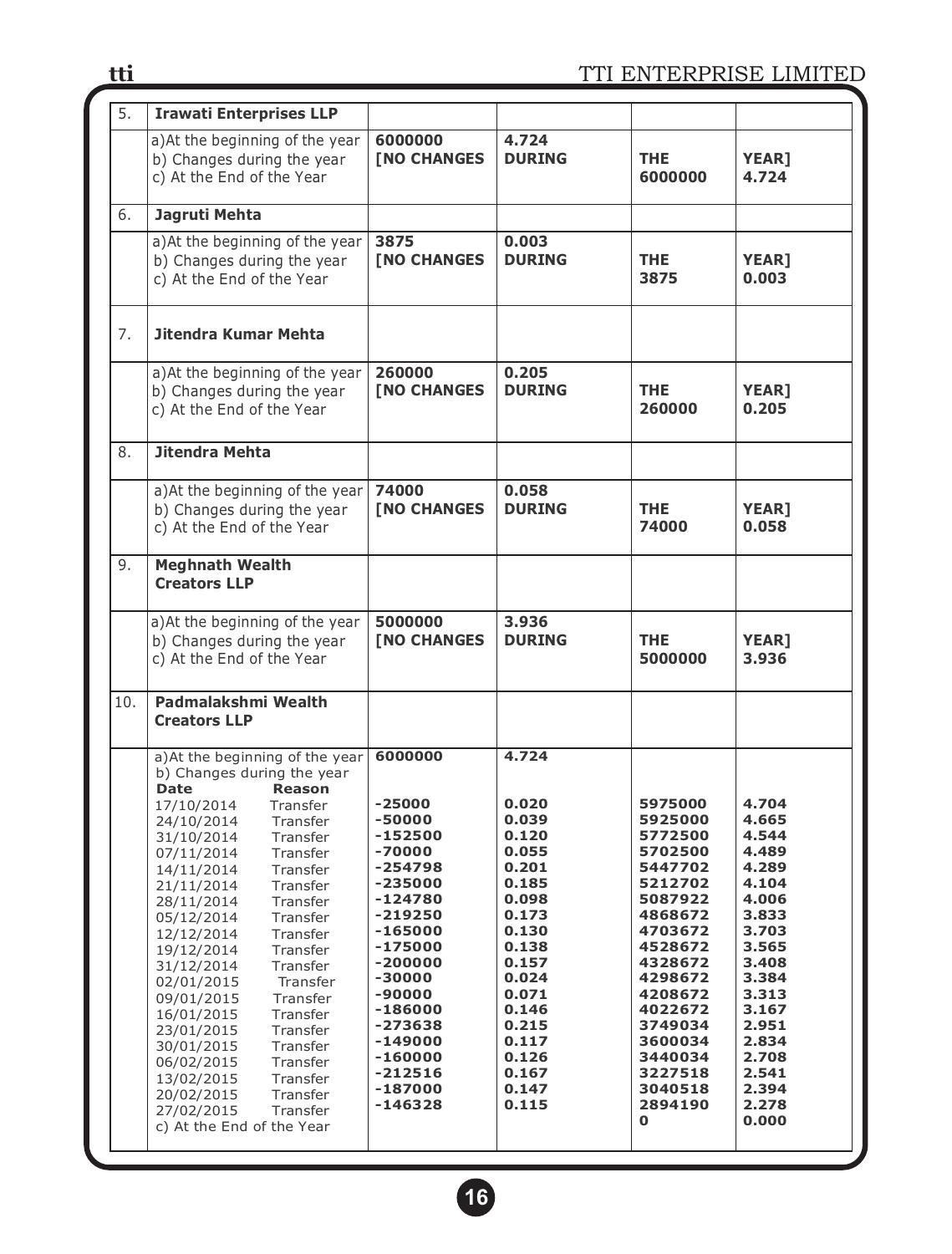| 11. | Paraj Mehta                                                                                                                                                                                        |                                            |                                  |                                      |                                  |
|-----|----------------------------------------------------------------------------------------------------------------------------------------------------------------------------------------------------|--------------------------------------------|----------------------------------|--------------------------------------|----------------------------------|
|     | a) At the beginning of the year<br>b) Changes during the year<br><b>Date</b><br><b>Reason</b><br>28/11/2014 Transfer<br>05/12/2014 Transfer<br>19/12/2014 Transfer<br>d) At the End of the Year    | 706375<br>$-10000$<br>$-20000$<br>$-20000$ | 0.556<br>0.008<br>0.016<br>0.016 | 696375<br>676375<br>656375<br>656375 | 0.548<br>0.532<br>0.517<br>0.517 |
| 12. | Paraj Mehta                                                                                                                                                                                        |                                            |                                  |                                      |                                  |
|     | a) At the beginning of the year<br>b) Changes during the year<br><b>Reason</b><br><b>Date</b><br>12/12/2014 Transfer<br>19/12/2014 Transfer<br>13/03/2015<br>Transfer<br>c) At the End of the Year | 687050<br>$-20000$<br>$-20000$<br>$-39500$ | 0.541<br>0.016<br>0.016<br>0.031 | 667050<br>647050<br>607550<br>607550 | 0.525<br>0.509<br>0.478<br>0.478 |
| 13. | Vaikundam Advisors LLP                                                                                                                                                                             |                                            |                                  |                                      |                                  |
|     | a) At the beginning of the year<br>b) Changes during the year<br>c) At the End of the Year                                                                                                         | 5750000<br><b>[NO CHANGES</b>              | 4.527<br><b>DURING</b>           | <b>THE</b><br>5750000                | <b>YEAR]</b><br>4.527            |
|     | <b>TOTAL</b>                                                                                                                                                                                       | 27105775                                   | 21.339                           | 20811275                             | 16.384                           |

*iv. Shareholding Pattern of top ten Shareholders (other than Directors, Promoters and Holder of GDRs and ADRs):* 

| Sr.<br>no |                                                                                            | <b>Shareholding at the</b><br>beginning of the year |                                           | <b>Cumulative Shareholding</b><br>during the year |                                           |  |
|-----------|--------------------------------------------------------------------------------------------|-----------------------------------------------------|-------------------------------------------|---------------------------------------------------|-------------------------------------------|--|
|           |                                                                                            | No. of shares                                       | % of total<br>shares of<br>the<br>company | No. of shares                                     | % of total<br>shares of<br>the<br>company |  |
|           | 1. Ajoy Kumar Agarwal                                                                      |                                                     |                                           |                                                   |                                           |  |
|           | a) At the beginning of the year<br>b) Changes during the year<br>c) At the End of the Year | 4075000<br><b>[NO CHANGES]</b>                      | 3.208<br><b>DURING</b>                    | <b>THE</b><br>4075000                             | <b>YEAR]</b><br>3.208                     |  |
|           | 2. Chaitali Tradelink Private<br><b>Limited</b>                                            |                                                     |                                           |                                                   |                                           |  |

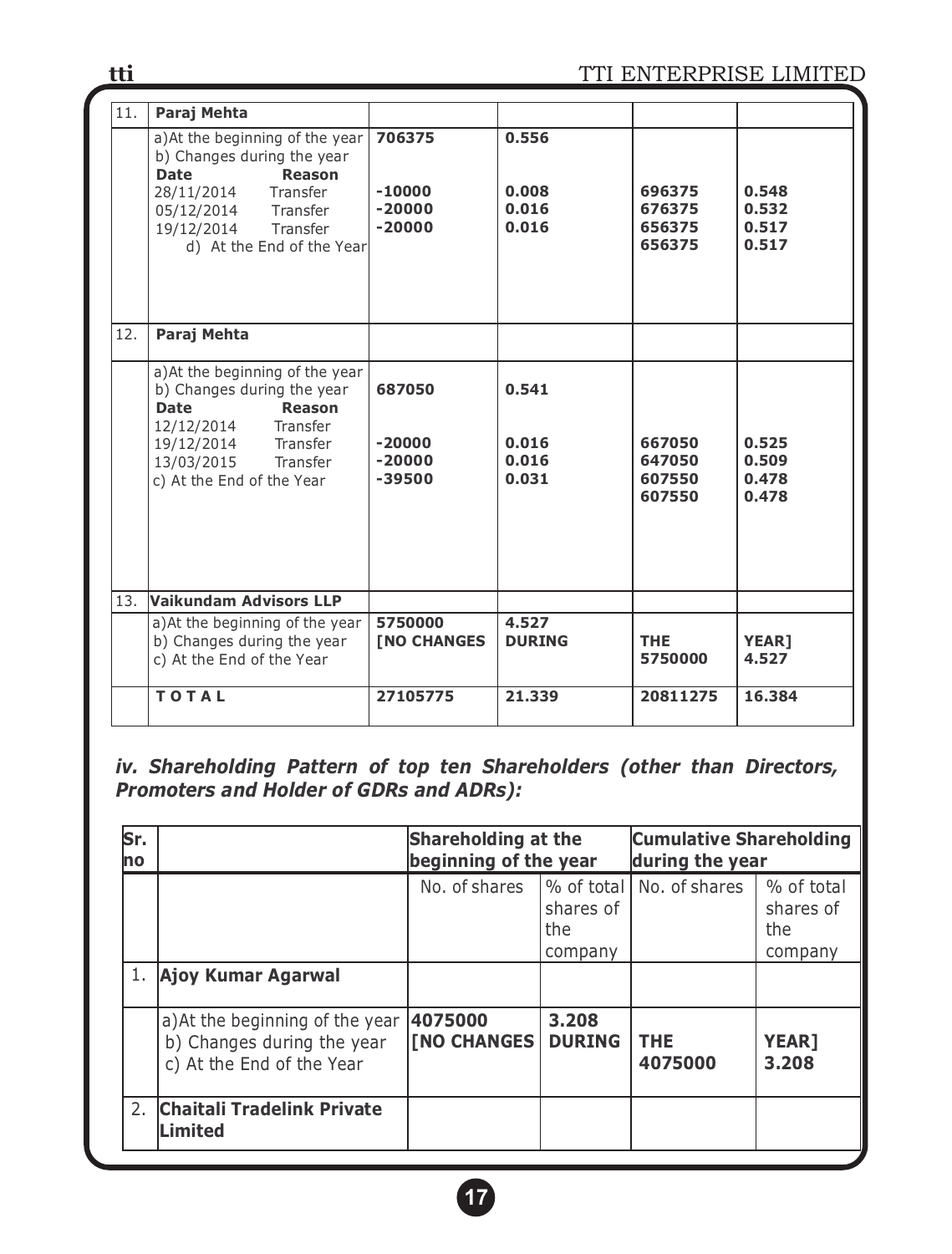|    | a) At the beginning of the year | 6557636        | 5.163         |            |              |
|----|---------------------------------|----------------|---------------|------------|--------------|
|    | b) Changes during the year      |                |               |            |              |
|    | Date<br>Reason                  |                |               |            |              |
|    | 12/09/2014<br>Transfer          | 15813          | 0.012         | 6573449    | 5.175        |
|    | 19/09/2014<br>Transfer          | 27500          | 0.022         | 6600949    | 5.197        |
|    | 30/09/2014<br>Transfer          | 19500          | 0.015         | 6620449    | 5.212        |
|    | 10/10/2014<br>Transfer          | 27500          | 0.022         | 6647949    | 5.234        |
|    | 17/10/2014<br>Transfer          | 35500          | 0.028         | 6683449    | 5.262        |
|    | 31/10/2014<br>Transfer          | 77800          | 0.061         | 6761249    | 5.323        |
|    | Transfer                        | 36650          | 0.029         | 6797899    | 5.352        |
|    | 07/11/2014                      | 87940          | 0.069         | 6885839    | 5.421        |
|    | 14/11/2014<br>Transfer          | 44285          | 0.035         | 6930124    | 5.456        |
|    | 21/11/2014<br>Transfer          | 89715          | 0.071         | 7019839    | 5.526        |
|    | 28/11/2014<br>Transfer          | 59855          | 0.047         | 7079694    | 5.574        |
|    | 05/12/2014<br>Transfer          | 90520          | 0.071         | 7170214    | 5.645        |
|    | 19/12/2014<br>Transfer          |                |               |            |              |
|    | 31/12/2014<br>Transfer          | 72665          | 0.057         | 7242879    | 5.702        |
|    | 02/01/2015<br>Transfer          | 40000          | 0.031         | 7282879    | 5.734        |
|    | 09/01/2015<br>Transfer          | 118070         | 0.093         | 7400949    | 5.827        |
|    | 16/01/2015<br>Transfer          | 110779         | 0.087         | 7511728    | 5.914        |
|    | 23/01/2015<br>Transfer          | 120352         | 0.095         | 7632080    | 6.008        |
|    | 30/01/2015<br>Transfer          | 148068         | 0.117         | 7780148    | 6.125        |
|    | 06/02/2015<br>Transfer          | 167285         | 0.132         | 7947433    | 6.257        |
|    | Transfer<br>13/02/2015          | 115300         | 0.091         | 8062733    | 6.348        |
|    | 20/02/2015<br>Transfer          | 70040          | 0.055         | 8132773    | 6.403        |
|    | 27/02/2015<br>Transfer          | 95310          | 0.075         | 8228083    | 6.478        |
|    | 06/03/2015<br>Transfer          | 95340          | 0.075         | 8323423    | 6.553        |
|    | Transfer                        | 28475          | 0.022         | 8351898    | 6.575        |
|    | 13/03/2015                      | 29225          | 0.023         | 8381123    | 6.598        |
|    | 20/03/2015<br>Transfer          | 15000          | 0.012         | 8396123    | 6.610        |
|    | 27/03/2015<br>Transfer          | 49571          | 0.039         | 8445694    | 6.649        |
|    | 31/03/2015<br>Transfer          |                |               | 8445694    | 6.649        |
|    | c) At the End of the Year       |                |               |            |              |
|    |                                 |                |               |            |              |
|    |                                 |                |               |            |              |
| 3. | Gajmukta Merchants              |                |               |            |              |
|    | Pvt.Ltd.                        |                |               |            |              |
|    |                                 |                |               |            |              |
|    | a) At the beginning of the year | 4988600        | 3.927         |            |              |
|    | b) Changes during the year      | <b>TNO</b>     | <b>DURING</b> | <b>THE</b> | <b>YEAR]</b> |
|    | c) At the End of the Year       | <b>CHANGES</b> |               | 4988600    | 3.927        |
|    |                                 |                |               |            |              |
| 4. | Paramjaya Infraprojects         |                |               |            |              |
|    | LLP                             |                |               |            |              |
|    |                                 |                |               |            |              |
|    | a) At the beginning of the year | 4450000        | 3.503         |            |              |
|    | b) Changes during the year      | <b>TNO</b>     | <b>DURING</b> | <b>THE</b> | <b>YEAR]</b> |
|    | c) At the End of the Year       | <b>CHANGES</b> |               | 4450000    | 3.503        |
|    |                                 |                |               |            |              |
| 5. | Rajgiri Overseas Private        |                |               |            |              |
|    | Limited.                        |                |               |            |              |
|    |                                 |                |               |            |              |
|    | a) At the beginning of the year | 4595000        | 3.617         |            |              |
|    | b) Changes during the year      | <b>TNO</b>     | <b>DURING</b> | <b>THE</b> | <b>YEAR]</b> |
|    | c) At the End of the Year       | <b>CHANGES</b> |               | 4595000    | 3.617        |
|    |                                 |                |               |            |              |
|    |                                 |                |               |            |              |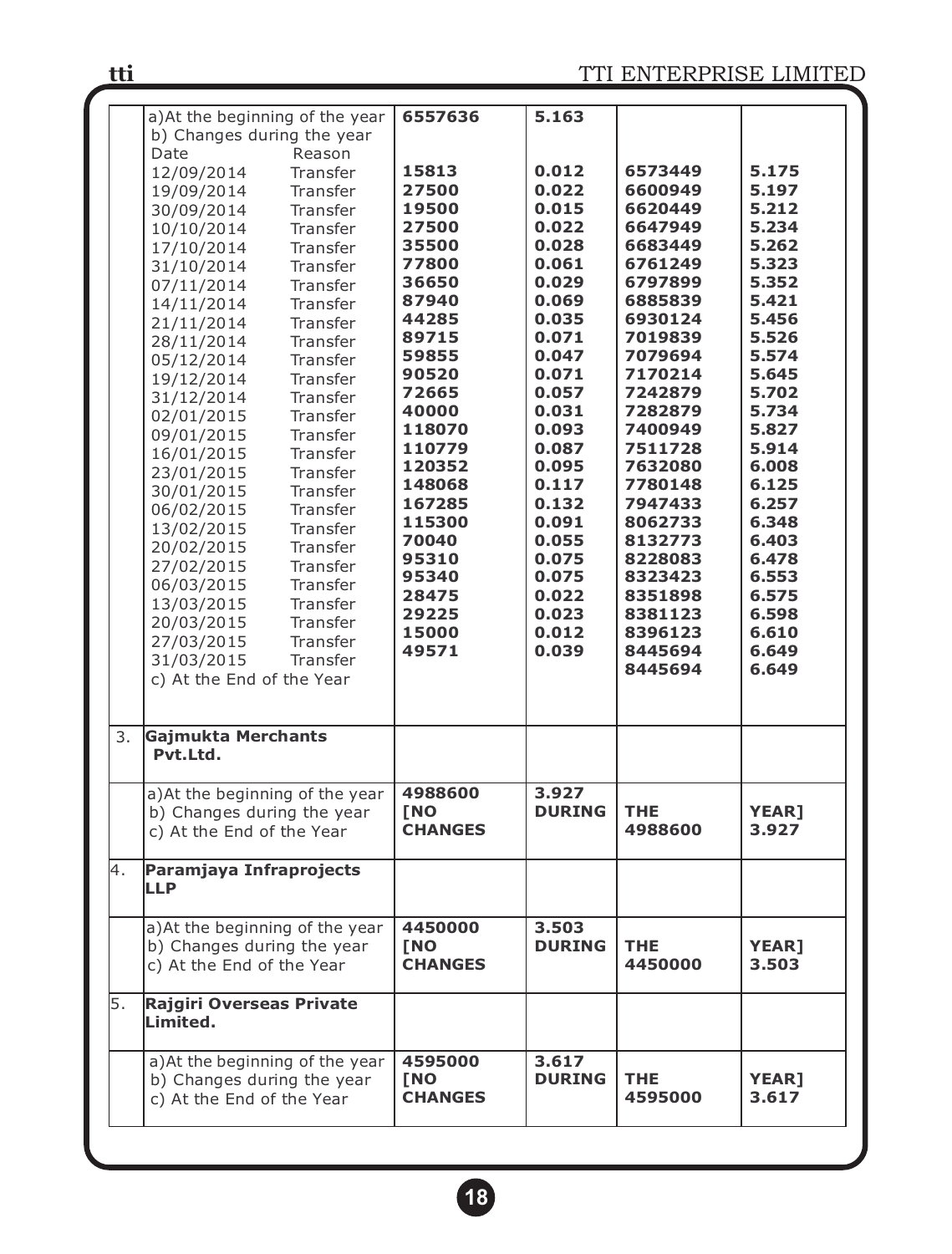| 6. | Ruju Tradecom Private                                                                                                                                                                                                                                                                                                                                                                                                                                                                                                                                                                                                                                                                                                                                                                                                       |                                                                                                                                                                                                                                                                                    |                                                                                                                                                                                                                                                          |                                                                                                                                                                                                                                                                                                                  |                                                                                                                                                                                                                                                          |
|----|-----------------------------------------------------------------------------------------------------------------------------------------------------------------------------------------------------------------------------------------------------------------------------------------------------------------------------------------------------------------------------------------------------------------------------------------------------------------------------------------------------------------------------------------------------------------------------------------------------------------------------------------------------------------------------------------------------------------------------------------------------------------------------------------------------------------------------|------------------------------------------------------------------------------------------------------------------------------------------------------------------------------------------------------------------------------------------------------------------------------------|----------------------------------------------------------------------------------------------------------------------------------------------------------------------------------------------------------------------------------------------------------|------------------------------------------------------------------------------------------------------------------------------------------------------------------------------------------------------------------------------------------------------------------------------------------------------------------|----------------------------------------------------------------------------------------------------------------------------------------------------------------------------------------------------------------------------------------------------------|
|    | Limited                                                                                                                                                                                                                                                                                                                                                                                                                                                                                                                                                                                                                                                                                                                                                                                                                     |                                                                                                                                                                                                                                                                                    |                                                                                                                                                                                                                                                          |                                                                                                                                                                                                                                                                                                                  |                                                                                                                                                                                                                                                          |
|    |                                                                                                                                                                                                                                                                                                                                                                                                                                                                                                                                                                                                                                                                                                                                                                                                                             |                                                                                                                                                                                                                                                                                    |                                                                                                                                                                                                                                                          |                                                                                                                                                                                                                                                                                                                  |                                                                                                                                                                                                                                                          |
|    | a) At the beginning of the<br>year<br>b) Changes during the year<br>11/04/2014<br>Transfer<br>02/05/2014<br>Transfer<br>16/05/2014<br>Transfer<br>23/05/2014<br>Transfer<br>18/07/2014<br>Transfer<br>30/09/2014<br>Transfer<br>10/10/2014<br>Transfer<br>17/10/2014<br>Transfer<br>24/10/2014<br>Transfer<br>31/10/2014<br>Transfer<br>07/11/2014<br>Transfer<br>14/11/2014<br>Transfer<br>21/11/2014<br>Transfer<br>28/11/2014<br>Transfer<br>05/12/2014<br>Transfer<br>12/12/2014<br>Transfer<br>19/12/2014<br>Transfer<br>31/12/2014<br>Transfer<br>09/01/2015<br>Transfer<br>16/01/2015<br>Transfer<br>23/01/2015<br>Transfer<br>30/01/2015<br>Transfer<br>06/02/2015<br>Transfer<br>13/02/2015<br>Transfer<br>20/02/2015<br>Transfer<br>20/03/2015<br>Transfer<br>27/03/2015<br>Transfer<br>c) At the End of the Year | 4026410<br>70000<br>660000<br>80000<br>110000<br>24000<br>28580<br>27205<br>134270<br>12000<br>63050<br>67531<br>$-55150$<br>125615<br>100090<br>76375<br>47440<br>$-218365$<br>138500<br>70072<br>$-69729$<br>88036<br>$-66230$<br>15180<br>51775<br>-53000<br>$-45000$<br>-59000 | 3.170<br>0.055<br>0.520<br>0.063<br>0.087<br>0.019<br>0.023<br>0.021<br>0.106<br>0.009<br>0.050<br>0.053<br>0.043<br>0.099<br>0.079<br>0.060<br>0.037<br>0.172<br>0.109<br>0.055<br>0.055<br>0.069<br>0.052<br>0.012<br>0.041<br>0.042<br>0.035<br>0.046 | 4096410<br>4756410<br>4836410<br>4946410<br>4970410<br>4998990<br>5026195<br>5160465<br>5172465<br>5235515<br>5303046<br>5247896<br>5373511<br>5473601<br>5549976<br>5597416<br>5379051<br>5517551<br>5587623<br>5517894<br>5605930<br>5539700<br>5554880<br>5606655<br>5553655<br>5508655<br>5449655<br>5449655 | 3.225<br>3.745<br>3.808<br>3.894<br>3.913<br>3.936<br>3.957<br>4.063<br>4.072<br>4.122<br>4.175<br>4.131<br>4.230<br>4.309<br>4.369<br>4.407<br>4.235<br>4.344<br>4.399<br>4.344<br>4.413<br>4.361<br>4.373<br>4.414<br>4.372<br>4.337<br>4.290<br>4.290 |
| 7. | <b>RUPASHI IMPEX PVT.</b>                                                                                                                                                                                                                                                                                                                                                                                                                                                                                                                                                                                                                                                                                                                                                                                                   |                                                                                                                                                                                                                                                                                    |                                                                                                                                                                                                                                                          |                                                                                                                                                                                                                                                                                                                  |                                                                                                                                                                                                                                                          |
|    | LTD.                                                                                                                                                                                                                                                                                                                                                                                                                                                                                                                                                                                                                                                                                                                                                                                                                        |                                                                                                                                                                                                                                                                                    |                                                                                                                                                                                                                                                          |                                                                                                                                                                                                                                                                                                                  |                                                                                                                                                                                                                                                          |
|    |                                                                                                                                                                                                                                                                                                                                                                                                                                                                                                                                                                                                                                                                                                                                                                                                                             |                                                                                                                                                                                                                                                                                    |                                                                                                                                                                                                                                                          |                                                                                                                                                                                                                                                                                                                  |                                                                                                                                                                                                                                                          |

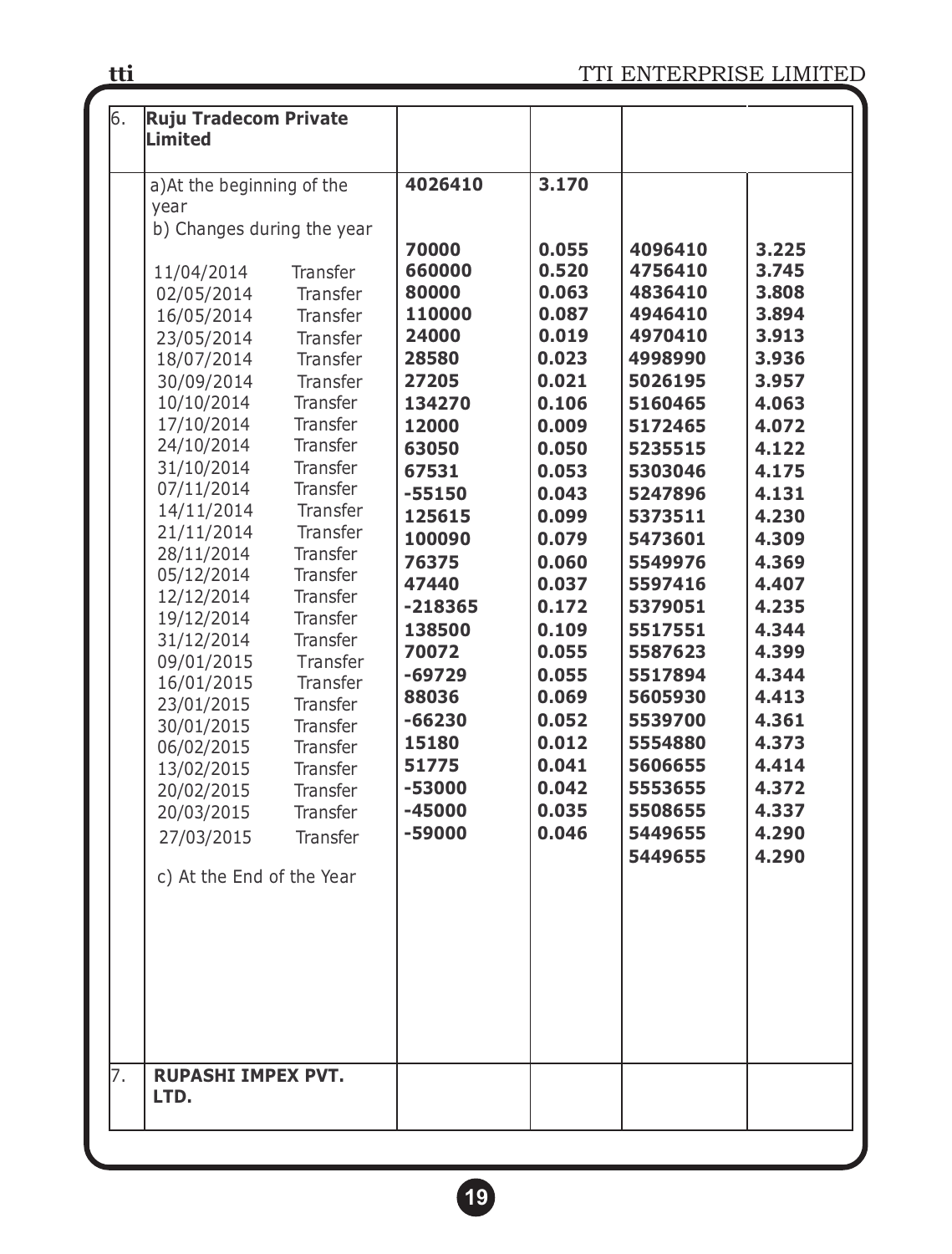|    | a) At the beginning of the                                    |               | 4438505                   | 3.494 |            |              |
|----|---------------------------------------------------------------|---------------|---------------------------|-------|------------|--------------|
|    | year                                                          |               |                           |       |            |              |
|    | b) Changes during the year                                    |               |                           |       |            |              |
|    | <b>Date</b>                                                   | <b>Reason</b> | 64000                     | 0.050 | 4502505    | 3.545        |
|    | 11/04/2014                                                    | Transfer      | $-176000$                 | 0.139 | 4326505    | 3,406        |
|    | 18/07/2014                                                    | Transfer      | $-250000$                 | 0.197 | 4076505    | 3.209        |
|    | 01/08/2014                                                    | Transfer      | 8380                      | 0.007 | 4084885    | 3.216        |
|    | 29/08/2014                                                    | Transfer      | 6740                      | 0.005 | 4091625    | 3.221        |
|    | 05/09/2014                                                    | Transfer      | 15000                     | 0.012 | 4106625    | 3.233        |
|    | 24/10/2014                                                    | Transfer      | 84120                     | 0.066 | 4190745    | 3.299        |
|    | 31/10/2014                                                    | Transfer      | 32300                     | 0.025 | 4223045    | 3.325        |
|    | 07/11/2014                                                    | Transfer      | 2010                      | 0.002 | 4225055    | 3.326        |
|    | 14/11/2014                                                    | Transfer      | $-13380$                  | 0.011 | 4211675    | 3.316        |
|    | 21/11/2014                                                    | Transfer      | 92635                     | 0.073 | 4304310    | 3.389        |
|    | 28/11/2014                                                    | Transfer      | 33281                     | 0.026 | 4337591    | 3.415        |
|    | 05/12/2014                                                    | Transfer      | $-11870$                  | 0.009 | 4325721    | 3.405        |
|    | 12/12/2014                                                    | Transfer      | $-25730$                  | 0.020 | 4299991    | 3.385        |
|    | 19/12/2014                                                    | Transfer      | $-106645$                 | 0.084 | 4193346    | 3.301        |
|    | 31/12/2014                                                    | Transfer      | 139041                    | 0.109 | 4332387    | 3,411        |
|    | 23/01/2015                                                    | Transfer      | $-27547$                  | 0.022 | 4304840    | 3.389        |
|    | 30/01/2015                                                    | Transfer      | 85008                     | 0.067 | 4389848    | 3.456        |
|    | 06/02/2015                                                    | Transfer      | 76590                     | 0.060 | 4466438    | 3.516        |
|    | 13/02/2015                                                    | Transfer      | 60621                     | 0.048 | 4527059    | 3.564        |
|    | 20/02/2015                                                    | Transfer      | 29020                     | 0.023 | 4556079    | 3.587        |
|    | 27/02/2015                                                    | Transfer      | 24100                     | 0.019 | 4580179    | 3.606        |
|    | 06/03/2015                                                    | Transfer      | $-40000$                  | 0.031 | 4540179    | 3.574        |
|    | 13/03/2015                                                    | Transfer      | 6500                      | 0.005 | 4546679    | 3.579        |
|    | 20/03/2015                                                    | Transfer      | $-46500$                  | 0.037 | 4500179    | 3.543        |
|    | 31/03/2015                                                    | Transfer      |                           |       | 4500179    | 3.543        |
|    | c) At the End of the Year                                     |               |                           |       |            |              |
|    |                                                               |               |                           |       |            |              |
| 8. | <b>Urjani Advisors LLP</b>                                    |               |                           |       |            |              |
|    |                                                               |               | 4827500                   | 3.801 |            |              |
|    | a) At the beginning of the year<br>b) Changes during the year |               | <b>[NO CHANGES DURING</b> |       | <b>THE</b> | <b>YEAR]</b> |
|    | c) At the End of the Year                                     |               |                           |       | 4827500    | 3.801        |
|    |                                                               |               |                           |       |            |              |
| 9. | <b>Vandita Commercial</b>                                     |               |                           |       |            |              |
|    | Private Limited                                               |               |                           |       |            |              |
|    | a) At the beginning of the                                    |               | 4373714                   | 3.443 |            |              |
|    | vear                                                          |               |                           |       |            |              |
|    | b) Changes during the year                                    |               |                           |       |            |              |
|    | <b>Date</b>                                                   | <b>Reason</b> | 192000                    | 0.151 | 4565714    | 3.594        |
|    | 18/04/2014                                                    | Transfer      | 240000                    | 0.189 | 4805714    | 3.783        |
|    | 25/04/2014                                                    | Transfer      | 300000                    | 0.236 | 5105714    | 4.020        |
|    | 02/05/2014                                                    | Transfer      | 152000                    | 0.120 | 5257714    | 4.139        |
|    | 18/07/2014                                                    | Transfer      | 60000                     | 0.047 | 5317714    | 4.186        |
|    | 01/08/2014                                                    | Transfer      | 22420                     | 0.018 | 5340134    | 4.204        |
|    | 05/09/2014                                                    | Transfer      | 12366                     | 0.010 | 5352500    | 4.214        |
|    |                                                               |               |                           |       |            |              |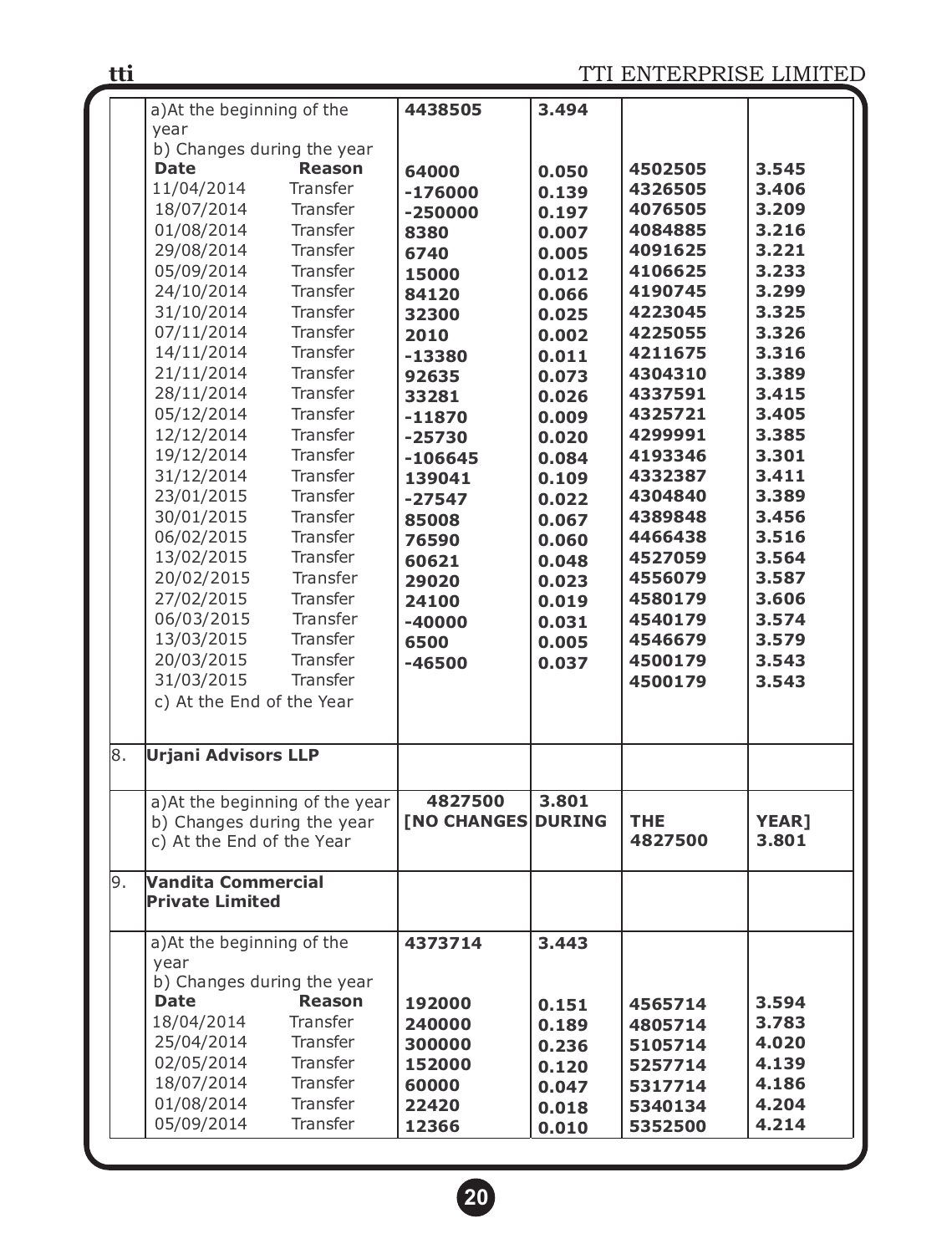|     | 12/09/2014                       | Transfer      | 10000          | 0.008         | 5362500  | 4.222        |
|-----|----------------------------------|---------------|----------------|---------------|----------|--------------|
|     | 19/09/2014                       | Transfer      | 11220          | 0.009         | 5373720  | 4.231        |
|     | 24/10/2014                       | Transfer      | 83720          | 0.066         | 5457440  | 4.296        |
|     | 31/10/2014                       | Transfer      | 54700          | 0.043         | 5512140  | 4.340        |
|     | 07/11/2014                       | Transfer      | 98440          | 0.077         | 5610580  | 4.417        |
|     | 14/11/2014                       | Transfer      | 105615         | 0.083         | 5716195  | 4.500        |
|     | 21/11/2014                       | Transfer      | 93655          | 0.074         | 5809850  | 4.574        |
|     |                                  |               |                |               |          |              |
|     | 28/11/2014                       | Transfer      | 57855          | 0.046         | 5867705  | 4.619        |
|     | 05/12/2014                       | Transfer      | 69490          | 0.055         | 5937195  | 4.674        |
|     | 12/12/2014                       | Transfer      | 91750          | 0.072         | 6028945  | 4.746        |
|     | 19/12/2014                       | Transfer      | 108470         | 0.085         | 6137415  | 4.832        |
|     | 31/12/2014                       | Transfer      | 40000          | 0.031         | 6177415  | 4.863        |
|     |                                  | Transfer      | 105426         | 0.083         | 6282841  | 4.946        |
|     | 02/01/2015                       |               |                |               |          |              |
|     | 09/01/2015                       | Transfer      | 26164          | 0.021         | 6309005  | 4.967        |
|     | 16/01/2015                       | Transfer      | 140983         | 0.111         | 6449988  | 5.078        |
|     | 23/01/2015                       | Transfer      | $-106589$      | 0.084         | 6343399  | 4.994        |
|     | 30/01/2015                       | Transfer      | 130701         | 0.103         | 6474100  | 5.097        |
|     | 06/02/2015                       | Transfer      | 140377         | 0.111         | 6614477  | 5.207        |
|     | 13/02/2015                       | Transfer      | 24415          | 0.019         | 6638892  | 5.227        |
|     |                                  |               |                |               |          |              |
|     | 20/02/2015                       | Transfer      | 201000         | 0.158         | 6839892  | 5.385        |
|     | 27/02/2015                       | Transfer      | 48279          | 0.038         | 6888171  | 5.423        |
|     | 06/03/2015                       | Transfer      | 157012         | 0.124         | 7045183  | 5.546        |
|     | 13/03/2015                       | Transfer      | 36805          | 0.029         | 7081988  | 5.575        |
|     | 20/03/2015                       | Transfer      | 178971         | 0.141         | 7260959  | 5.716        |
|     | 27/03/2015                       | Transfer      | 16355          | 0.013         | 7277314  | 5.729        |
|     |                                  |               |                |               |          |              |
|     | 31/03/2015                       | Transfer      |                |               | 7277314  | 5.729        |
|     | c) At the End of the Year        |               |                |               |          |              |
|     |                                  |               |                |               |          |              |
| 10. | <b>Vanshi Infra Projects Pvt</b> |               |                |               |          |              |
|     | Ltd                              |               |                |               |          |              |
|     |                                  |               |                |               |          |              |
|     | a) At the beginning of the       |               | 3943855        | 3.105         |          |              |
|     |                                  |               |                |               |          |              |
|     | year                             |               |                |               |          |              |
|     | b) Changes during the year       |               |                |               |          |              |
|     | <b>Date</b>                      | <b>Reason</b> | 40000          | 0.031         | 3983855  | 3.136        |
|     | 11/04/2014                       | Transfer      | 280000         | 0.220         | 4263855  | 3.357        |
|     | 18/04/2014                       | Transfer      | 280000         | 0.220         | 4543855  | 3.577        |
|     | 16/05/2014                       | Transfer      | 190000         | 0.150         | 4733855  | 3.727        |
|     | 01/08/2014                       | Transfer      | 21000          | 0.017         | 4754855  | 3.743        |
|     | 24/10/2014                       | Transfer      |                |               | 4843305  | 3.813        |
|     |                                  | Transfer      | 88450          | 0.070         |          |              |
|     | 31/10/2014                       |               | 52750          | 0.042         | 4896055  | 3.854        |
|     | 07/11/2014                       | Transfer      | 104529         | 0.082         | 5000584  | 3.937        |
|     | 14/11/2014                       |               |                |               |          |              |
|     |                                  | Transfer      | 100465         | 0.079         | 5101049  | 4.016        |
|     | 21/11/2014                       | Transfer      | 108315         | 0.085         | 5209364  | 4.101        |
|     | 28/11/2014                       | Transfer      | 63586          |               | 5272950  | 4.151        |
|     |                                  | Transfer      |                | 0.050         |          |              |
|     | 05/12/2014                       |               | 106104         | 0.084         | 5379054  | 4.235        |
|     | 12/12/2014                       | Transfer      | 341655         | 0.269         | 5720709  | 4.504        |
|     | 19/12/2014                       | Transfer      | 67439          | 0.053         | 5788148  | 4.557        |
|     | 31/12/2014                       | Transfer      | 20000          | 0.016         | 5808148  | 4.573        |
|     | 30/01/2015                       | Transfer      | 199715         | 0.157         | 6007863  | 4.730        |
|     | 06/02/2015                       | Transfer      | 140148         | 0.110         | 6148011  | 4.840        |
|     | 13/02/2015                       | Transfer      |                | 0.110         | 6287811  | 4.950        |
|     |                                  | Transfer      | 139800         |               |          |              |
|     | 20/02/2015                       |               | 109655         | 0.086         | 6397466  | 5.036        |
|     | 27/02/2015                       | Transfer      | 129995         | 0.102         | 6527461  | 5.139        |
|     | 06/03/2015                       | Transfer      | 37695          | 0.030         | 6565156  | 5.169        |
|     |                                  |               |                |               |          |              |
|     | 13/03/2015                       | Transfer      | 43350          | 0.034         | 6608506  | 5.203        |
|     | 20/03/2015                       | Transfer      | 56301          | 0.044         | 6664807  | 5.247        |
|     | 27/03/2015                       | Transfer      | 9010           | 0.007         | 6673817  | 5.254        |
|     |                                  |               |                |               |          |              |
|     | 31/03/2015                       | Transfer      |                |               | 6673817  | 5.254        |
|     | c) At the End of the Year        |               |                |               |          |              |
| 11. | <b>Visvavasu Infratech LLP</b>   |               |                |               |          |              |
|     |                                  |               |                |               |          |              |
|     |                                  |               |                |               |          |              |
|     | a) At the beginning of the year  |               | 4265000        | 3.358         |          |              |
|     | b) Changes during the year       |               | <b>TNO</b>     | <b>DURING</b> | THE      | <b>YEAR1</b> |
|     | c) At the End of the Year        |               | <b>CHANGES</b> |               | 4265000  | 3.358        |
|     |                                  |               |                |               |          |              |
|     |                                  |               |                |               |          |              |
|     | <b>TOTAL</b>                     |               | 50541220       | 39.789        | 59547759 | 46.880       |

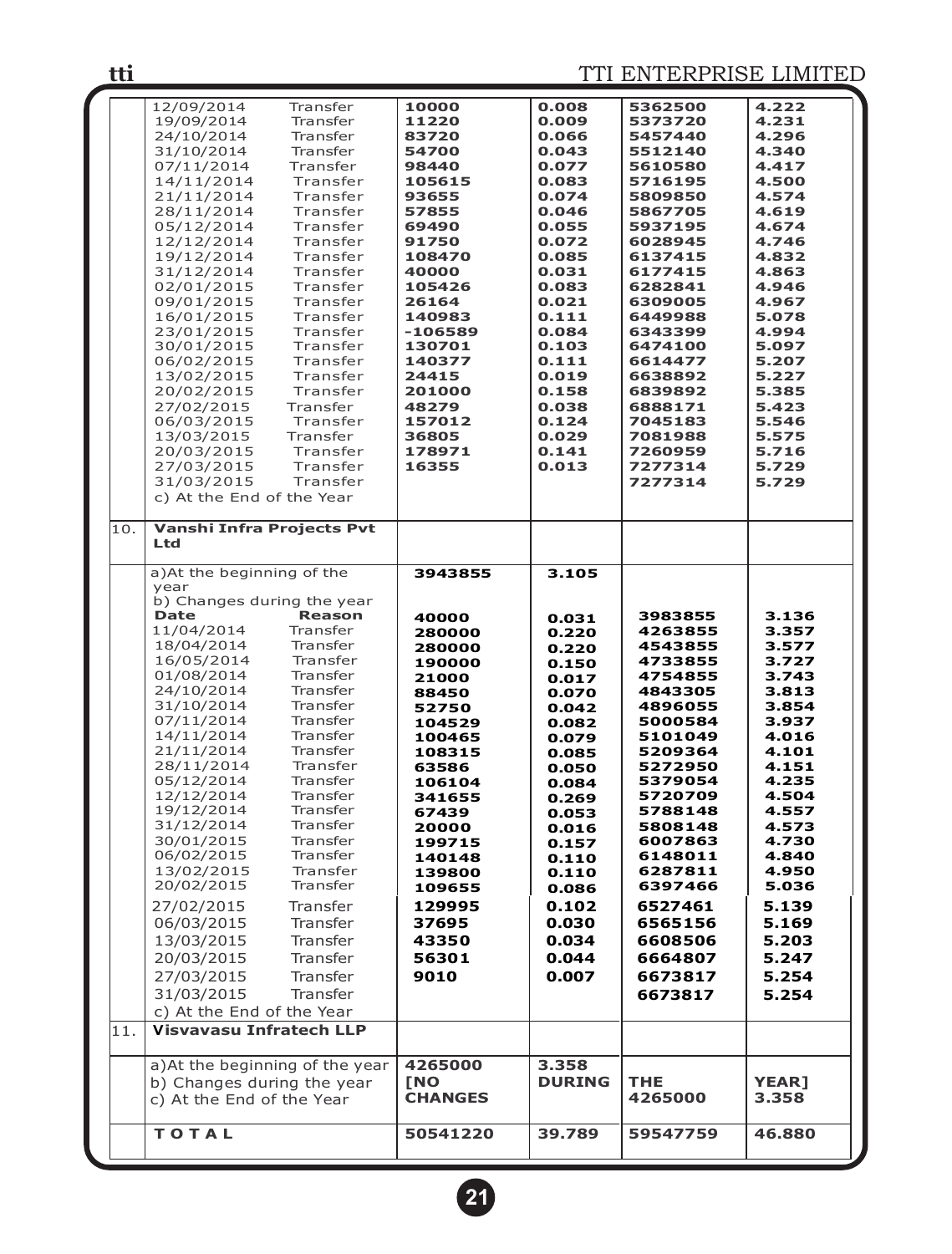# **V. INDEBTEDNESS**

**Indebtedness of the Company including interest outstanding / accrued but not due for payment**

|                                   | <b>Secured Loans</b> | Unsecured | <b>Deposits</b> | Total        |
|-----------------------------------|----------------------|-----------|-----------------|--------------|
|                                   | excluding            | Loans     |                 | Indebtedness |
| Indebtedness at the beginning     |                      |           |                 |              |
| of the financial year             |                      |           |                 |              |
| i) Principal Amount               |                      |           |                 |              |
| ii) Interest due but not paid     |                      |           |                 |              |
| iii) Interest accrued but not due |                      |           |                 |              |
| Total (i+ii+iii)                  |                      |           |                 |              |
| <b>Change in Indebtedness</b>     |                      |           |                 |              |
| during the financial year         |                      |           |                 |              |
| Addition                          |                      |           |                 |              |
| Reduction                         |                      |           |                 |              |
| <b>Net Change</b>                 |                      |           |                 |              |
| Indebtedness at the               |                      |           |                 |              |
| end of the financial year         |                      |           |                 |              |
| i) Principal Amount               |                      |           |                 |              |
| ii) Interest due but not paid     |                      |           |                 |              |
| iii) Interest accrued but not due |                      |           |                 |              |
| Total (i+ii+iii)                  |                      |           |                 |              |

# **VI. REMUNERATION OF DIRECTORS AND KEY MANAGERIA PERSONNEL**

#### **A. Remuneration to Managing Director, Whole-time Directors and/or Manager:**

| SI.              | <b>Particulars of Remuneration</b>      | Name of MD/WTD/ Manager |                        |   | <b>Total Amount</b> |
|------------------|-----------------------------------------|-------------------------|------------------------|---|---------------------|
| No.              |                                         |                         | Ms. Binjal Mehta - WTD |   |                     |
| 1.               | Gross salary                            |                         |                        |   | 1,80,000            |
|                  | (a) Salary as per provisions            |                         |                        |   |                     |
|                  | contained in section 17(1) of the       | 1,80,000                |                        |   |                     |
|                  | Income-tax Act, 1961                    |                         |                        |   |                     |
|                  | (b) Value of perquisites                |                         |                        |   |                     |
|                  | u/s 17(2) of Income-tax Act, 1961       |                         |                        |   |                     |
|                  | (c) Profits in lieu of salary           |                         |                        |   |                     |
|                  | u/s 17(3) of Income- tax Act, 1961      |                         |                        |   |                     |
| 2.               | <b>Stock Option</b>                     |                         |                        | - |                     |
| 3.               | <b>Sweat Equity</b>                     |                         |                        |   |                     |
| $\overline{4}$ . | Commission                              |                         |                        |   |                     |
|                  | - as % of profit                        |                         |                        |   |                     |
|                  | - others, specify                       |                         |                        |   | 8,000               |
| 5.               | Others, please specify                  | 8,000                   |                        |   | 8,000               |
|                  | Total (A)                               | 1,88,000                |                        |   | 1,88,000            |
|                  | Ceiling as per Act (including Schedule) |                         |                        |   |                     |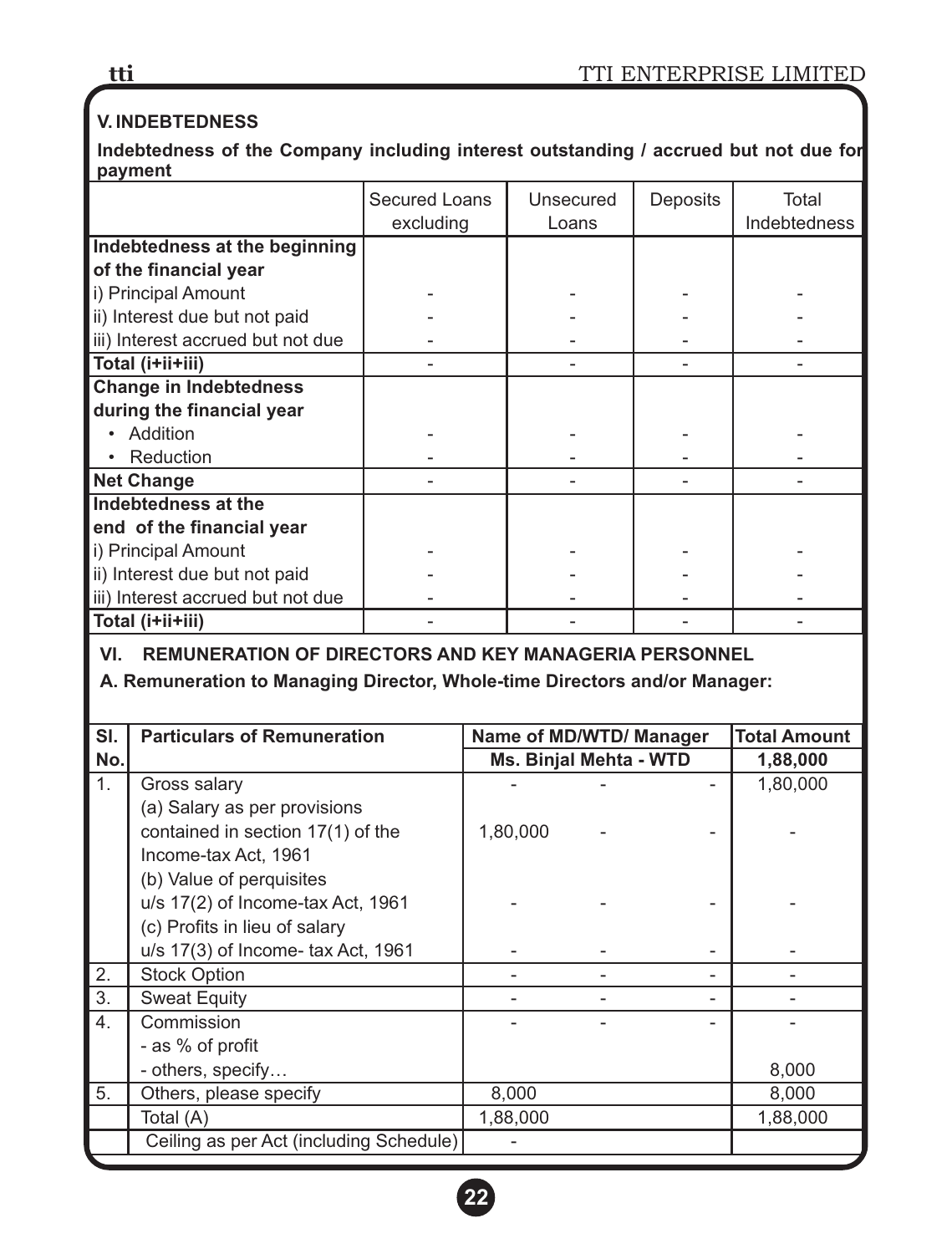# **B. Remuneration to other directors:**

| טוועווטועווט וויט טוווט שוויטנטוס                                                                                                 |                      |                                       |                     |                     |            |  |  |  |
|-----------------------------------------------------------------------------------------------------------------------------------|----------------------|---------------------------------------|---------------------|---------------------|------------|--|--|--|
| SI. Particulars of<br>No. Remuneration                                                                                            | Name of Directors    |                                       |                     |                     |            |  |  |  |
|                                                                                                                                   | Mr. Jitendra         | Mr. Alok<br>Kumar Mehtal Kumar Goenka | Mr. Subrata<br>Saha | Mr. Ajay<br>Agarwal |            |  |  |  |
| Independent Directors<br>•Fee for attending board<br>committee meetings<br>•Commission                                            |                      | 12,000/-                              | $8,000/-$           | $4.000/-$           | 24,000/-   |  |  |  |
| •Others, please specify<br>Total(1)<br><b>Other Non-Executive Directors</b>                                                       |                      | 12,000/-                              | $8,000/-$           | $4,000/-$           | 24,000/-   |  |  |  |
| •Fee for attending board<br>committee meetings<br>•Commission                                                                     | 12,000/-             |                                       |                     |                     |            |  |  |  |
| •Others, pleases pecify<br>Total(2)<br>$Total(B)=(1+2)$<br><b>Total Managerial Remuneration</b><br>Overall Ceiling as per the Act | 12,000/-<br>12,000/- | $12,000/-$                            | $8,000/-$           | $4,000/-$           | $36,000/-$ |  |  |  |

#### **C. REMUNERATION TO KEY MANAGERIAL PERSONNEL OTHER THAN MD/ MANAGER/ WTD**

|    | SI. No. Particulars of Remuneration                                                                       |                     |                          | Key Managerial Personnel |                           |          |
|----|-----------------------------------------------------------------------------------------------------------|---------------------|--------------------------|--------------------------|---------------------------|----------|
|    |                                                                                                           |                     | <b>Company Secretary</b> |                          | <b>CFO</b>                | Total    |
|    |                                                                                                           | Ms. Binjal<br>Mehta | Ms. Sunita<br>Singh      | Ms. Sradha<br>Gupta      | Mr. Sumant<br>Kumar Singh |          |
| 1. | Gross salary<br>(a) Salary as per provisions<br>contained in section 17(1) of<br>the Income-tax Act, 1961 | 1,00,000/-          | 1,04,800/-               | $5,850/-$                | 50,750/-                  | 2,61,400 |
|    | (b) Value of perquisites<br>u/s17(2) of Income-tax Act, 1961                                              |                     |                          |                          |                           |          |
|    | (c) Profits in lieu of salary<br>u/s 17(3) of Income-tax Act, 1961                                        |                     |                          |                          |                           |          |
| 2. | <b>Stock Option</b>                                                                                       |                     |                          |                          |                           |          |
| 3. | <b>Sweat Equity</b>                                                                                       | $\overline{a}$      |                          |                          |                           |          |
| 4. | Commission<br>- as % of profit<br>- others, specify                                                       |                     |                          |                          |                           |          |
| 5. | Others, please specify                                                                                    |                     |                          |                          |                           |          |
|    | Total                                                                                                     |                     |                          |                          |                           | 2,61,400 |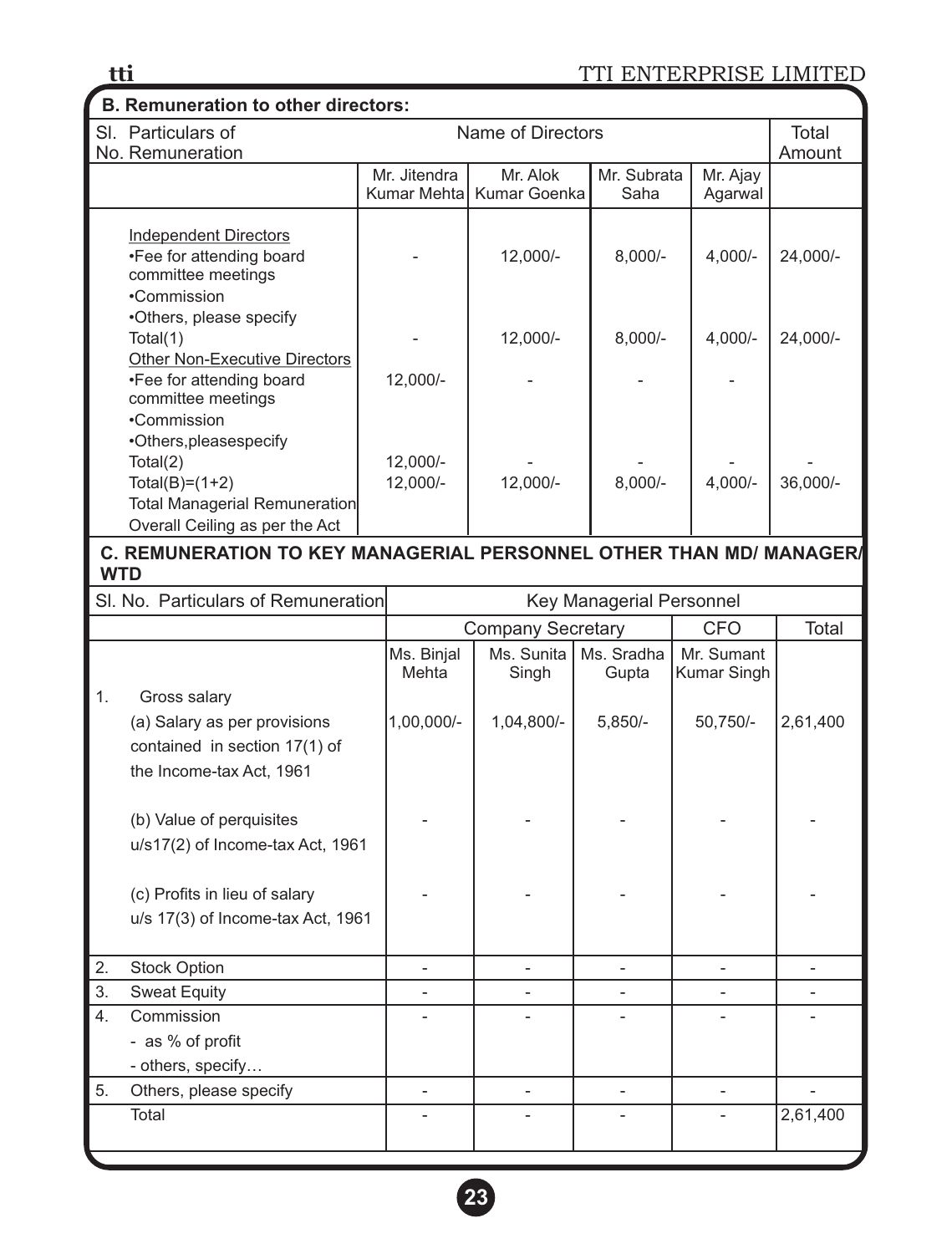# **VII. PENALTIES / PUNISHMENT/ COMPOUNDING OF OFFENCES:** Type Section of the Brief Details of Penalty / Authority Appeal made, Companies Act | Description | Punishment/ | [RD/ NCLT/ | if any Compounding COURT] (give details) fees imposed **A. COMPANY** Penalty | - | - | - | - | -Punishment Compounding **B. DIRECTORS** Penalty | - | - | - | - | -Punishment Compounding  $\begin{vmatrix} 1 & 1 & 1 \\ 1 & -1 & 1 \end{vmatrix}$  and  $\begin{vmatrix} 1 & 1 & 1 \\ 1 & -1 & 1 \end{vmatrix}$  and  $\begin{vmatrix} 1 & 1 & 1 \\ 1 & -1 & 1 \end{vmatrix}$  and  $\begin{vmatrix} 1 & 1 & 1 \\ 1 & -1 & 1 \end{vmatrix}$  and  $\begin{vmatrix} 1 & 1 & 1 \\ 1 & -1 & 1 \end{vmatrix}$  and  $\begin{vmatrix} 1 & 1 & 1 \\ 1 & -1 & 1 \end{vmatrix}$ **C. OTHER OFFICERS IN DEFAULT** Penalty | - | - | - | - | -Punishment

Compounding  $\begin{vmatrix} 1 & 1 & 1 \\ 1 & 1 & 1 \end{vmatrix}$  and  $\begin{vmatrix} 1 & 1 & 1 \\ 1 & 1 & 1 \end{vmatrix}$  and  $\begin{vmatrix} 1 & 1 & 1 \\ 1 & 1 & 1 \end{vmatrix}$  and  $\begin{vmatrix} 1 & 1 & 1 \\ 1 & 1 & 1 \end{vmatrix}$  and  $\begin{vmatrix} 1 & 1 & 1 \\ 1 & 1 & 1 \end{vmatrix}$  and  $\begin{vmatrix} 1 & 1 & 1 \\ 1 & 1 & 1 \end{vmatrix}$ 

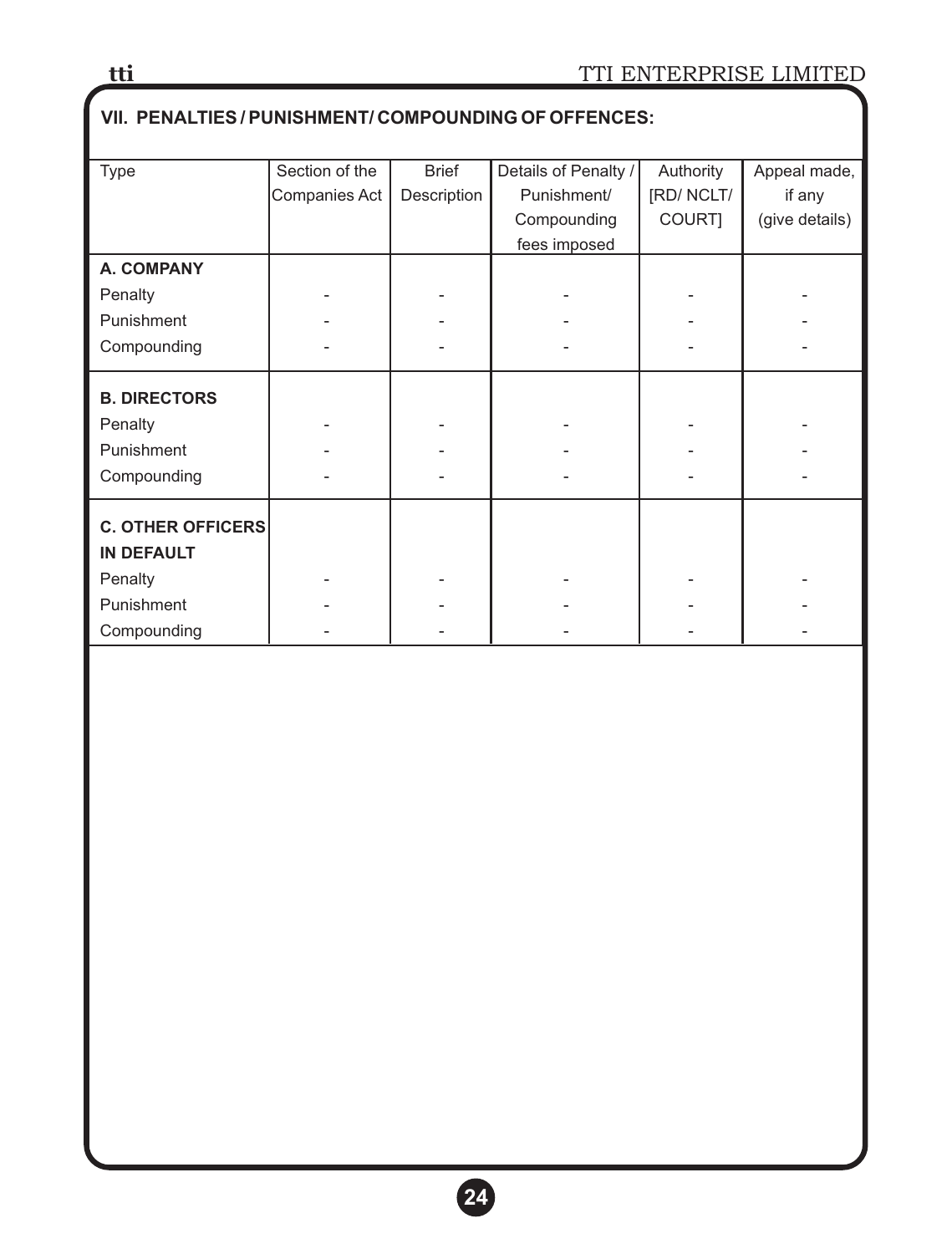# **MANAGEMENT DISCUSSION AND ANALYSIS**

# **GLOBALECONOMY**

The global economic recovery continued to be uneven during 2014-15, with low inflation turning into deflation for consecutive months till March 2015. India's economy is poised to return to its high-growth path, thanks to lower fiscal and current deficit and flexible inflation targeting by the Reserve Bank of India (RBI).

# **OUTLOOK**

The RBI has reduced the policy rate by 50 basis points, since January 2015.The interest rate in the economy has a direct bearing on the financial health of the market. Against this backdrop, our Company continues to explore profitable business opportunities, in a market that is not expected to grow at a rapid pace.

#### **OPPORTUNITIES, THREATS & RISK**

The stringent credit environment provides opportunity to the company to deploy funds at higher ROI. With credit contracting more, NBFC's provide the respite to the public for getting the funds to meet their credit need. Financial risk over the interest rate, currency fluctuations and liquidity risks have been managed through continuously monitoring them and taking effective steps to mitigate those risks.

#### **HUMAN RESOURCE**

Your Company believes in creating passion and enthusiasm in order to nurture the spirit of growth in young and fresh employees and engage them in improvement programme across various functions with a vision to inspire them to rise and excel in all that they do. This process of engagement and involvement through special assignments has created learning opportunities for the employees.

#### **INTERNAL CONTROL**

The Company has an Internal Control System, commensurate with the size, scale and complexity of its operations. Based on the report of internal audit function, the management undertakes corrective action in their respective areas and thereby strengthens the controls. Significant audit observations and corrective actions thereon are presented to the Audit Committee of the Board.

#### **FINANCIALPERFORMANCE**

The Net Profit (After Tax) for the Financial Year ended 31.03.2015 stood at Rs.(143584.90).The Company is a Non-Banking Financial Company. The NBFCs have grown steadily and have gained systematic importance. However, the Company has faced challenges since past two years due to moderate growth rates and plummeting profits. The Company aims to absorb cyclical stresses and increase profitability

# **CAUTIONARY STATEMENT**

*Statements in the Directors'Report and the Management Discussion & Analysis, describing the Company's objectives, expectations or forecasts, may be forward-looking within the meaning of applicable securities' laws and regulations. Actual results may vary significantly from the forward looking statement contained in this document due to various risks and uncertainties. The Company does not take any responsibility for any variance which might arise due to subsequent developments.*

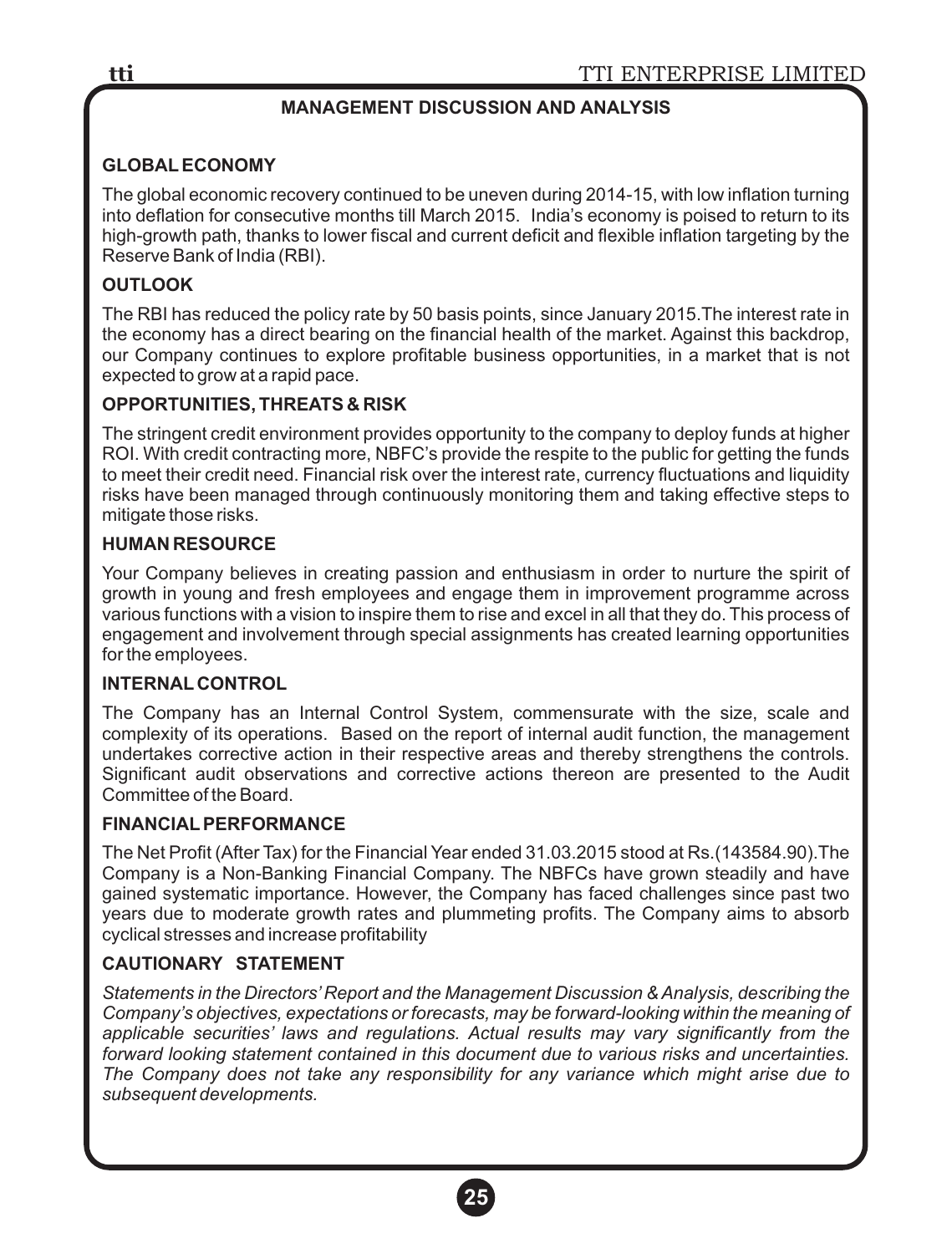# **REPORT ON CORPORATE GOVERNANCE**

(Pursuant to Clause 49 of the Listing Agreement)

## **PHILOSOPHY OF THE COMPANY ON CORPORATE GOVERNANCE**

Good Corporate Governance Policy has been the heart of TTI Enterprise Limited. The Company has the ideology of transparency and openness and thus effective and efficient working of the Board. Corporate Governance Code is not only drafted in the Company, it is also practiced in spirit, thus maintaining a valuable relationship and trust with stakeholders.

Your Company confirms the compliance of the Corporate Governance Code, details of which are given below:-

#### **A. BOARD OF DIRECTORS:-**

#### **I) Composition of the board:**

The Composition of Board is in conformity with the provisions of Companies Act, 2013 and Listing Agreement.

The Non-Executive Directors include independent professionals. All statutory and material information is made available to the Board of Directors to ensure adequate disclosures and transparent decision making process.

As on 31st March, 2015 the present strength of Board is 4 Directors, 2 of them being Independent directors.

As on 31st March, 2015, the details of composition of Board, category of Directors as well as their Directorship, Memberships in other Companies/Committees are given below:-

| Name of the<br><b>Director</b> | <b>DIN</b> | Category                                        | No. of Other<br>Directorship(s)<br>As on 31.03.2014 | No. of Membership(s)/<br><b>Chairmanship(s) of Board</b><br><b>Committees* in Other</b><br><b>Companies as on</b><br>31.03.2014 |
|--------------------------------|------------|-------------------------------------------------|-----------------------------------------------------|---------------------------------------------------------------------------------------------------------------------------------|
| Mr. Jitendra Kumar<br>Mehta    | 00049249   | Promoter & Non-<br>Executive Director           | 10                                                  | Nil                                                                                                                             |
| Mr. Alok Kumar<br>Goenka       | 00681040   | Non-Executive<br>Independent<br><b>Director</b> | 2                                                   | Nil                                                                                                                             |
| Ms. Binjal Mehta               | 00043830   | Whole-Time<br>Director                          | 8                                                   | Nil                                                                                                                             |
| Mr. Subrata Saha               | 00959921   | Non-Executive<br>Independent<br><b>Director</b> | Nil                                                 | Nil                                                                                                                             |

*\*NOTE: As per Clause 49 of Listing Agreement, only two Committees viz. Audit Committee and Stakeholders'Relationship Committee have been considered for this purpose.*

#### **Prevention of Insider Trading Code:**

As per SEBI (Prevention of Insider Trading) Regulation, 1992, the Company has adopted a Code of Conduct for Prevention of Insider Trading with a view to regulate trading in securities by the Directors of the Company. Pursuant to applicability of SEBI (Insider Trading) Regulation 2015 effective from 15th May, 2015 the company has duly adopted a code of practices and procedures for fair disclosure of Unpublished Price Sensitive Information (UPSI) and Code of Conduct for Regulation, Monitoring and reporting of Trading by insiders. The said fair disclosure code is available on the Company's website www.tti.enterprise.net.

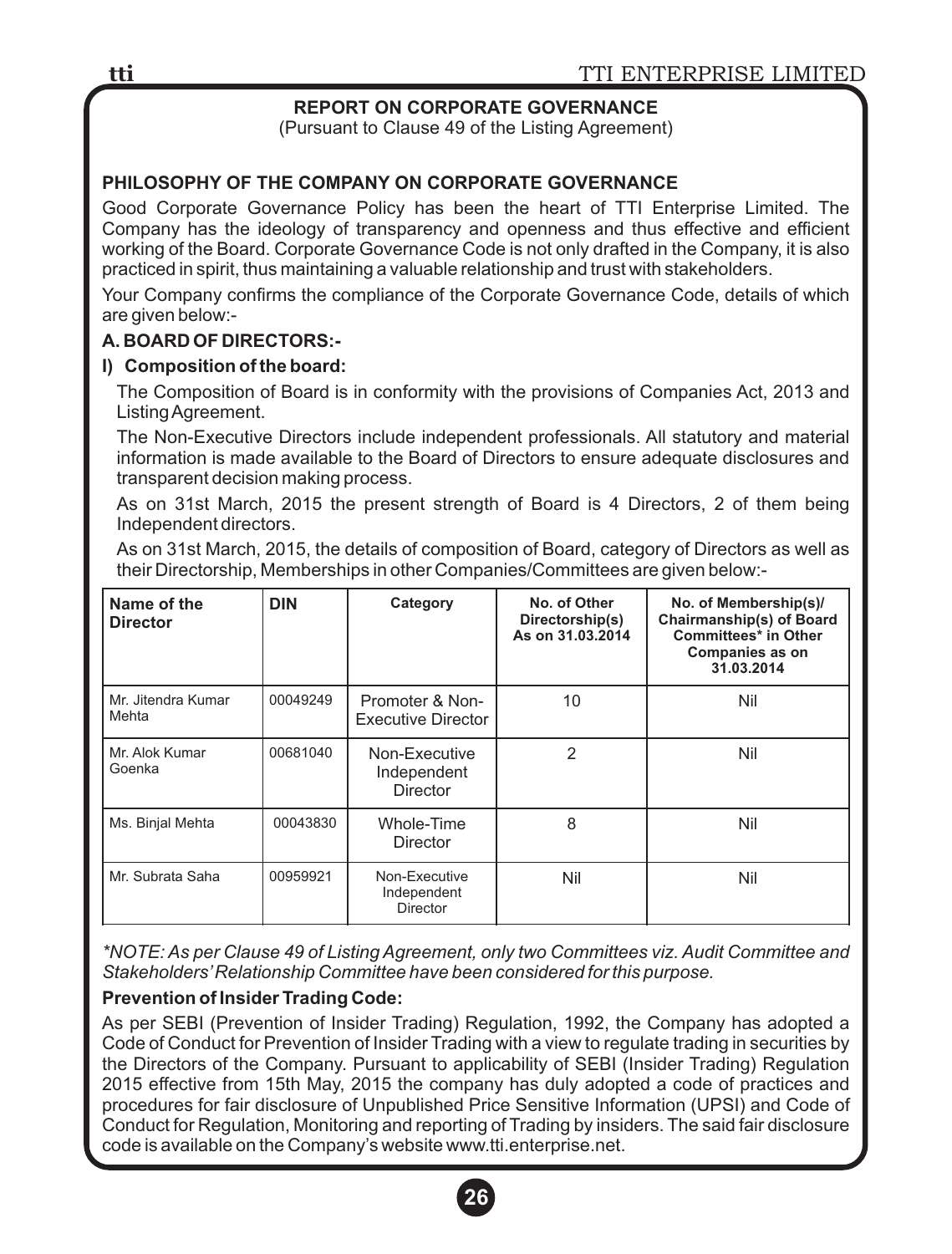# **Familiarisation programme for Independent Directors:**

Our Company conducts Familiarisation Programme for the Independent Directors (IDs) to familiarise them about their roles, rights, responsibilities in our Company, nature of the business, the constraints under which it operates, etc., through various initiatives. The Independent Directors are provided with necessary documents/brochures, reports and internal policies to enable them to familiarize with the company's procedures and practices. As required by Clause 49 of the Listing Agreement, the Company has issued formal letters of appointment to the Independent Directors. The terms and conditions of the appointment of Independent Directors are available on the Company's website www.tti.enterprise.net.

Periodic presentations are made at the Board and Board Committee Meetings, on business and performance updates of the Company, business strategy and risks involved. Detailed presentations on the duties and responsibilities of Independent Directors and the Company's business segments were made at the separate meeting of the Independent Directors held during the year.

The Board has open channels of communication with executive management which allows free flow of communication among the Independent Directors in terms of raising query, seeking clarifications and other related information. Directors are also informed of the various developments in your Company through e-mails, and updates. The details of such familiarization programmes are posted on the website of the company www.ttienterprise.net.

#### **Meetings of Independent Directors:**

Pursuant to Schedule IV of Companies Act, 2013 and Clause 49 of the Listing Agreement, the meeting of the Independent Directors was held informally on 6th February, 2015, without the attendance of Non- Independent Directors and members of management. All the Independent Directors of the company were present at the meeting; they reviewed the performance the performance of Non- Independent Directors and the Board as a whole.

#### **II) Board Meetings:**

The Company held 12 meetings of its Board of Directors during the year on the following dates:

| April 12.2014   | May 23, 2014                          | July 30, 2014      | August 14, 2014   |
|-----------------|---------------------------------------|--------------------|-------------------|
| August 20, 2014 | August 22, 2014                       | September 17, 2014 | November 14, 2014 |
|                 | December 10, 2014   December 30, 2014 | February 6, 2015   | March 30, 2015    |

The maximum time gap between any two consecutive meetings did not exceed the specified limit.

#### **III) Attendance of Directors:**

The particulars of attendance of Directors at the Board Meetings during the year and at the last Annual General Meeting are as under: -

| Name of the Director     | Attendance of meetings during 2013-14 |                 |
|--------------------------|---------------------------------------|-----------------|
|                          | <b>Board Meetings</b>                 | <b>Last AGM</b> |
| Mr. Jitendra Kumar Mehta | 12                                    | Yes             |
| Mr. Alok Kumar Goenka    | 12                                    | Yes             |
| Mr. Subrata Saha**       | 8                                     | Yes             |
| Ms. Binjal Mehta**       | 8                                     | Yes             |
| Mr. Ajay Agarwal*        | 4                                     | N A             |

 \*Mr. Ajay Agarwal has resigned from the directorship of the Company w.e.f. 20.08.2014. \*\* Ms. Binjal Mehta and Mr. Subrata Saha were appointed as Directors w.e.f 14.08.2014.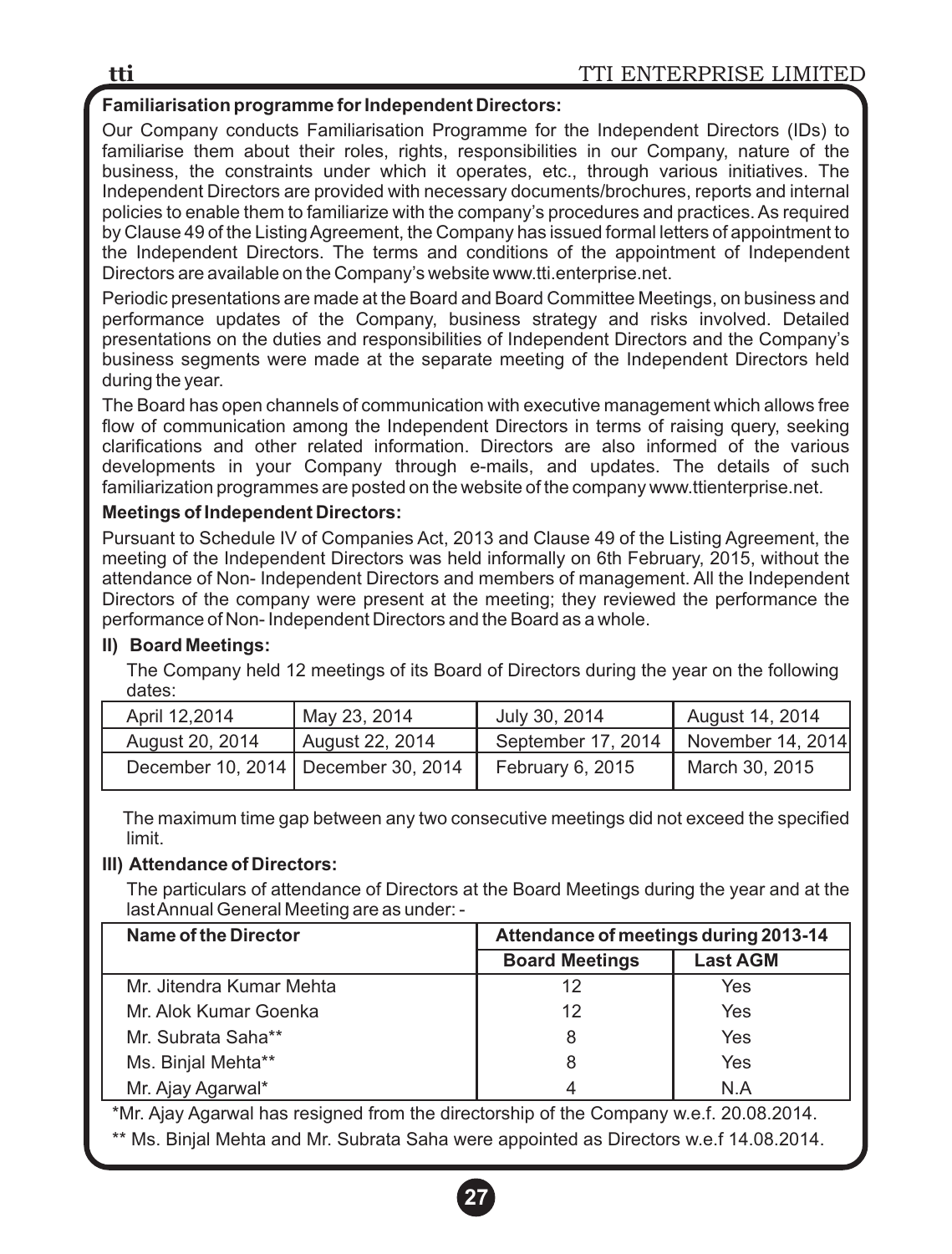**IV) Profile of Director being reappointed:**

**Brief details of Mr. Subrata Saha are given below:** 

| Age                                                | 68 Years                                                                               |  |
|----------------------------------------------------|----------------------------------------------------------------------------------------|--|
| Qualification                                      | Matriculation                                                                          |  |
| Years of Experience in Specific<br>functional area | businessman of repute holds expertise<br>A<br>in the field of Finance and Investments. |  |
| Date of Appointment                                | 30.09.2004                                                                             |  |
| Category                                           | Non-Executive                                                                          |  |
| Directorship held in other Companies               | Citrus Securities Pyt. Ltd.                                                            |  |
|                                                    | Waltz Tracom Pyt. Ltd.                                                                 |  |
|                                                    | Jayalakshmi Merchants Ltd.                                                             |  |
|                                                    | Chitradurga Mercantile Ltd.                                                            |  |
|                                                    | Pratibhanu Mercantile Ltd.                                                             |  |
|                                                    | Arishtanemi Enterprises Ltd.                                                           |  |
|                                                    | Sindhuchita Enterprises Ltd.                                                           |  |
|                                                    | Pushpadant Enterprises Ltd.                                                            |  |
|                                                    | Udyati Traders Ltd.                                                                    |  |
|                                                    | Keshwi Traders Ltd.                                                                    |  |
| <b>DIN</b>                                         | 00049249                                                                               |  |
| Membership in Committees in                        |                                                                                        |  |
| other Companies                                    | None                                                                                   |  |
| No of Shares in the Company                        |                                                                                        |  |
| held as on 31.03.2015                              | 2,60,000.                                                                              |  |

# **B. BOARD COMMITTEES:**

# I) **Audit Committee:**

The Audit Committee of the Company comprises the following Directors whose designation and attendance in the Audit Committee meetings are as follows:-

| <b>Names of the Director</b> | <b>Status</b> | Category                      | <b>No. of Meetings</b><br>held | No. of<br><b>Meetings attended</b> |
|------------------------------|---------------|-------------------------------|--------------------------------|------------------------------------|
| Mr. Alok Kumar Goenka        | Chairman      | Independent,                  |                                |                                    |
|                              |               | Non-Executive                 |                                |                                    |
| Mr. Ajay Agarwal*            | Member        | Independent,                  |                                |                                    |
|                              |               | Non-Executive                 | 2                              |                                    |
| Mr. Jitendra Kumar           | Member        | Promoter,                     |                                |                                    |
| Mehta                        |               | Non-Executive                 | 4                              |                                    |
| Mr. Subrata Saha**           | Member        | Independent,<br>Non-Executive | າ                              |                                    |

\*Mr. Ajay Agarwal has resigned from the directorship of the Company w.e.f. 20.08.2014.

\*\* Mr. Subrata Saha was inducted as a member of the Committee at the Board Meeting held on 17.09.2014

The Company Secretary acts as the Secretary of the Audit Committee.

The Meetings of the Audit Committee were held on:

May 23, 2014 | August 14, 2014 | November 14, 2014 | February 6, 2015

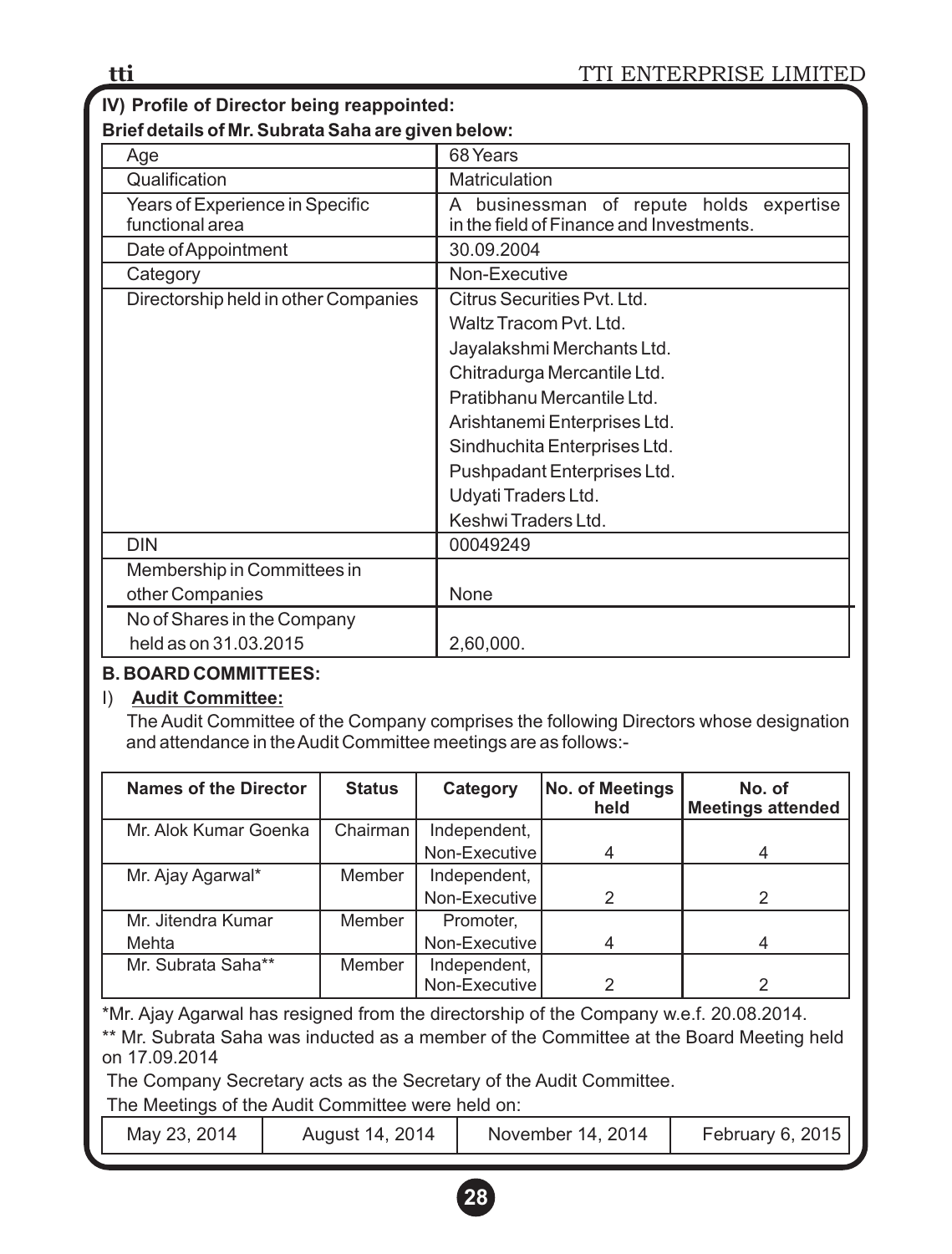#### **Brief descriptions of terms of reference of the Audit Committee shall include the following:**

- 1. Overview of the company's financial reporting process and the disclosure of its financial information to ensure that the financial statement is correct, sufficient and credible.
- 2. Recommendation for appointment, remuneration and terms of appointment of auditors of the company.
- 3. Approval of payment to statutory auditors for any other services rendered by the statutory auditors.
- 4. Reviewing, with the management, the annual financial statements before submission to the board for approval and Qualifications in the draft audit report, if any.
- 5. Reviewing, with the management, the quarterly financial statements before submission to the board for approval.
- 6. Review and monitor the auditor's independence and performance, and effectiveness of audit process;
- 7. Approval or any subsequent modification of transactions of the company with related parties;
- 8. Scrutiny of inter-corporate loans and investments;
- 9. Evaluation of internal financial controls and risk management systems and adherence of the Risk Management formulated by the Board.
- 10. Reviewing with the management, performance of statutory and internal auditors, adequacy of the internal control systems; adequacy of internal audit function, frequency of internal audit and structure of the internal audit department.
- 11.Discussion with statutory auditors before the audit commences, about the nature and scope of audit as well as post-audit discussion to ascertain any area of concern;
- 12.To review the functioning of the Whistle Blower mechanism, if any;
- 13. Approval of appointment of CFO (i.e., the whole-time Finance Director) or any other person heading the finance function;
- 14. Carrying out any other function as is mentioned in the terms of reference of the Audit Committee.

The Company is having systems and procedures in place to ensure that the Audit Committee reviews:

- 1. Management discussion and analysis of financial condition and results of operations;
- 2. Statement of significant related party transactions (as defined by the audit committee), submitted by management;
- 3. Management letters / letters of internal control weaknesses issued by the statutory auditors, if any;
- 4. Internal audit reports relating to internal control weaknesses, if any; and
- 5. The appointment, removal and terms of remuneration of the Internal auditor shall be subject to review by the Audit Committee.

# **II) Nomination and Remuneration Committee:**

In compliance with Section 178 of the Companies Act, 2013 and Clause 49 (IV) of the Listing Agreement, the Board in its meeting held on 27th January, 2014, had constituted the Nomination and Remuneration Committee. The Committee of the Company comprises of the following Directors whose designations in the Committee are as follows:-

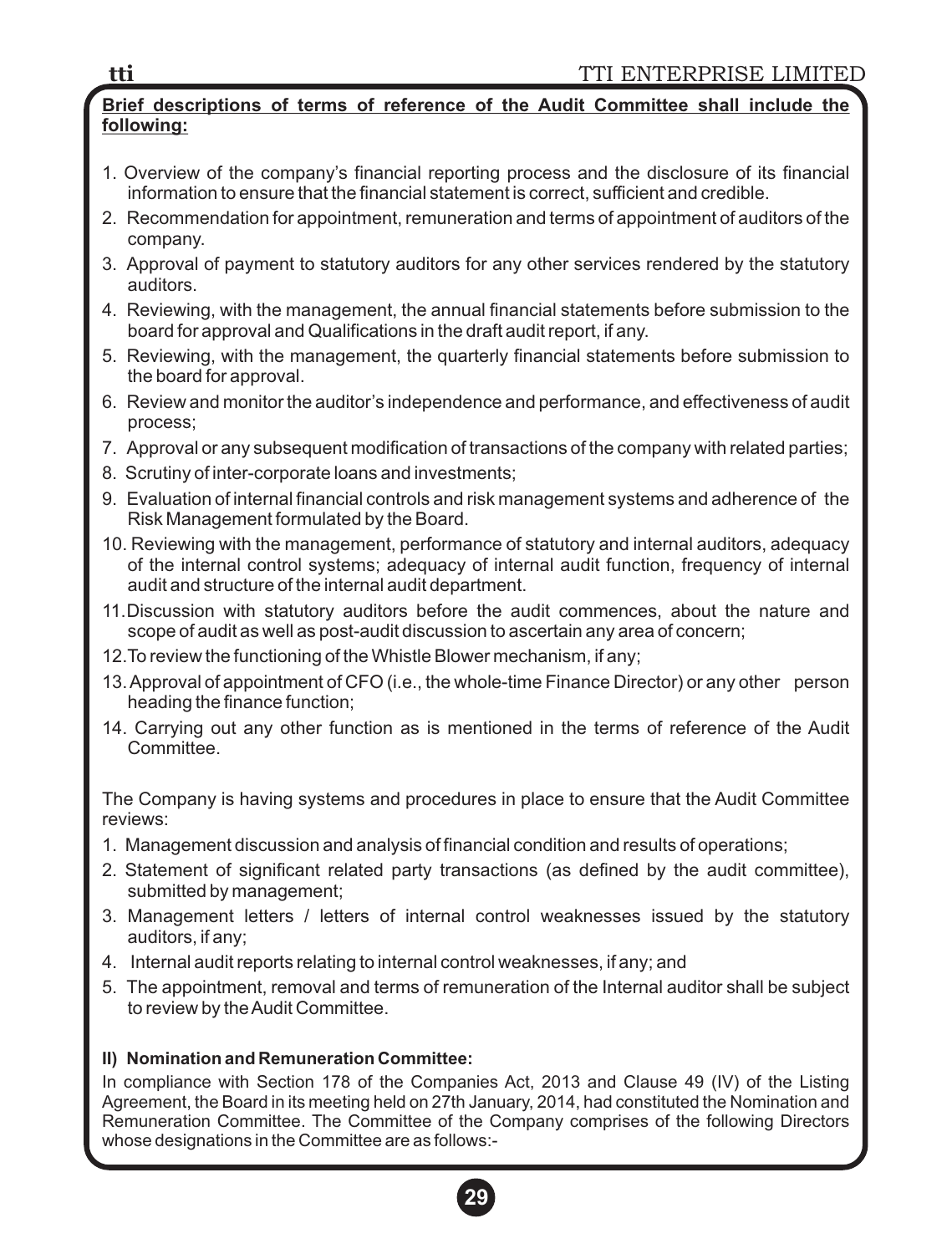| <b>Names of the Director</b> | <b>Status</b> | Category                   |
|------------------------------|---------------|----------------------------|
| Mr. Alok Kumar Goenka        | Chairman      | Independent, Non-Executive |
| Mr. Ajay Agarwal*            | Member        | Independent, Non-Executive |
| Mr. Jitendra Kumar Mehta     | Member        | Promoter, Non-Executive    |
| Mr. Subrata Saha**           | Member        | Independent, Non-Executive |

\*Mr. Ajay Agarwal has resigned from the directorship of the Company w.e.f. 20.08.2014.

\*\* Mr. Subrata Saha was inducted as a member of the Committee at the Board Meeting held on 20.08.2014

The Committee was reconstituted owing to the resignation of Mr. Ajay Agarwal. The meeting of the Committee was held on August 20, 2014. The meeting was attended by all the members of the Committee. The Chairman of the Nomination and Remuneration Committee, Mr. Alok Kumar Goenka, Chairman was present at the Annual General Meeting of the company held on September 30, 2014.

#### **Remuneration Policy:**

The Nomination and Remuneration Committee has determined the criteria for evaluation of Independent Directors performance and the performance of the Board and Committees. The Company has adopted the Remuneration policy on Directors, Key Managerial Personnel and other employees, appointment including criteria for determining qualifications, positive attributes, and independence of a director. Apart from sitting fees the Independent Non-Executive Directors are not entitled to any remuneration from the company. The Company pays sitting fees of Rs. 1,000/- to every Director for each meeting of the Board. The present remuneration structure of the Key Managerial Personnel comprises of salary, bonus and annual increment. The remuneration paid to the Whole-Time Director has been approved by the members at the Annual General Meeting.

#### **Details of Remuneration:**

The details of remuneration paid to the Key Managerial Personnel for the financial year 2014-2015 are as given below:

| Name              | <b>Designation</b>  | Amount         |
|-------------------|---------------------|----------------|
| Ms. Binjal Mehta* | Whole-Time Director | Rs. 1,80,000/- |

\*Ms. Binjal Mehta is not entitled to any bonus. The company did not pay any performance linked incentives while severance fees, stock options, and notice period are not applicable to the Whole time Director of the Company

**Name Sitting Fees Paid Rs.** Mr. Jitendra Kumar Mehta 12,000/-Mr. Alok Kumar Goenka 12.000/-Mr. Ajay Agarwal\* 4,000/-Mr. Subrata Saha 8,000/-Ms. Binjal Mehta\*\* 8,000/-

The details of sitting fees paid to the Directors for the financial year 2014-2015 is as under:

\*Mr. Ajay Agarwal has resigned from the directorship of the Company w.e.f. 20.08.2014.

\*\* Ms. Binjal Mehta and Mr. Subrata Saha were appointed w.e.f 14.08.2014

#### **III) Stakeholders Relationship Committee:**

In compliance with the provisions of Section 178 of the Companies Act, 2013 and clause 49 of the Listing Agreement, the board at its meeting held on May 23, 2014 renamed the Shareholders'/Investors' Grievance Committee as Stakeholders Relationship Committee. The Committee aims at resolving the grievances of the shareholders of the company and expedite the process of share transfer and other related matter. The Committee functions under the Chairmanship of Mr. Alok Kumar Goenka and Mr. Jitendra Kumar Mehta and Mr. Subrata Saha are the other members of the Committee. The details of the meetings attended by the Director during the year are as follows:-

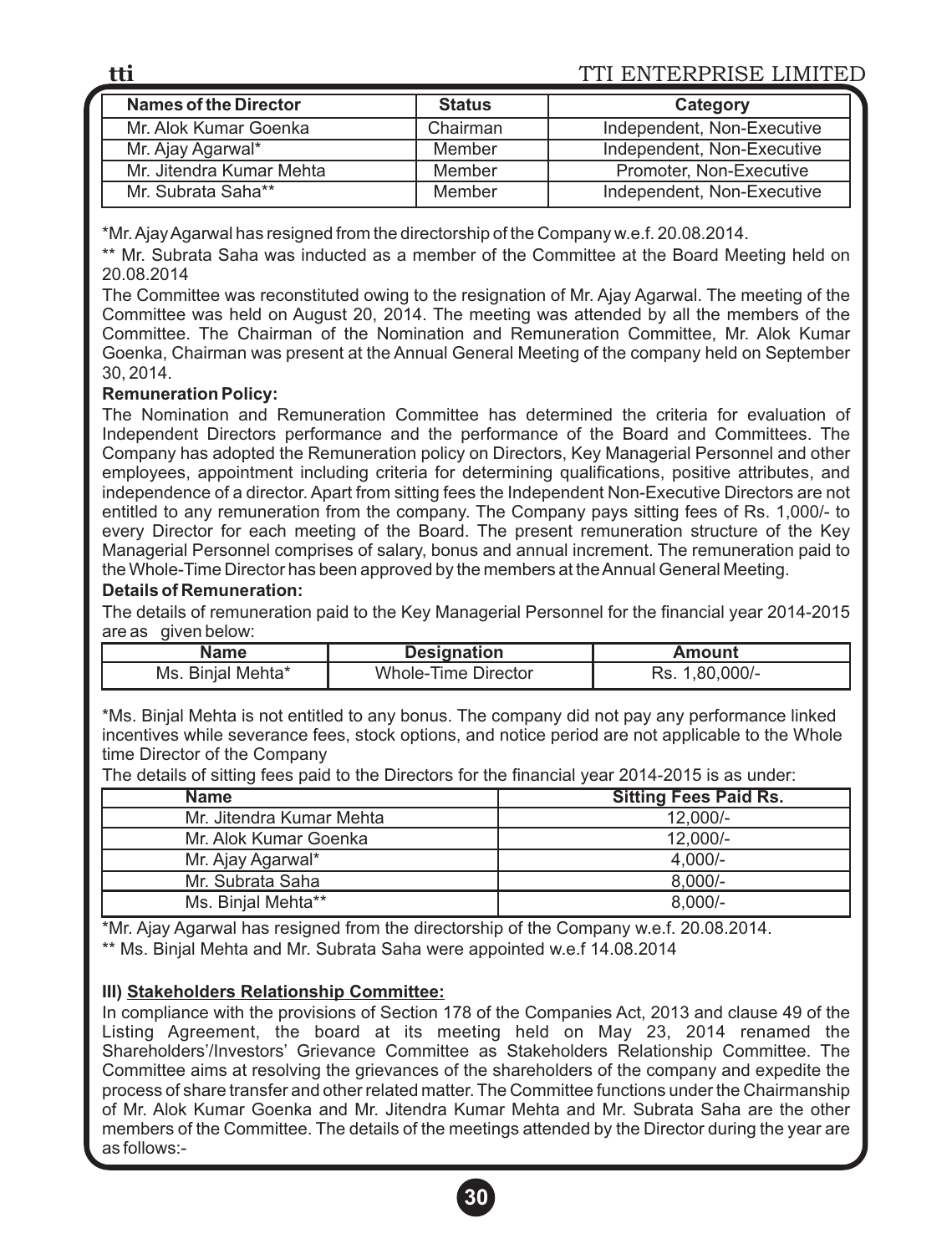| <b>Names of the Director</b>                                                                                                                                                                                                          | <b>Status</b> | Category                      | No. of Meetings<br>held  | No. of<br><b>Meetings</b><br>attended |
|---------------------------------------------------------------------------------------------------------------------------------------------------------------------------------------------------------------------------------------|---------------|-------------------------------|--------------------------|---------------------------------------|
| Mr. Alok Kumar Goenka                                                                                                                                                                                                                 | Chairman      | Independent,<br>Non-Executive | 4                        | 4                                     |
| Mr. Subrata Saha**                                                                                                                                                                                                                    | Member        | Independent,<br>Non-Executive | 2                        | 2                                     |
| Mr. Jitendra Kumar Mehta I                                                                                                                                                                                                            | Member        | Promoter,<br>Non-Executive    | 4                        | 4                                     |
| Mr. Ajay Agarwal*                                                                                                                                                                                                                     | Chairman      | Independent,<br>Non-Executive | $\mathcal{P}$            | $\mathcal{P}$                         |
| $\star$<br>The Chairman of the Committee Mr. Ajay Agarwal ceased to be a director of the Company w.e.f<br>from August 20, 2014. Thereafter, Mr. Alok Kumar was appointed as the Chairman of the<br>Committee w.e.f November 14, 2014. |               |                               |                          |                                       |
| ** Mr. Subrata Saha was inducted as a member of the Committee at the Board Meeting held on<br>17.09.2014                                                                                                                              |               |                               |                          |                                       |
| During the Financial Year 2014-15, four meetings were held on:                                                                                                                                                                        |               |                               |                          |                                       |
| August 14, 2014<br>May 23, 2014                                                                                                                                                                                                       |               | <b>November 14, 2014</b>      |                          | <b>February 6, 2015</b>               |
| <b>Details of Complaints Received and Pending:</b>                                                                                                                                                                                    |               |                               |                          |                                       |
| Number of Complaints From 01.04.2014 to 31.03.2015                                                                                                                                                                                    |               |                               |                          |                                       |
| Pending as on 1.04.2014                                                                                                                                                                                                               | Received      | Redressed                     | Pending as on 31.03.2015 |                                       |
| Nil                                                                                                                                                                                                                                   | Nil           | Nil                           | Nil                      |                                       |

# **C. GENERAL BODY MEETING DETAILS:**

1. The Details of the General Meetings held during the preceding 3 years and the special resolutions passed thereat are as follows:

| Year      | <b>Location</b>                         | Date and Time            | <b>Special</b>    | Type of        |
|-----------|-----------------------------------------|--------------------------|-------------------|----------------|
|           |                                         |                          | <b>Resolution</b> | <b>Meeting</b> |
|           |                                         |                          | <b>Passed</b>     |                |
| 2011-2012 | G-59 Nandram Market                     | 13.05.2011 at 11:00 a.m. |                   | <b>EGM</b>     |
|           | P-4 New Howrah Bridge                   |                          |                   |                |
|           | Approach Road,<br>Kolkata- 700 001      |                          |                   |                |
| 2011-2012 | G-59 Nandram Market                     | 30.06.2011 at 11:00 a.m. | 1                 | <b>EGM</b>     |
|           | P-4 New Howrah Bridge                   |                          |                   |                |
|           | Approach Road,                          |                          |                   |                |
|           | Kolkata- 700 001                        |                          |                   |                |
| 2011-2012 | 4th Floor,<br>4 Government Place        | 09.11.2011 at 5:00 p.m.  | 1                 | <b>EGM</b>     |
|           | (North), Kolkata-700 001                |                          |                   |                |
| 2011-2012 | G-59 Nandram Market                     | 15.09.2012 at 4:00 p.m   | Nil               | <b>AGM</b>     |
|           | P-4 New Howrah Bridge                   |                          |                   |                |
|           | Approach Road,                          |                          |                   |                |
|           | Kolkata- 700 001                        |                          |                   |                |
| 2012-2013 | G-59 Nandram Market                     | 16.09.2013 at 4:00 p.m   | Nil               | <b>AGM</b>     |
|           | P-4 New Howrah Bridge<br>Approach Road, |                          |                   |                |
|           | Kolkata- 700 001                        |                          |                   |                |
| 2013-2014 | G-59 Nandram Market                     | 30.09.2014 at 11.00 a.m  | $\mathfrak{p}$    | <b>AGM</b>     |
|           | P-4 New Howrah Bridge                   |                          |                   |                |
|           | Approach Road,                          |                          |                   |                |
|           | Kolkata- 700 001                        |                          |                   |                |

**tti**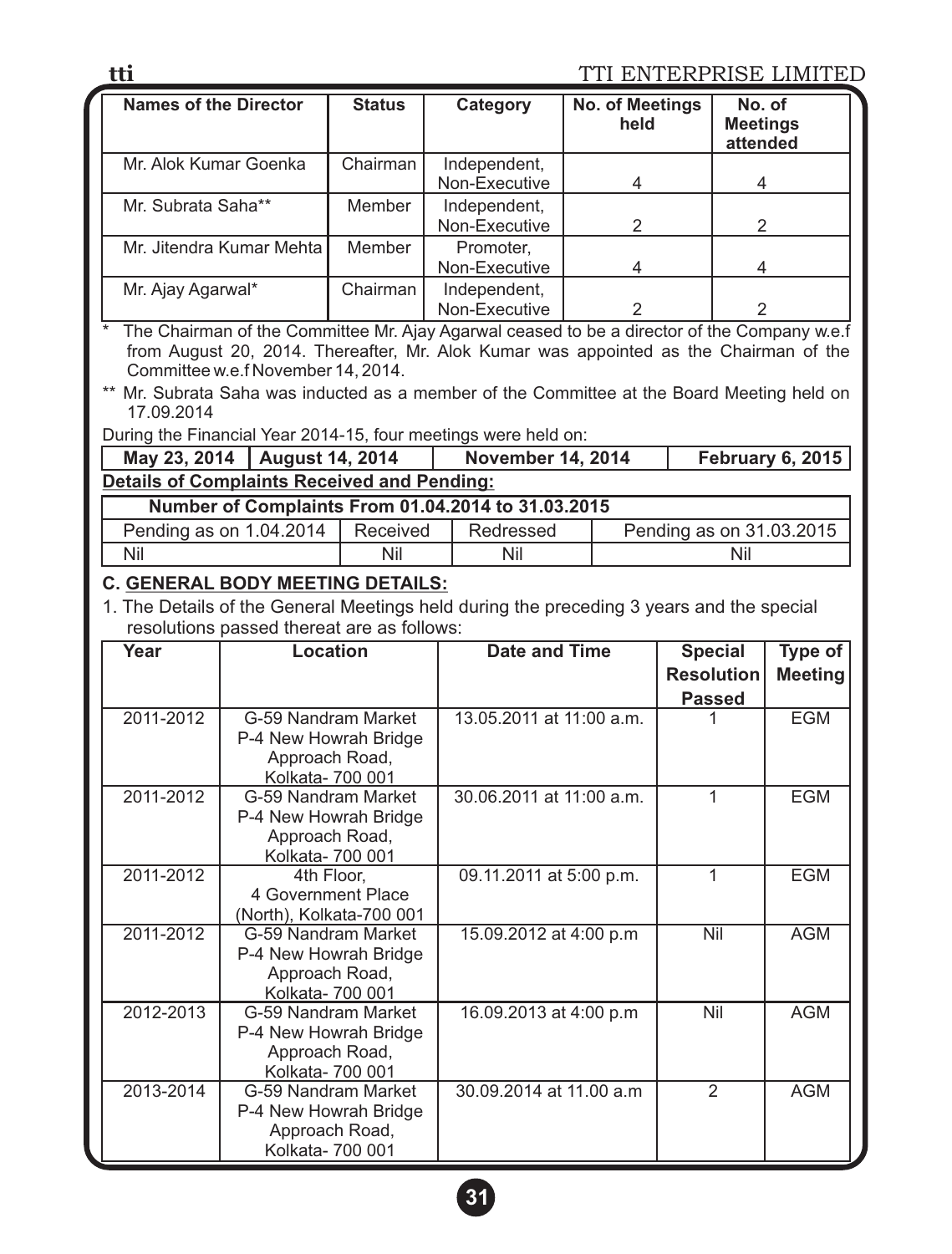- 2. No EGM was held by the company during the financial year ended 31st March, 2015.
- 3. No resolution was passed by way of postal ballot during the financial year ended 31st March, 2015

# **D. Disclosures:**

- a) Transactions with related parties, as per AS-18 are disclosed in Notes to the accounts annexed to the financial statements. There are no materially significant related party transactions during the year.
- b) The Company has complied with all mandatory requirements of the listing agreement with Stock Exchange as well as the applicable Regulations and guidelines prescribed by SEBI. During the last three years, there were no penalties imposed on the Company by any statutory authorities for non-compliance on any matter related to Capital Market.
- c) The financial statements of the Company are prepared in accordance with the provisions of the Companies Act, 2013 and the Accounting Standards issued by the Institute of Chartered Accountants of India.

# **E. WHISTLE BLOWER POLICY**

Pursuant to Section 177(9) of the Companies Act, 2013 and Listing Agreement, the Board has formulated a Vigil Mechanism Policy to report concern about unethical behavior, actual or suspected fraud or violation of our code of conduct or ethics policy. It also provides for adequate safeguards against victimization of employees who avail of the mechanism and also allows direct access to the Chairperson of the Audit Committee in exceptional cases.

We further affirm that no employee has been denied access to the Audit Committee.

# **F. MEANS OF COMMUNICATION**

Timely disclosure of consistent, comparable, relevant and reliable information on corporate financial performance is at the core of good governance. Towards this end:

- a) The Quarterly, Half Yearly, and Annual Results of the Company are sent to the Stock Exchanges immediately after they are approved by the Board.
- b) The Company publishes quarterly, half yearly, annual results and notices as required under clause 41 of the listing agreement in widely circulated national and local dailies like Business Standard and Arthik Lipi and is displayed on the website of the Company i.e www.tti.enterprise.net.
- c) Annual Report containing, Audited Annual Accounts, Consolidated Financial Statements, Directors' Report, Business Responsibility/Sustainability Report, Auditor's Report and other important information is circulated to members and others entitled thereto. The Management Discussion Analysis Report forms part of the Annual Report.
- d) In terms of Clause 47(f) of the Listing Agreement, E-mail Id exclusively for redressal of Investor Complaint is "tti1711@gmail.com"

There are no presentations made by the Company to any institutional investors or to any analyst.

# **F. General Shareholder Information:**

| Date, Time & Venue of        | Wednesday, September 30, 2015 at 3.30 p.m at MCC |
|------------------------------|--------------------------------------------------|
| the Annual General Meeting   | Chamber of Commerce & Industry at 15-B,          |
|                              | Hemanata Basu Sarani, Kolkata - 700001           |
| <b>Financial Year</b>        | April 1, 2014 to March 31, 2015.                 |
| <b>Book Closure Period</b>   | September 24, 2015 to September 30, 2015         |
| (for share transfer & AGM)   | (both days inclusive).                           |
| Outstanding ADRs / GDRs /    |                                                  |
| warrants or any convertible  | The Company has not issued GDR/ADR till date.    |
| instruments, conversion date |                                                  |
| and likely impact on equity. |                                                  |
|                              |                                                  |

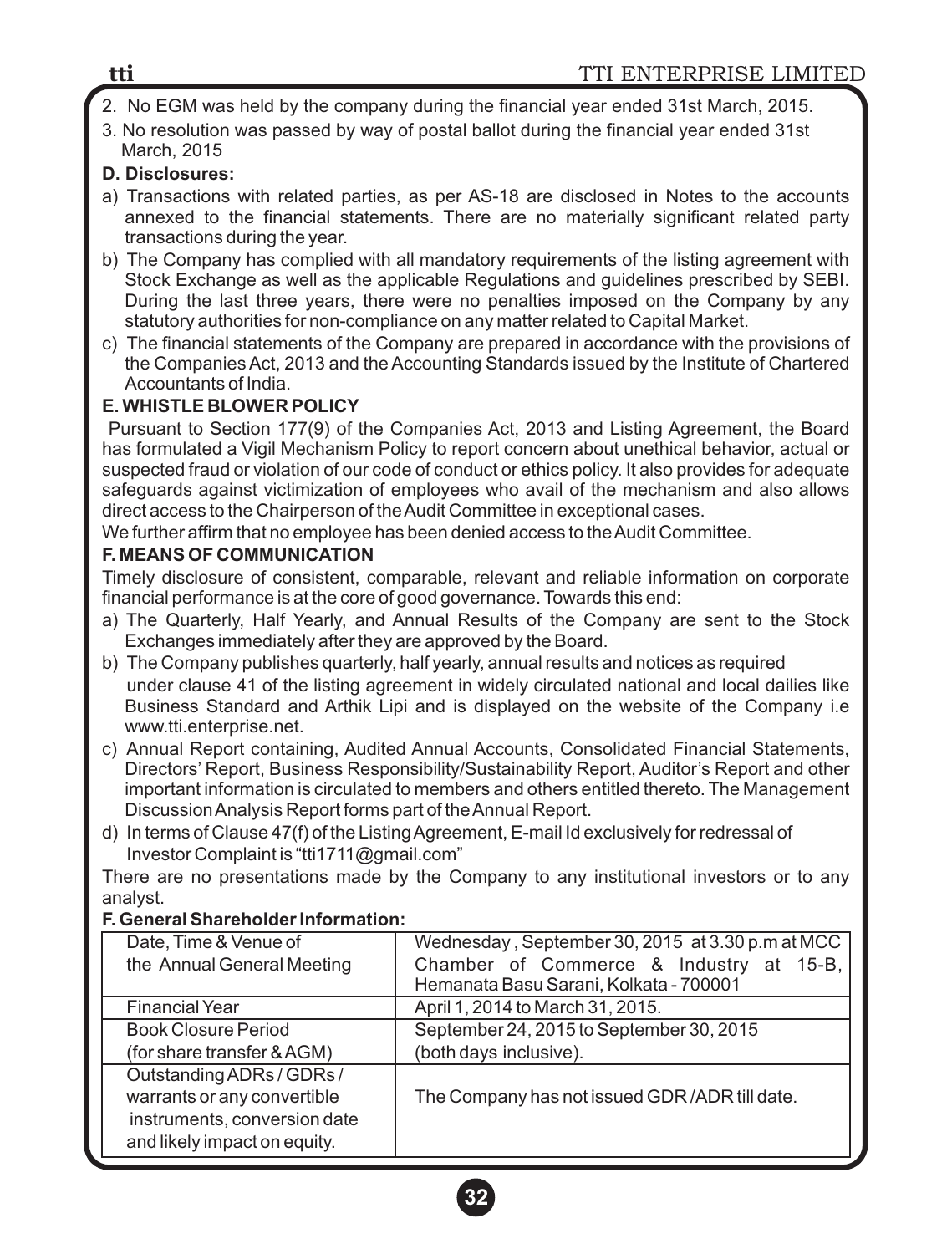| <b>Listing details: Equity Shares</b> | The Calcutta Stock Exchange Association Ltd.             |
|---------------------------------------|----------------------------------------------------------|
|                                       | 7, Lyons Range, Kolkata-700 001                          |
|                                       | The Bombay Stock Exchange                                |
|                                       | P.J. Towers, Dalal Street, Mumbai-400001.                |
|                                       | The Company has paid Annual Listing Fees as              |
|                                       | applicable, to the BSE for the financial years 2014-15   |
|                                       | and 2015-16.                                             |
| Stock Code at Stock Exchanges         | CSE-30137                                                |
|                                       | BSE-538597                                               |
|                                       |                                                          |
|                                       | The Calcutta Stock Exchange Association Ltd.             |
|                                       | Scrip Code - 30137 & 10030137                            |
| Details of Scrip Code                 | The Bombay Stock Exchange Limited                        |
|                                       | Scrip Code-538597                                        |
| Corporate Identification Number       | L67120WB1981PLC033771                                    |
| Registrar & Share Transfer Agents     | M/s Niche Technologies Pvt. Ltd.                         |
|                                       | D-511, Bagree Market, 5th Floor,                         |
|                                       | 71, B. R. B.B. Road, Kolkata - 700 001                   |
| Share transfer System                 | The Share transfers received in physical form are        |
|                                       | processed and the share certificates are usually         |
|                                       | returned within 30 days of lodgement, subject to the     |
|                                       | documents being valid and complete.                      |
|                                       | Dematerialization of shares is usually processed and     |
|                                       | confirmation given to respective depositories within 21  |
|                                       | days of date of receipt of Dematerialization Request     |
|                                       | Form. As on 31st March 2015, 99.76% of equity shares     |
|                                       | are in electronic form, the transfer of which is done    |
|                                       | through depositories.                                    |
| Dematerialization of shares           | The Company's shares are available for                   |
|                                       | dematerialization on both the depositories viz. NSDL     |
|                                       | and CDSL. The number of shares dematerialized with       |
|                                       | NSDL as on 31.03.2015 were 11, 95, 72,462 shares         |
|                                       | and with CDSL were 71, 40,423 shares.                    |
| Reconciliation of Share Capital       | Pursuant to Clause 47 (c) of the Listing Agreement       |
|                                       | certificates have been issued on a half-yearly basis by  |
|                                       | a Company Secretary in practice, certifying due          |
|                                       | compliance of share transfer formalities by the          |
|                                       | Company. A Company Secretary in practice carried         |
|                                       | out on a quarterly basis Reconciliation of Share Capital |
|                                       | Audit, to reconcile the total admitted capital with      |
|                                       | National Securities Depository Ltd (NSDL) and Central    |
|                                       | Depository Services (India) Ltd. (CDSL) and the total    |
|                                       | issued and listed capital. The audit confirms that the   |
|                                       | total issued/paid-up capital is in agreement with the    |
|                                       | aggregate of the total number of shares in physical      |
|                                       | form and the total number of shares in dematerialized    |
|                                       | form (held with NSDL and CDSL).                          |
| Dividend Payment date                 | N.A                                                      |
| Address for Correspondence            | The Company Secretary                                    |
|                                       | TTI Enterprise Ltd.                                      |
|                                       | 1, R. N. Mukherjee Road, Martin Burn House, 4th Floor    |
|                                       | Suite No. 22, Kolkata-700001                             |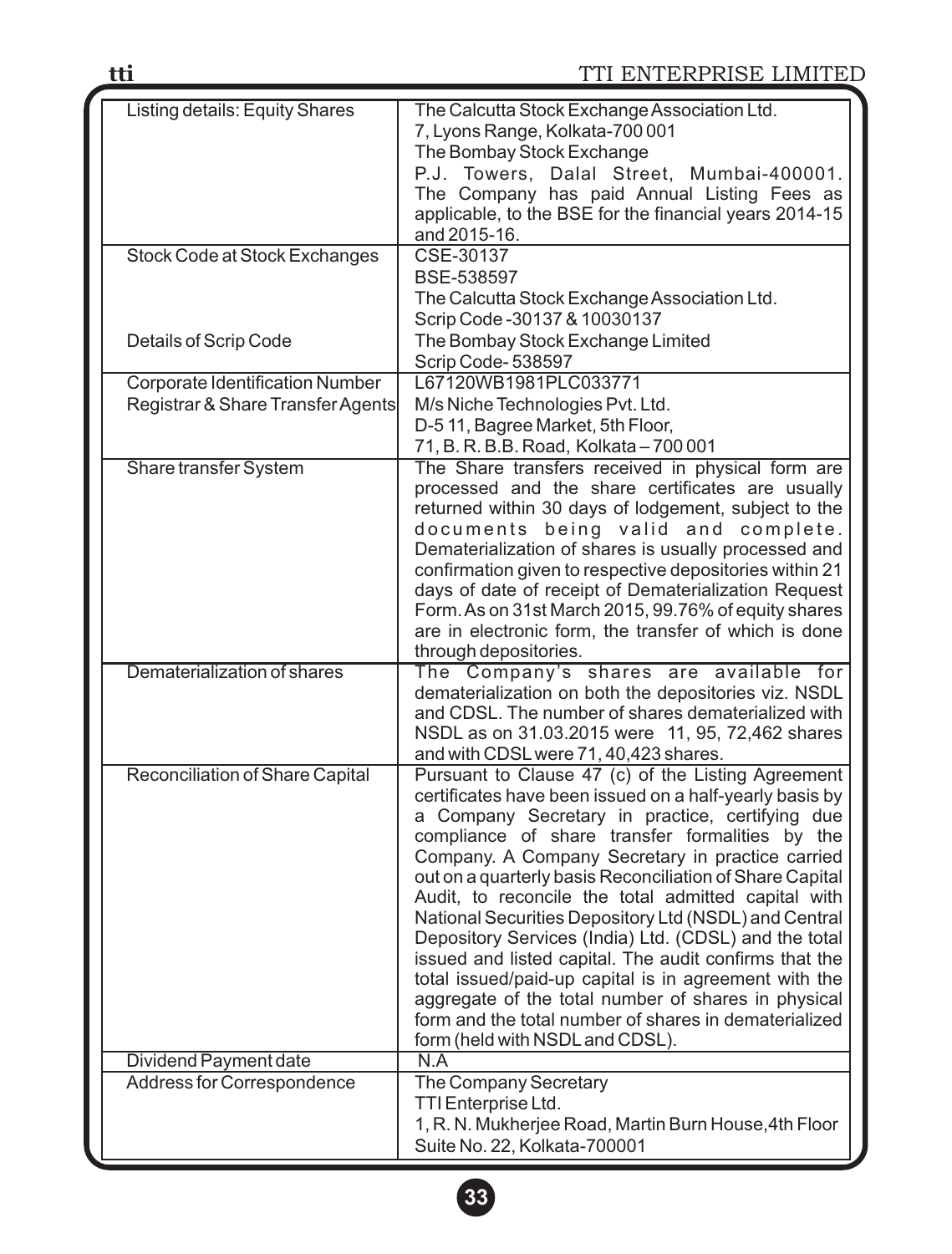| <b>Stock Market Data</b>                                            |  |                                                                                        |         |  |  |  |
|---------------------------------------------------------------------|--|----------------------------------------------------------------------------------------|---------|--|--|--|
| The Calcutta Stock Exchange Association Limited:                    |  |                                                                                        |         |  |  |  |
| 2014-2015<br>There has been no trading during the year under review |  |                                                                                        |         |  |  |  |
|                                                                     |  | <b>BSE Limited:</b> Market price data and stock performance in the last financial year |         |  |  |  |
| <b>Month</b>                                                        |  | High (₹)                                                                               | Low (₹) |  |  |  |
| April'14 to July'14*                                                |  |                                                                                        |         |  |  |  |
| August'14                                                           |  | 27.85                                                                                  | 26.25   |  |  |  |
| September'14                                                        |  | 31.60                                                                                  | 25.25   |  |  |  |
| October'14                                                          |  | 31.20                                                                                  | 21.25   |  |  |  |
| November'14                                                         |  | 31.80                                                                                  | 23.50   |  |  |  |
| December'14                                                         |  | 31.75                                                                                  | 21.70   |  |  |  |
| January'14                                                          |  | 30.80                                                                                  | 21.70   |  |  |  |
| February'14                                                         |  | 28.00                                                                                  | 22.20   |  |  |  |
| March'14                                                            |  | 31.70                                                                                  | 22.00   |  |  |  |
|                                                                     |  |                                                                                        |         |  |  |  |

## **Performance of the stock in comparison to BSE Sensex and BSE Small Cap Index:**

| <b>Details</b>         | <b>April'2014</b> | August'2014 | <b>March'2015</b> |
|------------------------|-------------------|-------------|-------------------|
| <b>BSE Sensex</b>      | 22417.80          | 26638.11    | 27957.49          |
| <b>BSE Small Cap</b>   | 7605.71           | 10054.81    | 11259.73          |
| Company's Share price* |                   | 26.55       | 26.05             |

\* The Company's equity shares got listed on the Bombay Stock Exchange from the month of August, 2014.

## **Shareholding pattern as on March 31, 2015:**

| SI. No | Category                                  | No. of Shares held   % of holding |        |
|--------|-------------------------------------------|-----------------------------------|--------|
|        | Promoters (Individuals & Body Corporates) | 2,0811,275                        | 16.384 |
| 2      | Private Corporate Bodies                  | 77,260,677                        | 60.825 |
| 3      | <b>Resident Individuals</b>               | 28,433,629                        | 22.384 |
|        | Any Other                                 | 516,529                           | 0.407  |
|        | Total                                     | 127,022,110                       | 100.00 |

## **Distribution of equity Shares as on March 31, 2015**

| SI. No. | <b>No. of Shares</b> | No. of Holders | % to Total | <b>Total Shares</b> | % to Total |
|---------|----------------------|----------------|------------|---------------------|------------|
| 1.      | $-500$               | 307            | 58.25      | 11,351              | 0.01       |
| 2.      | $501 - 1,000$        | 26             | 4.93       | 20,155              | 0.02       |
| 3.      | $1,001 - 5,000$      | 14             | 2.66       | 36,550              | 0.03       |
| 4.      | $5,001 - 10,000$     | 8              | 1.52       | 64,840              | 0.05       |
| 5.      | $10,001 - 50,000$    | 30             | 5.69       | 9,37,380            | 0.74       |
| 6.      | 50,001 - 100,000     | 28             | 5.31       | 21,35,199           | 1.68       |
| 7.      | 1,00,001- Above      | 114            | 21.64      | 12,38,16,635        | 97.47      |
|         | Total                | 527            | 100.00     | 12,70,22,110        | 100.00     |

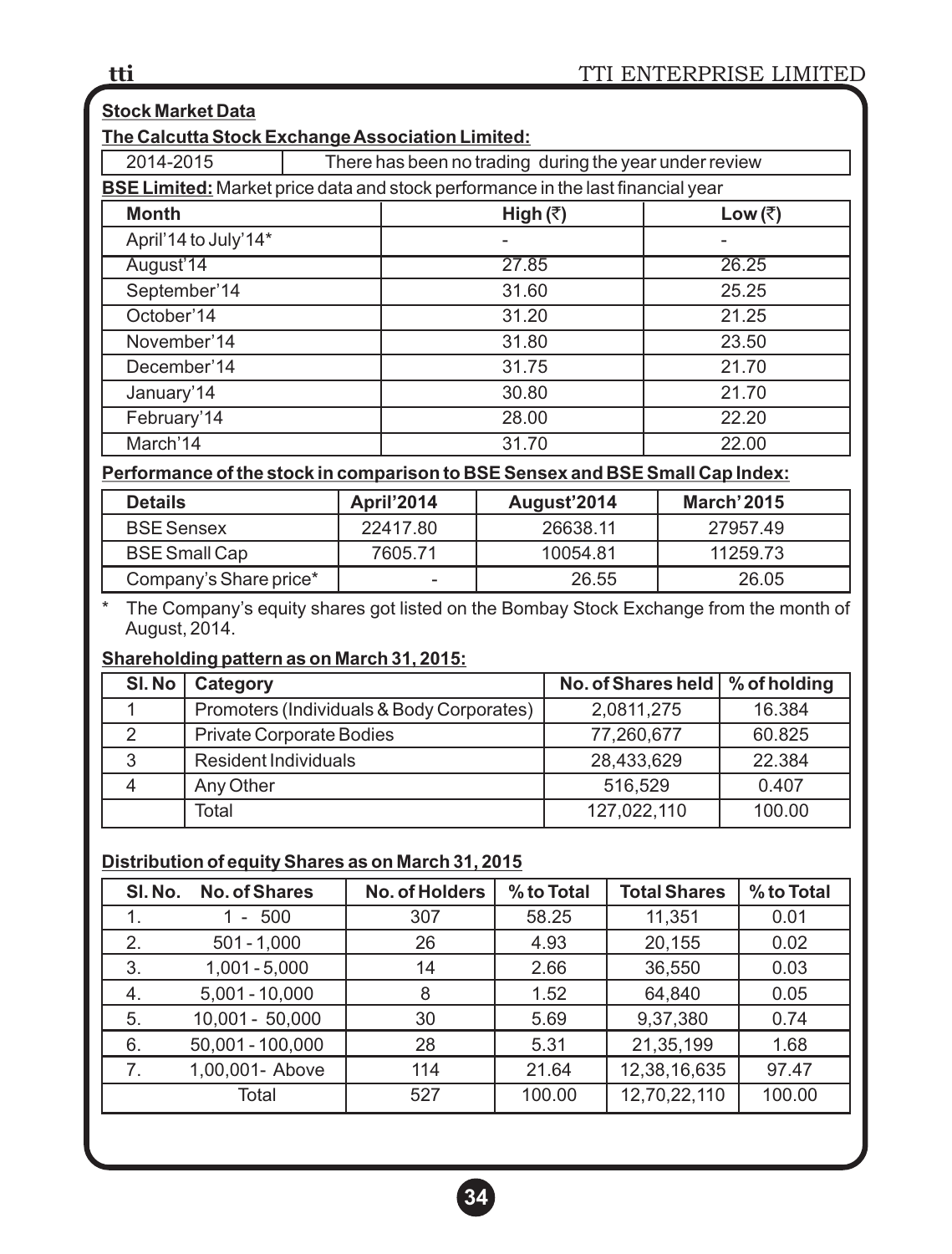# **Declaration Affirming Compliance of Code of Conduct under clause 49 of the listing agreement**

**To**

## **The Members of TTI Enterprise Ltd.**

This is to declare that to the best of my knowledge and belief all the Members of the Board and Senior Management Personnel of the Company have affirmed their respective Compliance with the Company's Code of Conduct for the year ended March 31, 2015.

**For TTI Enterprise Limited**

**Place: Kolkata Binjal Mehta Whole-Time Director** 

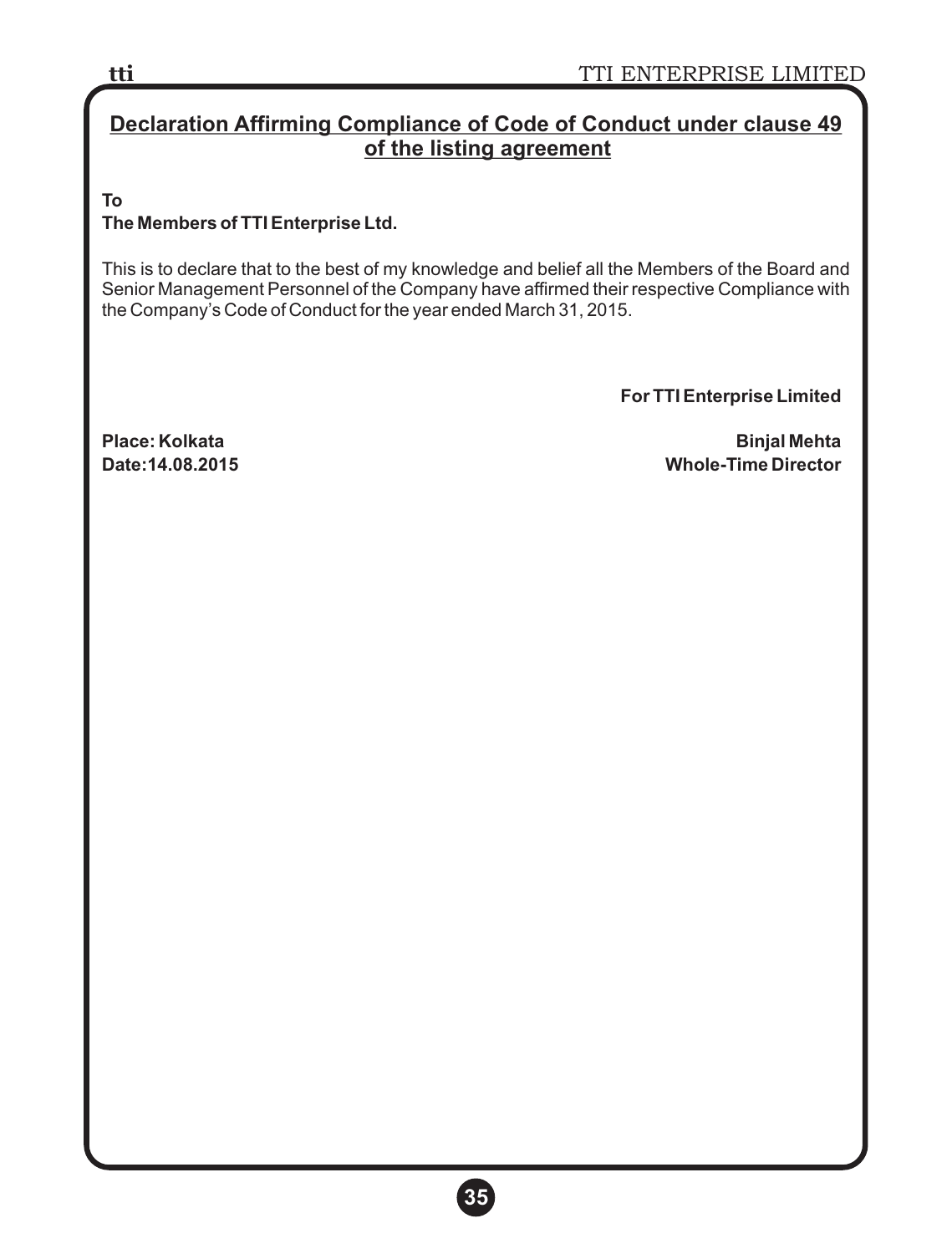## **CERTIFICATE ON CORPORATE GOVERNANCE**

#### **To,**

# **The Board of Directors, TTI Enterprise Ltd.**

This is to certify that:

We have reviewed financial statements and the cash flow statement of the Company for the year ended March 31, 2015 and that to the best of our knowledge and belief, we certify that:

- 1. (a) These statements do not contain any materially untrue statement or omit to state any material fact or contain statements that might be misleading.
	- (b) These financial statements together present a true and fair view of the Company's affairs and are in compliance with existing accounting standards, applicable laws and regulations.
- 2. There are, to the best of our knowledge and belief, no transactions entered into by the Company during the year were fraudulent, illegal or violative of the Company's practices and Code of Conduct.
- 3. We accept responsibility for establishing and maintaining internal controls for financial reporting and that we have evaluated the effectiveness of the internal control systems of the Company pertaining to financial reporting and we have disclosed to the auditors and the Audit Committee, deficiencies in the design or operation of internal controls, if any, of which we are aware and the steps we have taken or propose to take to rectify these deficiencies.
- 4. We have indicated wherever applicable to the Auditors and the Audit Committee:
	- i. That there were no significant changes in internal control over financial reporting during the year;
	- ii. All significant changes in accounting policies during the year, if any, and that the same have been disclosed in the notes to financial statement.
	- iii. There were no instances of significant fraud involving either the management or employees having a significant role in the Company's internal control system with respect to financial reporting.

Binjal Mehta S. K. Singh Whole-Time Director **Chief Financial Officer** Chief Financial Officer

Place: Kolkata Date: 14.08.2015

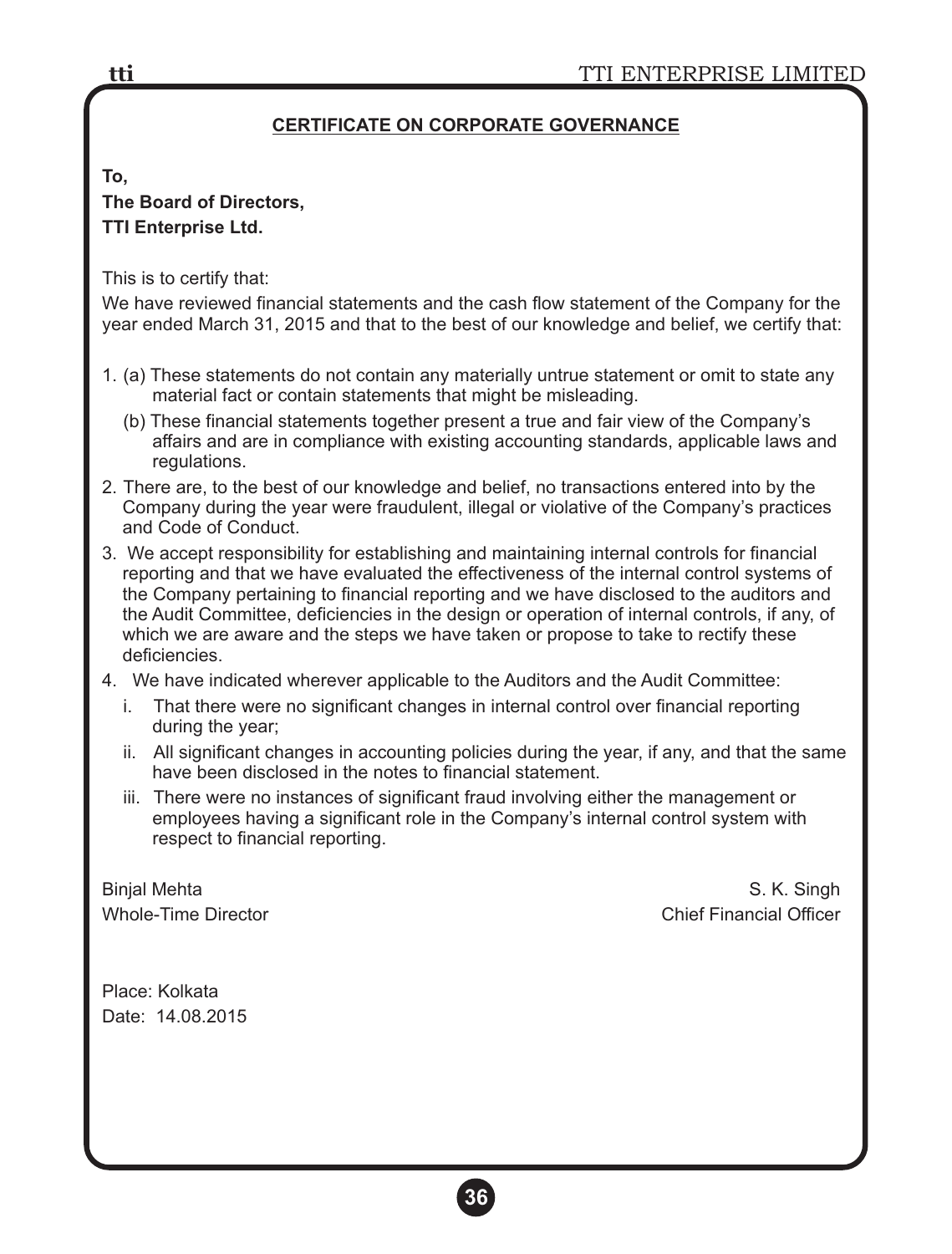### **AUDITORS' CERTIFICATE ON CORPORATE GOVERNANCE**

To,

The Members

### **TTI ENTERPRISE LIMITED**

We have examined the compliance of conditions of Corporate Governance by M/s. TTI Enterprise Ltd. for the financial year ended on March 31, 2015 as stipulated in Clause 49 of the Listing Agreement of the said Company with the stock exchanges.

The compliance of conditions of Corporate Governance is the responsibility of the Management. Our examination was limited to a review of the procedures and implementation thereof adopted by the Company for ensuring compliance with the conditions of the Corporate Governance as stipulated in the said Clause. It is neither an audit nor an expression of opinion on the financial statement of the Company.

In our opinion and to the best of our information and according to the explanations given to us and based on the re-presentations made by the Directors and the Management, we certify that the Company has complied with the mandatory conditions of Corporate Governance as stipulated in Clause 49 of the above-mentioned listing agreement.

We further state that such compliance is neither an assurance as to the future viability of the Company nor the efficiency or effectiveness with which the management has conducted the affairs of the Company.

Place: Kolkata **For R Bhutra & Co.** Chartered Accountants Date: 14.08.2015 Firm Reg. No. 320010E

> **Vikash Chamaria** Partner C.P. No. 61966

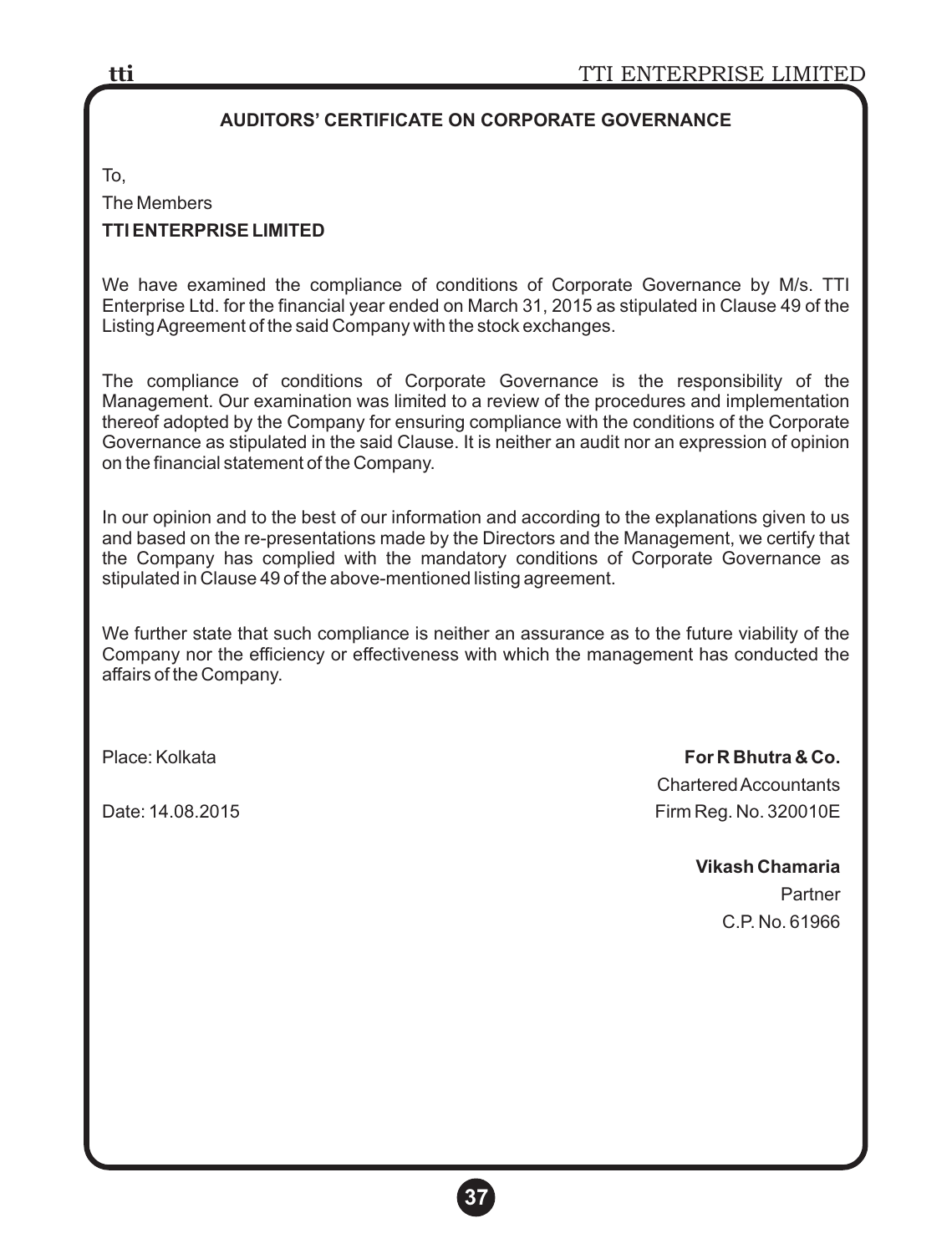# **INDEPENDENT AUDITORS' REPORT**

#### To The Members **TTI Enterprise Limited**

#### **Report on the Financial Statements**

We have audited the accompanying financial statements of **M/S. TTI ENTERPRISE LTD.** ("the Company") which comprise the Balance Sheet as at 31 March, 2015, the Statement of Profit and Loss and the Cash Flow Statement for the year then ended and a summary of significant accounting policies and other explanatory information.

#### **Management's Responsibility For The Financial Statements**

The Company's Board of Directors is responsible for the matters stated in section 134(5) of the Companies Act, 2013 ("the Act") with respect to the preparation and presentation of these financial statements that give a true and fair view of the financial position, financial performance and cash flows of the Company in accordance with the accounting principles generally accepted in India, including the Accounting Standards specified under Section 133 of the Act, read with Rule 7 of the Companies (Accounts) Rules, 2014. This responsibility also includes the maintenance of adequate accounting records in accordance with the provisions of the Act for safeguarding of the assets of the Company and for preventing and detecting the frauds and other irregularities; selection and application of appropriate accounting policies; making judgments and estimates that are reasonable and prudent; and design, implementation and maintenance of adequate internal financial control, that were operating effectively for ensuring the accuracy and completeness of the accounting records, relevant to the preparation and presentation of the financial statements that give a true and fair view and are free from material misstatement, whether due to fraud or error.

#### **Auditor's Responsibility**

Our responsibility is to express an opinion on these financial statements based on our audit.

We have taken into account the provisions of the Act, the accounting and auditing standards and matters which are required to be included in the audit report under the provisions of the Act and the Rules made thereunder.

We conducted our audit in accordance with the Standards on Auditing specified under section 143(10) of the Act. Those Standards require that we comply with ethical requirements and plan and perform the audit to obtain reasonable assurance about whether the financial statements are free from material misstatement.

An audit involves performing procedures to obtain audit evidence about the amounts and disclosures in the financial statements. The procedures selected depend on the auditor's judgment, including the assessment of the risks of material misstatement of the financial statements, whether due to fraud or error. In making those risk assessments, the auditor considers internal financial control relevant to the Company's preparation of the financial statements that give true and fair view, in order to design audit procedures that are appropriate in the circumstances, but not for the purpose of expressing an opinion on whether the Company has in place an adequate internal financial controls system over financial reporting and operating effectiveness of such controls. An audit also includes evaluating the appropriateness of accounting policies used and the reasonableness of the accounting estimates made by Company's Directors, as well as evaluating the overall presentation of the financial statements.

We believe that the audit evidence we have obtained is sufficient and appropriate to provide a basis for our audit opinion on the financial statements.

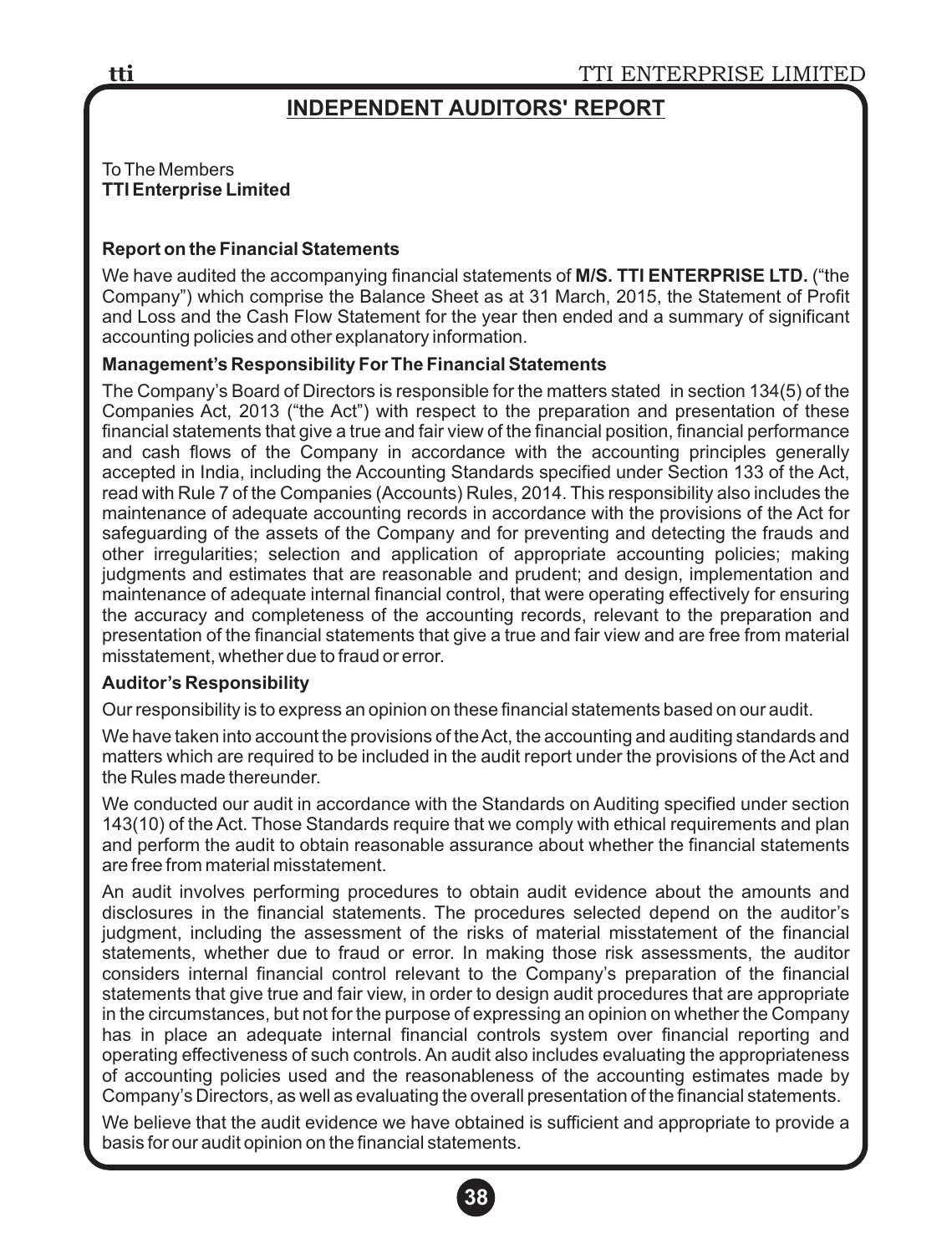# **OPINION**

In our opinion and to the best of our information and according to the explanations given to us, the aforesaid financial statements give the information required by the Act in the manner so required and give a true and fair view in conformity with the accounting principles generally accepted in India:

- (i) In the case of the Balance Sheet, of the state of affairs of the Company as at 31 March 2015;
- (ii) In the case of the Statement of Profit and **Loss**, of the Loss for the year ended on that date; and
- (iii) In the case of Cash Flow Statement of the cash flow for the year ended on that date.

## **Report On Other Legal And Regulatory Requirements**

- 1. As required by the Companies (Auditor's Report) Order, 2015("the Order") issued by the Central Government of India in terms of sub-section (11) of section 143 of the Act, we give in the Annexure a statement on the matters Specified in paragraphs 3 and 4 of the Order, to the extent applicable.
- 2. As required by section 143(3) of the Act, we report that:
	- a. We have sought and obtained all the information and explanations which to the best of our knowledge and belief were necessary for the purpose of our audit;
	- b. In our opinion proper books of account as required by law have been kept by the Company so far as it appears from our examination of those books.
	- c .The Balance Sheet, the Statement of Profit and Loss and the Cash Flow Statement dealt with by this Report are in agreement with the books of account.
- d. In our opinion, the aforesaid financial statements comply with the Accounting Standards specified under Section 133 of the Act, read with Rule 7 of the Companies (Accounts) Rules, 2014.
	- e. On the basis of written representations received from the directors as on March 31, 2015, taken on record by the Board of Directors, none of the directors is disqualified as on March 31, 2015, from being appointed as a director in terms of Section 164(2) of the Act.
	- f. In our opinion and to the best of our information and according to the explanations given to us, we report as under with respect to other matters to be included in the Auditor's Report in accordance with Rule 11 of the Companies (Audit and Auditors) Rules, 2014:
		- i. The Company does not have any pending litigations which would impact its financial position.
		- ii. The Company did not have any long-term contracts including derivative contracts for which there were any material foreseeable losses.
		- iii. There were no amounts which required to be transferred by the Company to the Investor Education and Protection Fund.

# **For R Bhutra & Co**

Chartered Accountants FRN: 320010E

# **(Vikash Chamaria)**

(Partner) Membership No. : 061966 Place: Kolkata

Date: 20th May 2015

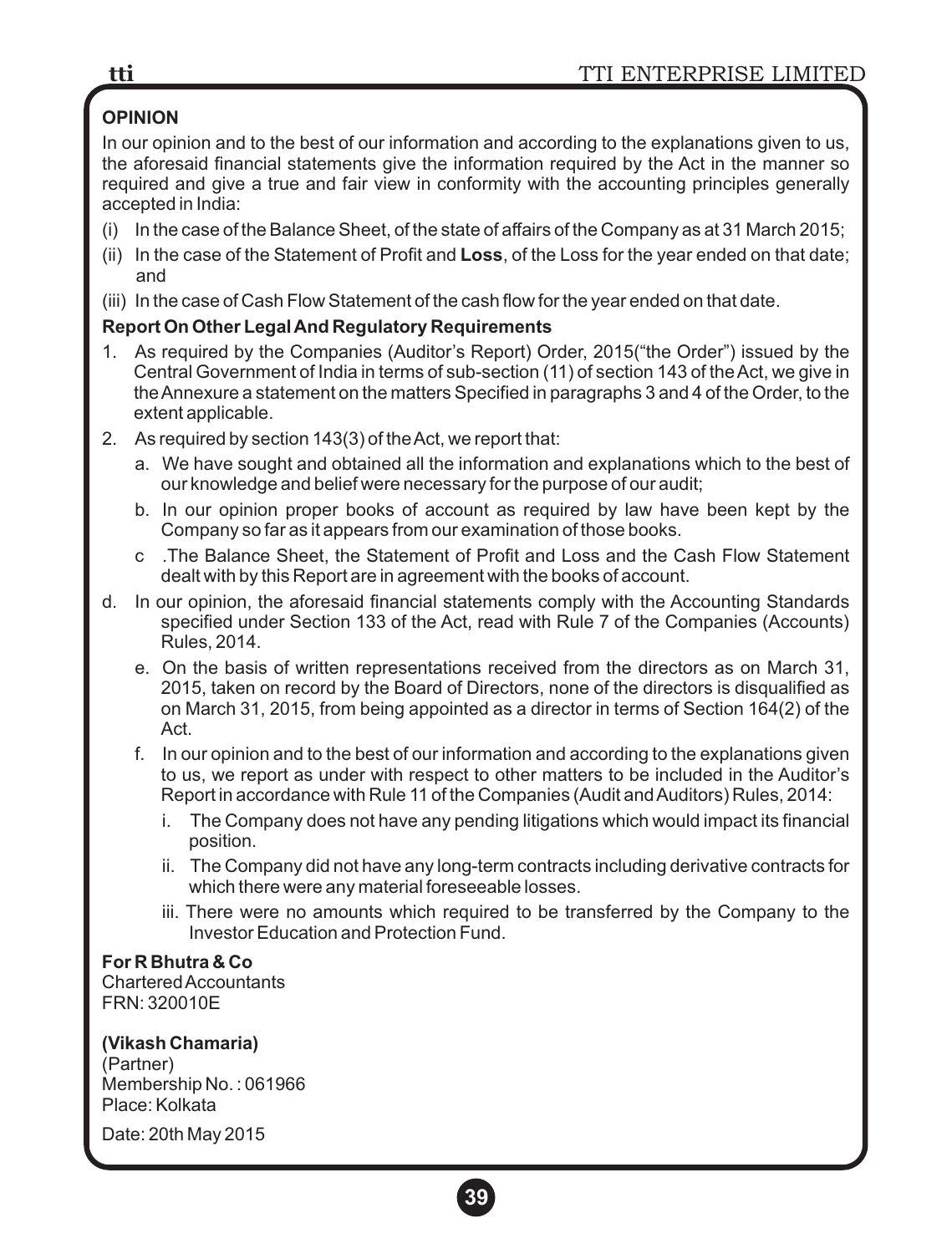## **ANNEXURE TO THE AUDITORS' REPORT**

The Annexure referred to in Our Report of even date to the members of TTI ENTERPRISE LTD. on the financial statements of the company for the year ended 31st March, 2015.

On the basis of such checks as we considered appropriate and according to the information and Explanations given to us during the course of our audit, we report that:

- i) The Company does not have any Fixed Assets. Consequently clause 3(i)(a) and 3(i)(b) of the order are not applicable to the company.
- ii) The Company is engaged in the business of granting loans, making investments and trading in shares and does not have any physical inventory / stocks. Consequently clause 3(ii)a, 3(ii)b and 3(ii)c of the order are not applicable to the company. As per the information and explanation made available to us, the Company is periodically reconciling its Stock of shares with the Depository Statements and with Broker Ledgers.
- iii) As per the information and explanation given to us, the Company has not granted any loans to companies, firms or other parties covered in the Register maintained under Section 189 of the Companies Act, 2013. Consequently clause 3(iii)(a), 3(iii)(b) of the order are not applicable to the company.
- iv) In our opinion and according to the information and explanation given to us, there are adequate internal control procedures commensurate with the size of the company and the nature of its business. The activities of the Company do not involve purchase of inventory and Fixed Assets and sale of goods and services. Further, on the basis of our examination of the books and records of the company, and according to the information and explanation given to us, we have neither come across nor have been informed of any continuing failure to correct major weakness in the aforesaid internal control systems of the company.
- v) In our opinion and according to the information and explanations given to us, the Company has not accepted deposits from the public and therefore, the directives issued by the Reserve Bank of India and the provisions of Sections 73 to 76 of the Companies Act, 2013 or any other relevant provisions and Rules there under are not applicable to the Company.
- vi) As informed to us, the Central Government has not prescribed maintenance of cost records under sub section (1) of Section 148 of the Act, in respect of the activities carried on by the Company.
- vii) In respect of statutory dues:
	- a. According to the records of the company and information and explanations given to us, the Company has generally been regular in depositing undisputed statutory dues, including Income-tax, Tax deducted at sources, Professional Tax, Service Tax, and other material statutory dues applicable to it, with the appropriate authorities.
	- b. According to the information and explanations given to us, there were no undisputed amounts payable in respect of Income-tax and other material statutory dues in arrears /were outstanding as at 31st March, 2015 for a period of more than six months from the date they became payable.
	- c. According to the information and explanations given to us, there were no amounts which were required to be transferred by the Company to the Investor Education and Protection Fund.
- viii) The company does not have any accumulated losses at the end of financial year. The company has not incurred any Cash losses during the Financial Year covered by our Audit and the immediately preceding financial year.

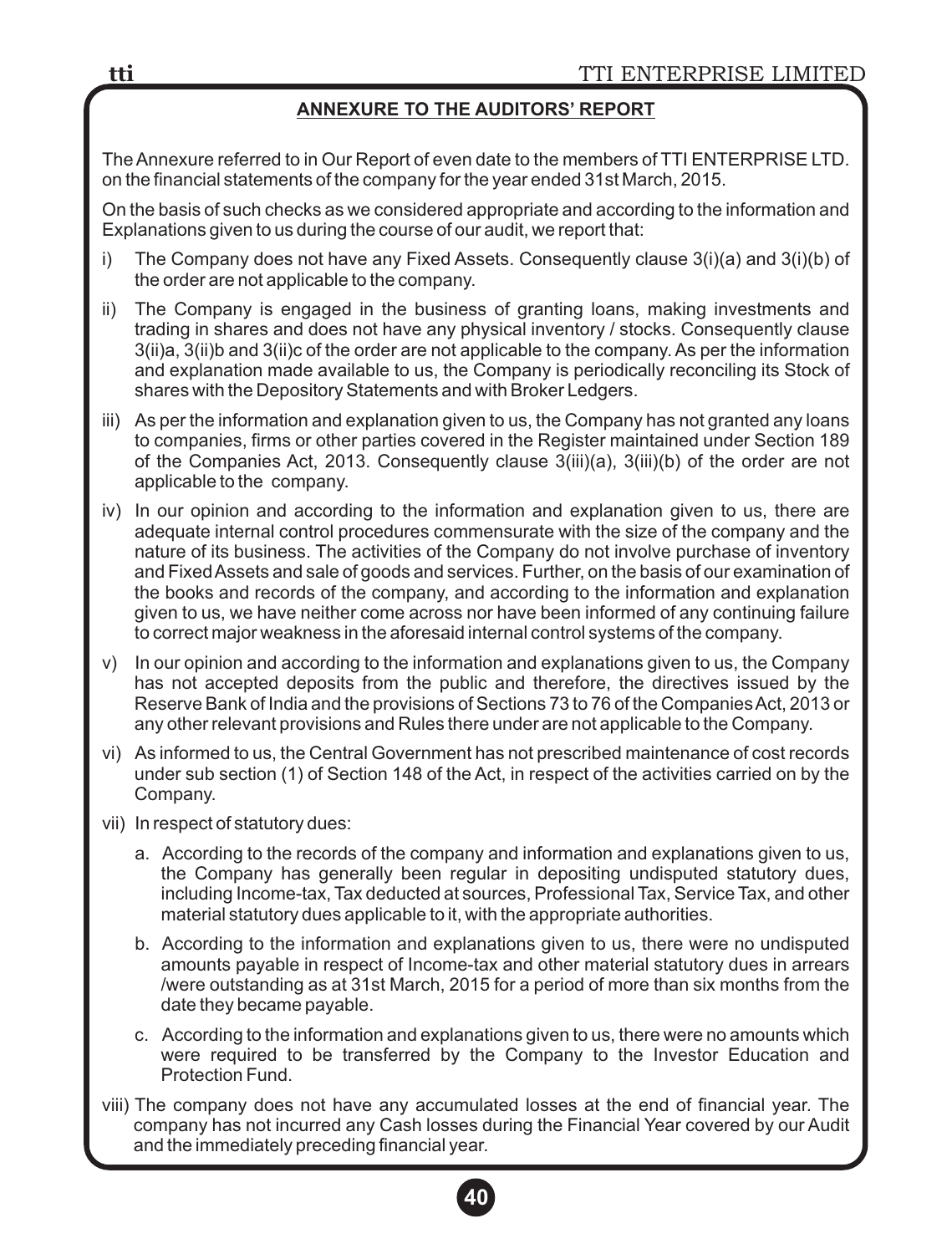- ix) According to the information and explanation provided to us the company has not defaulted in repayment of dues to a financial institution or bank or any debenture holders.
- x) In our opinion, and according to the information and the explanation given to us, the company has not given any guarantee for loans taken by others from banks or financial institutions during the year.
- xi) According to the information and explanation given to us, the Company has not taken any term loans.
- xii) During the course of our examination of the books and records of the Company, carried out in accordance with the generally accepted auditing practices in India, and according to the information and explanations given to us, we have neither come across any instance of fraud on or by the Company, during the year nor have we been informed of such a case by the management.

### **For R Bhutra & Co**

Chartered Accountants FRN: 320010E

### **(Vikash Chamaria)**

(Partner) Membership No. : 061966

Place: Kolkata Date: 20th May 2015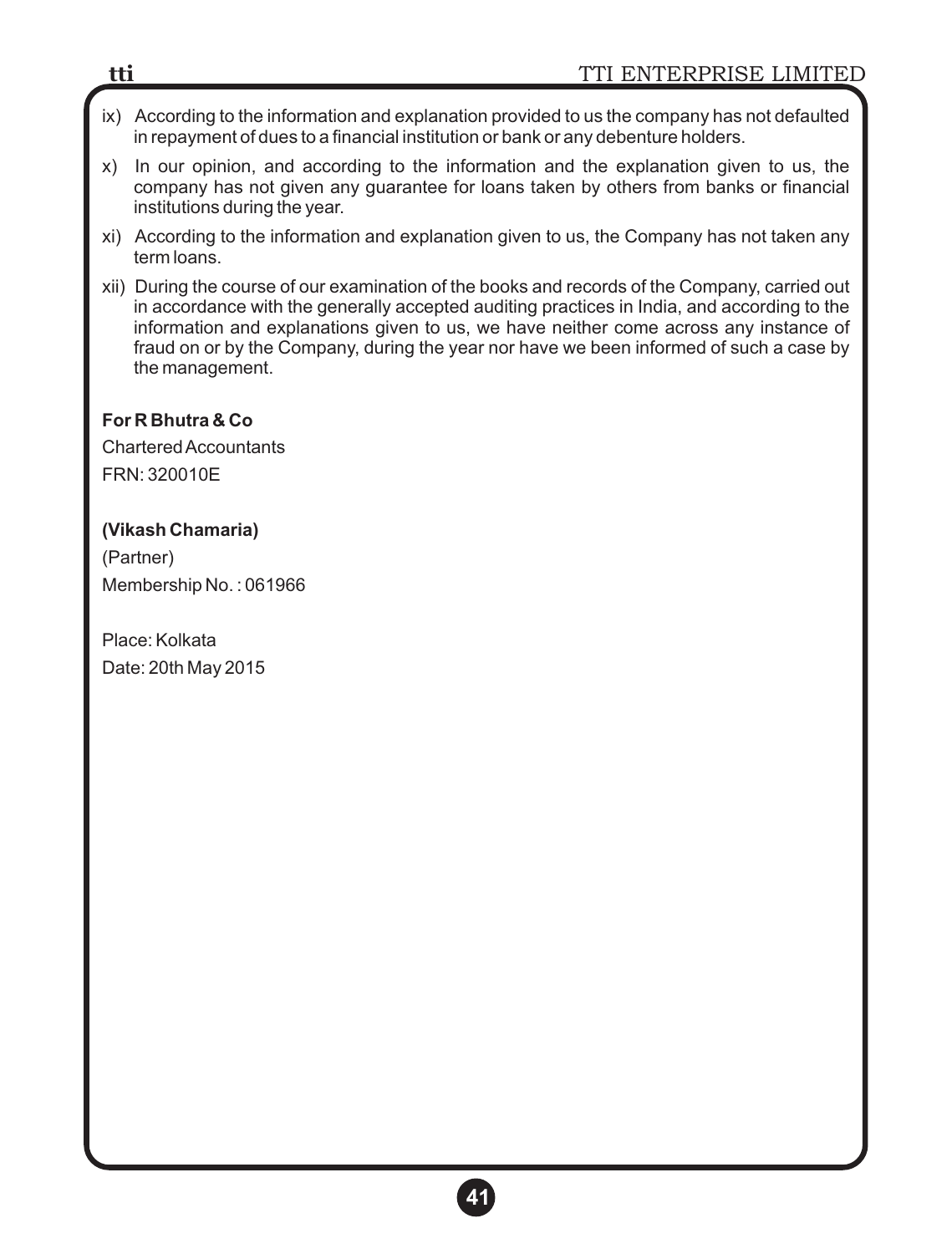| Balance Sheet as at 31st March, 2015                                                                      |                |                                |                                             |  |  |  |
|-----------------------------------------------------------------------------------------------------------|----------------|--------------------------------|---------------------------------------------|--|--|--|
| <b>I. EQUITY &amp; LIABILITIES</b>                                                                        | <b>Note</b>    | 31.03.2015<br>Amount (₹)       | 31.03.2014<br>Amount (₹)                    |  |  |  |
| (1) Shareholder's Funds:                                                                                  |                |                                |                                             |  |  |  |
| (a) Share Capital                                                                                         | 3              | 254,044,220.00                 | 254,044,220.00                              |  |  |  |
| (b) Reserves & Surplus                                                                                    | 4              | 5,921,061.20                   | 6,064,646.100                               |  |  |  |
|                                                                                                           |                | 259,965,281.20                 | 260,108,866.10                              |  |  |  |
| (2) Current Liabilities & Provisions                                                                      |                |                                |                                             |  |  |  |
| (a) Other current liabilities                                                                             | 5              | 22,905.00                      | 83,833.000                                  |  |  |  |
| (b) Short-term provisions                                                                                 | 6              | 1,169,064.00                   | 261,138.000                                 |  |  |  |
|                                                                                                           |                | 1,191,969.00                   | 344,971.00                                  |  |  |  |
|                                                                                                           | <b>TOTAL</b>   | 261, 157, 250. 20              | 260,453,837.10                              |  |  |  |
| <b>II. ASSETS</b>                                                                                         |                |                                |                                             |  |  |  |
| (1) Non-Current assets                                                                                    |                |                                |                                             |  |  |  |
| (a) Non-Current Investments                                                                               | 7              | 16,606,960.00                  | 17,999,520.00                               |  |  |  |
| (b) Other Non-Current Assets                                                                              | 8              | 20,634.00                      | 225,601.00                                  |  |  |  |
|                                                                                                           |                | 16,627,594.00                  | 18,225,121.00                               |  |  |  |
| (2) Current Assets                                                                                        |                |                                |                                             |  |  |  |
| (a) Current Investments                                                                                   | 9              | 116,278,916.99                 | 122,890,000.00                              |  |  |  |
| (b) Short term loans & advances                                                                           | 10             | 110,628,265.00                 | 103,016,679.00                              |  |  |  |
| (c) Other Current Assets                                                                                  | 11             | 2,535,969.00                   | 2,628,138.00                                |  |  |  |
| (d) Inventories                                                                                           |                | 9,740,864.75                   | 9,882,473.47                                |  |  |  |
| (e) Cash & Cash Equivalents                                                                               | 12             | 5,345,640.46                   | 3,811,425.63                                |  |  |  |
|                                                                                                           |                | 244,529,656.20                 | 242,228,716.10                              |  |  |  |
|                                                                                                           | <b>TOTAL</b>   | 261, 157, 250. 20              | 260,453,837.10                              |  |  |  |
| Corporate Information                                                                                     | 1              |                                |                                             |  |  |  |
| Accounting Policies & Notes to Accounts                                                                   | $\overline{2}$ |                                |                                             |  |  |  |
| See acompanying notes forming part of Financial Statements                                                |                |                                |                                             |  |  |  |
| In terms of our report attached<br>For R Bhutra & Co.<br><b>Chartered Accountants</b><br>Firm No. 320010E |                |                                | For and on behalf of the Board of Directors |  |  |  |
| Jitendra Kumar Mehta                                                                                      |                | Subrata Saha                   | <b>Binjal Mehta</b>                         |  |  |  |
| Director                                                                                                  |                | <b>Director</b>                | <b>Whole Time Director</b>                  |  |  |  |
| (Vikash Chamaria)                                                                                         |                |                                |                                             |  |  |  |
| Partner                                                                                                   |                | <b>SK Singh</b>                | <b>Sradha Gupta</b>                         |  |  |  |
| CP No:061966                                                                                              |                | <b>Chief Financial Officer</b> | <b>Company Secretary</b>                    |  |  |  |
| Place: Kolkata                                                                                            |                |                                |                                             |  |  |  |
| Date: 20th May, 2015                                                                                      |                |                                |                                             |  |  |  |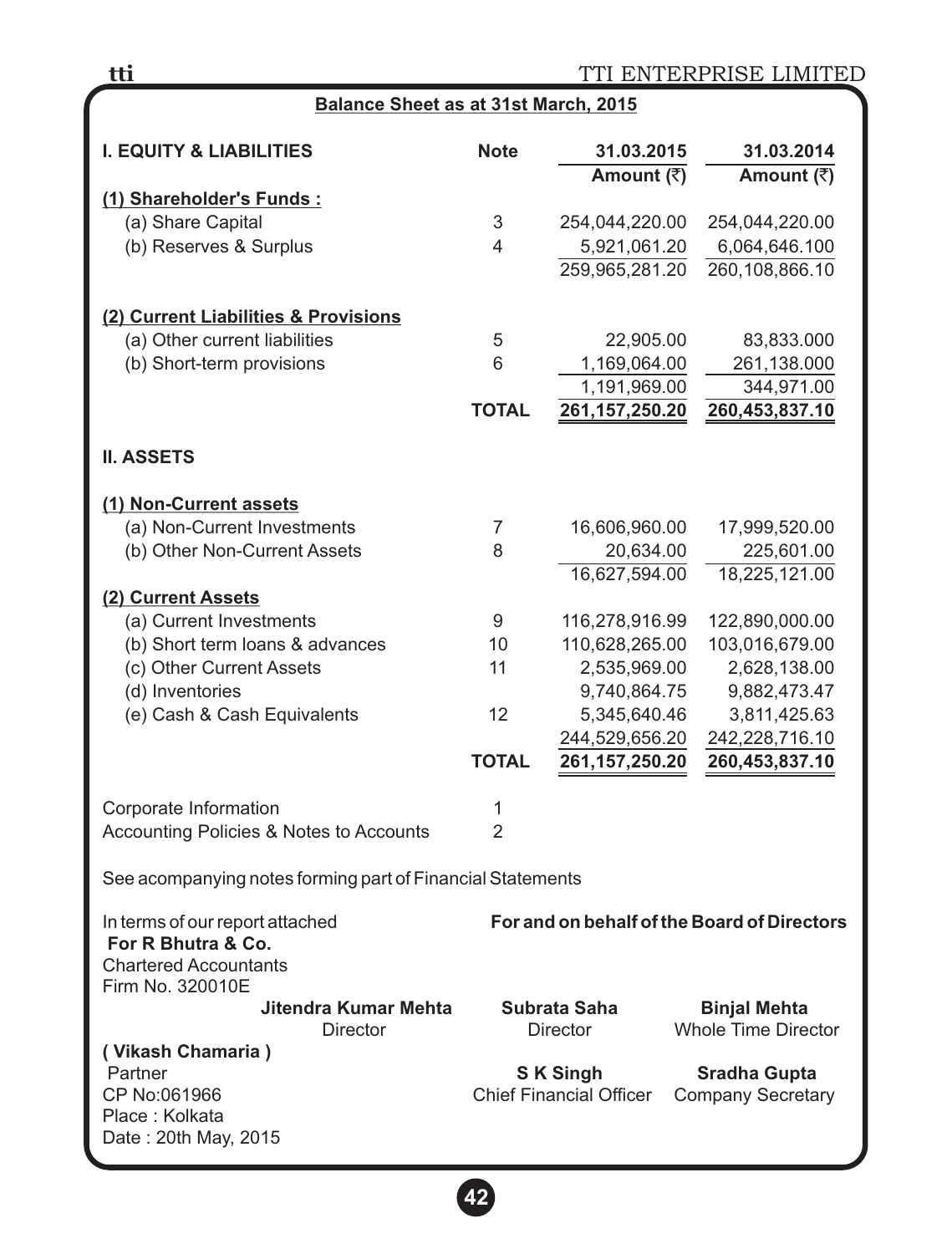TTI ENTERPRISE LIMITED

## **STATEMENT OF PROFIT AND LOSS FOR THE YEAR ENDED 31ST MARCH 2015**

| <b>PARTICULARS</b>                                                                                                                                                                                                                                                | <b>Note</b>    | 31.03.2015<br>Amount (₹)                                                                          | 31.03.2014<br>Amount (₹)                                                    |  |
|-------------------------------------------------------------------------------------------------------------------------------------------------------------------------------------------------------------------------------------------------------------------|----------------|---------------------------------------------------------------------------------------------------|-----------------------------------------------------------------------------|--|
| Revenue from operations                                                                                                                                                                                                                                           | 13             | 18,031,485.65                                                                                     | 22,341,902.24                                                               |  |
| 1 Total Revenue                                                                                                                                                                                                                                                   |                | 18,031,485.65                                                                                     | 22,341,902.24                                                               |  |
| <b>Expenses</b><br>(a) Purchases<br>(b) Changes in Stock in Trade<br>(c) Amortisation Expense<br>(d) Employee benefits expense<br>(e) Administrative & Other expenses<br>(f) Provision for Non performing Assets<br>(g) Provision against Std. Assets (RBI 0.25%) | 14<br>15<br>16 | 13,679,045.20<br>141,608.72<br>117,256.00<br>1,214,920.00<br>940,906.63<br>900,000.00<br>7,926.00 | 26,744,943.47<br>(7,057,796.62)<br>209,032.00<br>1,249,500.00<br>802,532.70 |  |
| 2 Total Expenses<br>3 Profit /(Loss) before tax (2-3)                                                                                                                                                                                                             |                | 17,001,662.55<br>1,029,823.10                                                                     | 21,948,211.55<br>393,690.69                                                 |  |
| 4 Exceptional Items of Expenses<br>5 Profit /(Loss) before tax<br>after Exceptional Items (3-4)                                                                                                                                                                   |                | 896,632.00<br>133,191.10                                                                          | 393,690.69                                                                  |  |
| 6 Tax Expense:<br>(a) Current Tax Expense for current year<br>(b) Tax expense relating to prior years<br>(c) MAT Credit Receivable<br>Net tax expense<br>7 Profit /(Loss) For the year after<br>Exceptional Items (5-6)                                           |                | 175,075.00<br>13,990.00<br>87,711.00<br>276,776.00<br>(143, 584.90)                               | 69,961.00<br>129,260.00<br>(108, 345.00)<br>90,876.00<br>302,814.69         |  |
| 8 Earning Per Share (of ` 2/- each)<br>Basic & Diluted                                                                                                                                                                                                            | 17             | (0.00)                                                                                            | 0.00                                                                        |  |
| See acompanying notes forming part of Financial Statements                                                                                                                                                                                                        |                |                                                                                                   |                                                                             |  |
| In terms of our report attached<br>For R Bhutra & Co.<br><b>Chartered Accountants</b><br>Firm No. 320010E                                                                                                                                                         |                |                                                                                                   | For and on behalf of the Board of Directors                                 |  |
| Jitendra Kumar Mehta<br><b>Director</b>                                                                                                                                                                                                                           |                | Subrata Saha<br><b>Director</b>                                                                   | <b>Binjal Mehta</b><br><b>Whole Time Director</b>                           |  |
| ( Vikash Chamaria )<br>Partner<br>CP No:061966<br>Place: Kolkata<br>Date : 20th May, 2015                                                                                                                                                                         |                | <b>SK Singh</b><br><b>Chief Financial Officer</b>                                                 | <b>Sradha Gupta</b><br><b>Company Secretary</b>                             |  |

**43**

**tti**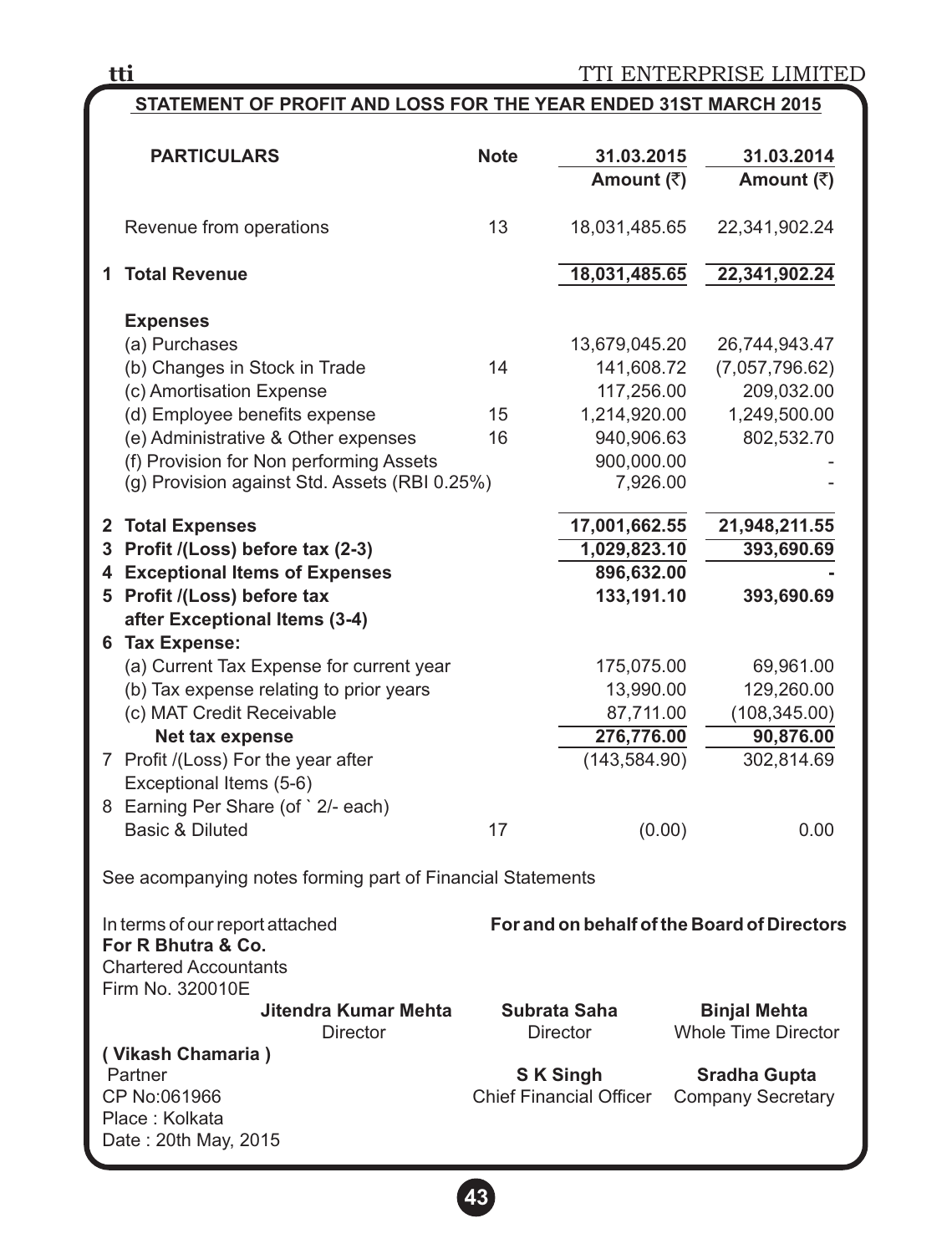## **Financial Year 2014-15**

## **Notes forming part of the financial statements :**

### **1. Corporate Information**

The Company is registered as Non Deposit Taking Non-Banking Finance Company with The Reserve Bank of India. The company is trading and Investing in Shares,and investing in Mutual Funds and other similar products apart from providing Loans. The CIN of the Company is L67120WB1981PLC033771. The shares of the company are listed on the Calcutta Stock Exchange as well on the Bombay Stock Exchange.

### **2. Significant Accounting Policies**

### **2.1. Basis of accounting and preparation of financial statements**

The financial statements of the Company have been prepared in accordance with the Generally Accepted Accounting Principles in India (Indian GAAP) and to comply with the Accounting Standards notified under the Section 133 of the Companies Act 2013 read with Rule 7 of the Companies (Accounts) Rules, 2014) and other accounting pronouncements of the Institute of Chartered Accountants of India. The Company follows the directives prescribed by the Reserve Bank of India ('RBI') for Non Banking Finance Companies.

The Financial Statements have been prepared under the historical cost convention on an accrual basis. However income is not recognised and also provision is made in respect of non performing assets as per the guidelines for prudential norms prescrobed by the RBI. Except otherwise mentioned, the accounting policies applied by the company are consistent with those used in earlier years.

### **2.2. Use of Estimates**

The preparation of the financial statements in conformity with Indian GAAP requires the Management to make estimates and assumptions considered in the reported amounts of assets and liabilities (including contingent liabilities) and the reported income and expenses during the year. The Management believes that the estimates used in preparation of the financial statements are prudent and reasonable. Future results could differ due to these estimates and the differences between the actual results and the estimates are recognised in the periods in which the results are known / materialise.

### **2.3. Non Current, Current Investments & Inventories**

Non Current Investments, are valued at cost (on FIFO) after providing for obsolescence and other losses, where considered necessary Cost includes all charges in bringing the goods to the point of sale, including all levies, charges and other expenses. Provision for Diminution in Value of Long Term Investments is made if such decline is other than temporary in the eyes of the Management.

Current Investments and Inventories of Shares are valued at cost or fair Value whichever is lower as per provisions of As13

### **2.4. Short term loans & Advances**

These are unsecured , considered good by the management except as otherwise disclosed and provided for.

### **2.5. Revenue Recognition**

The company follows accrual basis of accounting. Revenues are recognized when there is certainity as to measurability or collectability. Dividend Income is recognized when the right to

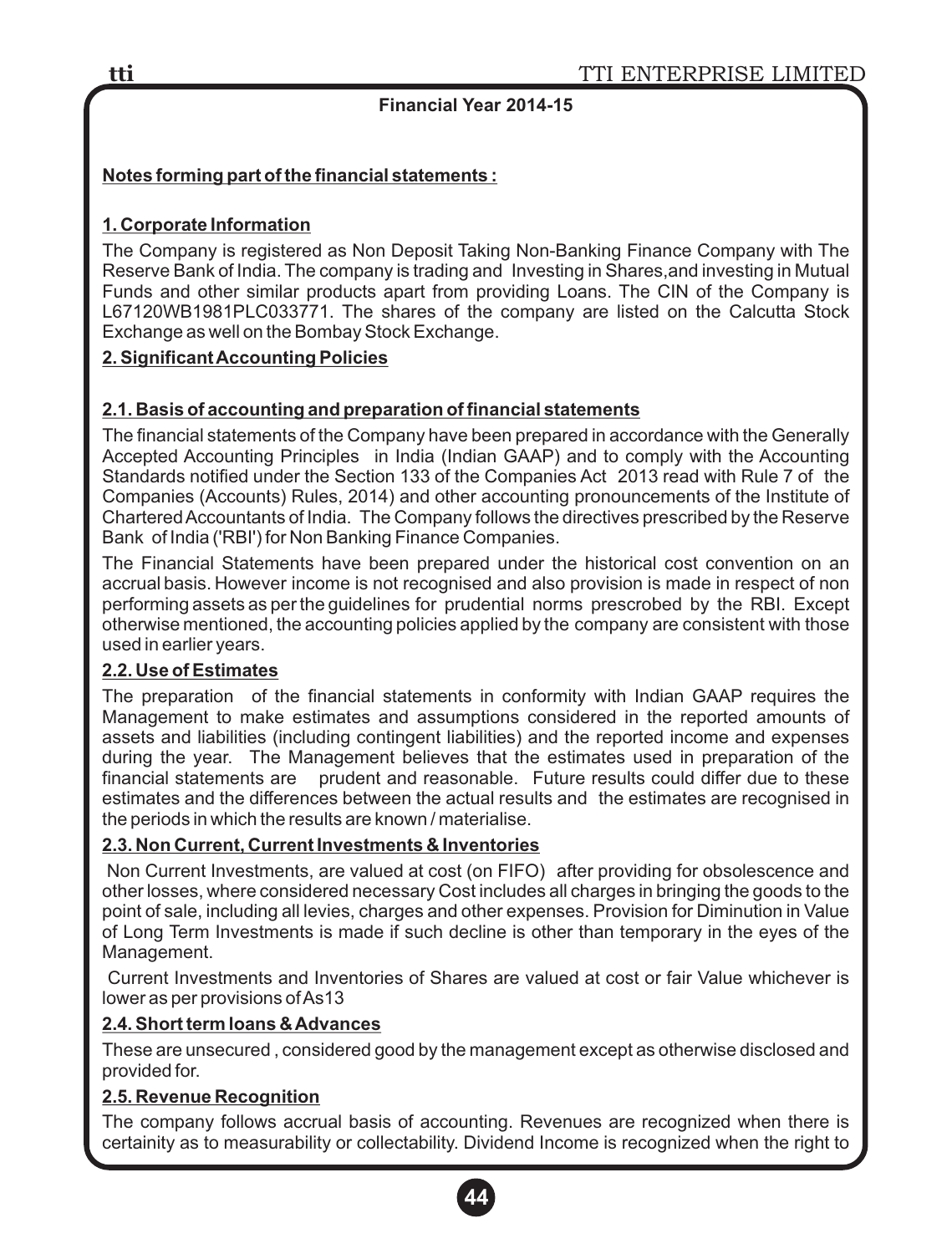receive the dividend is unconditional at the Balance Sheet Date. Interest Income is recognized on the time proportion basis. Profit / Loss on sale of Investments is recognised at the time of actual sale/ redemption. The revenue Recognition Policy of the company are in confirmity with the provisions of AS 9

**2.6.** The Company has no other business apart from its core business of Investment and Finance. Thus segment wise information is not applicable.

### **2.7. Taxation**

The Provision for Taxation is made at the average rate of Tax as applicable for the Income of the previous Year as defined under the Income Tax Act, 1961

Tax expense comprises both Current Tax and Deferred Tax at the applicable enacted or substantively enacted rates. Current Tax represents the amount of Income Tax payable/ recoverable in respect of taxable income/ loss for the reporting period.

Minimum Alternate Tax (MAT) paid in accordance with the tax laws, which gives future economic benefits in the form of adjustment to future income tax liability. Accordingly, MAT is recognised as an asset in the Balance Sheet.

#### **2.8.Disclosure as required by Accounting Standard 18 (AS-18) ' Related Party Disclosures' issued by the ICAI**

Related Party Transactions

| Details of related parties         |                                                                                                                                                                                      |  |  |  |
|------------------------------------|--------------------------------------------------------------------------------------------------------------------------------------------------------------------------------------|--|--|--|
| <b>Description of relationship</b> | <b>Names of related party</b>                                                                                                                                                        |  |  |  |
| Key Management Personnel (KMP)     |                                                                                                                                                                                      |  |  |  |
| <b>Directors</b>                   | Jitendra Kumar Mehta, Binjal Mehta (appointed w.e f.<br>14.08.14), Alok Kumar Goenka, Subrata Saha (appointed<br>w.e f. 14.08.2014) and Ajay Agarwal (resigned w.e.f.<br>20.08.2014) |  |  |  |
| <b>Company Secretary</b>           | Binjal Mehta - (Resigned w.e.f. 31.07.2014)                                                                                                                                          |  |  |  |
|                                    | Sunita Singh (from 14.08.2014 to 28.12.2014)                                                                                                                                         |  |  |  |
|                                    | Sradha Gupta (w.e.f. 30.03.2015)                                                                                                                                                     |  |  |  |
| <b>Chief Financial Officer</b>     | Sumant Kumar Singh (w.e.f. 10.12.2014)                                                                                                                                               |  |  |  |
| Subsidiaries of the                | Pushpadant Enterprises Ltd. (Divested)                                                                                                                                               |  |  |  |
| Company                            | Sindhuchita Enterprises Ltd. (Divested)                                                                                                                                              |  |  |  |
|                                    | Keshwi Traders Ltd. (Divested)                                                                                                                                                       |  |  |  |
|                                    | Gokuleshwar Estates Ltd. (Divested)                                                                                                                                                  |  |  |  |
|                                    | Pratibhanu Mercantile Ltd.                                                                                                                                                           |  |  |  |
|                                    | Locavi Enterprises Ltd.                                                                                                                                                              |  |  |  |
|                                    | Simmander Merchants Ltd.                                                                                                                                                             |  |  |  |
|                                    | Udyati Traders Ltd.                                                                                                                                                                  |  |  |  |
| Enterprises in which KMP           |                                                                                                                                                                                      |  |  |  |
| & their Relatives have             | DWA Pvt. Ltd.                                                                                                                                                                        |  |  |  |
| Significant Influence              |                                                                                                                                                                                      |  |  |  |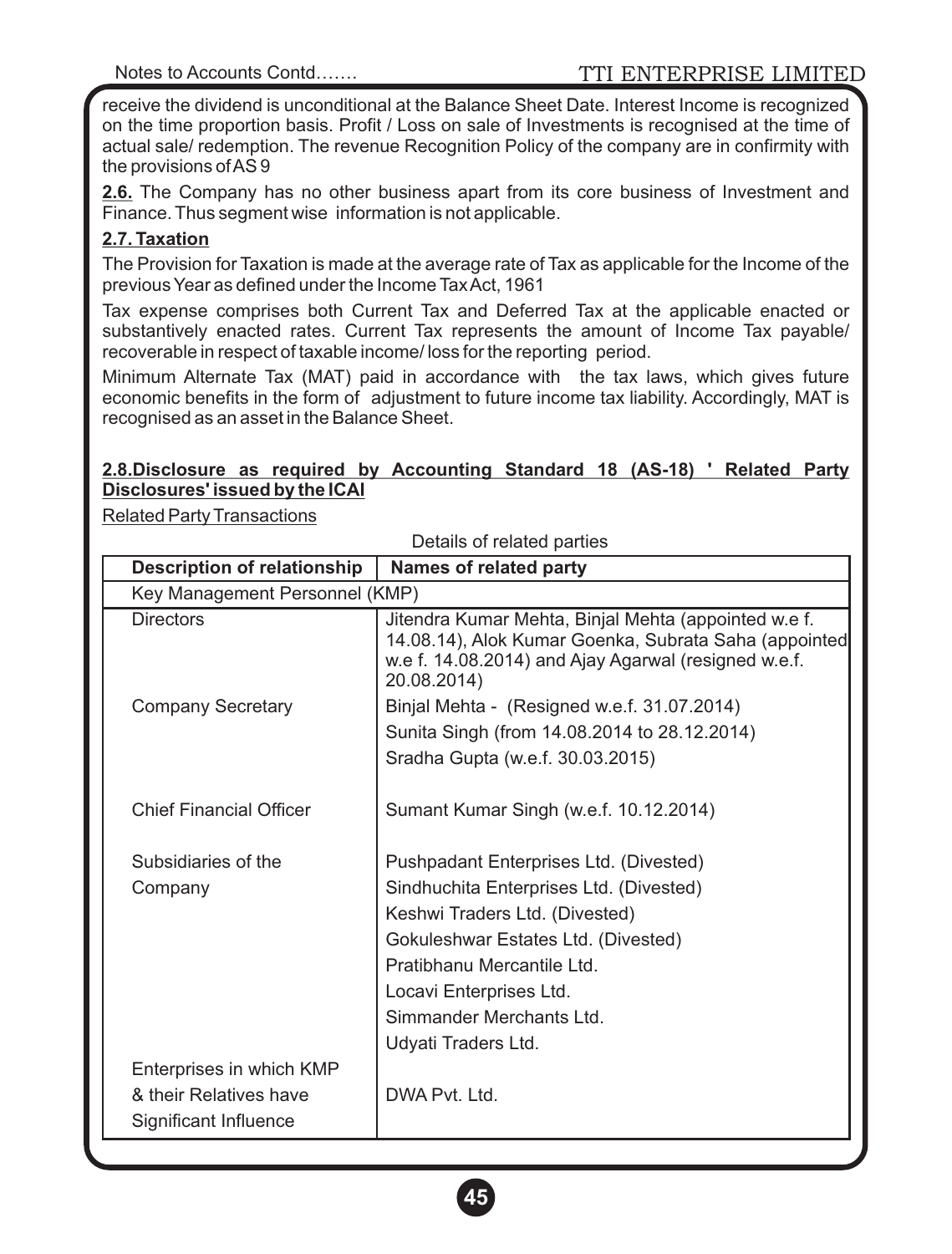**Details of related party transactions during the year ended 31st March 2015** Aggregate Related Party Transactions as at 31.03.2015. (All transactions have taken place on arms Length basis)

| <b>Particulars</b>                                                            | <b>Key</b><br><b>Management</b><br>Personnel | <b>Enterprises in which Subsidiaries</b><br><b>KMP &amp; Their relatives</b><br>have significant<br><b>influence</b> |                          |
|-------------------------------------------------------------------------------|----------------------------------------------|----------------------------------------------------------------------------------------------------------------------|--------------------------|
| Payments to Directors & KMP                                                   |                                              |                                                                                                                      |                          |
| Jitendra Kr. Mehta - Director Sitting Fees                                    | 12,000<br>(Nil)                              |                                                                                                                      |                          |
| Alok Kr. Goenka - Director Sitting Fees                                       | 12,000<br>(Nil)                              |                                                                                                                      |                          |
| Ajay Agarwal - Director Sitting Fees                                          | 4,000<br>(Nil)                               |                                                                                                                      |                          |
| Subrata Saha - Director Sitting Fees                                          | 8,000                                        |                                                                                                                      |                          |
| Binjal Mehta - Company Secretary                                              | (Nil)<br>100,000                             |                                                                                                                      |                          |
| Binjal Mehta - Director Remuneration                                          | (300,000)<br>188,000                         |                                                                                                                      |                          |
| Sunita Singh - Company Secretary                                              | (Nil)<br>104,800                             |                                                                                                                      |                          |
| Sradha Gupta - Company Secretary                                              | (Nil)<br>5,850                               |                                                                                                                      |                          |
| S K Singh - CFO                                                               | (Nil)<br>50,750                              |                                                                                                                      |                          |
| Rent Paid                                                                     | (Nil)                                        |                                                                                                                      |                          |
| DWA Pvt. Ltd.                                                                 |                                              | 20,000<br>(Nil)                                                                                                      |                          |
| Investment in Equity Shares<br>Subsidiaries **                                |                                              |                                                                                                                      |                          |
| Sindhuchita Enterprises Limited (Divested)                                    |                                              |                                                                                                                      | 2,100,000                |
| Pratibhanu Mercantile Limited                                                 |                                              |                                                                                                                      | (4,000,000)<br>3,800,000 |
| Pushpadant Enterprises Limited (Divested)                                     |                                              |                                                                                                                      | (6,000,000)<br>4,000,000 |
| Keshwi Traders Ltd. (Divested)                                                |                                              |                                                                                                                      | (4,000,000)              |
| Gokuleshwar Estates Ltd. (Divested)                                           |                                              |                                                                                                                      | (499, 940)               |
| Locavi Enterprises Ltd.                                                       |                                              |                                                                                                                      | (499, 940)               |
| Simmander Merchants Ltd.                                                      |                                              |                                                                                                                      | (499, 940)               |
| Udyati Traders Ltd.                                                           |                                              |                                                                                                                      | (499, 940)               |
| <b>Advances Given</b><br>Binjal Mehta - Company Secretary                     |                                              |                                                                                                                      | (499, 940)               |
| <b>Advances to Subsidiaries</b><br>Sindhuchita Enterprises Limited (Divested) | (149, 220)                                   |                                                                                                                      |                          |
| Pratibhanu Mercantile Limited                                                 |                                              |                                                                                                                      | (8,200,000)              |
| Pushpadant Enterprises Limited (Divested)                                     |                                              |                                                                                                                      | (9,802,000)              |
| Udyati Traders Ltd.                                                           |                                              |                                                                                                                      | (8,200,000)              |
| Keshwi Traders Ltd. (Divested)                                                |                                              |                                                                                                                      | (28, 170)                |
|                                                                               |                                              |                                                                                                                      | (28, 170)                |

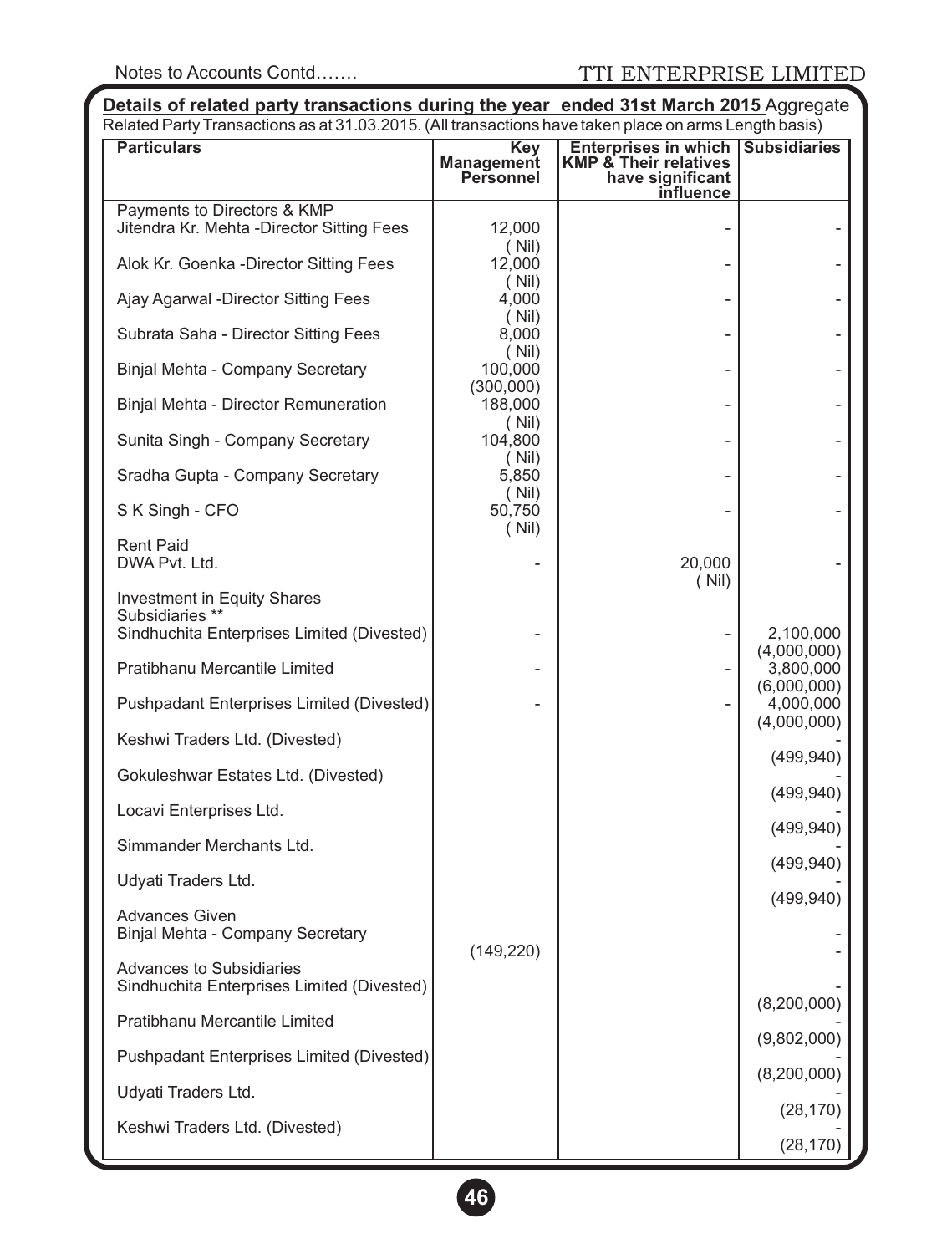\*\* Advances given to subsidiaries in FY 2013-14 have been converted into Equity Shares during the current Financial Year. No New Funds have been advanced during the year for subscribing to the shares of the subsidiaries. Consequently the balances of advances given to subsidiaries has been reduced to NILexcept an amount of Rs.21,00,000/- receivable from Sindhuchita Enterprises Ltd. which has not been converted in equity and would be repaid by the company. Sindhuchita Enterprises Ltd.is no longer a Subsidiary of the Company (Divested) No amount is either receivable or payable from any of the related party except for the amount of Rs. 21 lacs mentioned above.

## **2.9. Provisions & Contingencies**

The Company makes provision against standards assets @ 0.25% as per RBI Prudential Norms. These are reviewed at each Balance Sheet date and adjusted to reflect the current best estimates. However, the provisions made against Standard Assets once created is not written back until and unless the managemnt is of the view that the provisions made are far in excess of the requirments as per prudential norms.No Contingent liability exists as on the date of the Balance Sheet.

**2.10. Micro small and Medium Enterprises-** The Company does not have and outstandings to any creditors as on the Balance Sheet date.

## **2.11. Earning Per Share**

Basic & Diluted earnings per share is computed by dividing the profit / (loss) after tax by the weighted average number of equity shares outstanding during the year.

## **2.12. Cash and cash equivalents (for the purpose of Cash Flow Statement)**

Cash comprises cash on hand and deposits with banks in current Accounts. Cash equivalents are short-term balances (with an original maturity of three months or less from the date of acquisition), highly liquid investments that are readily convertible into known amounts of cash and which are subject to insignificant risk of changes in value.

### **2.13. Cash Flow Statement**

Cash flows are reported using the indirect method, whereby profit / (loss) is adjusted for the effects of transactions of non-cash nature and any deferrals or accruals of past or future cash receipts or payments.

**2.14. Amalgamation Expenses**are being written off over a period of 5 years.

**2.15.** Foreign Currency Transactions - NIL

**2.16 Exceptional items of Expenditure** consists of expenses incurred by the company in getting its shares listed on the Bombay Stock Exchange.

**2.17.** The Company has prepared these financial statements as per the format prescribed by schedule III to the Companies Act, 2013 ('the schedule') issued by Ministry of Corporate Affairs. Previous Year's Figures have been recast /restated to conform to the classification required by the Schedule.

## **2.18. NOTES ON NBFC**

- I. The Company is registered as a Non Banking Finance Company as provided in Sec.45 IAof the Reserve Bank of India Act, and the registration number of the Company is B.05.02515 .
- II. Disclosures under Para 13 of Non banking Financial Companies Prudential Norms (Reserve Bank) Directions 2007 is provided in Annexure- RBI.

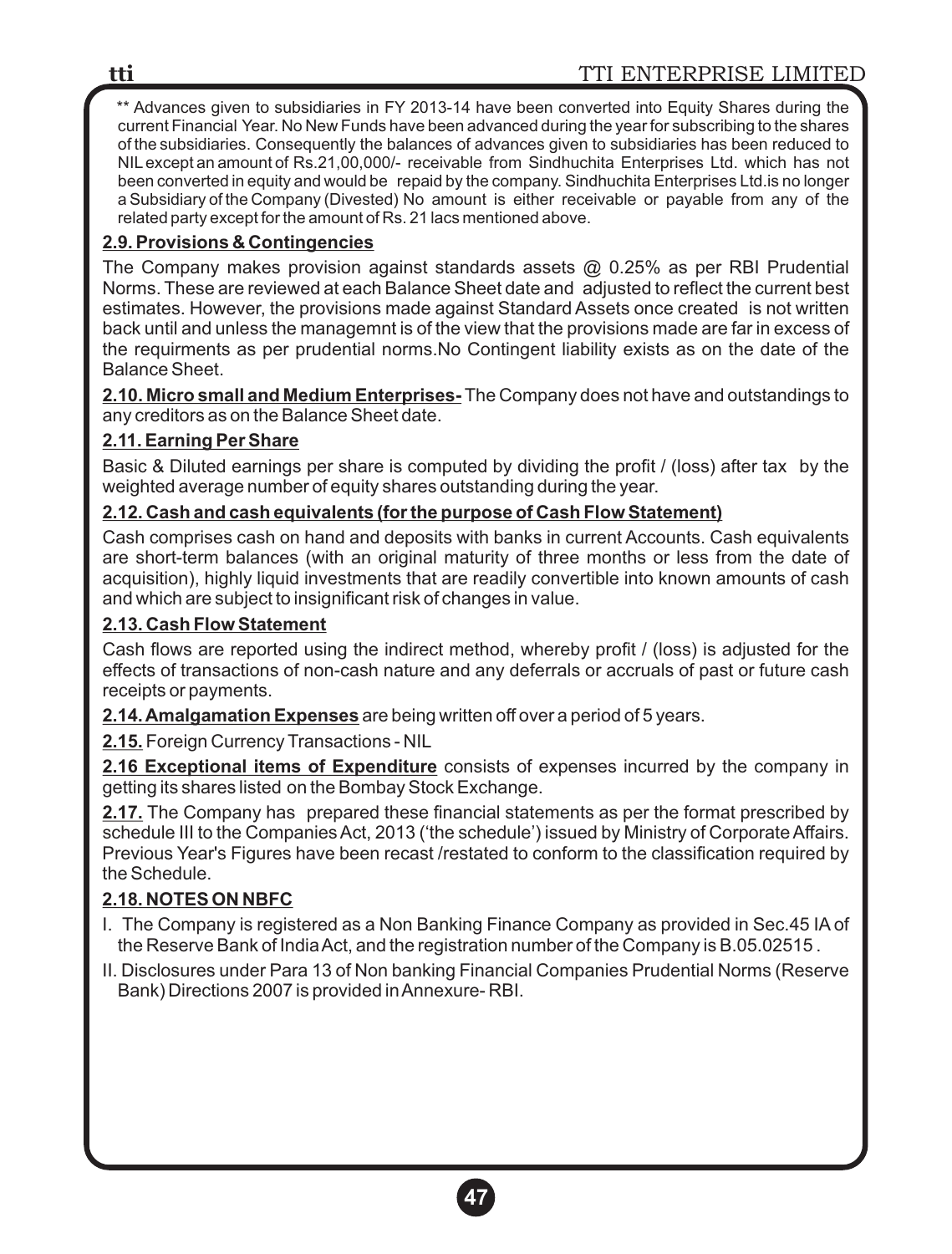Notes to balance sheet....... TTI ENTERPRISE LIMITED

|                                                                                                                                                                                                    |  |                        | Financial Year 2014-15     |                 |                              |  |
|----------------------------------------------------------------------------------------------------------------------------------------------------------------------------------------------------|--|------------------------|----------------------------|-----------------|------------------------------|--|
|                                                                                                                                                                                                    |  |                        | 31.03.2015                 |                 | 31.03.2014                   |  |
|                                                                                                                                                                                                    |  | No. of Shares          | Amount (₹)                 | No. of Shares   | Amount $(\overline{\tau})$   |  |
| <b>Note 3: Share Capital</b>                                                                                                                                                                       |  |                        |                            |                 |                              |  |
| (a) Authorised Share Capital 127,500,000 255,000,000.00                                                                                                                                            |  |                        |                            |                 | 127,500,000 255,000,000.00   |  |
|                                                                                                                                                                                                    |  | (of ₹ $2/-$ each)      |                            | (of ₹ 2/- each) |                              |  |
| (b) Issued Share Capital                                                                                                                                                                           |  |                        | 127,022,110 254,044,220.00 |                 | 127,022,110 254,044,220.00   |  |
|                                                                                                                                                                                                    |  | (of ₹ $2/-$ each)      |                            | (of ₹ 2/- each) |                              |  |
| ('c) Subscribed &                                                                                                                                                                                  |  |                        |                            |                 |                              |  |
| Fully Paid up                                                                                                                                                                                      |  |                        | 127,022,110 254,044,220.00 |                 | 127,022,110 254,044,220.00   |  |
|                                                                                                                                                                                                    |  | (of ₹ $2/-$ each)      |                            | (of ₹ 2/- each) |                              |  |
|                                                                                                                                                                                                    |  |                        | 254,044,220.00             |                 | 254,044,220.00               |  |
| The Company has just one class of Equity shares having par value of Rs.2/- per share. All these shares                                                                                             |  |                        |                            |                 |                              |  |
| have the same rights with respect to payment of dividend, repayment of capital and voting.<br>In the event of Liquidation of the Company, the holders of Equity Shares will be entitled to receive |  |                        |                            |                 |                              |  |
| remaining assets of the Company, after distribution of all preferential amounts.                                                                                                                   |  |                        |                            |                 |                              |  |
| Note 3(a): Reconciliation of Equity Share Outstanding                                                                                                                                              |  |                        |                            |                 |                              |  |
| <b>Equity Shares</b>                                                                                                                                                                               |  | As on 31st March, 2015 |                            |                 | As on 31st March, 2014       |  |
| <b>Issued Subscribed and</b>                                                                                                                                                                       |  |                        |                            |                 |                              |  |
| Fully Paid up                                                                                                                                                                                      |  | No. of Shares          | Amount (₹)   No.of Shares  |                 | Amount (₹)                   |  |
| At the beginning and                                                                                                                                                                               |  |                        |                            |                 |                              |  |
| end of the year                                                                                                                                                                                    |  |                        | 127,022,110 254,044,220.00 |                 | 127,022,110   254,044,220.00 |  |
| Note 3(b): Details of Shares held by each shareholder holding more than 5% shares.                                                                                                                 |  |                        |                            |                 |                              |  |
|                                                                                                                                                                                                    |  |                        | As on 31st March, 2015     |                 | As on 31st March, 2014       |  |
| Class of Shares / Name                                                                                                                                                                             |  | No.of                  | % holding in               | No.of           | % holding in                 |  |
| of Shareholder                                                                                                                                                                                     |  | <b>Shares</b>          | that class                 | <b>Shares</b>   | that class                   |  |
|                                                                                                                                                                                                    |  | held                   | of share                   | held            | of share                     |  |
| <b>Equity Shares with Voting rights</b>                                                                                                                                                            |  |                        |                            |                 |                              |  |
| Chaitali Tradelink Pvt. Ltd.                                                                                                                                                                       |  | 8,445,694              | 6.65                       | 6,557,636       | 5.16                         |  |
| Vandita Commercial Pvt. Ltd.                                                                                                                                                                       |  | 7,277,314              | 5.73                       |                 |                              |  |
| Vanshi Infraprojects Pvt. Ltd.                                                                                                                                                                     |  | 6,673,817              | 5.25                       |                 |                              |  |
| <b>Note 4: Reserves &amp; Surplus</b>                                                                                                                                                              |  |                        |                            |                 |                              |  |
| (a) Capital Reserve (out of Amalgamation)                                                                                                                                                          |  |                        |                            | 724,980.00      | 724,980.00                   |  |
| (b) General Reserves                                                                                                                                                                               |  |                        |                            | 1,000,000.00    | 1,000,000.00                 |  |
| (c) Reserve Fund (Sec 45-IC of RBI Act)                                                                                                                                                            |  |                        |                            |                 |                              |  |
| Opening balance                                                                                                                                                                                    |  |                        |                            | 770,228.85      | 709,665.91                   |  |
| Add: Additions/transfers during the year                                                                                                                                                           |  |                        |                            |                 | 60,562.94                    |  |
| Closing balance                                                                                                                                                                                    |  |                        |                            | 770,228.85      | 770,228.85                   |  |
| (d) Surplus in Statement of Profit and Loss                                                                                                                                                        |  |                        |                            |                 |                              |  |
| Opening balance                                                                                                                                                                                    |  |                        |                            | 3,569,437.25    | 3,327,185.50                 |  |
| Add: Profit / (Loss) for the year (after tax)                                                                                                                                                      |  |                        |                            | (143, 584.90)   | 302,814.69                   |  |
| Less: Transferred To:<br>Reserve U/s 45 IC of RBI Act                                                                                                                                              |  |                        |                            |                 |                              |  |
|                                                                                                                                                                                                    |  |                        |                            | 3,425,852.35    | 60,562.94<br>3,569,437.25    |  |
| Closing balance                                                                                                                                                                                    |  |                        |                            | 5,921,061.20    | 6,064,646.10                 |  |
|                                                                                                                                                                                                    |  |                        |                            |                 |                              |  |

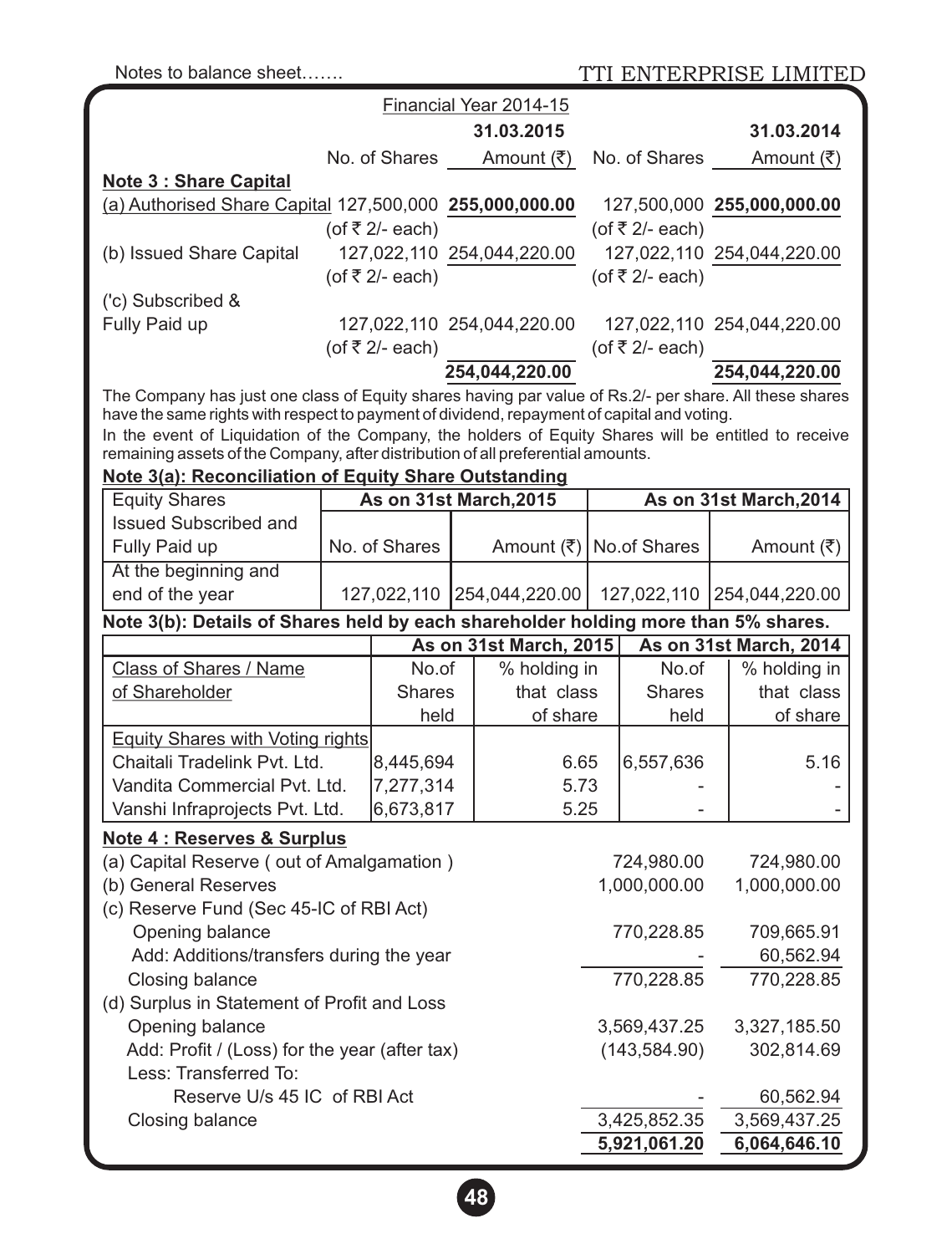Notes to balance sheet....... TTI ENTERPRISE LIMITED

| Financial Year 2014-15                                |                |                |
|-------------------------------------------------------|----------------|----------------|
|                                                       | 31.03.2015     | 31.03.2014     |
|                                                       | Amount (₹)     | Amount (₹)     |
| <b>Note 5: Current Liabilities</b>                    |                |                |
| <b>Other Payables</b>                                 |                |                |
| (i) Statutory Remittances (P. Tax, TDS & Service Tax) | 11,669.00      | 8,024.00       |
| (ii) Audit Fees Payable                               | 11,236.00      | 10,000.00      |
| (iii) Other Liabilities                               |                | 65,809.00      |
|                                                       | 22,905.00      | 83,833.00      |
| <b>Note 6: Short Term Provisions</b>                  |                |                |
| Contingent Provision for Std. Assets (0.25%)          | 269,064.00     | 261,138.00     |
| Provision for Non Performing Assets                   | 900,000.00     |                |
|                                                       | 1,169,064.00   | 261,138.00     |
| <b>Note 7: Non Current Investments</b>                |                |                |
| Investment in equity instruments                      | 11,799,760.00  | 17,999,520.00  |
| <b>Investment in Preference Shares</b>                | 4,807,200.00   |                |
|                                                       | 16,606,960.00  | 17,999,520.00  |
| <b>Note 8: Other Non Current Asset</b>                |                |                |
| Amalgation expenses (Not Written Off)                 |                | 117,256.00     |
| <b>MAT Credit Receivable</b>                          | 20,634.00      | 108,345.00     |
|                                                       | 20,634.00      | 225,601.00     |
| <b>Note 9 : Current Investments</b>                   |                |                |
| Investments in                                        |                |                |
| (i) Mutual Funds                                      | 8,078,916.99   | 9,190,000.00   |
| (ii) Unquoted Shares                                  | 108,200,000.00 | 113,700,000.00 |
|                                                       | 116,278,916.99 | 122,890,000.00 |
| <b>Note 10: Short Term Loans &amp; Advances</b>       |                |                |
| Unsecured Considered good - (Others)                  | 107,622,665.00 | 91,016,679.00  |
| Unsecured considered Doubtful - (Others)              | 900,000.00     |                |
| Advances                                              | 2,105,600.00   | 12,000,000.00  |
|                                                       | 110,628,265.00 | 103,016,679.00 |
| <b>Note 11: Other Current Assets</b>                  |                |                |
| (I) Income Tax Refundable (Net of Provision)          | 1,689,949.00   | 2,066,338.00   |
| (ii) Security Deposits                                | 5,000.00       |                |
| (iii) Other Receivables                               | 841,020.00     |                |
| (iv) Advance to BSE Ltd towards Listing Fees          |                | 561,800.00     |
|                                                       | 2,535,969.00   | 2,628,138.00   |
| Note 12 : Cash & Cash Equivalents                     |                |                |
| (a) Cash in hand (As Certified by the Management)     | 252,855.96     | 164,910.96     |
| (b) Balances with banks                               |                |                |
| In current accounts                                   |                |                |
| Kotak Mahindra Bank                                   | 5,092,784.50   | 3,635,112.08   |
| Tamilnad Mercantile Bank Ltd.                         |                | 11,402.59      |
|                                                       | 5,345,640.46   | 3,811,425.63   |
| <b>Note 13: Revenue from Operations</b>               |                |                |
| (a) Sales (Gross & Net)                               | 8,159,319.39   | 10,324,927.86  |
| (b) Other Operating Revenues                          |                |                |
| <b>Dividend</b>                                       | 122,326.50     | 26,541.68      |
| Interest Recd. (TDS ₹8,01,275/- P.Y ₹10,72,550-)      | 9,169,937.00   | 11,530,393.00  |
| Other Misc. Income                                    |                | 5,948.13       |
| Capital Gains / Losses (Net)                          | 579,902.76     | 454,091.57     |
|                                                       | 18,031,485.65  | 22,341,902.24  |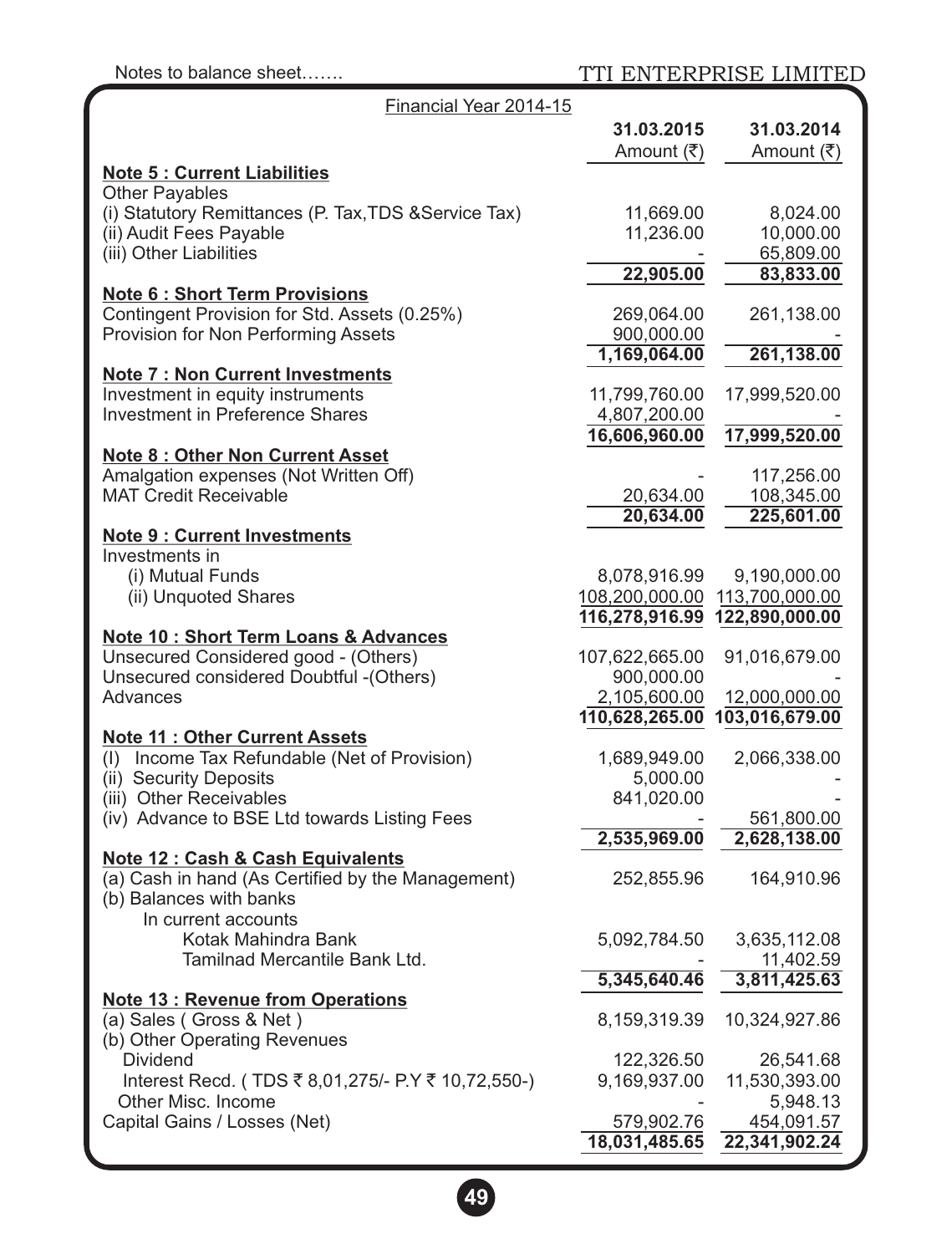| Notes to balance sheet                                                        |                                                   |                                             | TTI ENTERPRISE LIMITED                          |
|-------------------------------------------------------------------------------|---------------------------------------------------|---------------------------------------------|-------------------------------------------------|
|                                                                               | Financial Year 2014-15                            |                                             |                                                 |
|                                                                               |                                                   | 31.03.2015                                  | 31.03.2014                                      |
|                                                                               |                                                   | Amount (₹)                                  | Amount (₹)                                      |
| Note 14 : Changes In Stock In Trade                                           |                                                   |                                             |                                                 |
| Inventories at the end of the year                                            |                                                   | 9,740,864.75                                | 9,882,473.47                                    |
| Inventories at the beginning of the year                                      |                                                   | 9,882,473.47                                | 2,824,676.85                                    |
| Net (increase)/ decrease                                                      |                                                   | 141,608.72                                  | (7,057,796.62)                                  |
| <b>Note 15: Employee Benefit Expense</b>                                      |                                                   |                                             |                                                 |
| (a) Salary & Wages                                                            |                                                   | 1,178,920.00                                | 1,249,500.00                                    |
| (b) Bonus to staff                                                            |                                                   | 36,000.00                                   |                                                 |
|                                                                               |                                                   | 1,214,920.00                                | 1,249,500.00                                    |
| Note 16 : Administrative & Other Expenses                                     |                                                   |                                             |                                                 |
| <b>Bank Charges</b>                                                           | 449.72                                            |                                             | 393.60                                          |
| <b>Communication Expenses</b>                                                 | 7,866.00                                          |                                             |                                                 |
| <b>Payment to Directors</b><br>For Salary<br>180,000.00                       |                                                   |                                             |                                                 |
| For Sitting Fees<br>44,000.00                                                 | 224,000.00                                        |                                             |                                                 |
| <b>Depository Charges</b>                                                     | 112,360.00                                        |                                             | 112,360.00                                      |
| <b>Listing Fees</b>                                                           |                                                   |                                             | 68,439.00                                       |
| <b>Payment to Auditors</b>                                                    |                                                   |                                             |                                                 |
| For Statutory Audit<br>8,427.00                                               |                                                   | 7,500.00                                    |                                                 |
| For Internal Audit<br>6,000.00                                                |                                                   | 6,000.00                                    |                                                 |
| For Tax Audit<br>2,809.00                                                     | 17,236.00                                         | 2,500.00                                    | 16,000.00                                       |
| Service Tax & Other Charges                                                   | 8,931.67                                          |                                             | 10,891.75                                       |
| Service Tax (Reverse Charge)                                                  | 5,439.00                                          |                                             |                                                 |
| <b>STT</b>                                                                    | 21,809.37                                         |                                             | 33,580.00                                       |
| <b>Travelling Expenses</b>                                                    |                                                   |                                             | 64,500.00                                       |
| <b>Other Administrative Expenses</b>                                          | 542,814.87                                        |                                             | 496,368.35                                      |
|                                                                               | 940,906.63                                        |                                             | 802,532.70                                      |
| <b>Note 17: Earning Per Share (AS-20)</b><br>Net profit / (loss) for the year |                                                   |                                             | 302,814.69                                      |
| Profit / (loss) attributable to equity shareholders                           |                                                   | (143, 584.90)<br>(143, 584.90)              | 302,814.69                                      |
| No.of shares for basic EPS                                                    |                                                   | 127,022,110                                 | 127,022,110                                     |
| Par Value per Share                                                           |                                                   | 2.00                                        | 2.00                                            |
| Earnings per share, from continuing & total operations                        |                                                   | (0.00)                                      | 0.00                                            |
| See acompanying notes forming part of Financial Statements                    |                                                   |                                             |                                                 |
| In terms of our report attached                                               |                                                   | For and on behalf of the Board of Directors |                                                 |
| For R Bhutra & Co.                                                            |                                                   |                                             |                                                 |
| <b>Chartered Accountants</b>                                                  |                                                   |                                             |                                                 |
| Firm No. 320010E                                                              |                                                   |                                             |                                                 |
| Jitendra Kumar Mehta                                                          | Subrata Saha                                      |                                             | <b>Binjal Mehta</b>                             |
| Director                                                                      | <b>Director</b>                                   |                                             | <b>Whole Time Director</b>                      |
| (Vikash Chamaria)                                                             |                                                   |                                             |                                                 |
| Partner<br>CP No:061966                                                       | <b>SK Singh</b><br><b>Chief Financial Officer</b> |                                             | <b>Sradha Gupta</b><br><b>Company Secretary</b> |
| Place: Kolkata                                                                |                                                   |                                             |                                                 |
| Date: 20th May, 2015                                                          |                                                   |                                             |                                                 |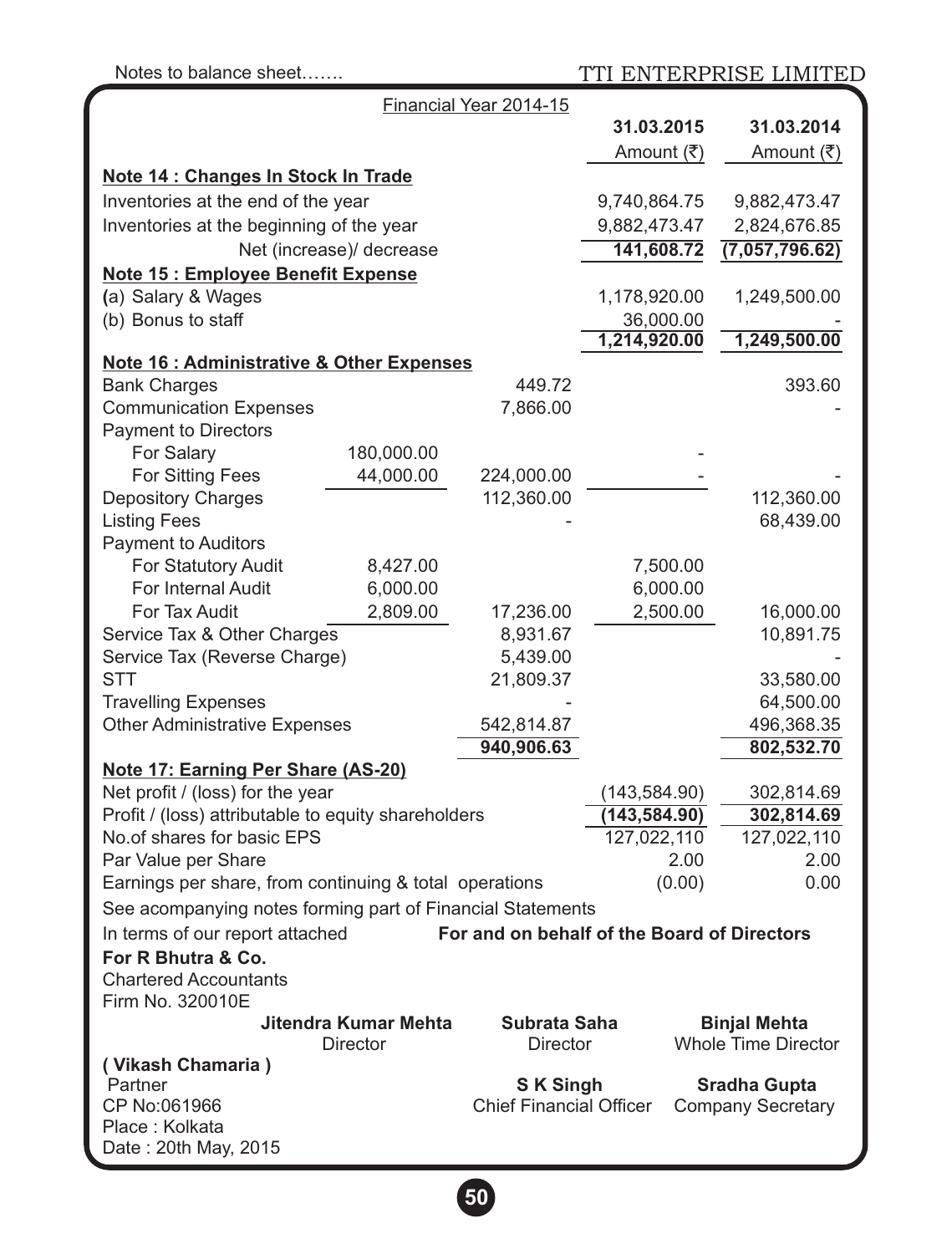# Financial Year 2014-15

| <b>Details of Note 7: Non Current Investments</b>                  |                     | 31.03.2015     |                     | 31.03.2014                   |
|--------------------------------------------------------------------|---------------------|----------------|---------------------|------------------------------|
| In Subsidiaries (at Cost)                                          | No.of<br>Sh./ Units | Amount (`)     | No.of<br>Sh./ Units | Amount (`)                   |
| Pratibhanu Mercantile Ltd. (FV Rs.10/-)                            | 1,029,994           | 10,299,940.00  | 649,994             | 6,499,940.00                 |
| Pushpadant Enterprises Ltd. (FV Rs. 10/-)                          |                     |                | 449,994             | 4,499,940.00                 |
| Sindhuchita Enterprises Ltd. (FV Rs.10/-)                          |                     |                | 449,994             | 4,499,940.00                 |
| Udyati Traders Ltd. (FV Rs. 10/-)                                  | 49,994              | 499,940.00     | 49,994              | 499,940.00                   |
| Keshwi Traders Ltd.(FV Rs. 10/-)                                   |                     |                | 49,994              | 499,940.00                   |
| Gokuleshwar Estates Ltd. (FV Rs. 10/-)                             |                     |                | 49,994              | 499,940.00                   |
| Locavi Enterprise Ltd. (FV Rs.10/-)z                               | 49,994              | 499,940.00     | 49,994              | 499,940.00                   |
| Simander Merchants Ltd. (FV Rs.10/-)                               | 49,994              | 499,940.00     | 49,994              | 499,940.00                   |
|                                                                    |                     | 11,799,760.00  |                     | 17,999,520.00                |
| <b>Investment in Preference shares</b>                             |                     |                |                     |                              |
| Zee Entertainment Enterprise                                       |                     |                |                     |                              |
| Ltd.(FV Re.1/-)                                                    | 6,000,000           | 4,807,200.00   |                     |                              |
| <b>Total Non Current Investment</b>                                |                     | 16,606,960.00  |                     | 17,999,520.00                |
|                                                                    |                     |                |                     |                              |
| Market Value of Quoted Preference Shares                           |                     | 4,920,000.00   |                     |                              |
| <b>Details of Note 9: Current Investments</b>                      |                     |                |                     |                              |
| <b>Unquoted - At cost</b>                                          |                     |                |                     |                              |
| In Mutual Funds - Debt Fund                                        |                     |                |                     |                              |
| <b>IDFC Cash Fund Growth</b><br>IDFC Cash Fund Growth- Direct Plan |                     |                | 5,249.39<br>708.91  | 8,090,000.00<br>1,100,000.00 |
| UTI-Treasury Advantage Fund                                        | 4,228.207           | 8,000,000.00   |                     |                              |
| Reliance Liquid Fund (Treasury Plan)                               | 24.536              | 78,916.99      |                     |                              |
|                                                                    |                     |                |                     |                              |
|                                                                    |                     | 8,078,916.99   |                     | 9,190,000.00                 |
| Repurchase price of Mutual Funds - Debt                            |                     | 8,246,249.67   |                     | 9,288,334.37                 |
| In Unquoted Shares (At Cost)                                       |                     |                |                     |                              |
| ACS Advisory Services Ltd. (FV Rs.10/-)                            | 2,800               | 700,000.00     | 2,800               | 700,000.00                   |
| Dhanashree Wealth Advisors                                         |                     |                |                     |                              |
| Pvt. Ltd. (FV Rs.10/-)                                             | 650,000             | 32,500,000.00  | 650,000             | 2,500,000.00                 |
| Waltz Tracom Pvt. Ltd. (FV Rs.10/-)                                | 80,000              | 16,000,000.00  | 142,500             | 28,500,000.00                |
| Zaver Tower Pvt. Ltd. (FV Rs.10/-)                                 | 590,000             | 59,000,000.00  | 520,000             | 52,000,000.00                |
|                                                                    |                     | 108,200,000.00 |                     | 113,700,000.00               |

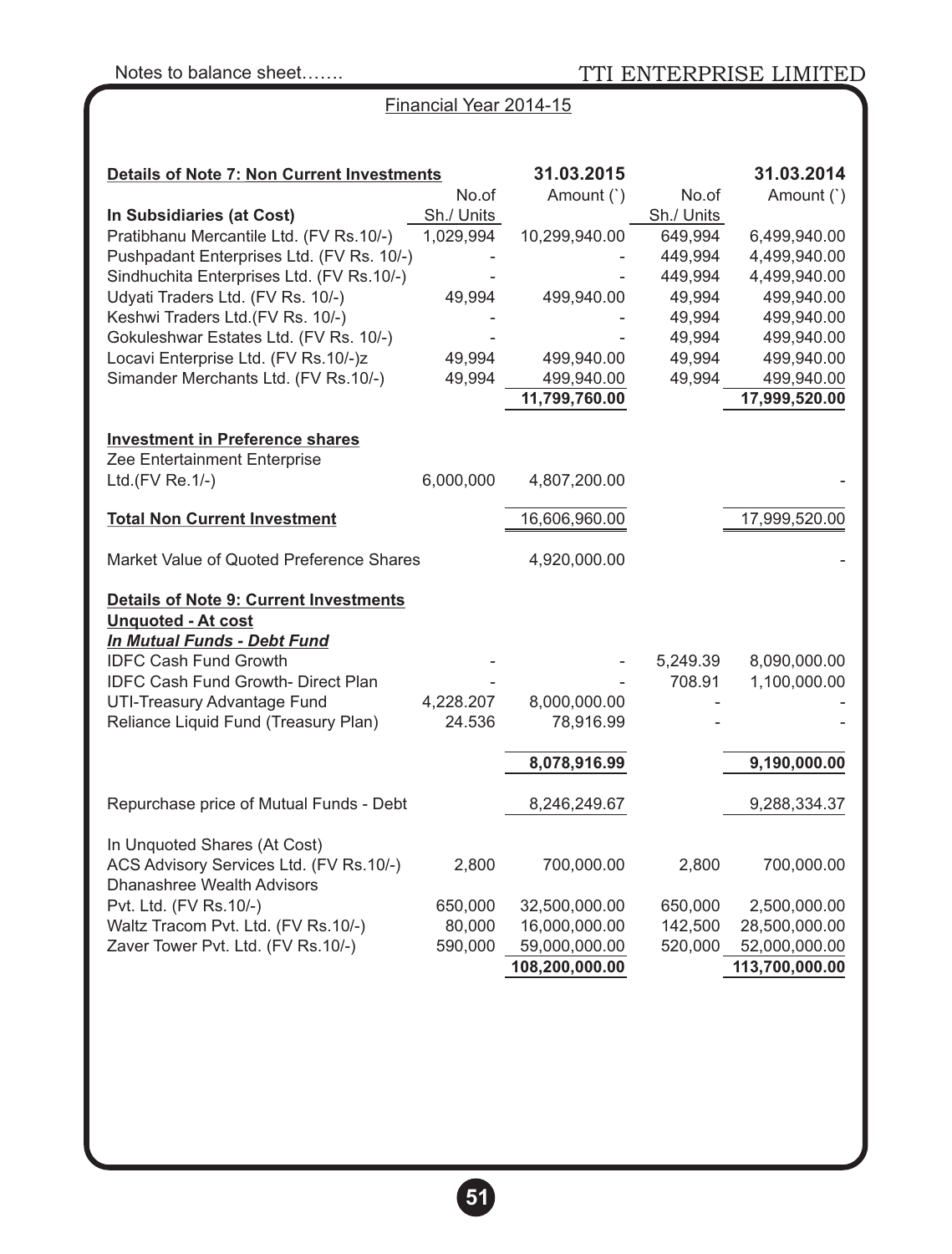| Cash Flow Statement for the year ended 31 March, 2015                   |                         |                                        |                            |                                        |  |  |
|-------------------------------------------------------------------------|-------------------------|----------------------------------------|----------------------------|----------------------------------------|--|--|
| <b>Particulars</b>                                                      |                         | For the year ended<br>31st March, 2015 |                            | For the year ended<br>31st March, 2014 |  |  |
|                                                                         | <b>Amount</b>           | <b>Amount</b>                          | <b>Amount</b>              | <b>Amount</b>                          |  |  |
| <b>Cash flow from operating activities</b>                              | in $\bar{z}$            | in $\bar{z}$                           | in ₹                       | in $\bar{z}$                           |  |  |
| Net Profit / (Loss) before taxation                                     |                         | 133,191                                |                            | 393.691                                |  |  |
| Non Cash adjustments to reconcile profit before tax:                    |                         |                                        |                            |                                        |  |  |
| Amalgamation Expenses written off                                       | 117,256                 |                                        | 209,032                    |                                        |  |  |
| Provision for Doubtful Debts                                            | 900,000                 |                                        |                            |                                        |  |  |
| Provision for Standard Assets (0.25% RBI)                               | 7,926                   |                                        |                            |                                        |  |  |
| Net (gain) / loss on sale of investments                                | (579, 903)              | 445,279                                | (454, 092)                 | (245,060)                              |  |  |
| Operating profit / (loss)                                               |                         | 578,470                                |                            | 148,631                                |  |  |
| before working capital changes                                          |                         |                                        |                            |                                        |  |  |
| Changes in working capital:                                             |                         |                                        |                            |                                        |  |  |
| Adjustments for (increase) / decrease                                   |                         |                                        |                            |                                        |  |  |
| Inventories                                                             | 141,609                 |                                        | (7,057,797)                |                                        |  |  |
| Short-term loans and advances                                           | (17, 505, 986)          |                                        | 13,438,480                 |                                        |  |  |
| Other current assets<br>Advance to Subsidiaries & Others                | (284, 220)<br>9,894,400 |                                        | (520, 253)<br>(12,000,000) |                                        |  |  |
| Other current liabilities                                               | (60, 928)               | (7, 815, 125)                          | 71,793                     | (6,067,777)                            |  |  |
|                                                                         |                         | (7, 236, 655)                          |                            | (5,919,146)                            |  |  |
| Cash Flow from extra ordinary items                                     |                         |                                        |                            |                                        |  |  |
| <b>Amalgamation Expenses</b>                                            |                         |                                        |                            |                                        |  |  |
| <b>Cash generated from operations</b>                                   |                         | (7, 236, 655)                          |                            | (5,919,146)                            |  |  |
| Direct Taxes Refund (Paid) / Received (Net)                             |                         | 187,324                                |                            | (36, 488)                              |  |  |
| Net cash used in operating activities (a)                               |                         | (7,049,331)                            |                            | (5,955,634)                            |  |  |
| <b>Cash flow from investing activities</b>                              |                         |                                        |                            |                                        |  |  |
| Investment in Subsidiary Company                                        | (9,900,000)             |                                        | (16, 499, 700)             |                                        |  |  |
| Investment in Preference shares                                         | (4,807,200)             |                                        |                            |                                        |  |  |
| Sale of Investments in Subsidiary                                       | 16,099,760              |                                        | 16,149,880                 |                                        |  |  |
| Profit / (loss) on sale of Invetments in Subsidiary                     |                         |                                        | 233,981                    |                                        |  |  |
| Sale of other investments                                               | 7,190,986               | 8,583,546                              | 4,300,873                  | 4,185,034                              |  |  |
| Net cash used in investing activities (b)                               |                         | 8,583,546                              |                            | 4,185,034                              |  |  |
| <b>Cash flow from financing activities</b>                              |                         |                                        |                            |                                        |  |  |
| Proceeds from issue of equity<br>Net cash from financing activities (c) |                         |                                        |                            |                                        |  |  |
| Net increase / (decrease)                                               |                         |                                        |                            |                                        |  |  |
| in Cash and cash equivalents (a+b+c)                                    |                         | 1,534,215                              |                            | (1,770,600)                            |  |  |
| Cash and cash equivalents                                               |                         | 3,811,426                              |                            | 5,582,025                              |  |  |
| at the beginning of the year                                            |                         |                                        |                            |                                        |  |  |
| Cash and cash equivalents at the end of the year                        |                         | 5,345,640                              |                            | 3,811,425                              |  |  |
| * Comprises:                                                            |                         |                                        |                            |                                        |  |  |
| (a) Cash in hand                                                        | 252,856                 |                                        | 164,911                    |                                        |  |  |
| (b) Balances with banks                                                 |                         |                                        |                            |                                        |  |  |
| In current accounts                                                     | 5,092,785               | 5,345,640                              | 3,646,514                  | 3,811,425                              |  |  |

See accompanying notes forming part of the financial Statements

In terms of our report attached **For and on behalf of the Board of Directors For R Bhutra & Co.**  Chartered Accountants Firm No. 320010E  **Jitendra Kumar Mehta Subrata Saha Director Concerned Augment** Director **Binjal Mehta**<br>Whole Time Director **( Vikash Chamaria )** Partner **Simph Simph Sradha Gupta**<br>CP No:061966 CP No:061966 CP No:061966 CP No:061966 Chief Financial Officer Company Secretary Place : Kolkata Date : 20th May, 2015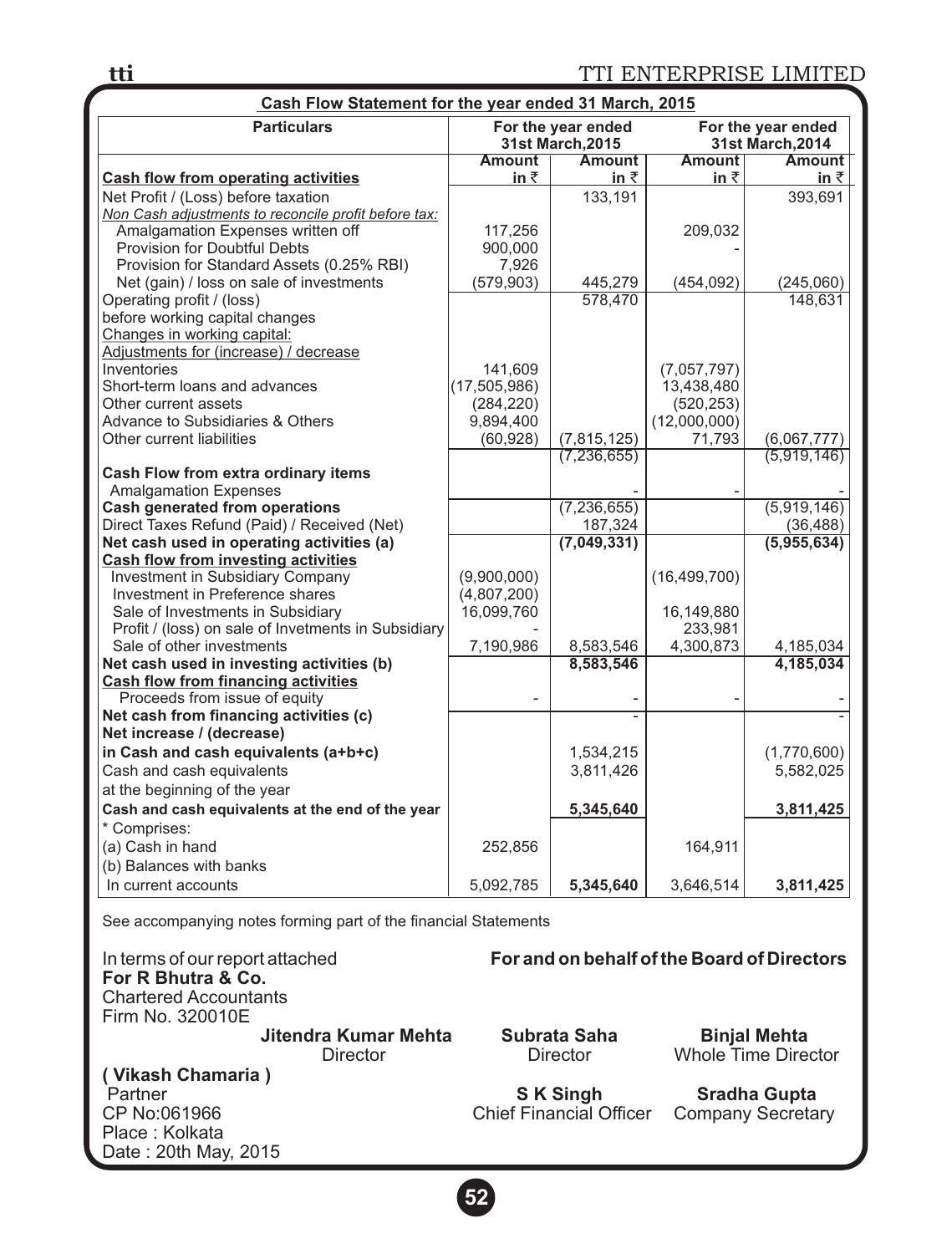## Financial Year 2014-15

# **NOTES ON ACCOUNTS**

Schedule to the Balance Sheet of a Non-Banking Financial Company Disclosure of details as required by Para 9BB of Non- Banking Financial Companies

Prudential Norms ( Reserve Bank ) Directions, 1998

# **PARTICULARS**

**Liabilities Side :**

| SI.            |                                                                      | Amount      | Amount     |
|----------------|----------------------------------------------------------------------|-------------|------------|
| No.            |                                                                      | Outstanding | Overdue    |
| $\mathbf{1}$   | Loans and advances availed by the NBFCs inclusive                    |             |            |
|                | of Interest accrued thereon but not paid :                           |             |            |
|                | a) Debentures, secured                                               | <b>NIL</b>  | <b>NIL</b> |
|                | Unsecured, (other than falling within the                            |             |            |
|                | meaning of publics deposits)                                         |             |            |
|                | b) Deferred Credits                                                  | <b>NIL</b>  | NIL        |
|                | c) Term Loans                                                        | <b>NIL</b>  | <b>NIL</b> |
|                | d) Inter - corporate loans and borrowing                             | <b>NIL</b>  | NIL        |
|                | e) Commercial Paper                                                  | NIL.        | NIL        |
|                | f) Public Deposits                                                   | <b>NIL</b>  | <b>NIL</b> |
|                | g) Other Loans (specify nature)                                      | <b>NIL</b>  | <b>NIL</b> |
| $\overline{2}$ | Break - up of (1) (f) above (Outstanding public deposits             |             |            |
|                | incusive of interest accrued thereon but not paid) :                 |             |            |
|                | a) In the from of Unsecured debentures                               | <b>NIL</b>  | NIL        |
|                | b) In the form of party secured debentures,<br>I.e. debentures where | <b>NIL</b>  | NIL        |
|                | there is a shortfall in the value of security                        |             |            |
|                | c) Other public deposits                                             | <b>NIL</b>  | <b>NIL</b> |
|                | Assets side:                                                         |             |            |
| 3              | Break - up of loans and advances including bills receivables         |             |            |
|                | [other than those included in (4) below ]                            |             |            |
|                | a) Secured                                                           | <b>NIL</b>  | <b>NIL</b> |
|                | b) Unsecured                                                         | 110,628,265 | 900,000    |
| 4              | Break - up of leased Assets and stock on hire                        |             |            |
|                | <b>Hypothecation loans counting towards EL/HP activities</b>         |             |            |
|                | I) Lease assets including lease rentals under sundry debtors :       |             |            |
|                | a) Financial lease                                                   | <b>NIL</b>  | NIL        |
|                | b) Operating lease                                                   | <b>NIL</b>  | <b>NIL</b> |
|                | II) Stock on hire including hire charges under sundry debtors :      |             |            |
|                | a) Assets on hire                                                    | <b>NIL</b>  | NIL        |
|                | b) Repossessed Assets                                                | <b>NIL</b>  | <b>NIL</b> |
|                | III) Hypothecation loans counting towards EL/HP activities           |             |            |
|                | a) Loans where assets have been repossedded                          | <b>NIL</b>  | NIL        |
|                | b) Loans other than (a) above                                        | <b>NIL</b>  | <b>NIL</b> |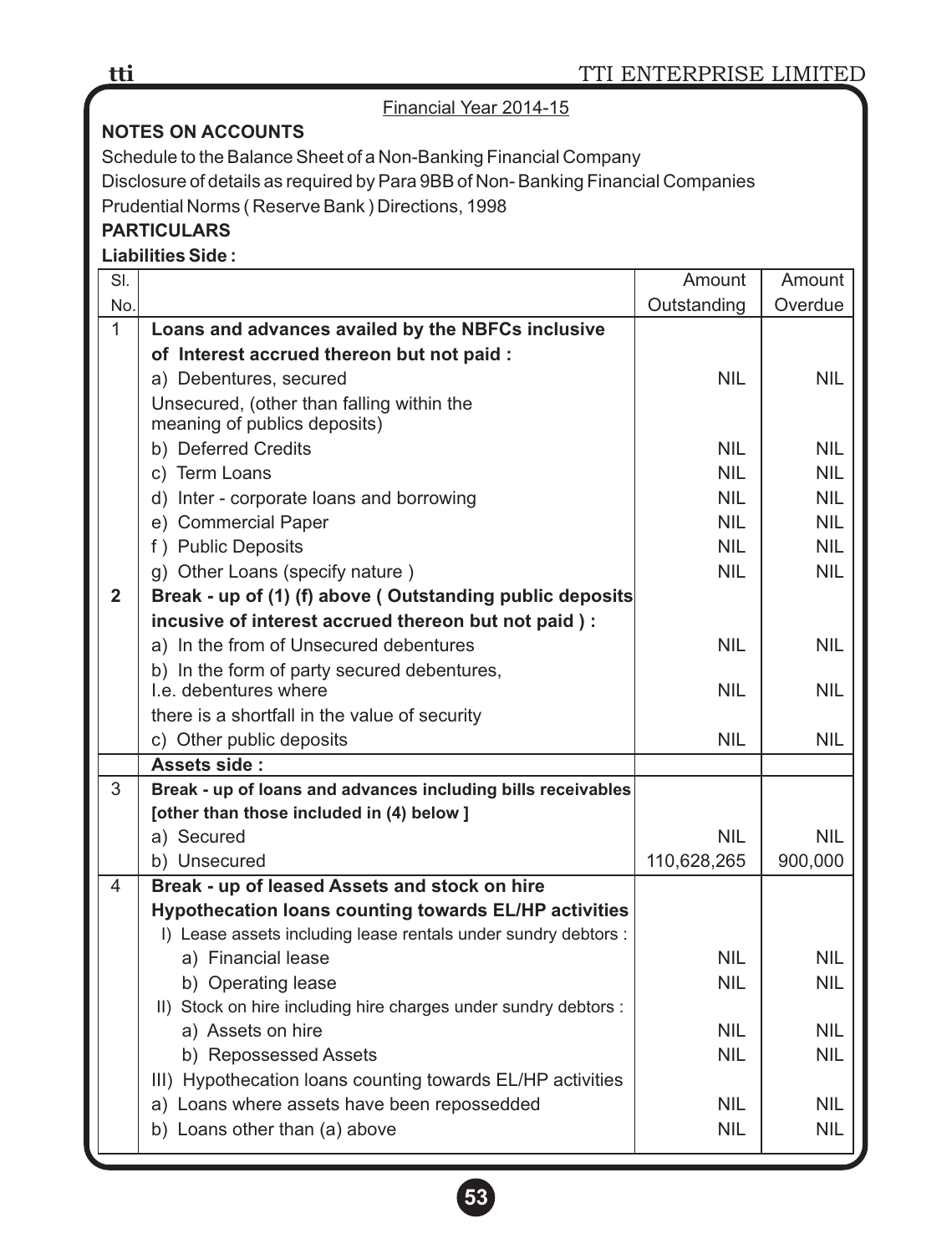# **tti** TTI ENTERPRISE LIMITED

| $\overline{5}$ | <b>Break - up of Investment:</b>             | Market value/           | Book value  |
|----------------|----------------------------------------------|-------------------------|-------------|
|                |                                              | Break-up or             | (Net of     |
|                |                                              | fair value or           | Provisions) |
|                |                                              | <b>NAV</b>              |             |
|                | <b>Current Investments:</b>                  |                         |             |
|                | A) Quoted :                                  |                         |             |
|                | I) Shares:                                   |                         |             |
|                | a) Equity                                    |                         |             |
|                | b) Preference                                | <b>NIL</b>              | <b>NIL</b>  |
|                | II) Debentures and Bonds                     | <b>NIL</b>              | <b>NIL</b>  |
|                | III) Unit of Mutual funds                    | <b>NIL</b>              | <b>NIL</b>  |
|                | IV) Government Securities                    | <b>NIL</b>              | <b>NIL</b>  |
|                | V) Others (please specify)                   | <b>NIL</b>              | <b>NIL</b>  |
|                | B) Unquoted :                                |                         |             |
|                | I) Shares                                    |                         |             |
|                | a) Equity                                    | 108,200,000 108,200,000 |             |
|                | b) Preference                                | <b>NIL</b>              | <b>NIL</b>  |
|                | II) Debentures and Bonds                     | <b>NIL</b>              | <b>NIL</b>  |
|                | III) Unit of Mutual funds                    | 8,246,250               | 8,078,917   |
|                | IV) Government Securities                    | <b>NIL</b>              | <b>NIL</b>  |
|                | V) Others (Subsidiaries)                     | <b>NIL</b>              | <b>NIL</b>  |
|                | Long - Term investments :                    |                         |             |
|                | Quoted :<br>1                                |                         |             |
|                | Shares:<br>$\mathsf{D}$                      |                         |             |
|                | a) Equity                                    | <b>NIL</b>              | <b>NIL</b>  |
|                | b) Preference                                | 4,920,000               | 4,807,200   |
|                | <b>Debentures and Bonds</b><br>$\parallel$ ) | <b>NIL</b>              | <b>NIL</b>  |
|                | Units of Mutual funds<br>III)                | <b>NIL</b>              | <b>NIL</b>  |
|                | IV) Government Securities                    | <b>NIL</b>              | <b>NIL</b>  |
|                | Others (please specify)<br>V)                | NIL                     | <b>NIL</b>  |
|                | $\overline{2}$<br>Unquoted:                  |                         |             |
|                | Shares :<br>$\vert$                          |                         |             |
|                | a) Equity                                    | <b>NIL</b>              | <b>NIL</b>  |
|                | b) Preference                                | <b>NIL</b>              | <b>NIL</b>  |
|                | Debentures and Bonds<br>$\parallel$ )        | <b>NIL</b>              | <b>NIL</b>  |
|                | Units of Mutual funds<br>III)                | <b>NIL</b>              | <b>NIL</b>  |
|                | <b>Government Securities</b><br>IV)          | <b>NIL</b>              | <b>NIL</b>  |
|                | Others (Subsidiaries)<br>V)                  | 11,799,760              | 11,799,760  |

**54**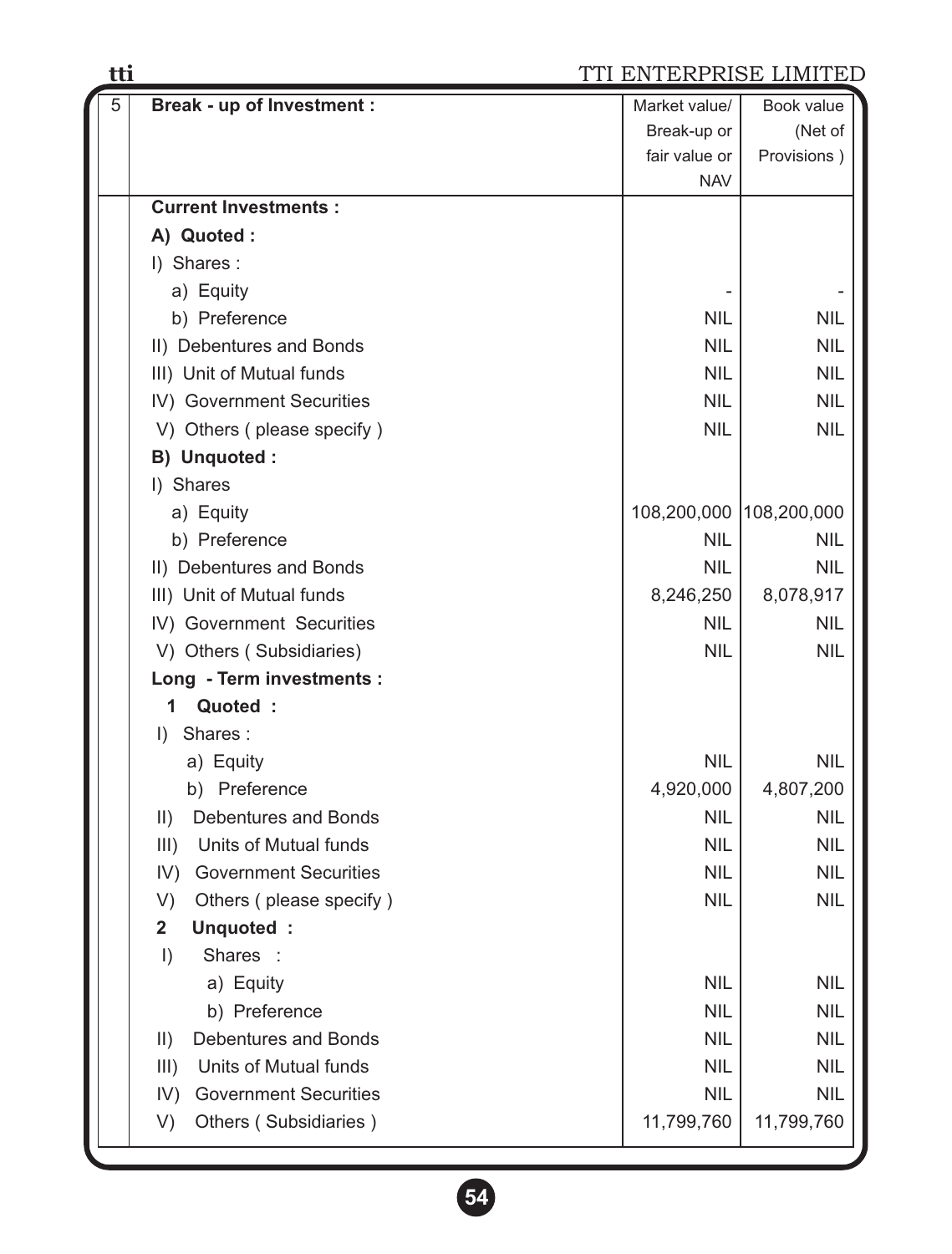| 6              | Borrower group - wise classification of all leased assets,                         |                             |                              |                         |  |  |  |
|----------------|------------------------------------------------------------------------------------|-----------------------------|------------------------------|-------------------------|--|--|--|
|                | stock -on -hire and loans and advances :                                           |                             |                              |                         |  |  |  |
|                | <b>Category</b>                                                                    | <b>Amount of provisions</b> |                              |                         |  |  |  |
|                |                                                                                    | <b>Secured</b>              | <b>Unsecured</b>             | <b>Total</b>            |  |  |  |
|                | 1 Related Parties                                                                  |                             |                              |                         |  |  |  |
|                | a) Subsidiaries                                                                    | <b>NIL</b>                  | <b>NIL</b>                   | <b>NIL</b>              |  |  |  |
|                | b) Companies in the same Group                                                     | <b>NIL</b>                  | <b>NIL</b>                   | <b>NIL</b>              |  |  |  |
|                | c) Other related parties                                                           | <b>NIL</b>                  | <b>NIL</b>                   | <b>NIL</b>              |  |  |  |
|                | 2 Other than related parties                                                       | <b>NIL</b>                  |                              | 110,628,265 110,628,265 |  |  |  |
|                | Total                                                                              | <b>NIL</b>                  |                              | 110,628,265 110,628,265 |  |  |  |
| $\overline{7}$ | Investor group -wise classification of all investments ( current and long - term ) |                             |                              |                         |  |  |  |
|                | in shares and securities (both quoted and unquoted) :                              |                             |                              |                         |  |  |  |
|                | <b>Category</b>                                                                    |                             | Market Value/ Book Value     |                         |  |  |  |
|                |                                                                                    |                             | <b>Break</b>                 | (Net of                 |  |  |  |
|                |                                                                                    |                             |                              | up or fair Provisions)  |  |  |  |
|                |                                                                                    |                             | value or                     |                         |  |  |  |
|                |                                                                                    |                             | <b>NAV Rs.</b>               | Rs.                     |  |  |  |
|                | 1 Related Parties                                                                  |                             |                              |                         |  |  |  |
|                | a) Subsidiaries                                                                    |                             | 11,799,760                   | 11,799,760              |  |  |  |
|                | b) Companies in the same group                                                     |                             | <b>NIL</b>                   | <b>NIL</b>              |  |  |  |
|                | 2 Other than related parties                                                       |                             | 121,366,250 121,086,117      |                         |  |  |  |
|                | Total                                                                              |                             | 133,166,010 132,885,877      |                         |  |  |  |
|                |                                                                                    |                             |                              |                         |  |  |  |
| 8              | <b>Other Information</b>                                                           |                             |                              |                         |  |  |  |
|                | <b>Particulars</b>                                                                 |                             | <b>Amount Rs. Amount Rs.</b> |                         |  |  |  |
|                | I) Gross Non - performing Assets                                                   |                             |                              |                         |  |  |  |
|                | a) Related parties                                                                 |                             | <b>NIL</b>                   | <b>NIL</b>              |  |  |  |
|                | b) Other than related parties                                                      |                             | 900,000                      | <b>NIL</b>              |  |  |  |
|                | II) Net Non - Performing Assets                                                    |                             |                              |                         |  |  |  |
|                | a) Related Parties                                                                 |                             | <b>NIL</b>                   | <b>NIL</b>              |  |  |  |
|                | b) Other than related parties                                                      |                             | 900,000                      | <b>NIL</b>              |  |  |  |
|                | III) Assets acquired in satisfaction of debt                                       |                             | <b>NIL</b>                   | <b>NIL</b>              |  |  |  |
|                |                                                                                    |                             |                              |                         |  |  |  |
|                |                                                                                    |                             |                              |                         |  |  |  |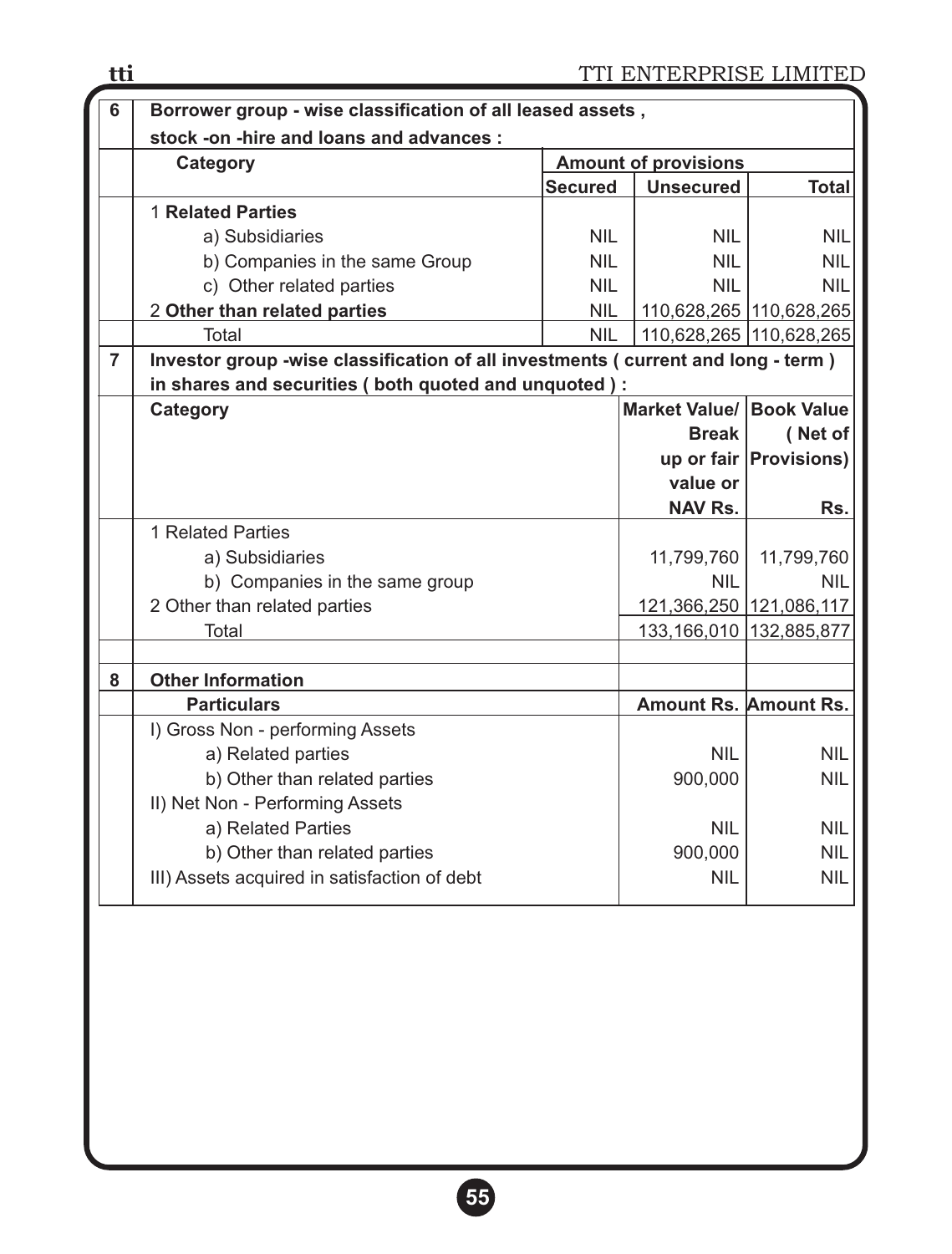# **INDEPENDENT AUDITORS' REPORT TO THE MEMBERS OF TTI ENTERPRISE LIMITED**

### **Report on the Consolidated Financial Statements**

We have audited the accompanying Consolidated Financial Statements of TTI ENTERPRISE LIMITED ("the Holding Company") and its subsidiaries (together referred to as "the Group"), comprising of the Consolidated Balance Sheet as at 31st March, 2015, the Consolidated Statement of Profit and Loss, the Consolidated Cash Flow Statement for the year then ended, and a summary of the significant accounting policies and other explanatory information ("the consolidated financial statements").

### **Management's Responsibility for the Financial Statements**

The Holding Company's Board of Directors is responsible for the preparation of these consolidated financial statements in terms of the requirements of the Companies Act, 2013 (hereinafter referred to as "the Act") that give a true and fair view of the consolidated financial position, consolidated financial performance and consolidated cash flows of the Group in accordance with the accounting principles generally accepted in India, including the Accounting Standards specified under Section 133 of the Act, read with Rule 7 of the Companies(Accounts) Rules,2014. The respective Board of Directors of the companies included in the Group are responsible for maintenance of adequate accounting records in accordance with the provisions of the Act for safeguarding the assets of the Group and for preventing and detecting frauds and other irregularities; the selection and application of appropriate accounting policies; making judgments and estimates that are reasonable and prudent; and the design, implementation and maintenance of adequate internal financial controls, that were operating effectively for ensuring the accuracy and Completeness of the accounting records, relevant to the preparation and presentation of the financial statements that give a true and fair view and are free from material misstatement, whether due to fraud or error, which have been used for the purpose of preparation of the consolidated financial statements by the Directors of the Holding Company, as aforesaid.

### **Auditor's Responsibility**

Our responsibility is to express an opinion on these consolidated financial statements based on our audit.

While conducting the audit, we have taken into account the provisions of the Act, the accounting and auditing standards and matters which are required to be included in the audit report under the provisions of the Act and the Rules made there under.

We have conducted our audit in accordance with the Standards on Auditing specified under Section 143(10) of the Act. Those Standards require that we comply with ethical requirements and plan and perform the audit to obtain reasonable assurance about whether the consolidated financial statements are free from material misstatement.

An audit involves performing procedures to obtain audit evidence about the amounts and the disclosures in the consolidated financial statements. The procedures selected depend on the auditor's judgment, including the assessment of the risks of material misstatement of the consolidated financial statements, whether due to fraud or error. In making those risk assessments, the auditor considers internal financial control relevant to the Holding Company's preparation and presentation of the consolidated financial statements that give a true and fair view in order to design audit procedures that are appropriate in the circumstances but not for the purpose of expressing an opinion on whether the Holding Company has an adequate internal financial controls system over financial reporting in place and the operating effectiveness of

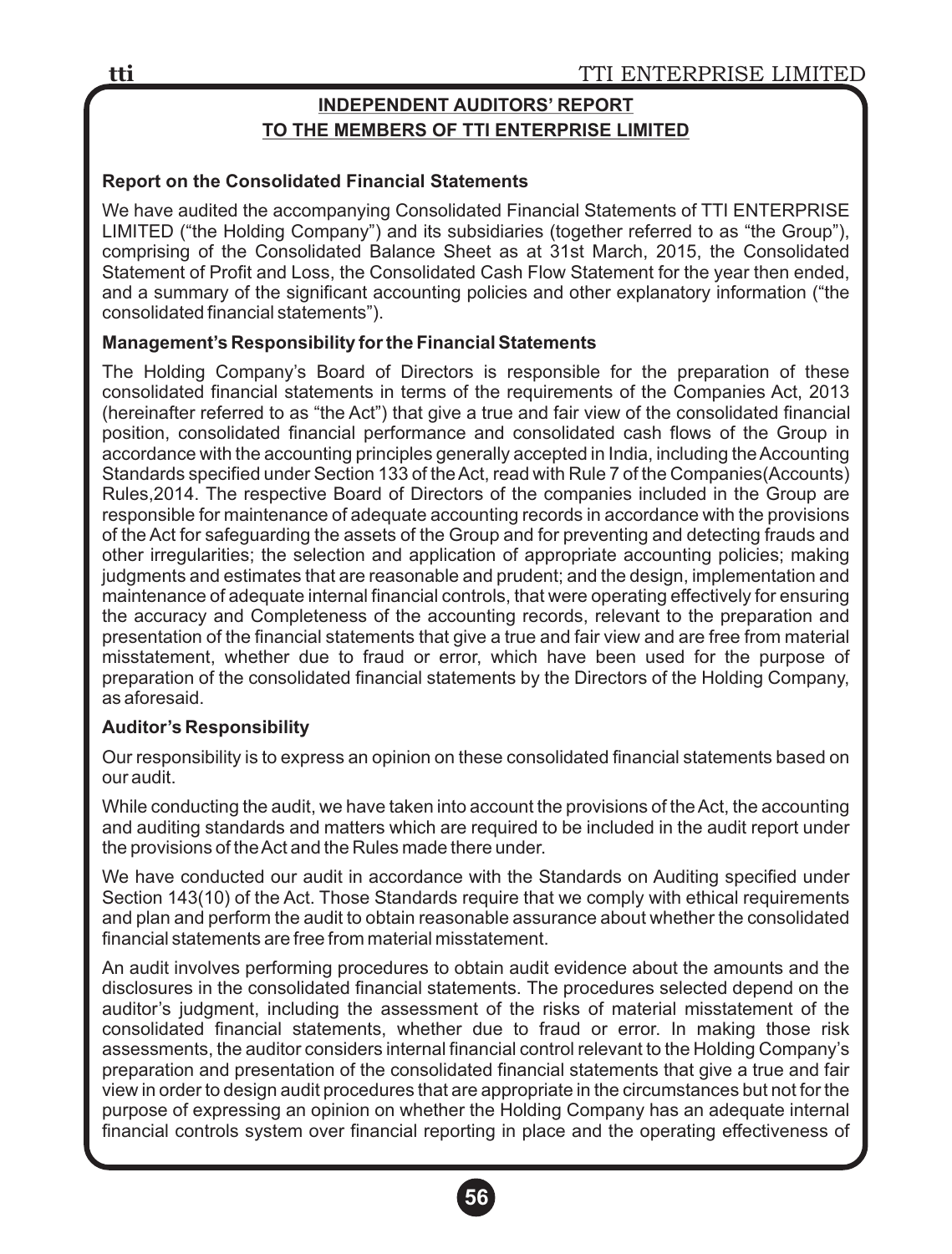such controls. An audit also includes evaluating the appropriateness of the accounting policies used and the reasonableness of the accounting estimates made by the Holding Company's Board of Directors, as well as evaluating the overall presentation of the consolidated financial statements.

We believe that the audit evidence obtained by us is sufficient and appropriate to provide a basis for our audit opinion on the consolidated financial statements.

## **Opinion**

In our opinion and to the best of our information and according to the explanations given to us, and based on the consideration of the reports of the other Auditors on the Financial Statements of the subsidiaries, the aforesaid consolidated financial statements give the information required by the Act in the manner so required and give a true and fair view in conformity with the accounting principles generally accepted in India, of the consolidated state of affairs of the Group, as at 31st March, 2015, and its consolidated Loss and its consolidated cash flows for the year ended on that date.

## **Other Matters**

We did not audit the financial statements / financial information of 4 (Four) subsidiaries, whose financial statements / financial information reflect total assets of Rs.1,15,36,037/- as at 31st March, 2015, total revenues of Rs.2,25,364/- and net cash flows amounting to Rs.1,89,377/- for the year ended on that date, as considered in the consolidated financial statements.

These financial statements have been audited by other auditors whose reports have been furnished to us by the Management and our opinion on the consolidated Financial Statements, in so far as it relates to the amounts and disclosures included in respect of these subsidiaries and our report in terms of sub-sections (3) and (11) of Section 143 of the Act, in so far as it relates to the aforesaid subsidiaries is based solely on the reports of the other auditors.

Our opinion on the consolidated financial statements, and our report on Other Legal and Regulatory Requirements below, is not modified in respect of the above matters with respect to our reliance on the work done and the reports of the other auditors and the financial statements certified by the Management.

Our Report is not qualified in respect of other matter.

## **Report on Other Legal and Regulatory Requirements**

- 1. As required by the Companies (Auditor's Report) Order, 2015 ("the Order"), issued by the Central Government of India in terms of sub-section (11) of Section 143 of the Act, based on the comments in the auditors' reports of the Holding company, subsidiary companies, we give in the Annexure a statement on the matters specified in paragraphs 3 and 4 of the Order, to the extent applicable.
- 2. As required by Section 143(3) of the Act, we report, to the extent applicable, that:
- (a) We have sought and obtained all the information and explanations which to the best of our knowledge and belief were necessary for the purposes of our audit of the aforesaid consolidated financial statements.
- (b) In our opinion, proper books of account as required by law relating to preparation of the aforesaid consolidated financial statements have been kept so far as it appears from our examination of those books and the reports of the other auditors.
- (c) The Consolidated Balance Sheet, the Consolidated Statement of Profit and Loss, and the Consolidated Cash Flow Statement dealt with by this Report are in agreement with the relevant books of account maintained for the purpose of preparation of the consolidated financial statements.

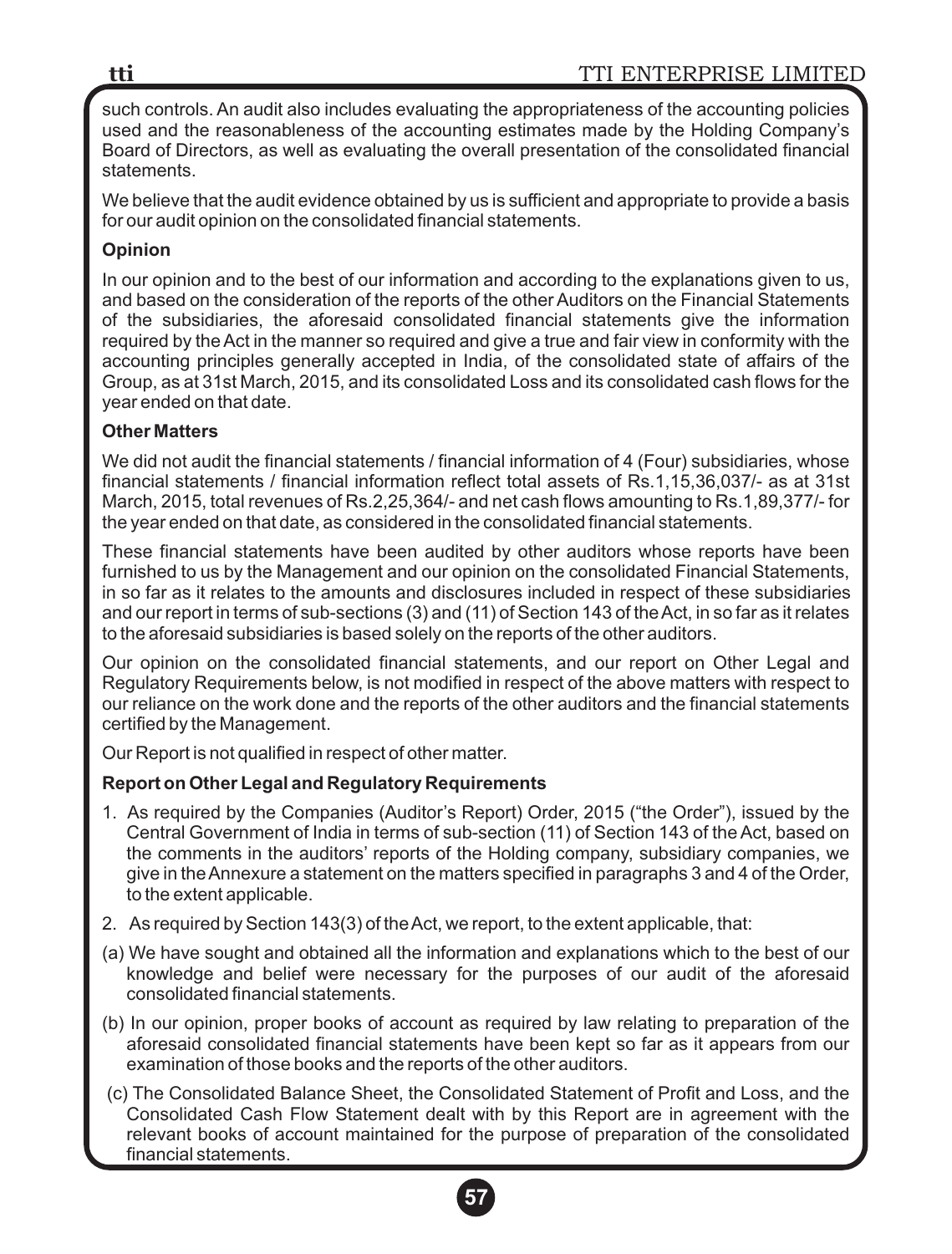## **tti** TTI ENTERPRISE LIMITED

- (d) In our opinion, the aforesaid consolidated financial statements comply with the Accounting Standards specified under Section 133 of the Act, read with Rule 7 of the Companies (Accounts) Rules, 2014.
- (e) On the basis of the written representations received from the directors of the Holding Company as on 31st March, 2015 taken on record by the Board of Directors of the Holding Company and the reports of the statutory auditors of its subsidiary companies, none of the directors of the Group's companies are disqualified as on 31st March, 2015 from being appointed as a director in terms of Section 164 (2) of the Act.
- (f) With respect to the other matters to be included in the Auditor's Report in accordance with Rule 11 of the Companies (Audit and Auditor's) Rules, 2014, in our opinion and to the best of our information and according to the explanations given to us:
- I. There were no pending litigations which would impact the consolidated financial position of the Group.
- ii. The Group did not have any foreseeable losses on long-term contracts including derivative contracts.
- iii. There were no amounts which were required to be transferred to the Investor Education and Protection Fund by the Holding Company, and its subsidiary companies.

## **For R Bhutra & Co**

Chartered Accountants FRN: 320010E

## **(Vikash Chamaria)**

(Partner) Membership No. : 061966 Place: Kolkata Date: 20th May 2015

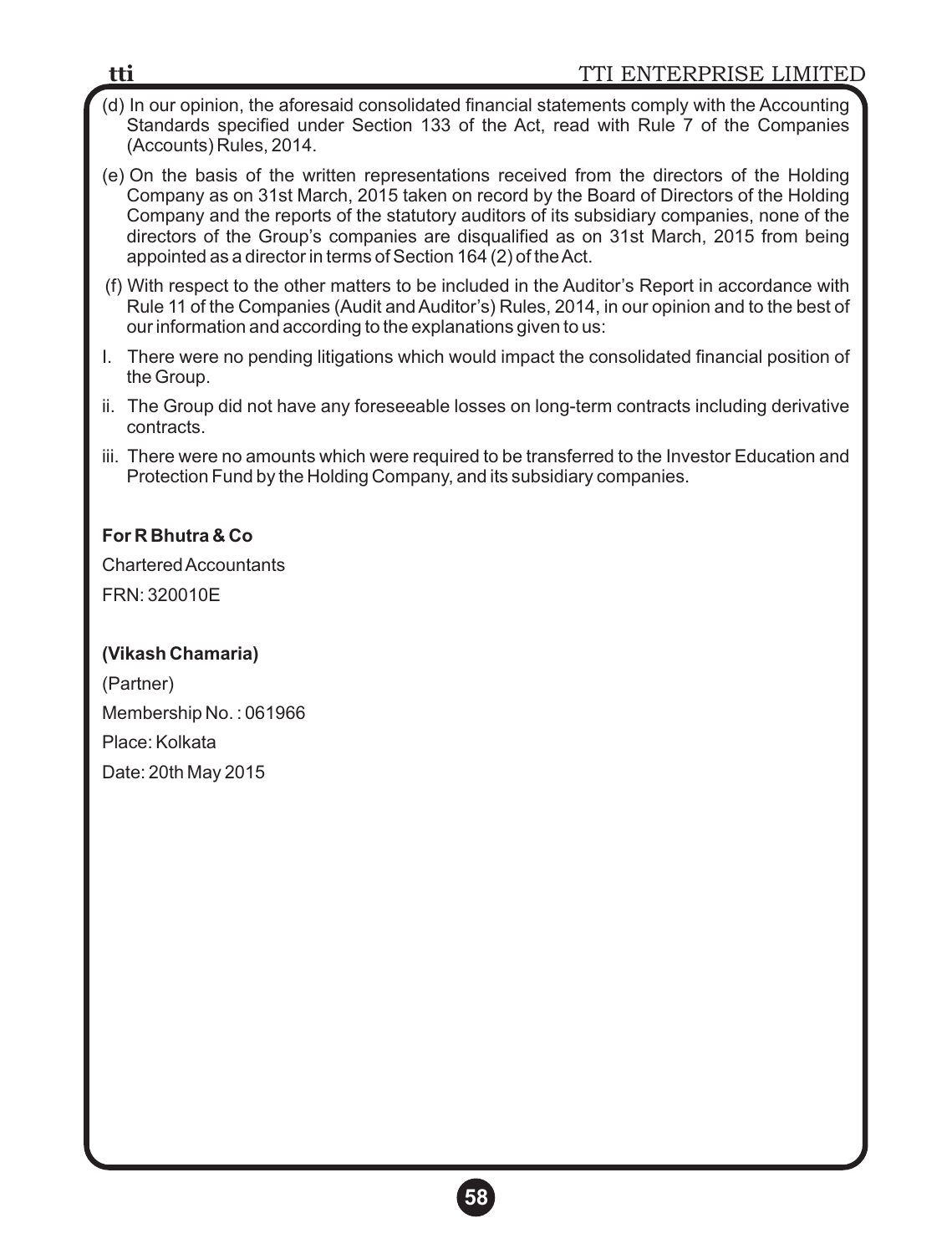### **ANNEXURE TO THE AUDITORS' REPORT**

The Annexure referred to in Our Report of even date to the members of TTI ENTERPRISE LTD. on the Consolidated Financial Statements of the company for the year ended 31st March, 2015.

- I) The Group Companies do not have any Fixed Assets. Consequently clause 3(i)a and 3(i)b of the order are not applicable to the company.
- ii) The Group Companies are engaged in the business of granting loans, making investments and trading in shares and does not have any physical inventory / stocks. Consequently clause 3(ii)a, 3(ii)b and 3(ii)c of the order are not applicable to the company. As per the information and explanation made available to us, the Group Companies are periodically reconciling its Stock of shares with the Depository Statements and with Broker Ledgers.
- iii) As per the information and explanation given to us, the Group has not granted any loans to companies, firms or other parties covered in the Register maintained under Section 189 of the Companies Act, 2013. Consequently clause 3(iii)(a), 3(iii)(b) of the order are not applicable to the company.
- iv) Based on the comments in the Auditors' Report of the respective Companies and according to the information and explanation given to us, the Internal Control systems are adequate and commensurate with the size of the Group and nature of its business. The activities of the Group do not involve purchase of inventory and Fixed Assets and sale of goods and services. Further, on the basis of our examination of the books and records of the Holding and Subsidiary Companies, and according to the information and explanation given to us, we have neither come across nor have we been informed of any continuing failure to correct major weakness in the aforesaid internal control systems of the Group.
- v) In our opinion and according to the information and explanations given to us, the Group have not accepted deposits from the public and therefore, the directives issued by the Reserve Bank of India and the provisions of Sections 73 to 76 of the Companies Act, 2013 or any other relevant provisions and Rules there under are not applicable to the Company.
- vi) As informed to us, the Central Government has not prescribed maintenance of cost records under sub-section (1) of Section 148 of the Act, in respect of the activities carried on by the Group Companies.

vii) In respect of statutory dues:

- a. According to the records of the company and information and explanations given to us, the Company has generally been regular in depositing undisputed statutory dues, including Income-tax, Tax deducted at sources, Professional Tax, Service Tax, and other material statutory dues applicable to it, with the appropriate authorities.
- b. According to the information and explanations given to us, there were no undisputed amounts payable in respect of Income-tax and other material statutory dues in arrears /were outstanding as at 31 March, 2015 for a period of more than six months from the date they became payable.
- c. According to the information and explanation given to us, there were no amounts which were required to be transferred by the company to the Investor Education and Protection Fund
- viii) The Holding company does not have any accumulated losses at the end of financial year. The Holding Company has not incurred any Cash losses during the Financial Year covered by our Audit and the immediately preceding financial year. The 4 (Four) Subsidiaries of the Company have been incorporated for a period of less than 5 years and accordingly the provisions of Clause 3 (viii) of the Order are not applicable to them.

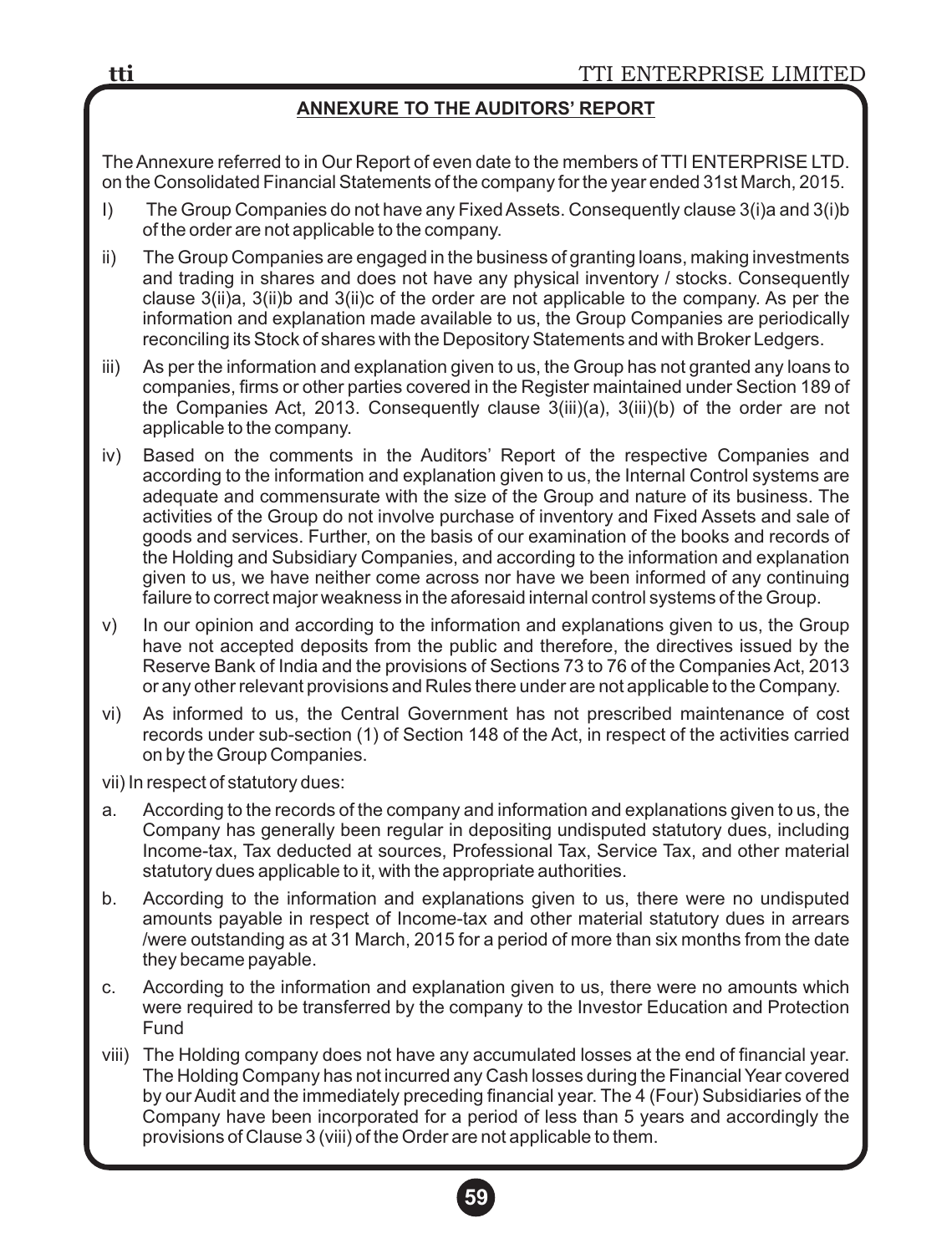- ix) According to the information and explanation provided to us the Group Companies have not defaulted in repayment of dues to a financial institution or bank or any debenture holders.
- x) In our opinion, and according to the information and the explanation given to us, the Group Companies have not given any guarantee for loans taken by others from banks or financial institutions during the year.
- xi) According to the information and explanation given to us, the Group Companies have not taken any term loans.
- xii) During the course of our examination of the books and records of the Group Company, carried out in accordance with the generally accepted auditing practices in India, and according to the information and explanations given to us, we have neither come across any instance of fraud on or by the Company, during the year nor have we been informed of such a case by the management.

**For R Bhutra & Co** Chartered Accountants FRN: 320010E

## **(Vikash Chamaria)**

(Partner) Membership No. : 061966 Place: Kolkata Date: 20th May 2015

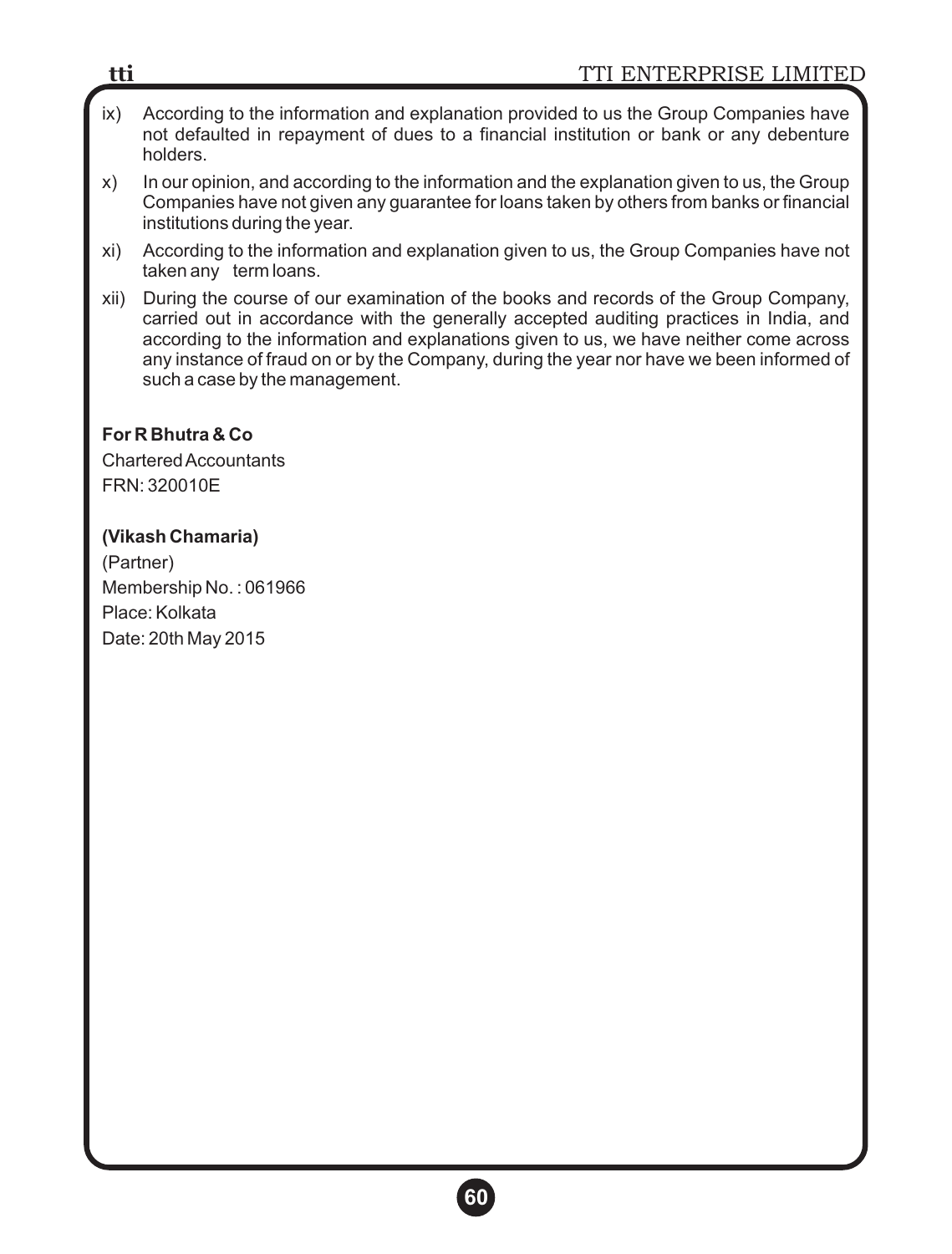## **CONSOLIDATED BALANCE SHEET AS AT 31ST MARCH, 2015**

| <b>I. EQUITY &amp; LIABILITIES</b>                         | <b>Note</b>  | 31.03.2015<br>Amount (₹)       | 31.03.2014<br>Amount (₹)                          |
|------------------------------------------------------------|--------------|--------------------------------|---------------------------------------------------|
| (1) Shareholder's Funds:                                   |              |                                |                                                   |
| (a) Share Capital                                          | 3            | 254,044,220.00                 | 254,044,220.00                                    |
| (b) Reserves & Surplus                                     | 4            | 5,641,076.05                   | 5,670,812.26                                      |
|                                                            |              | 259,685,296.05                 | 259,715,032.26                                    |
|                                                            |              |                                |                                                   |
| (2) Minority Interest                                      |              | 232.09                         | 293.46                                            |
| (3) Current Liabilities                                    |              |                                |                                                   |
| (a) Other current liabilities                              | 5            | 38,605.00                      | 96,333.00                                         |
| (b) Short-term provisions                                  | 6            | 1,169,064.00                   | 261,138.00                                        |
|                                                            |              | 1,207,669.00                   | 357,471.00                                        |
|                                                            |              |                                |                                                   |
|                                                            | <b>TOTAL</b> | 260,893,197.14                 | 260,072,796.72                                    |
|                                                            |              |                                |                                                   |
| <b>II. ASSETS</b>                                          |              |                                |                                                   |
|                                                            |              |                                |                                                   |
| (1) Non-Current assets                                     |              |                                |                                                   |
| (a) Other Non-Current Investments                          | 7            | 4,807,200.00                   | 18,146,820.00                                     |
| (b) Other Non-Current Assets                               | 8            | 20,634.00                      | 358,561.00                                        |
|                                                            |              | 4,827,834.00                   | 18,505,381.00                                     |
|                                                            |              |                                |                                                   |
| (2) Current Assets                                         |              |                                |                                                   |
| (a) Current Investments                                    | 9            | 127,468,916.99                 | 133,740,000.00                                    |
| (b) Short term loans & advances                            | 10           | 110,628,265.00                 | 91,016,679.00                                     |
| (c) Other Current Assets                                   | 11           | 2,535,639.00                   | 2,626,222.00                                      |
| (d) Inventories                                            |              | 9,740,864.75                   | 9,882,473.47                                      |
| (e) Cash & Cash Equivalents                                | 12           | 5,691,677.40                   | 4,302,041.25                                      |
|                                                            |              | 256,065,363.14                 | 241,567,415.72                                    |
|                                                            |              |                                |                                                   |
|                                                            | <b>TOTAL</b> | 260,893,197.14                 | 260,072,796.72                                    |
| See acompanying notes forming part of Financial Statements |              |                                |                                                   |
|                                                            |              |                                |                                                   |
| In terms of our report attached                            |              |                                | For and on behalf of the Board of Directors       |
| For R Bhutra & Co.                                         |              |                                |                                                   |
| <b>Chartered Accountants</b>                               |              |                                |                                                   |
| Firm No. 320010E                                           |              |                                |                                                   |
| Jitendra Kumar Mehta<br><b>Director</b>                    |              | Subrata Saha<br>Director       | <b>Binjal Mehta</b><br><b>Whole Time Director</b> |
| (Vikash Chamaria)                                          |              |                                |                                                   |
| Partner                                                    |              | <b>SK Singh</b>                | <b>Sradha Gupta</b>                               |
| CP No:061966                                               |              | <b>Chief Financial Officer</b> | <b>Company Secretary</b>                          |
| Place: Kolkata                                             |              |                                |                                                   |
| Date: 20th May, 2015                                       |              |                                |                                                   |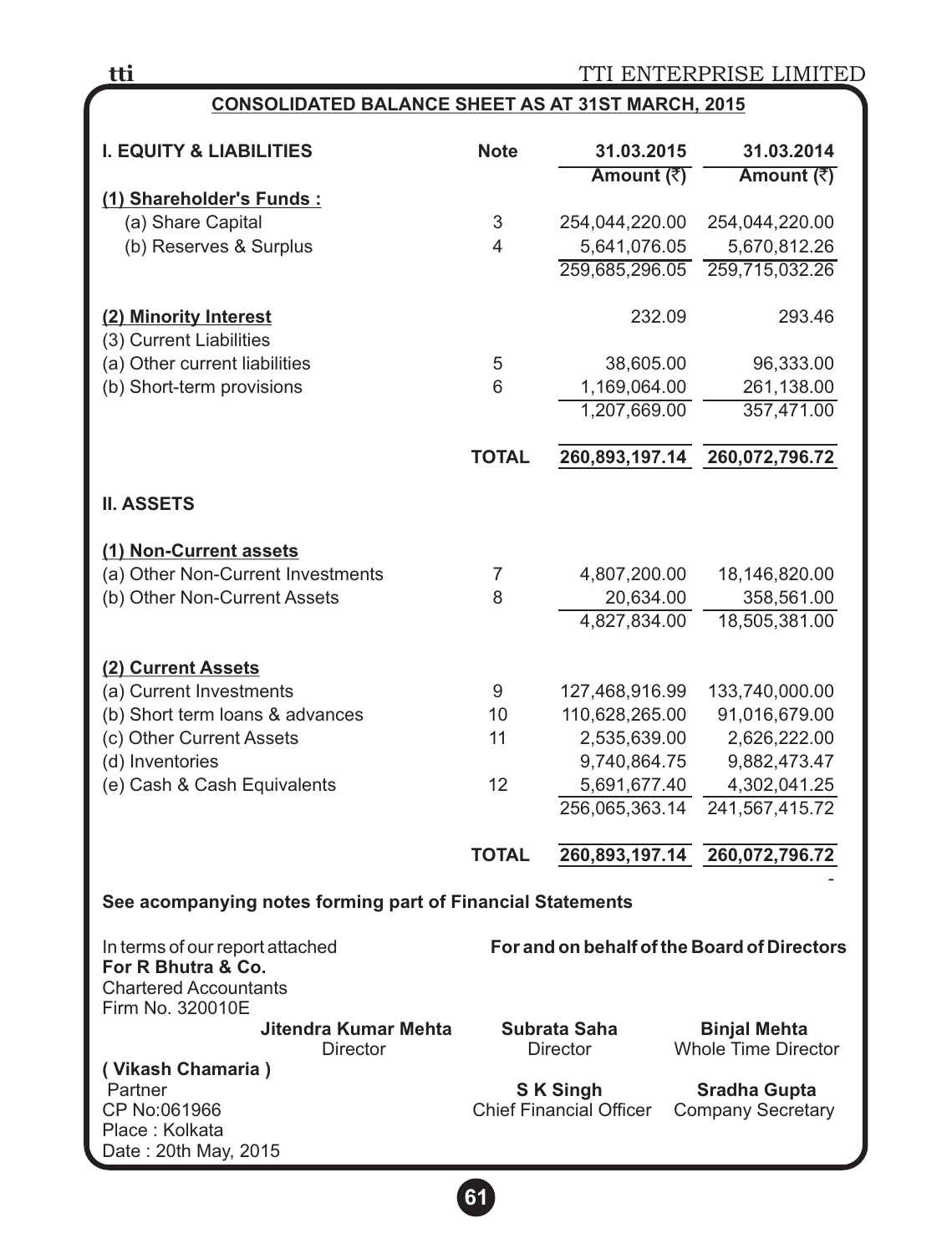TTI ENTERPRISE LIMITED

### **STATEMENT OF CONSOLIDATED PROFIT AND LOSS FOR THE YEAR ENDED 31ST MARCH 2015**

|   | <b>PARTICULARS</b>                                              | <b>Note</b> | 31.03.2015                     | 31.03.2014                                  |
|---|-----------------------------------------------------------------|-------------|--------------------------------|---------------------------------------------|
|   |                                                                 | 13          | Amount (₹)                     | Amount (₹)                                  |
|   | 1 Revenue from operations (Gross & Net)<br><b>Total Revenue</b> |             | 18,256,849.59<br>18,256,849.59 | 22,528,131.86<br>22,528,131.86              |
|   |                                                                 |             |                                |                                             |
|   | 2 Expenses                                                      |             |                                |                                             |
|   | (a) Purchases                                                   |             | 13,679,045.20                  | 26,744,943.47                               |
|   | (b) Changes in Stock in Trade                                   | 14          | 141,608.72                     | (7,057,796.62)                              |
|   | (c) Amortisation Expense                                        |             | 214,136.00                     | 242,272.00                                  |
|   | (d) Employee benefits expense                                   | 15          | 1,334,920.00                   | 1,364,370.00                                |
|   | (e) Administrative & Other expenses                             | 16          | 1,072,093.63                   | 1,232,576.70                                |
|   | (f) Provision for Non performing Assets                         |             | 900,000.00                     |                                             |
|   | (g) Provision against Std. Assets (RBI 0.25%)                   |             | 7,926.00                       |                                             |
|   |                                                                 |             |                                |                                             |
|   | <b>Total Expenses</b>                                           |             | 17,349,729.55                  | 22,526,365.55                               |
|   | 3 Profit /(Loss) before tax (2-3)                               |             | 907,120.04                     | 1,766.31                                    |
|   | <b>4 Exceptional Items of Expenses</b>                          |             | 896,632.00                     |                                             |
|   | 5 Profit /(Loss) before tax                                     |             | 10,488.04                      | 1,766.31                                    |
|   | after Exceptional Items (3-4)                                   |             |                                |                                             |
|   | 6 Tax Expense:                                                  |             |                                |                                             |
|   | (a) Current Tax Expense for current year                        |             | 175,405.00                     | 71,877.00                                   |
|   | (b) Current tax expense relating to prior years                 |             | 13,990.00                      | 129,260.00                                  |
|   | (c) MAT Credit Receivable                                       |             | 87,711.00                      | (108, 345.00)                               |
|   | Net tax expense                                                 |             | 277,106.00                     | 92,792.00                                   |
|   | 7 Profit /(Loss) after Tax (5-6)                                |             | (266, 617.96)                  | (91, 025.69)                                |
| 8 | <b>Minority Interest</b>                                        |             | (7.91)                         | (6.54)                                      |
|   | 9 Profit /(Loss) For the year                                   |             | (266, 610.05)                  | (91, 019.15)                                |
|   | 10 Earning Per Share (of `2/- each)                             |             |                                |                                             |
|   | <b>Basic &amp; Diluted</b>                                      | 17          | (0.00)                         | (0.00)                                      |
|   | See acompanying notes forming part of Financial Statements      |             |                                |                                             |
|   | In terms of our report attached                                 |             |                                | For and on behalf of the Board of Directors |
|   | For R Bhutra & Co.                                              |             |                                |                                             |
|   | <b>Chartered Accountants</b>                                    |             |                                |                                             |
|   | Firm No. 320010E                                                |             |                                |                                             |
|   | Jitendra Kumar Mehta                                            |             | Subrata Saha                   | <b>Binjal Mehta</b>                         |
|   | <b>Director</b><br>(Vikash Chamaria)                            |             | <b>Director</b>                | <b>Whole Time Director</b>                  |
|   | Partner                                                         |             | <b>SK Singh</b>                | <b>Sradha Gupta</b>                         |
|   | CP No:061966                                                    |             | <b>Chief Financial Officer</b> | <b>Company Secretary</b>                    |
|   | Place: Kolkata                                                  |             |                                |                                             |
|   | Date: 20th May, 2015                                            |             |                                |                                             |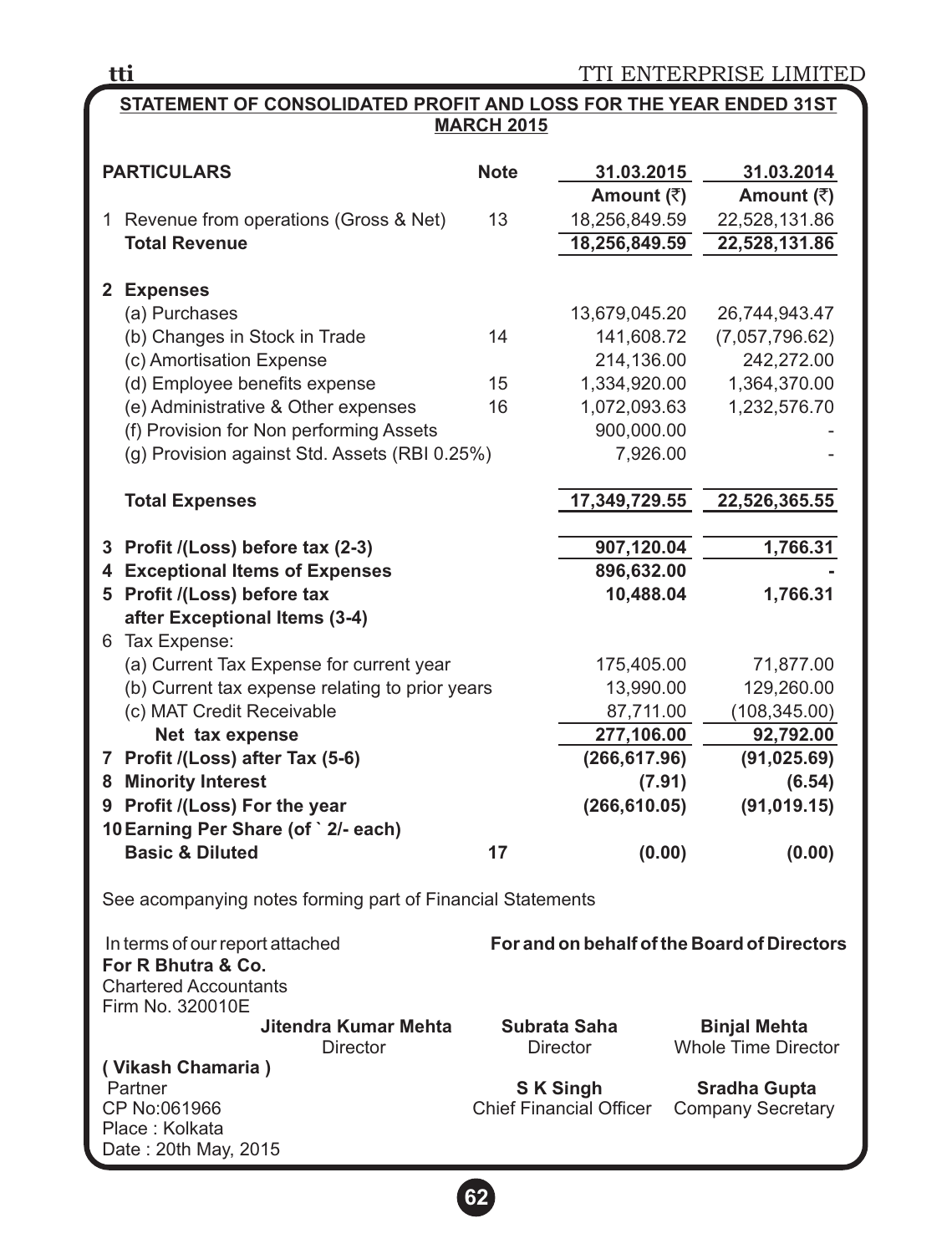## **Financial Year 2014-15**

### **Explanatory Notes forming part of the Consolidated Financial Statements :**

### **1. Principles of Consolidation**

The Consolidated Financial Statements relate to TTI Enterprise Ltd. (TTIEL, the Company) and its subsidiaries. The Consolidated Financial Statements have been prepared in accordance with Accounting Standard 21 (AS 21) " Consolidated Financial Statements". The Consolidated Financial Statements have been prepared on the following basis:

- a. The financial Statements of the Company, its subsidiary Companies have been combined on a line by line basis by adding together the book values of like items of assets, liabilities, income and expenses after eliminating inter group balances, inter group transactions and unrealised profits or losses.
- b. The financial Statements of the subsidiary companies are drawn for the same period as the company.
- c. Minority Interest in the net Assets of the Consolidated Accounts consists of:
	- i) the amount of equity attributable to minorities at the date on which investments in a subsidiary is made.
	- ii) the minorities' share of movement in equity since the date on which investments in a subsidiary relationship comes into existence.

|                                  | <b>Proportion of</b> |
|----------------------------------|----------------------|
| Name of the Subsidiary Company   | Ownership            |
|                                  | <b>Interest</b>      |
| i. Pratibhanu Mercantile Limited | 99.99                |
| ii. Udyati Traders Limited       | 99.99                |
| iii. Simmander Merchants Limited | 99.99                |
| iv. Locavi Enterprise Limited    | 99.99                |

## **2. Significant Accounting Policies**

The Financial Statements have been prepared to comply in all material respects with the notified Accounting Standards and the relevant and applicable provisions of Companies Act, 2013. The financial statements have been prepared under the historical cost convention, on an accrual basis of accounting. The Accounting policies adopted in the preparation of the Consolidated financial statements are consistent with those used in the previous year.

### **2.1. Use of Estimates**

The preparation of the financial statements in conformity with Indian GAAP requires the Management to make estimates and assumptions considered in the reported amounts of assets and liabilities (including contingent liabilities) and the reported income and expenses during the year. The Management believes that the estimates used in preparation of the financial statements are prudent and reasonable. Future results could differ due to these estimates and the differences between the actual results and the estimates are recognised in the periods in which the results are known / materialise.

### **2.2. Valuation of Investments**

Non Current Investments are stated at Cost. Provision for diminution in value of investments, if any, is made if in the opinion of management, such diminution is other than temporary. Current Investments are valued at lower of cost or fair value.

### **2.3 Inventories**

Quoted shares held as Inventories are valued at lower of cost or Market value.

## **2.4. Short term loans & Advances**

These are unsecured , considered good by the management.

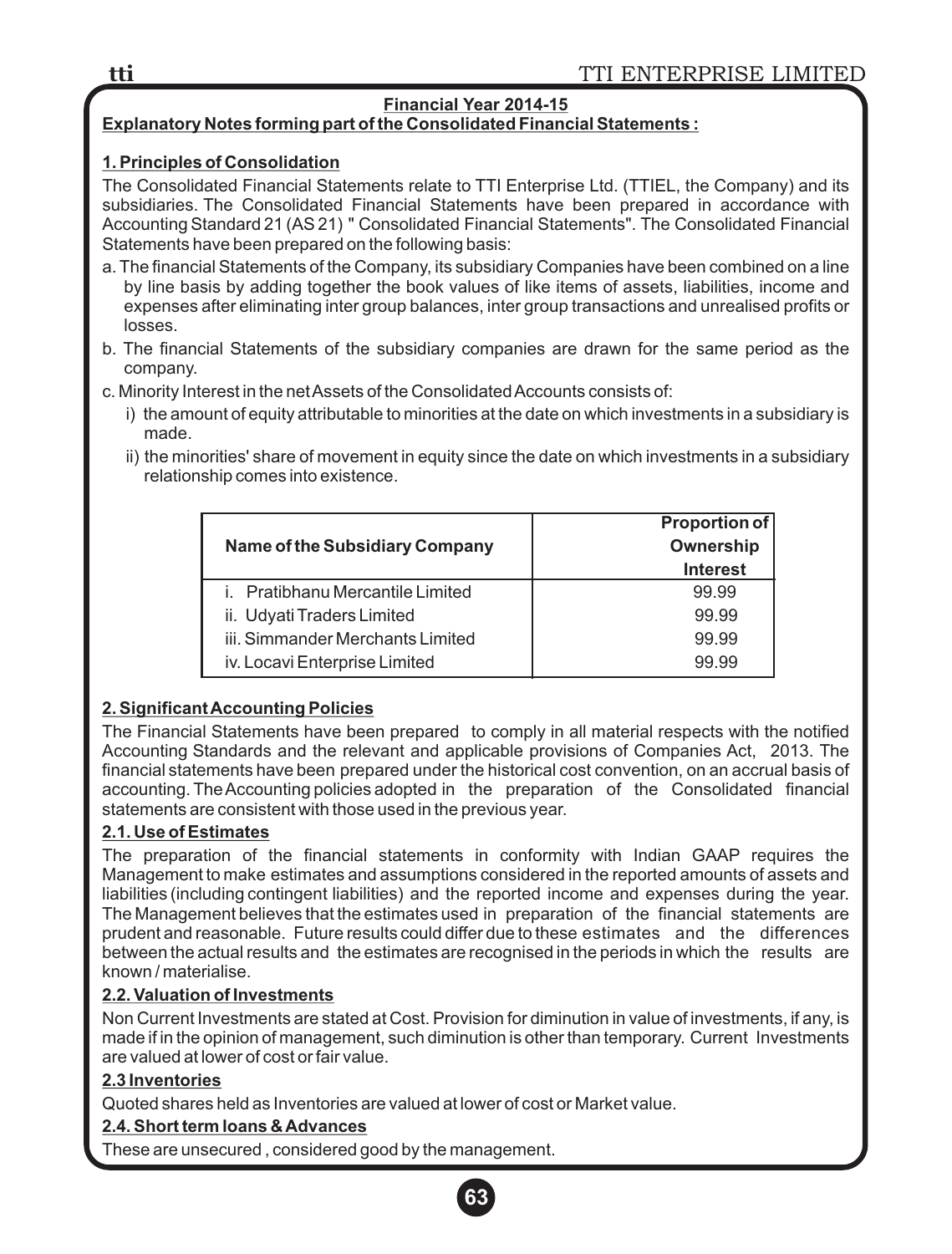#### **2.5. Revenue Recognition**

Interest Income is recognized on time proportion basis by applying the requisite interest rates. Dividend Income is recognized when the right to receive the dividend is established. Profit or loss on sale of Investments is recognized at the time of actual sale/ redemption.

#### **2.6. Provisions & Contingencies**

Provisions are recognised when the company has present obligations as a result of past event for which it is probable that an outflow of economic benefits will be required to settle the obligation and a reliable estimate can be made for an amount of the obligation. No Contingent liability exists as on the date of the Balance Sheet.

#### **2.7. Taxation**

The Provision for Taxation is made at the average rate of Tax as applicable for the Income of the previous Year as defined under the Income Tax Act, 1961

Tax expense comprises both Current Tax and Deferred Tax at the applicable enacted or substantively enacted rates. Current Tax represents the amount of Income Tax payable/ recoverable in respect of taxable income/ loss for the reporting period.

Minimum Alternate Tax (MAT) paid in accordance with the tax laws, which gives future economic benefits in the form of adjustment to future income tax liability. Accordingly, MAT is recognised as an asset in the Balance Sheet.

#### **2.8.Disclosure as required by Accounting Standard 18 (AS-18) ' Related Party Disclosures' issued by the ICAI**

Related Party Transactions

| <b>Description of relationship</b>                                          | Names of related party                                                                                                                                                               |
|-----------------------------------------------------------------------------|--------------------------------------------------------------------------------------------------------------------------------------------------------------------------------------|
| Key Management Personnel (KMP)                                              |                                                                                                                                                                                      |
| <b>Directors</b>                                                            | Jitendra Kumar Mehta, Binjal Mehta (appointed w.e f.<br>14.08.14), Alok Kumar Goenka, Subrata Saha (appointed<br>w.e f. 14.08.2014) and Ajay Agarwal (resigned w.e.f.<br>20.08.2014) |
| Company Secretary                                                           | Binjal Mehta - (Resigned w.e.f. 31.07.2014)<br>Sunita Singh (from 14.08.2014 to 28.12.2014)<br>Sradha Gupta (w.e.f. 30.03.2015)                                                      |
| Chief Financial Officer                                                     | S K Singh (w.e.f. 10.12.2014)                                                                                                                                                        |
| Enterprises in which KMP<br>& their Relatives have<br>Significant Influence | DWA Pyt. Ltd.                                                                                                                                                                        |

#### **Details of related party transactions during the year ended 31st March 2015**

Aggregate Related Party Transactions as at 31.03.2015. (All transactions have taken place on arms Length basis)

| <b>Particulars</b>                                                        | Key<br><b>Management</b><br><b>Personnel</b> | <b>Entities in which</b><br><b>KMP &amp; Their relatives</b><br>have significant influence |
|---------------------------------------------------------------------------|----------------------------------------------|--------------------------------------------------------------------------------------------|
| Payments to Directors & KMP<br>Jitendra Kr. Mehta - Director Sitting Fees | 12.000<br>(Nil)                              |                                                                                            |
| Alok Kr. Goenka - Director Sitting Fees                                   | 12,000<br>( Nil)                             |                                                                                            |

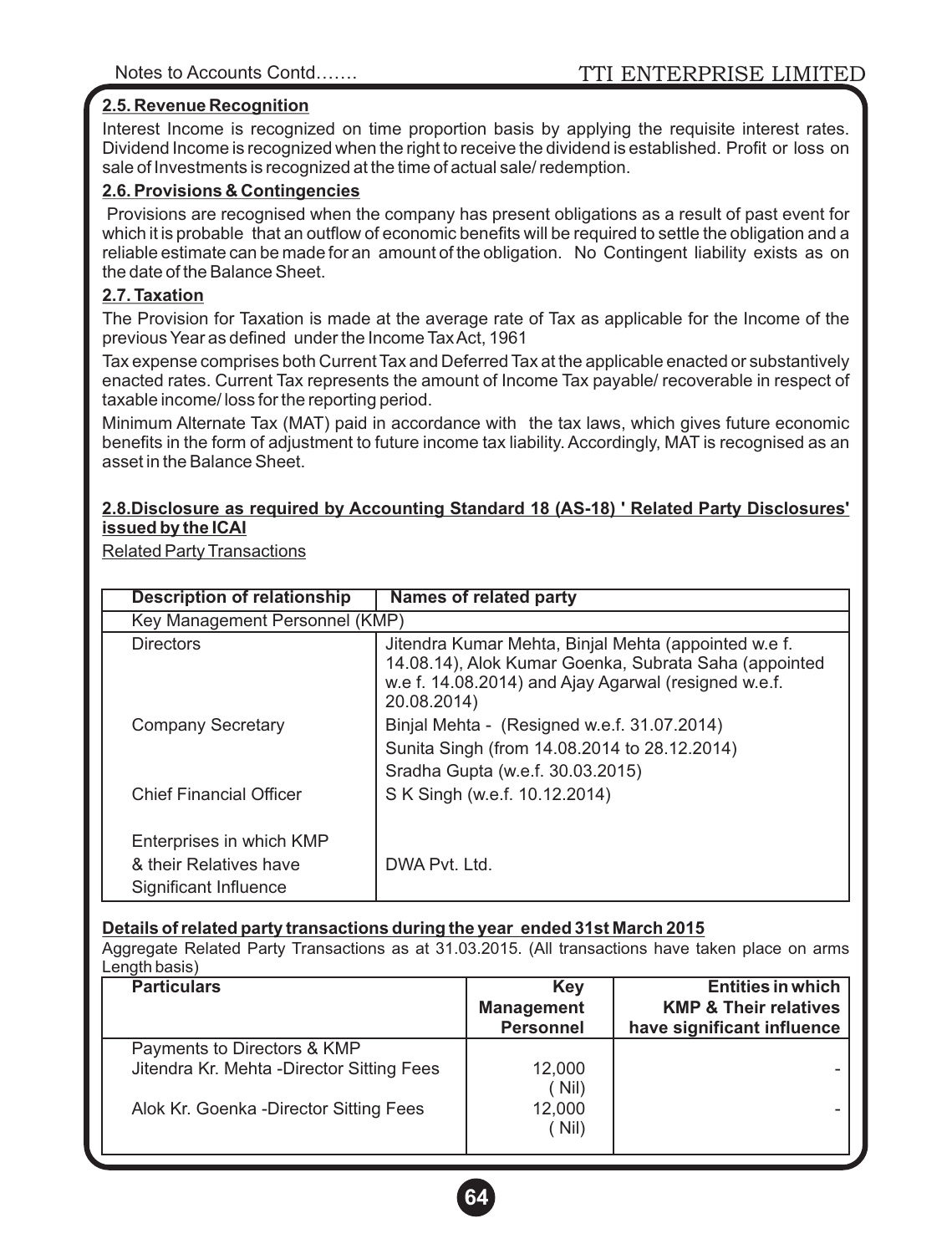| Ajay Agarwal -Director Sitting Fees  | 4,000<br>(Nil)   |        |
|--------------------------------------|------------------|--------|
| Subrata Saha - Director Sitting Fees | 8,000            |        |
| Binjal Mehta - Company Secretary     | (Nil)<br>100,000 |        |
|                                      | (300,000)        |        |
| Binjal Mehta - Director Remuneration | 188,000<br>(Nil) |        |
| Sunita Singh - Company Secretary     | 104,800<br>(Nil) |        |
| Sradha Gupta - Company Secretary     | 5,850            |        |
| Sumant Kumar Singh - CFO             | (Nil)<br>50,750  |        |
| <b>Rent Paid</b>                     | (Nil)            |        |
| DWA Pyt. Ltd.                        |                  | 20,000 |
| Advances Given                       |                  | ์ Nil) |
| Binjal Mehta - Company Secretary     |                  |        |
|                                      | (149,220)        |        |

No amount is either receivable or payable from any of the related party as on 31.03.2015

**2.9.** The Company has no other business apart from its core business of Investment and Finance. Thus segment wise information is not applicable.

#### **2.10. Earning Per Share**

Basic Earnings per share is calculated by dividing the net profit or Loss for the year attributable to equity shareholders by the weighted average number of equity shares outstanding during the year. For the purpose of calculating diluted earnings per share, the net profit or loss for the year attributable to equity shareholders and the weighted average number of equity shares outstanding during the year are adjusted for the effects of all dilutive potential equity shares.

- **2.11** A Few of the Subsidiaries have been incorporated during the month of February 2014. As the business in these companies has not been started the accounts of these companies have not been prepared for FY2013-14. In the absence of the accounts of these companies they have not been consolidated with the accounts of the holding company for FY 2013-14 and the investment in the same is shown under investment in subsidiary companies. The investments have not been cancelled as the accounts of the subsidiaries have not been prepared.
- **2.12. Amalgamation Expenses** are being written off over a period of 5 years. Preliminary Expenses incurred by the Subsidiary Companies have been written off during the year as per the provisions of the Companies Act, 2013
- **2.13 Exceptional items of Expenditure** consists of expenses incurred by the company in getting its shares listed on the Bombay Stock Exchange.
- **2.14.** Previous Years Figures have been regrouped or rearranged wherever necessary.

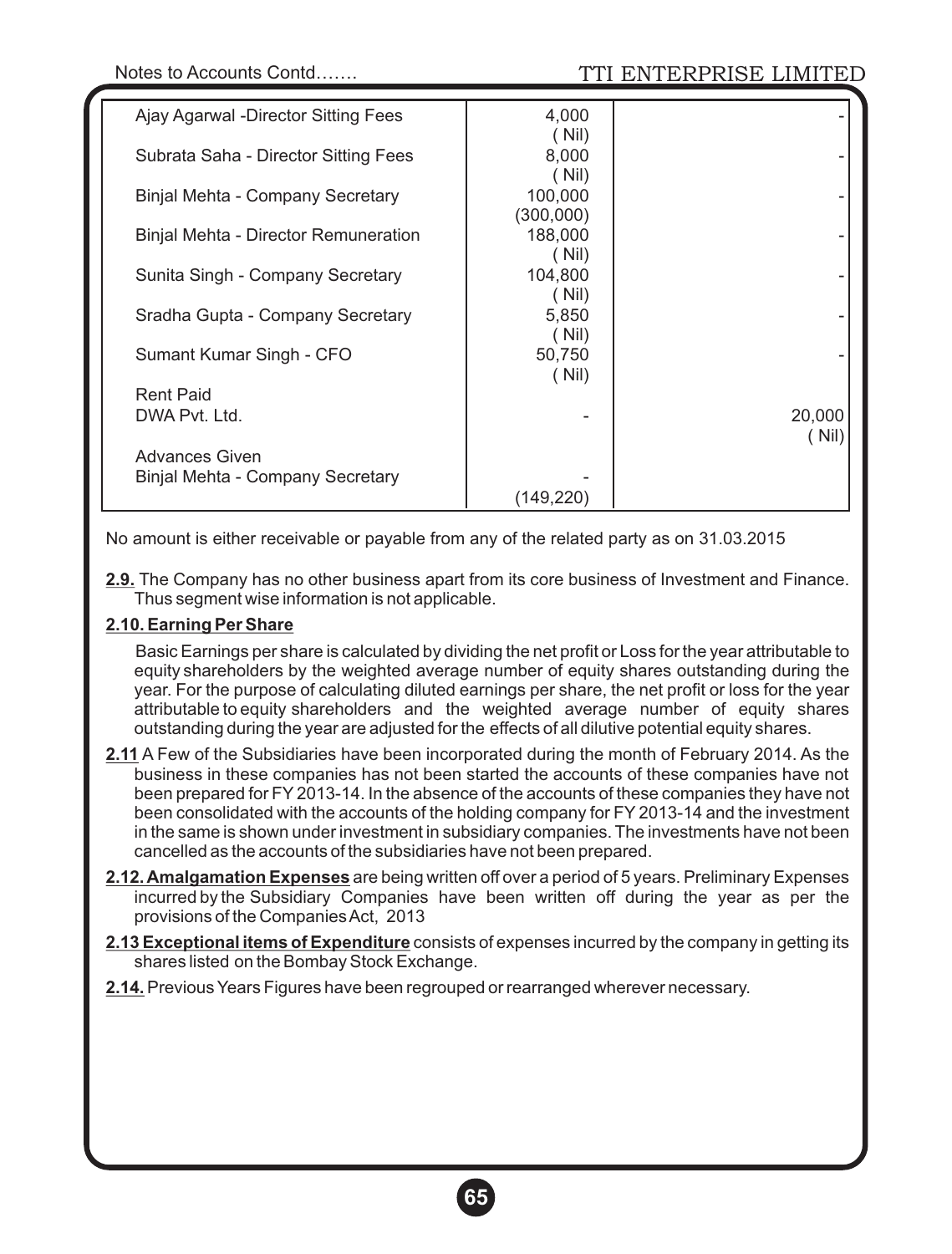TTI ENTERPRISE LIMITED

|                                                                                                                                                                                                      |  |                   | Financial Year 2014-15     |               |                              |                                                       |
|------------------------------------------------------------------------------------------------------------------------------------------------------------------------------------------------------|--|-------------------|----------------------------|---------------|------------------------------|-------------------------------------------------------|
|                                                                                                                                                                                                      |  |                   | 31.03.2015                 |               |                              | 31.03.2014                                            |
|                                                                                                                                                                                                      |  | No. of Shares     | Amount $(\overline{\tau})$ |               | No. of Shares                | Amount (₹)                                            |
| <b>Note 3: Share Capital</b>                                                                                                                                                                         |  |                   |                            |               |                              |                                                       |
| (a) Authorised Share Capital 127,500,000 255,000,000.00                                                                                                                                              |  |                   |                            |               |                              | 127,500,000 255,000,000.00                            |
|                                                                                                                                                                                                      |  | (of ₹ $2/-$ each) |                            |               | (of ₹ $2/-$ each)            |                                                       |
| (b) Issued Share Capital                                                                                                                                                                             |  |                   | 127,022,110 254,044,220.00 |               |                              | 127,022,110 254,044,220.00                            |
|                                                                                                                                                                                                      |  | (of ₹ $2/-$ each) |                            |               | (of $\overline{5}$ 2/- each) |                                                       |
| ('c) Subscribed &                                                                                                                                                                                    |  |                   |                            |               |                              |                                                       |
| Fully Paid up                                                                                                                                                                                        |  |                   | 127,022,110 254,044,220.00 |               |                              | 127,022,110 254,044,220.00                            |
|                                                                                                                                                                                                      |  | (of ₹ $2/-$ each) |                            |               | (of $\overline{5}$ 2/- each) |                                                       |
|                                                                                                                                                                                                      |  |                   | 254,044,220.00             |               |                              | 254,044,220.00                                        |
| The Company has just one class of Equity shares having par value of Rs.2/- per share. All these shares<br>have the same rights with respect to payment of dividend, repayment of capital and voting. |  |                   |                            |               |                              |                                                       |
| In the event of Liquidation of the Company, the holders of Equity Shares will be entitled to receive                                                                                                 |  |                   |                            |               |                              |                                                       |
| remaining assets of the Company, after distribution of all preferential amounts.                                                                                                                     |  |                   |                            |               |                              |                                                       |
| Note 3(a): Reconciliation of Equity Share Outstanding<br><b>Equity Shares</b>                                                                                                                        |  |                   | As on 31st March, 2015     |               |                              | As on 31st March, 2014                                |
| <b>Issued Subscribed and</b>                                                                                                                                                                         |  |                   |                            |               |                              |                                                       |
| Fully Paid up                                                                                                                                                                                        |  | No. of Shares     | Amount (₹)   No.of Shares  |               |                              | Amount (₹)                                            |
| At the beginning and                                                                                                                                                                                 |  |                   |                            |               |                              |                                                       |
| end of the year                                                                                                                                                                                      |  |                   |                            |               |                              | 127,022,110 254,044,220.00 127,022,110 254,044,220.00 |
| Note 3(b): Details of Shares held by each shareholder holding more than 5% shares.                                                                                                                   |  |                   |                            |               |                              |                                                       |
|                                                                                                                                                                                                      |  |                   | As on 31st March, 2015     |               |                              | As on 31st March, 2014                                |
| Class of Shares / Name                                                                                                                                                                               |  | No.of             | % holding in               |               | No.of                        | % holding in                                          |
| of Shareholder                                                                                                                                                                                       |  | <b>Shares</b>     | that class                 | <b>Shares</b> |                              | that class                                            |
|                                                                                                                                                                                                      |  | held              | of share                   |               | held                         | of share                                              |
| Equity Shares with Voting rights                                                                                                                                                                     |  |                   |                            |               |                              |                                                       |
| Chaitali Tradelink Pvt. Ltd.                                                                                                                                                                         |  | 8,445,694         | 6.65                       |               | 6,557,636                    | 5.16                                                  |
| Vandita Commercial Pvt. Ltd.                                                                                                                                                                         |  | 7,277,314         | 5.73                       |               |                              |                                                       |
| Vanshi Infraprojects Pvt. Ltd.                                                                                                                                                                       |  | 6,673,817         | 5.25                       |               |                              |                                                       |
| <b>Note 4: Reserves &amp; Surplus</b><br>(a) Capital Reserve (out of Amalgamation)                                                                                                                   |  |                   |                            |               |                              |                                                       |
| (b) General Reserves                                                                                                                                                                                 |  |                   |                            |               | 724,980.00<br>1,000,000.00   | 724,980.00<br>1,000,000.00                            |
| (c) Reserve Fund (Sec 45-IC of RBI Act)                                                                                                                                                              |  |                   |                            |               |                              |                                                       |
| Opening balance                                                                                                                                                                                      |  |                   |                            |               | 691,462.08                   | 709,665.91                                            |
| Add: Additions                                                                                                                                                                                       |  |                   | 78,766.77                  |               | (18, 203.83)                 |                                                       |
| Closing balance                                                                                                                                                                                      |  |                   | 770,228.85                 |               | 691,462.08                   |                                                       |
| (d) Surplus in Statement of Profit and Loss                                                                                                                                                          |  |                   |                            |               |                              |                                                       |
| Opening balance                                                                                                                                                                                      |  |                   |                            |               | 3,254,370.18                 | 3,327,185.50                                          |
| Add: Profit / (Loss) for the year (after tax)                                                                                                                                                        |  | (266, 610.05)     |                            |               | (91, 019.15)                 |                                                       |
| Add: Loss/(Profit) of Disinvested Subsidiary                                                                                                                                                         |  |                   |                            |               | 236,873.84                   |                                                       |
| Less: Transferred To:                                                                                                                                                                                |  |                   |                            |               |                              |                                                       |
| Reserve U/s 45 IC of RBI Act                                                                                                                                                                         |  |                   |                            |               | 78,766.77                    | (18, 203.83)                                          |
| Closing balance                                                                                                                                                                                      |  |                   |                            |               | 3,145,867.20                 | 3,254,370.18                                          |
|                                                                                                                                                                                                      |  |                   |                            |               | 5,641,076.05                 | 5,670,812.26                                          |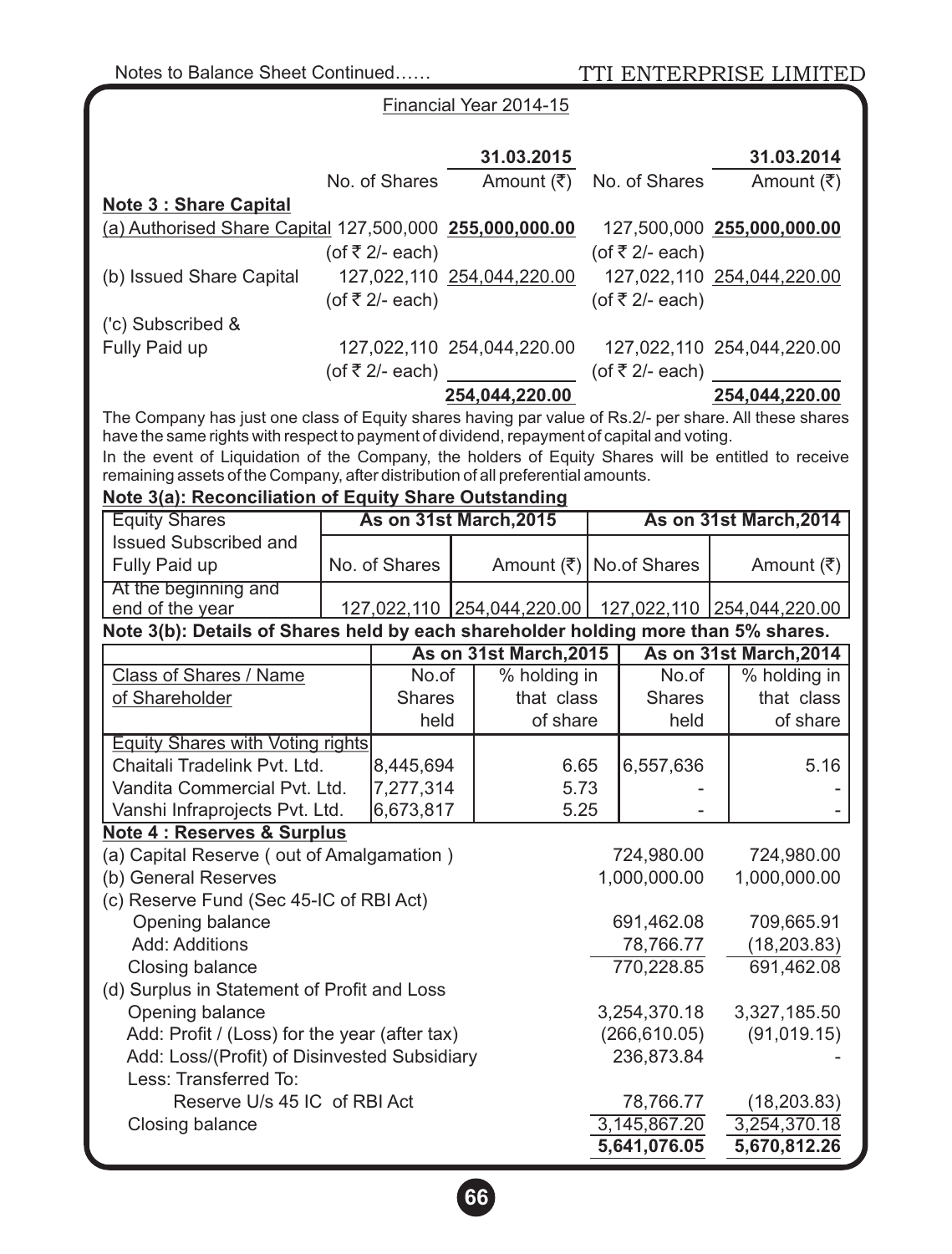| Financial Year 2014-15                                                           |                 |                               |  |
|----------------------------------------------------------------------------------|-----------------|-------------------------------|--|
|                                                                                  | 31.03.2015      | 31.03.2014                    |  |
|                                                                                  | Amount (₹)      | Amount (₹)                    |  |
| <b>Note 5: Current Liabilities</b>                                               |                 |                               |  |
| <b>Other Payables</b>                                                            |                 |                               |  |
| (I) Statutory Remittances (P. Tax & TDS)                                         | 19,369.00       | 10,524.00                     |  |
| (ii) Audit Fees Payable                                                          | 19,236.00       | 20,000.00                     |  |
| (iii) Other Liabilities                                                          |                 | 65,809.00                     |  |
|                                                                                  | 38,605.00       | 96,333.00                     |  |
|                                                                                  |                 |                               |  |
| <b>Note 6: Short Term Provisions</b>                                             |                 |                               |  |
| Provision Against Std. Assets (.25%)                                             | 269,064.00      | 261,138.00                    |  |
| Provision for Non Performing Assets                                              | 900,000.00      |                               |  |
|                                                                                  | 1,169,064.00    | 261,138.00                    |  |
| <b>Note 7: Non Current Investments</b>                                           |                 |                               |  |
| <b>Non Current Investments</b>                                                   |                 | 16,647,000.00                 |  |
| <b>Investment in Preference Shares</b>                                           | 4,807,200.00    | 1,499,820.00                  |  |
|                                                                                  | 4,807,200.00    | 18,146,820.00                 |  |
| <b>Note 8: Other Non Current Asset</b><br>Preliminary Expenses (Not Written Off) |                 |                               |  |
| Pre-operative Expenses (Not Written Off)                                         |                 | 128,160.00<br>4,800.00        |  |
| Amalgation expenses (Not Written Off)                                            |                 | 117,256.00                    |  |
| <b>MAT Credit Receivable</b>                                                     | 20,634.00       | 108,345.00                    |  |
|                                                                                  | 20,634.00       | 358,561.00                    |  |
| <b>Note 9: Current Investments</b>                                               |                 |                               |  |
| (b) Other Investments in                                                         |                 |                               |  |
| (i) Mutual Funds                                                                 | 19,268,916.99   | 20,040,000.00                 |  |
| (ii) Unquoted Shares                                                             | 108,200,000.00  | 113,700,000.00                |  |
|                                                                                  |                 | 127,468,916.99 133,740,000.00 |  |
| <b>Note 10: Short Term Loans &amp; Advances</b>                                  |                 |                               |  |
| Unsecured Considered good - (Others)                                             | 107,622,665.00  | 91,016,679.00                 |  |
| Unsecured considered Doubtful - (Others)                                         | 900,000.00      |                               |  |
| Advances                                                                         | 2,105,600.00    |                               |  |
|                                                                                  | 110,628,265.00  | 91,016,679.00                 |  |
| <b>Note 11: Other Current Assets</b>                                             |                 |                               |  |
| (i) Income Tax Refundable (Net of Provision)                                     | 1,689,619.00    | 2,064,422.00                  |  |
| (ii) Security Deposits                                                           | 5,000.00        |                               |  |
| (iii) Other Receivables                                                          | 841,020.00      |                               |  |
| (iv) Advance to BSE Ltd towards Listing Fees                                     |                 | 561,800.00                    |  |
|                                                                                  | 2,535,639.00    | 2,626,222.00                  |  |
| Note 12 : Cash & Cash Equivalents                                                |                 |                               |  |
| (a) Cash in hand (As Certified by the Management)                                | 544,468.96      | 416,323.96                    |  |
| (b) Balances with banks                                                          |                 |                               |  |
| In current accounts                                                              | 5, 147, 208. 44 | 3,885,717.29                  |  |
|                                                                                  | 5,691,677.40    | 4,302,041.25                  |  |
| <b>Note 13: Revenue from Operations</b>                                          | 8,159,319.39    | 10,324,927.86                 |  |
| (a) Sales (Gross & Net)<br>(b) Other Operating Revenues                          |                 |                               |  |
| <b>Dividend</b>                                                                  | 122,326.50      | 26,541.68                     |  |
| Interest Recd. (TDS ₹1072550/- P.Y ₹1209228/-)                                   | 9,169,937.00    | 11,530,393.00                 |  |
| Other Misc. Income                                                               |                 | 35,948.13                     |  |
| Capital Gains / Losses (Net)                                                     | 805,266.70      | 610,321.19                    |  |
|                                                                                  | 18,256,849.59   | 22,528,131.86                 |  |
|                                                                                  |                 |                               |  |

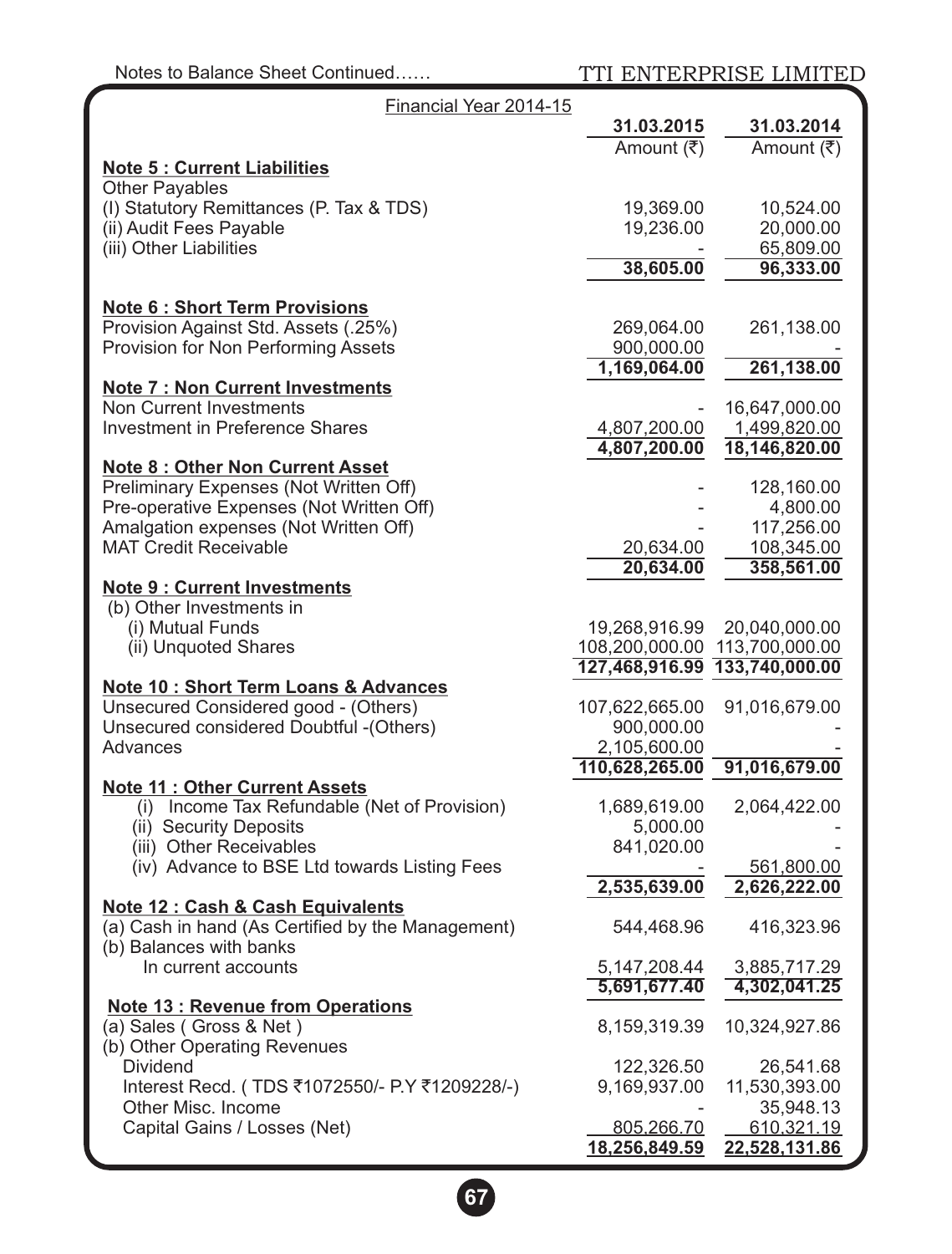| Notes to Balance Sheet Continued                                               |                                        |                | TTI ENTERPRISE LIMITED     |  |
|--------------------------------------------------------------------------------|----------------------------------------|----------------|----------------------------|--|
| Financial Year 2014-15                                                         |                                        |                |                            |  |
|                                                                                |                                        | 31.03.2015     | 31.03.2014                 |  |
|                                                                                |                                        | Amount (₹)     | Amount (₹)                 |  |
| Note 14 : Changes In Stock In Trade                                            |                                        |                |                            |  |
| Inventories at the end of the year                                             |                                        | 9,740,864.75   | 9,882,473.47               |  |
| Inventories at the beginning of the year                                       |                                        | 9,882,473.47   | 2,824,676.85               |  |
| Net (increase)/ decrease                                                       |                                        | 141,608.72     | (7,057,796.62)             |  |
| Note 15 : Employee Benefit Expense                                             |                                        |                |                            |  |
| (a) Salary & Wages                                                             |                                        | 1,298,920.00   | 1,364,370.00               |  |
| (b) Bonus to staff                                                             |                                        | 36,000.00      |                            |  |
|                                                                                |                                        | 1,334,920.00   | 1,364,370.00               |  |
| Note 16 : Administrative & Other Expenses                                      |                                        |                |                            |  |
| <b>Bank Charges</b>                                                            | 1,099.72                               |                | 2,095.60                   |  |
| <b>Professional Fees</b>                                                       | 1,500.00                               |                |                            |  |
| <b>Compliance Certificate Fees</b>                                             | 750.00                                 |                |                            |  |
| <b>Communication Expenses</b>                                                  | 7,866.00                               |                |                            |  |
| <b>Payment to Directors</b>                                                    |                                        |                |                            |  |
| For Salary<br>180,000.00                                                       |                                        |                |                            |  |
| For Sitting Fees<br>44,000.00<br><b>Depository Charges</b>                     | 224,000.00<br>112,360.00               |                | 112,360.00                 |  |
| <b>Listing Fees</b>                                                            |                                        |                | 68,439.00                  |  |
| <b>Payment to Auditors</b>                                                     |                                        |                |                            |  |
| For Statutory Audit<br>16,427.00                                               |                                        | 17,500.00      |                            |  |
| For Internal Audit<br>6,000.00                                                 |                                        | 6,000.00       |                            |  |
| For Tax Audit<br>2,809.00                                                      | 25,236.00                              | 2,500.00       | 26,000.00                  |  |
| Service Tax & Other Charges                                                    | 8,931.67                               |                | 10,891.75                  |  |
| Service Tax (Reverse Charge)                                                   | 5,439.00                               |                |                            |  |
| <b>STT</b>                                                                     | 21,809.37                              |                | 33,580.00                  |  |
| <b>Travelling Expenses</b>                                                     |                                        |                | 64,500.00                  |  |
| <b>Other Administrative Expenses</b>                                           | 663,101.87                             |                | 914,710.35                 |  |
|                                                                                | 1,072,093.63                           |                | 1,232,576.70               |  |
| Note 17: Earning Per Share (AS-20)                                             |                                        |                |                            |  |
| <b>Basic &amp; Diluted</b>                                                     |                                        |                |                            |  |
| Net profit / (loss) for the year                                               |                                        | (266,610.05)   | (91, 019.15)               |  |
| Profit / (loss) attributable to equity shareholders                            |                                        | (266, 610.05)  | (91, 019.15)               |  |
| No.of shares for basic EPS                                                     |                                        | 127,022,110    | 127,022,110                |  |
| Par Value per Share<br>Earnings per share, from continuing & total operations  |                                        | 2.00<br>(0.00) | 2.00<br>(0.00)             |  |
|                                                                                |                                        |                |                            |  |
| For and on behalf of the Board of Directors<br>In terms of our report attached |                                        |                |                            |  |
| For R Bhutra & Co.                                                             |                                        |                |                            |  |
| <b>Chartered Accountants</b>                                                   |                                        |                |                            |  |
| Firm No. 320010E                                                               |                                        |                |                            |  |
| Jitendra Kumar Mehta                                                           | Subrata Saha                           |                | <b>Binjal Mehta</b>        |  |
| <b>Director</b>                                                                | <b>Director</b>                        |                | <b>Whole Time Director</b> |  |
| (Vikash Chamaria)                                                              |                                        |                |                            |  |
| Partner                                                                        | <b>SK Singh</b><br><b>Sradha Gupta</b> |                |                            |  |
| CP No:061966                                                                   | <b>Chief Financial Officer</b>         |                | <b>Company Secretary</b>   |  |
| Place: Kolkata<br>Date: 20th May, 2015                                         |                                        |                |                            |  |
|                                                                                |                                        |                |                            |  |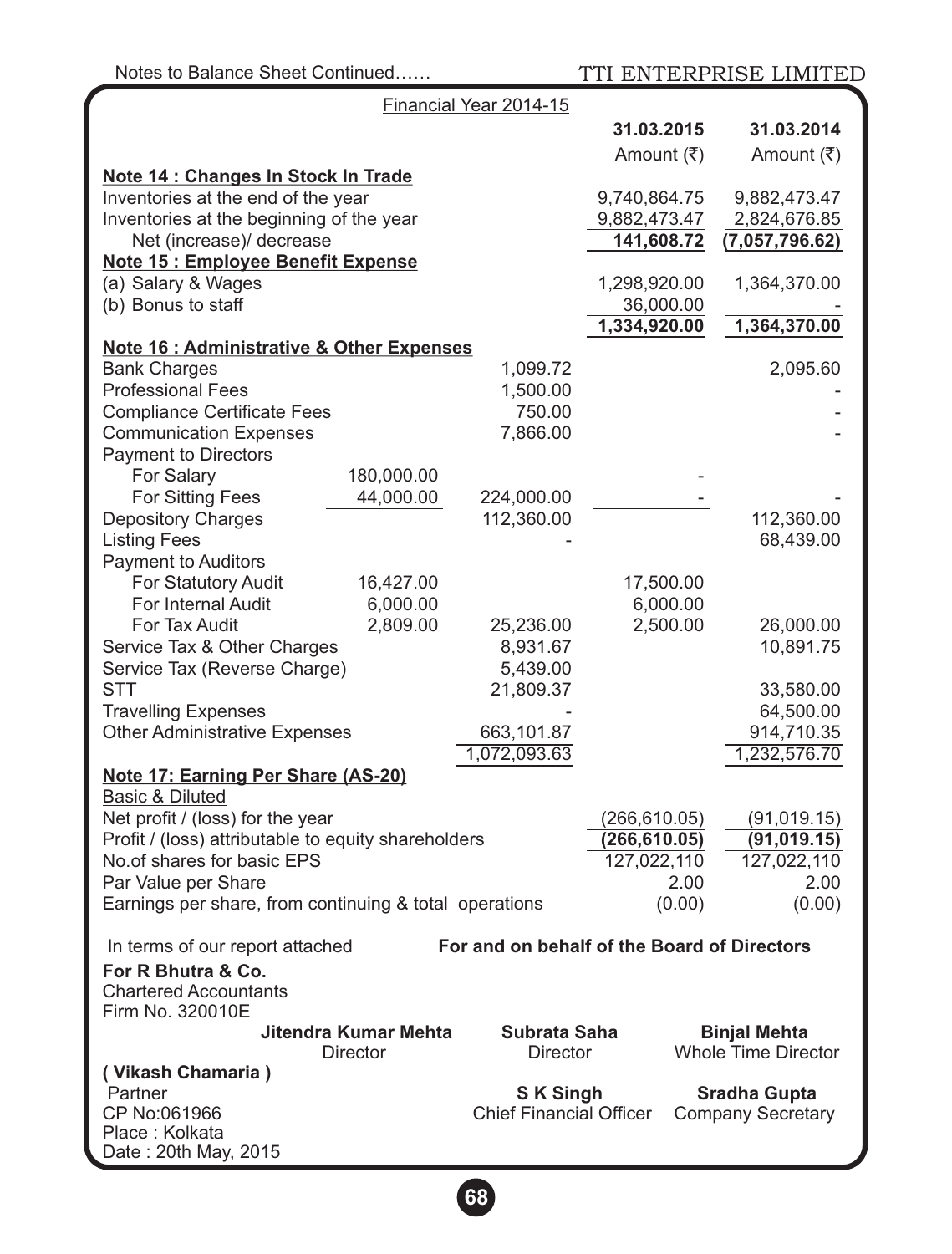TTI ENTERPRISE LIMITED

## Financial Year 2014-15 **SCHEDULES FORMING PART OF THE ACCOUNTS**

| <b>Details of Note 7: Non Current Investments</b><br>No.of                      |                   | 31.03.2015<br>Amount (`)       | No.of              | 31.03.2014<br>Amount (`)       |  |  |  |  |
|---------------------------------------------------------------------------------|-------------------|--------------------------------|--------------------|--------------------------------|--|--|--|--|
|                                                                                 | Sh./ Units        |                                | Sh./ Units         |                                |  |  |  |  |
| <b>Non Current Investments</b>                                                  |                   |                                |                    |                                |  |  |  |  |
| In Unquoted Shares at Cost                                                      |                   |                                |                    |                                |  |  |  |  |
| Dhaiti Trading P Ltd. (FV Rs.10/-)                                              |                   |                                | 824,800            | 8,248,000.00                   |  |  |  |  |
| Ishani Vanijya Pvt. Ltd. (FV Rs.10/-)                                           |                   |                                | 210,000            | 2,100,000.00                   |  |  |  |  |
| Chandit. Com Pvt. Ltd. (FV Rs.10/-)                                             |                   |                                | 629,900            | 6,299,000.00                   |  |  |  |  |
|                                                                                 | ÷,                |                                |                    | 16,647,000.00                  |  |  |  |  |
| In Equity Shares of Subsidiaries (formed after 01.01.2014)                      |                   |                                |                    |                                |  |  |  |  |
| Refer Note 2.11                                                                 |                   |                                |                    |                                |  |  |  |  |
| Gokuleshwar Estates Ltd.(FV Rs.10/-)                                            |                   |                                | 49,994             | 499,940.00                     |  |  |  |  |
| Locavi Enterprise Ltd. (FV Rs.10/-)                                             |                   |                                | 49,994             | 499,940.00                     |  |  |  |  |
| Simander Merchants Ltd. (FV Rs.10/-)                                            |                   |                                | 49,994             | 499,940.00                     |  |  |  |  |
|                                                                                 |                   |                                |                    | 1,499,820.00                   |  |  |  |  |
| <b>Investment in Preference shares</b>                                          |                   |                                |                    |                                |  |  |  |  |
| Zee Entertainment Enterprise Ltd.                                               |                   |                                |                    |                                |  |  |  |  |
| (FV Re.1/-)                                                                     | 6,000,000         | 4,807,200.00                   |                    |                                |  |  |  |  |
| <b>Total Non Current Investment</b>                                             |                   | 4,807,200.00                   |                    | 18,146,820.00                  |  |  |  |  |
|                                                                                 |                   |                                |                    |                                |  |  |  |  |
| Market Value of Quoted Preference Shares                                        |                   | 4,920,000.00                   |                    |                                |  |  |  |  |
| <b>Details of Note 9: Current Investments</b>                                   |                   |                                |                    |                                |  |  |  |  |
| <b>Unquoted - At cost</b>                                                       |                   |                                |                    |                                |  |  |  |  |
| In Mutual Funds - Debt Fund                                                     |                   |                                |                    |                                |  |  |  |  |
| <b>IDFC Cash Fund Growth</b>                                                    |                   |                                | 5,249.39           | 8,090,000.00                   |  |  |  |  |
| IDFC Cash Fund Growth- Direct Plan                                              |                   |                                | 708.91             | 1,100,000.00                   |  |  |  |  |
| UTI Money Market Fund G                                                         |                   |                                | 7,070.65           | 10,040,000.00                  |  |  |  |  |
| UTI Money Market Fund IP Growth                                                 | 4,783.204         | 10,000,000.00                  |                    |                                |  |  |  |  |
| UTI Treasury Advantage Fund IP G                                                | 209.027           | 390,000.00                     |                    |                                |  |  |  |  |
| HDFC Cash Management Fund TAP G                                                 | 14,663.939        | 400,000.00                     | 14,663.939         | 400,000.00                     |  |  |  |  |
| HDFC Cash Management Fund G                                                     |                   |                                | 15,069.20          | 410,000.00                     |  |  |  |  |
| UTI Treasury Advantage Fund IP G                                                | 214.094           | 400,000.00                     |                    |                                |  |  |  |  |
| UTI-Treasury Advantage Fund                                                     | 4,228.207         | 8,000,000.00                   |                    |                                |  |  |  |  |
| Reliance Liquid Fund (Treasury Plan)                                            | 24.536            | 78,916.99                      |                    |                                |  |  |  |  |
|                                                                                 |                   | 19,268,916.99                  |                    | 20,040,000.00                  |  |  |  |  |
| Repurchase price of Mutual Funds - Debt                                         |                   | 20,264,539.39                  |                    | 20,196,477.87                  |  |  |  |  |
|                                                                                 |                   |                                |                    |                                |  |  |  |  |
| In Unquoted Shares (At Cost)                                                    |                   |                                |                    |                                |  |  |  |  |
| ACS Advisory Services Ltd. (FV Rs.10/-)<br>Dhanashree Wealth Advisors Pvt. Ltd. | 2,800             | 700,000.00                     | 2,800              | 700,000.00                     |  |  |  |  |
|                                                                                 |                   |                                |                    |                                |  |  |  |  |
| (FV Rs.10/-)<br>Waltz Tracom Pvt. Ltd. (FV Rs.10/-)                             | 650,000<br>80,000 | 32,500,000.00<br>16,000,000.00 | 650,000<br>142,500 | 32,500,000.00<br>28,500,000.00 |  |  |  |  |
| Zaver Tower Pvt. Ltd. (FV Rs.10/-)                                              | 590,000           | 59,000,000.00                  | 520,000            | 52,000,000.00                  |  |  |  |  |
|                                                                                 |                   | 108,200,000.00                 |                    | 113,700,000.00                 |  |  |  |  |

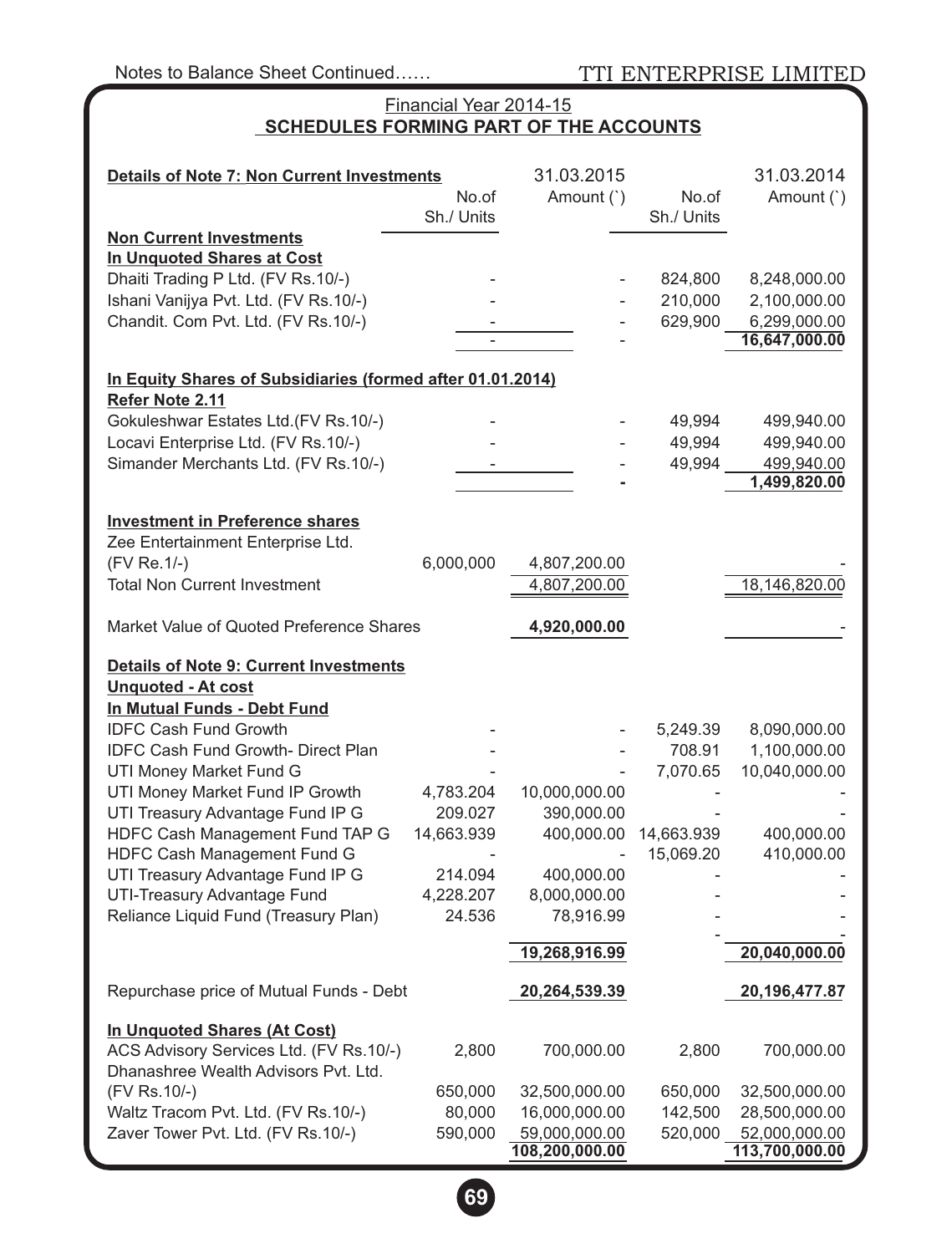**tti** TTI ENTERPRISE LIMITED

| Consolidated Cash Flow Statement for the year ended 31 March, 2015 |               |                                                                                       |               |                         |  |  |  |
|--------------------------------------------------------------------|---------------|---------------------------------------------------------------------------------------|---------------|-------------------------|--|--|--|
| <b>Particulars</b>                                                 |               | For the year ended<br>For the year ended<br>31st March.2015<br><b>31st March.2014</b> |               |                         |  |  |  |
|                                                                    | <b>Amount</b> | <b>Amount</b>                                                                         | <b>Amount</b> | <b>Amount</b>           |  |  |  |
| Cash flow from operating activities                                | in $\bar{z}$  | in $\bar{z}$                                                                          | in $\bar{z}$  | $\underline{\text{in}}$ |  |  |  |
| Net Profit / (Loss) before tax                                     |               | 10,488                                                                                |               | 1,766                   |  |  |  |
| <b>Adjustments for:</b>                                            |               |                                                                                       |               |                         |  |  |  |
| Amortisation Expenses                                              | 214,136       |                                                                                       | 242,272       |                         |  |  |  |
| Prepaid Expenses of Divested subsidiaries                          | 80,080        |                                                                                       |               |                         |  |  |  |
| Provision for Doubtful Debts                                       | 900,000       |                                                                                       |               |                         |  |  |  |
| Provision against Std.Assets (RBI)                                 | 7,926         |                                                                                       |               |                         |  |  |  |
| Net (gain) / loss on sale of investments                           | (805, 267)    | 396,875                                                                               | (610, 321)    | (368, 049)              |  |  |  |
| Operating profit / (loss)                                          |               | 407,363                                                                               |               | (366, 283)              |  |  |  |
| before working capital changes                                     |               |                                                                                       |               |                         |  |  |  |
| Changes in working capital:                                        |               |                                                                                       |               |                         |  |  |  |
| Adjustments for (increase) / decrease                              |               |                                                                                       |               |                         |  |  |  |
| in operating assets:                                               |               |                                                                                       |               |                         |  |  |  |
| Inventories                                                        | 141,609       |                                                                                       | (7,057,797)   |                         |  |  |  |
| Trade receiveable                                                  |               |                                                                                       | 39,547        |                         |  |  |  |
| Short-term loans and advances                                      | (19,611,586)  |                                                                                       | 13.438.480    |                         |  |  |  |
| Other current assets                                               | (284, 220)    |                                                                                       | (559, 800)    |                         |  |  |  |
| Other current liabilities                                          | (57, 728)     | (19, 811, 925)                                                                        | 74,293        | 5,934,723               |  |  |  |
|                                                                    |               | (19, 404, 562)                                                                        |               | 5,568,440               |  |  |  |
| <b>Cash Flow from Extra ordinary Expenses</b>                      |               |                                                                                       |               |                         |  |  |  |
| non current item of Disinvested Subsidiary                         |               |                                                                                       | 299,725       |                         |  |  |  |
| <b>Preliminary Expenses</b>                                        | (44,000)      | (44,000)                                                                              | (64, 200)     | 235,525                 |  |  |  |
| <b>Cash generated from operations</b>                              |               | (19, 448, 562)                                                                        |               | 5.803.965               |  |  |  |
| Direct Taxes (Paid) / Refund Received (Net)                        |               | 185,408                                                                               |               | (36, 488)               |  |  |  |
| Net cash used in operating activities (a)                          |               | (19, 263, 154)                                                                        |               | 5,767,477               |  |  |  |
| <b>Cash Flow from investing activities</b>                         |               |                                                                                       |               |                         |  |  |  |
| Purchase of Non Current Investments                                | 13,339,620    |                                                                                       | (2, 164, 839) |                         |  |  |  |
| Purchase of other investments                                      | 7,313,224     | 20,652,844                                                                            | (6,392,897)   | (8,557,736)             |  |  |  |
| Net cash used in investing activities (b)                          |               | 20,652,844                                                                            |               | (8, 557, 736)           |  |  |  |
| <b>Cash flow from financing activities</b>                         |               |                                                                                       |               |                         |  |  |  |
| Minority Interest                                                  | (53)          |                                                                                       |               |                         |  |  |  |
| Proceeds from issue of equity                                      |               | (53)                                                                                  |               |                         |  |  |  |
| Net cash from financing activities (c)                             |               | (53)                                                                                  |               |                         |  |  |  |
| Net increase / (decrease)                                          |               |                                                                                       |               |                         |  |  |  |
| in Cash and cash equivalents (a+b+c)                               |               | 1,389,636                                                                             |               | (2,790,259)             |  |  |  |
| Cash and cash equivalents                                          |               | 4,302,041                                                                             |               | 7,092,300               |  |  |  |
| at the beginning of the year                                       |               |                                                                                       |               |                         |  |  |  |
| <b>Cash and cash equivalents</b>                                   |               | 5,691,677                                                                             |               | 4,302,041               |  |  |  |
| at the end of the year                                             |               |                                                                                       |               |                         |  |  |  |
| * Comprises:                                                       |               |                                                                                       |               |                         |  |  |  |
| (a) Cash on hand                                                   | 544,469       |                                                                                       | 416,324       |                         |  |  |  |
| (b) Balances with banks                                            |               |                                                                                       |               |                         |  |  |  |
| (i) In current accounts                                            | 5,147,208     | 5,691,677                                                                             | 3,885,717     | 4,302,041               |  |  |  |

(i) The Cash Flow Statement reflects the combined cash flows pertaining to continuing and discounting operations. See accompanying notes forming part of the financial Statements

In terms of our report attached **For and on behalf of the Board of Directors For R Bhutra & Co.**  Chartered Accountants Firm No. 320010E

**( Vikash Chamaria )**

Place : Kolkata Date : 20th May, 2015

 **Jitendra Kumar Mehta Subrata Saha Binjal Mehta** 

Whole Time Director

Partner **Simple Strip Strip Sradha Gupta**<br>CP No:061966 **Simple Strip Strip Strip Strip Strip Strip Strip Strip Strip Strip Strip Strip Strip Strip Strip Strip Strip Strip Strip Strip Strip Strip Strip Strip Strip Strip Str** Chief Financial Officer

**70**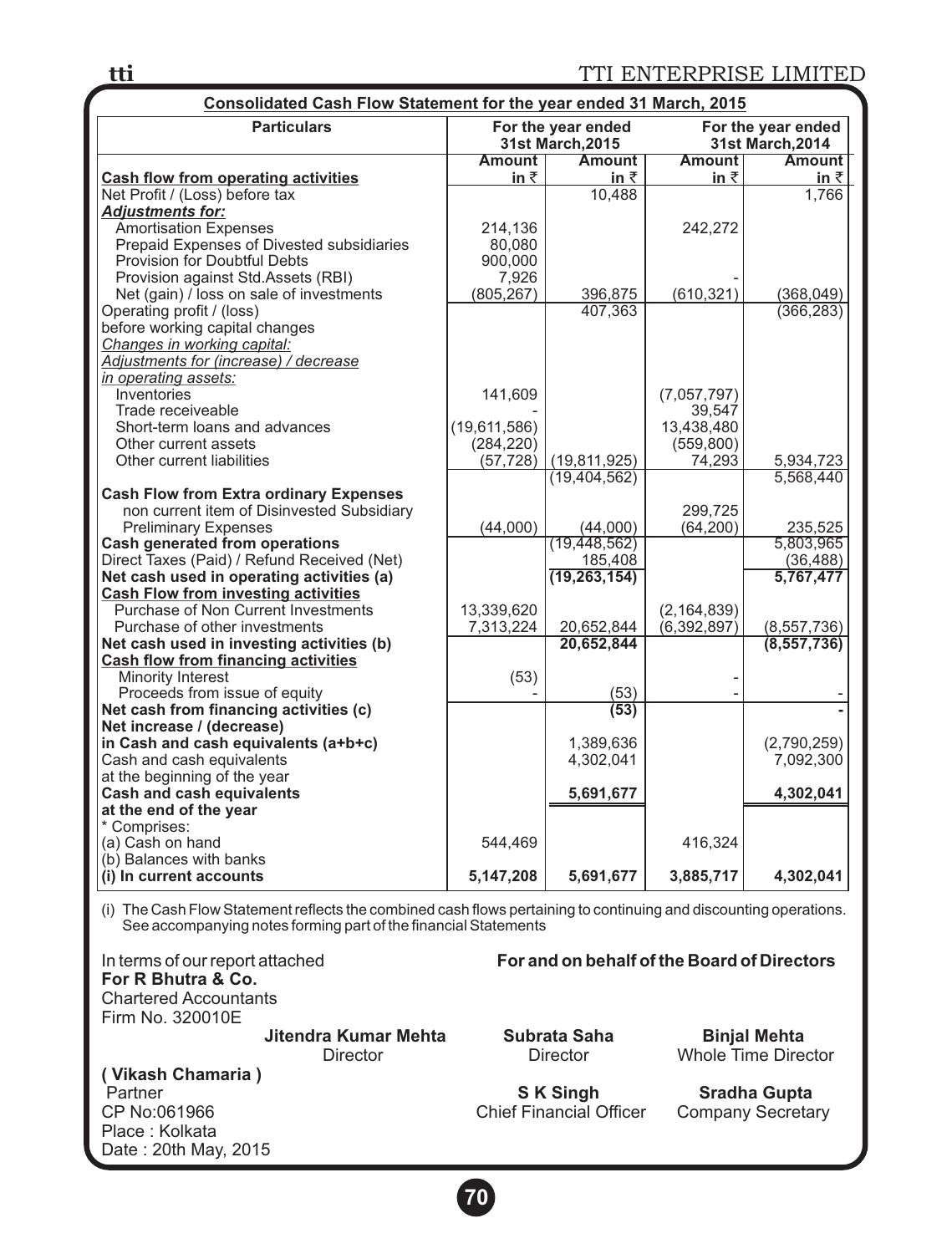

Kolkata, West Bengal 700001 15-B, Hemanta Basu Sarani Commerce & Industry MCC Chamber of